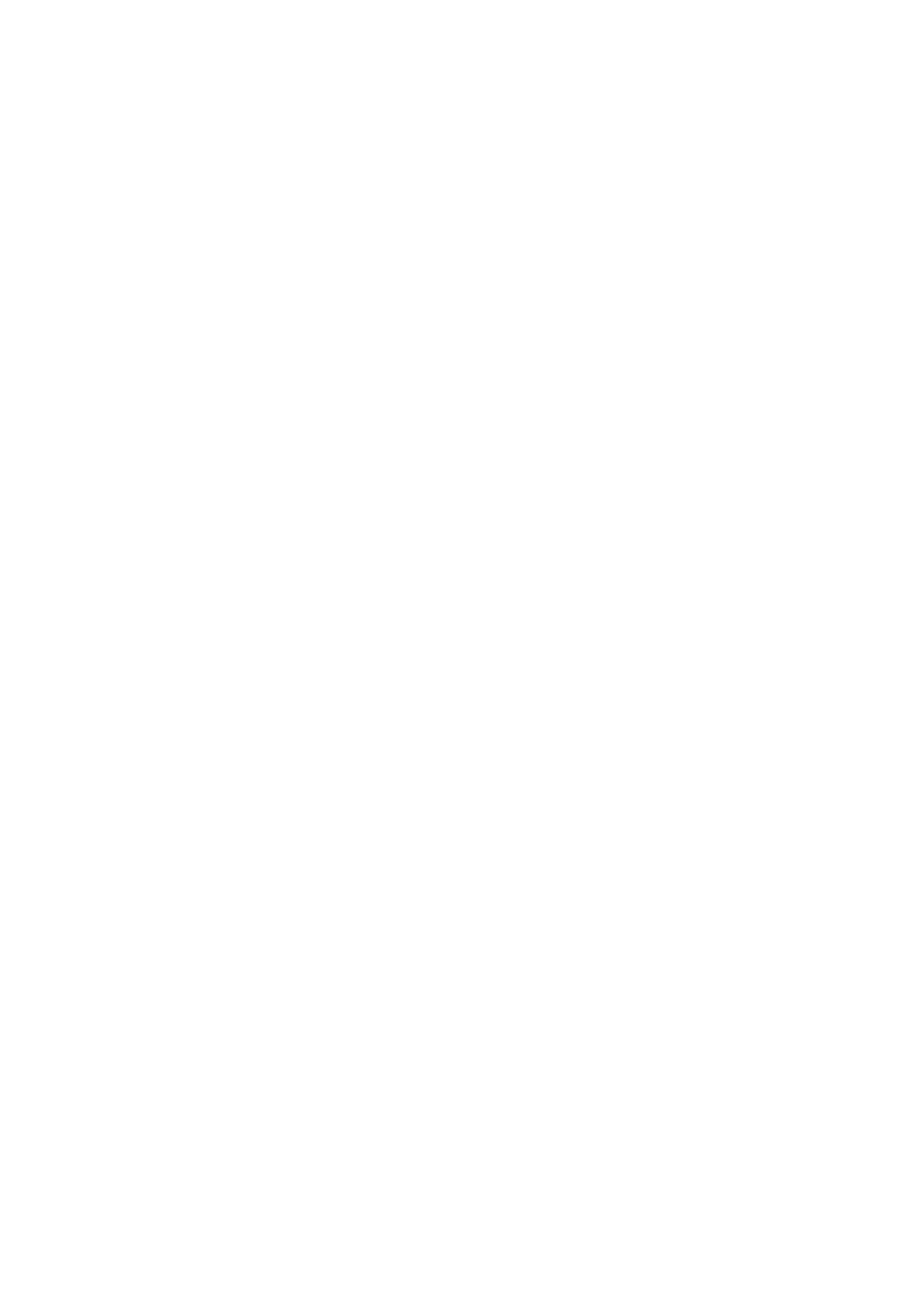Western Australia

# **Bail Act 1982**

### **CONTENTS**

# **Part I — Preliminary**

| 1.<br>2.<br>3.<br>4. | Short title<br>Commencement<br>Terms used in this Act<br>Application of this Act | $\overline{\mathbf{c}}$<br>$\frac{2}{2}$<br>$\overline{7}$ |
|----------------------|----------------------------------------------------------------------------------|------------------------------------------------------------|
|                      | Part $II$ — Rights of accused in<br>relation to bail                             |                                                            |
| 5.                   | Right of accused to have bail considered under                                   |                                                            |
|                      | this Act                                                                         | 8                                                          |
| 6.                   | Duty on arresting officer and others to<br>consider bail                         | 8                                                          |
| 6A.                  | Whether custody justified to be considered in                                    |                                                            |
|                      | certain cases                                                                    | 10                                                         |
| 7.                   | Duty imposed on judicial officers in respect of                                  |                                                            |
|                      | unconvicted accused                                                              | 11                                                         |
| 7A.                  | Bail for appeal under the Criminal Appeals<br>Act 2004 Part 2                    | 13                                                         |
| 8.                   | Accused to be given information and prescribed                                   |                                                            |
|                      | forms                                                                            | 14                                                         |
| 9.                   | Bail decision may be deferred until further                                      |                                                            |
|                      | information obtained                                                             | 16                                                         |
| 10.                  | Sections 5, 6 and 7 do not apply where accused                                   |                                                            |
|                      | imprisoned for other cause                                                       | 16                                                         |
| 11.                  | Rights following grant of bail                                                   | 17                                                         |
| 12.                  | Further limitation on rights in sections 5 and 11                                | 18                                                         |
|                      |                                                                                  |                                                            |

As at 01 Dec 2008 **Version 06-h0-02 page i** Extract from www.slp.wa.gov.au, see that website for further information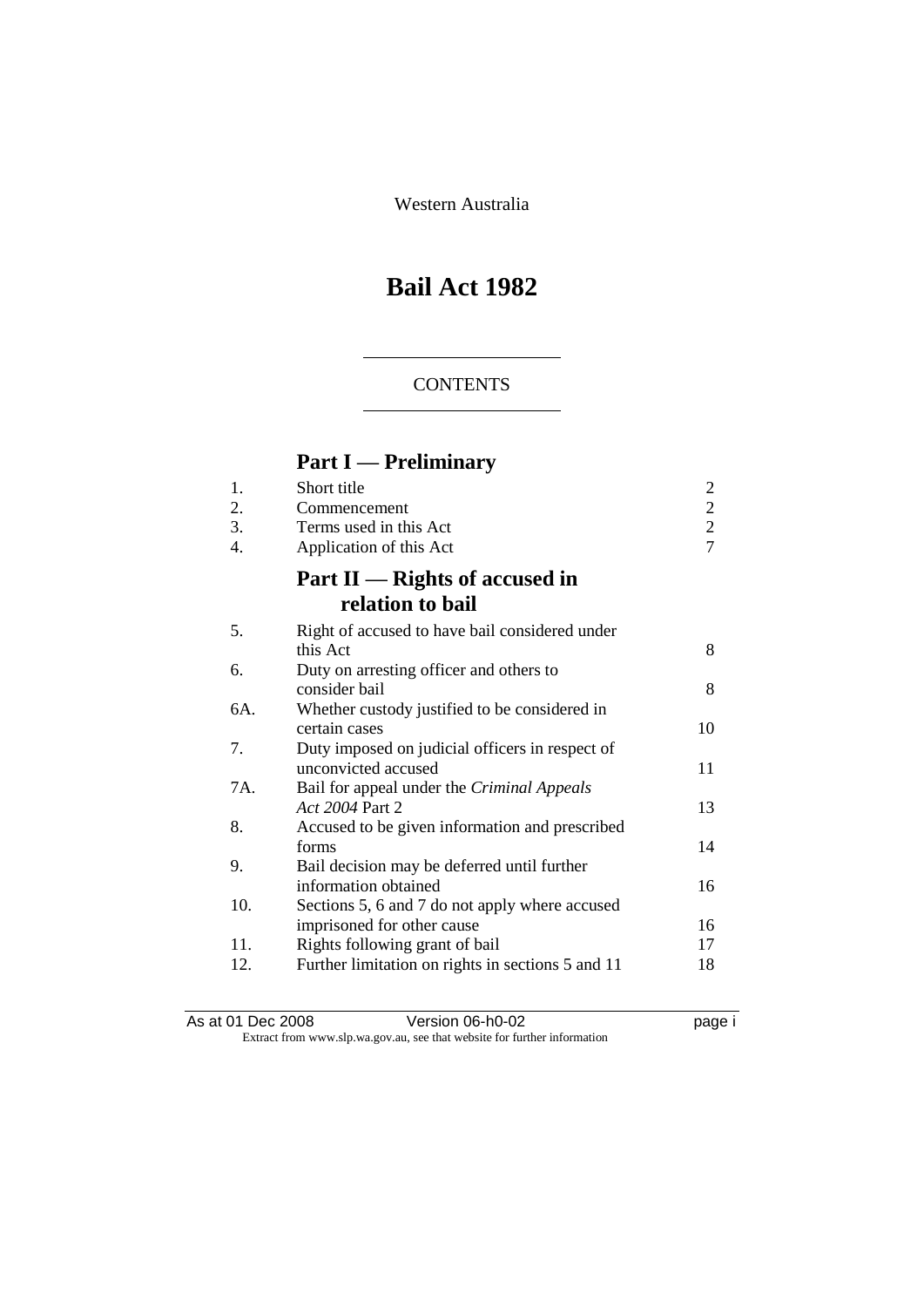| Contents |
|----------|
|----------|

# **Part III — Jurisdiction to grant bail**

| 13.  | Jurisdiction to grant bail                            | 19 |
|------|-------------------------------------------------------|----|
| 14.  | Supreme Court judge has jurisdiction in all cases     | 19 |
| 15.  | Exclusive jurisdiction of Supreme Court judge in      |    |
|      | murder cases                                          | 20 |
| 16.  | Bail of person arrested on warrant                    | 21 |
| 16A. | Restrictions on powers of authorised officers and     |    |
|      | justices in certain cases                             | 21 |
| 17.  | Conditions which may be imposed                       | 23 |
| 17A. | Further provisions as to responsible person's         |    |
|      | undertaking (Schedule 1 Part C clause 2)              | 23 |
|      | Part IV — Hearing of case for bail,                   |    |
|      | parties, and evidence                                 |    |
| 20.  | Power to consider bail in camera and to prohibit      |    |
|      | publication                                           | 25 |
| 21.  | Parties                                               | 26 |
| 22.  | Evidence                                              | 26 |
| 23.  | Accused not bound to supply information               | 26 |
| 24.  | Information may be referred to police officer for     |    |
|      | verification or for report                            | 27 |
| 24A. | Information may be referred to community              |    |
|      | corrections officer for verification or for report    | 27 |
| 25.  | Protection of accused as to information given for     |    |
|      | bail purposes                                         | 28 |
| 26.  | Record of decision and reasons                        | 28 |
| 27.  | Transmission of relevant papers to court              | 29 |
| 27A. | Transmission of papers to CEO (corrections)           | 30 |
|      | Part $V$ — Bail undertakings                          |    |
| 28.  | Bail undertaking                                      | 31 |
| 29.  | Before whom bail undertaking may be entered into      | 32 |
| 30.  | Duties of person before whom bail undertaking is      |    |
|      | entered into                                          | 32 |
| 31.  | Different time and place for appearance may be        |    |
|      | substituted                                           | 33 |
| 32.  | Giving and proof of notices under section 31          | 35 |
| 33.  | Judicial officer may order accused to enter into bail |    |
|      | undertaking                                           | 36 |
| 34.  | Cessation and suspension of bail undertaking          | 37 |
|      |                                                       |    |

|  | ٠. |  |
|--|----|--|
|--|----|--|

page ii Version 06-h0-02 As at 01 Dec 2008 Extract from www.slp.wa.gov.au, see that website for further information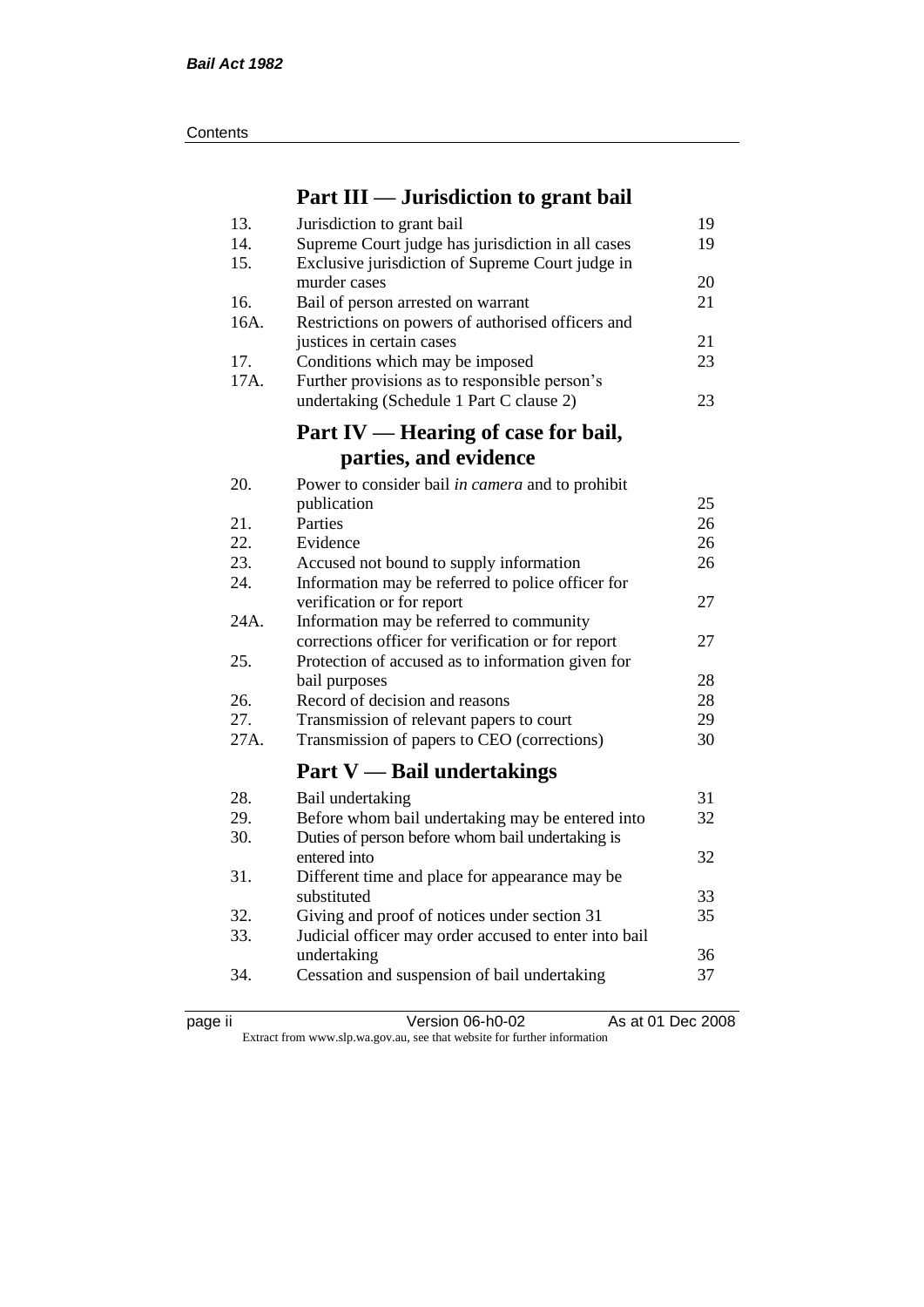# **Part VI — Sureties and surety undertakings**

| 35.  | Meaning of surety and surety undertaking           | 38 |
|------|----------------------------------------------------|----|
| 36.  | Authority to approve sureties                      | 38 |
| 37.  | Proposed surety to receive certain information and |    |
|      | prescribed form for completion                     | 39 |
| 38.  | Persons disqualified from being sureties           | 39 |
| 39.  | Matters relevant to approval of sureties           | 40 |
| 40.  | Decision on application by proposed surety         | 40 |
| 41.  | Finality of decision to refuse approval            | 41 |
| 42.  | Before whom surety undertaking may be entered      |    |
|      | into                                               | 41 |
| 43.  | Duties of persons before whom surety undertaking   |    |
|      | is entered into                                    | 41 |
| 44.  | Surety undertaking extends to adjourned hearing    |    |
|      | only by consent                                    | 42 |
| 45.  | Giving and proof of notices under section 44       | 42 |
| 46.  | Power of surety to apprehend accused               | 43 |
| 47.  | Cessation and suspension of surety undertaking     | 44 |
| 48.  | Surety may apply for cancellation of his           |    |
|      | undertaking                                        | 45 |
| 49.  | Forfeiture of money under surety's undertaking     | 46 |
| 50.  | Offence to indemnify surety                        | 48 |
|      | <b>Part VIA — Administration of home</b>           |    |
|      | detention conditions                               |    |
| 50A. | Powers of CEO (corrections)                        | 49 |
| 50C. | Powers and duties of community corrections         |    |
|      | officers                                           | 49 |
| 50D. | Powers of members of the Police Force              | 51 |
| 50E. | CEO (corrections) may substitute a different place |    |
|      | of detention and apply conditions                  | 51 |
| 50F. | CEO (corrections) may revoke bail                  | 52 |
| 50G. | Procedure on arrest after revocation of bail       | 52 |
| 50H. | Exclusion of the rules of natural justice          | 53 |
| 50J. | Delegation by CEO (corrections)                    | 53 |
| 50K. | Retrieval of monitoring equipment                  | 53 |
| 50L. | Rules                                              | 54 |

| As at 01 Dec 2008                                                        |  | Version 06-h0-02 | <br>page III |
|--------------------------------------------------------------------------|--|------------------|--------------|
| Extract from www.slp.wa.gov.au, see that website for further information |  |                  |              |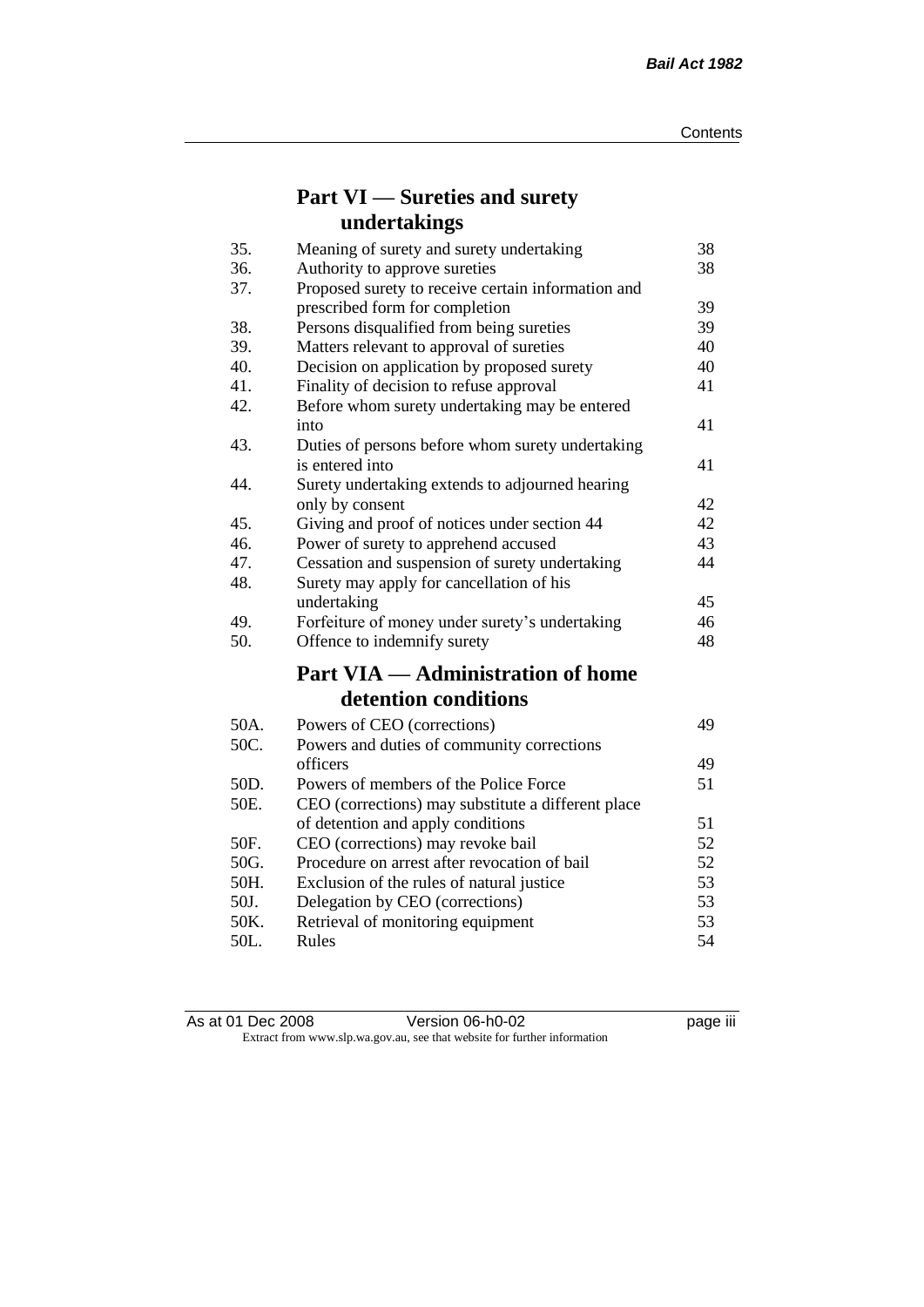#### **Contents**

# **Part VII — Enforcement of bail undertakings**

| 51. | Offence to fail to comply with bail undertaking      | 55 |
|-----|------------------------------------------------------|----|
| 52. | Provisions as to summary proceedings before          |    |
|     | superior courts for an offence under section 51      | 56 |
| 53. | Appeals against decisions made under s. 52           | 57 |
| 54. | Accused on bail may be taken before a judicial       |    |
|     | officer for variation or revocation of bail          | 58 |
| 55. | Powers of judicial officer to revoke or vary bail    | 59 |
| 56. | Warrant for arrest of absconding accused             | 60 |
| 57. | Forfeiture of money under bail undertaking           | 61 |
| 58. | Automatic forfeiture on expiration of one year after |    |
|     | absconding                                           | 62 |
|     | <b>Part VIII — Miscellaneous</b>                     |    |
|     |                                                      |    |

#### 59. Further power of judicial officer in relation to enforcement of undertakings 63 60. Accused and surety to notify any change of address 63 61. Offence of failing to bring arrested person before court or person able to grant bail 64 62. Offence to give false information for bail purposes 64 63. Protection of persons carrying out this Act 64 64. Evidence of non-appearance etc. by an accused 65 65. Bail undertakings by minors 65 66. Abolition of other powers to grant bail 65 66A. Delegation by registrar 66 67. Regulations 66

### **Schedule 1 —**

# **Part A — Jurisdiction to grant bail**

| 68 |
|----|
| 68 |
|    |
| 69 |
| 69 |
| 70 |
| 70 |
| 70 |
|    |

| c<br>н |
|--------|
|--------|

page iv Version 06-h0-02 As at 01 Dec 2008 Extract from www.slp.wa.gov.au, see that website for further information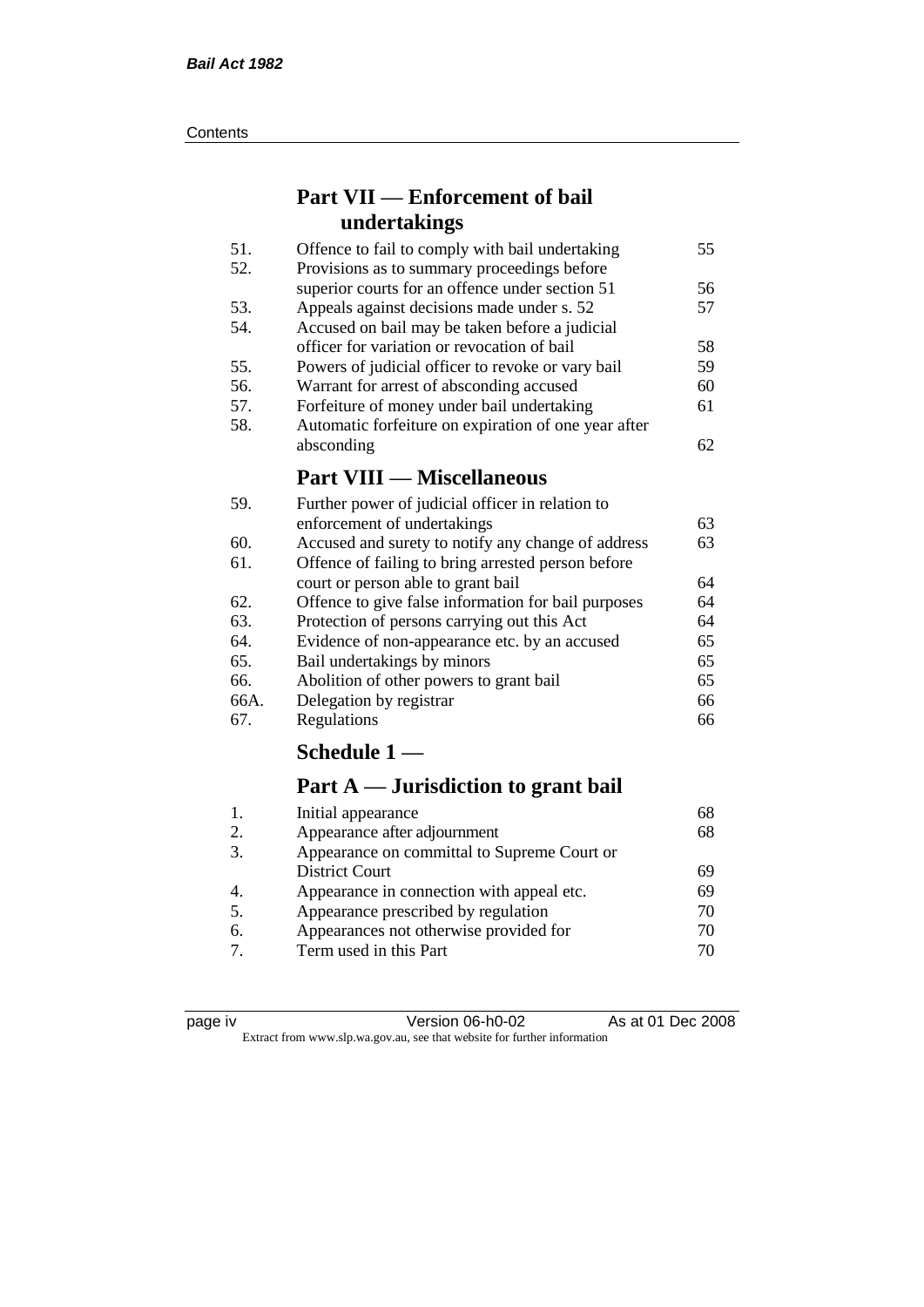# **Part B — Cessation of power to grant bail**

| 1.  | Upon decision by judge, power of other officers                                 |    |
|-----|---------------------------------------------------------------------------------|----|
|     | ceases                                                                          | 70 |
| 2.  | Upon decision by judicial officer, his power and                                | 71 |
| 3.  | that of his peers ceases<br>Upon refusal by justice power of authorised officer |    |
|     | or justice ceases                                                               | 71 |
| 4.  | Judicial officer's powers where accused proves                                  |    |
|     | new facts or changed circumstances                                              | 71 |
|     | Part C — Manner in which                                                        |    |
|     | jurisdiction to be exercised                                                    |    |
| 1.  | Bail before conviction to be at discretion of bail                              |    |
|     | authority, except for a child                                                   | 72 |
| 2.  | Child to have qualified right to bail                                           | 73 |
| 3.  | Matters relevant to consideration of clause 1(a)                                | 75 |
| 3A. | Bail where serious offence committed while                                      |    |
|     | accused on bail for another serious offence                                     | 75 |
| 3B. | Determination of exceptional reasons under                                      |    |
|     | clause $3A(1)$                                                                  | 76 |
| 4.  | When bail to be granted after conviction                                        | 78 |
| 5.  | Exception for bail for an appeal under the Criminal                             |    |
|     | Appeals Act 2004 Part 2                                                         | 78 |
| 6.  | Bail of people on community orders etc.                                         | 79 |
| 7.  | Bail for initial appearance to be for not more than<br>7 days                   | 79 |
| 8.  | Bail on adjournment in court of summary                                         |    |
|     | jurisdiction to be for not more than 30 days except                             |    |
|     | by consent                                                                      | 79 |
| 9.  | Provision as to calculation of time                                             | 80 |
|     |                                                                                 |    |
|     | Part D — Conditions which may be                                                |    |
|     | imposed on a grant of bail                                                      |    |
| 1.  | Conditions as to forfeiture and giving security may                             |    |
|     | be imposed on the accused and sureties                                          | 80 |
| 2.  | Other conditions which may be imposed                                           | 81 |
| 3.  | Home detention condition may be imposed                                         | 84 |

| As at 01 Dec 2008 | Version 06-h0-02 | page v |
|-------------------|------------------|--------|

#### Extract from www.slp.wa.gov.au, see that website for further information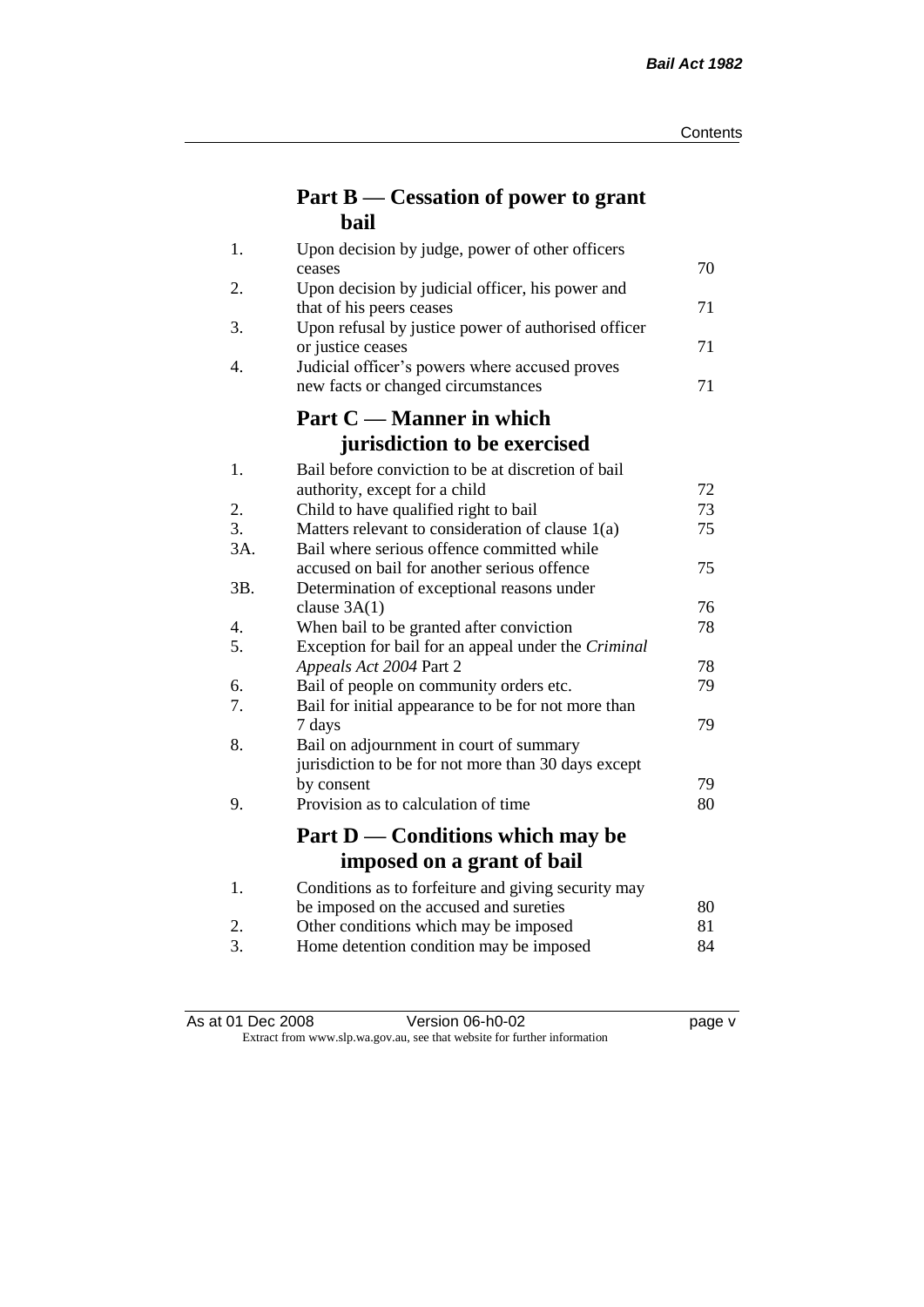#### **Contents**

# **Schedule 2 — Serious offences**

## **Notes**

| Compilation table                            | 89 |
|----------------------------------------------|----|
| Provisions that have not come into operation | 93 |

page vi Version 06-h0-02 As at 01 Dec 2008 Extract from www.slp.wa.gov.au, see that website for further information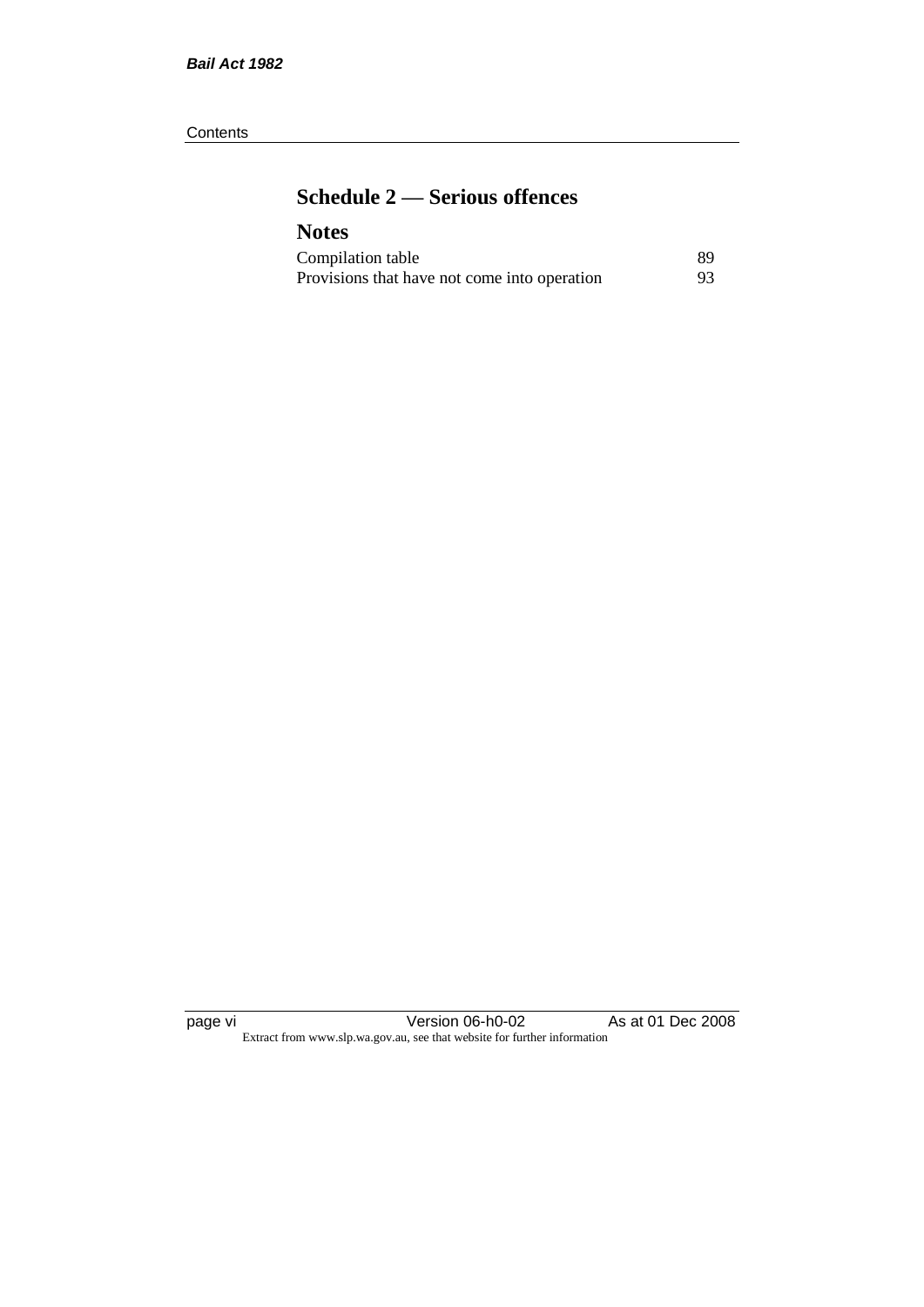Western Australia

# **Bail Act 1982**

**An Act to make better provision for bail in criminal proceedings.** 

As at 01 Dec 2008 **Version 06-h0-02 page 1** Extract from www.slp.wa.gov.au, see that website for further information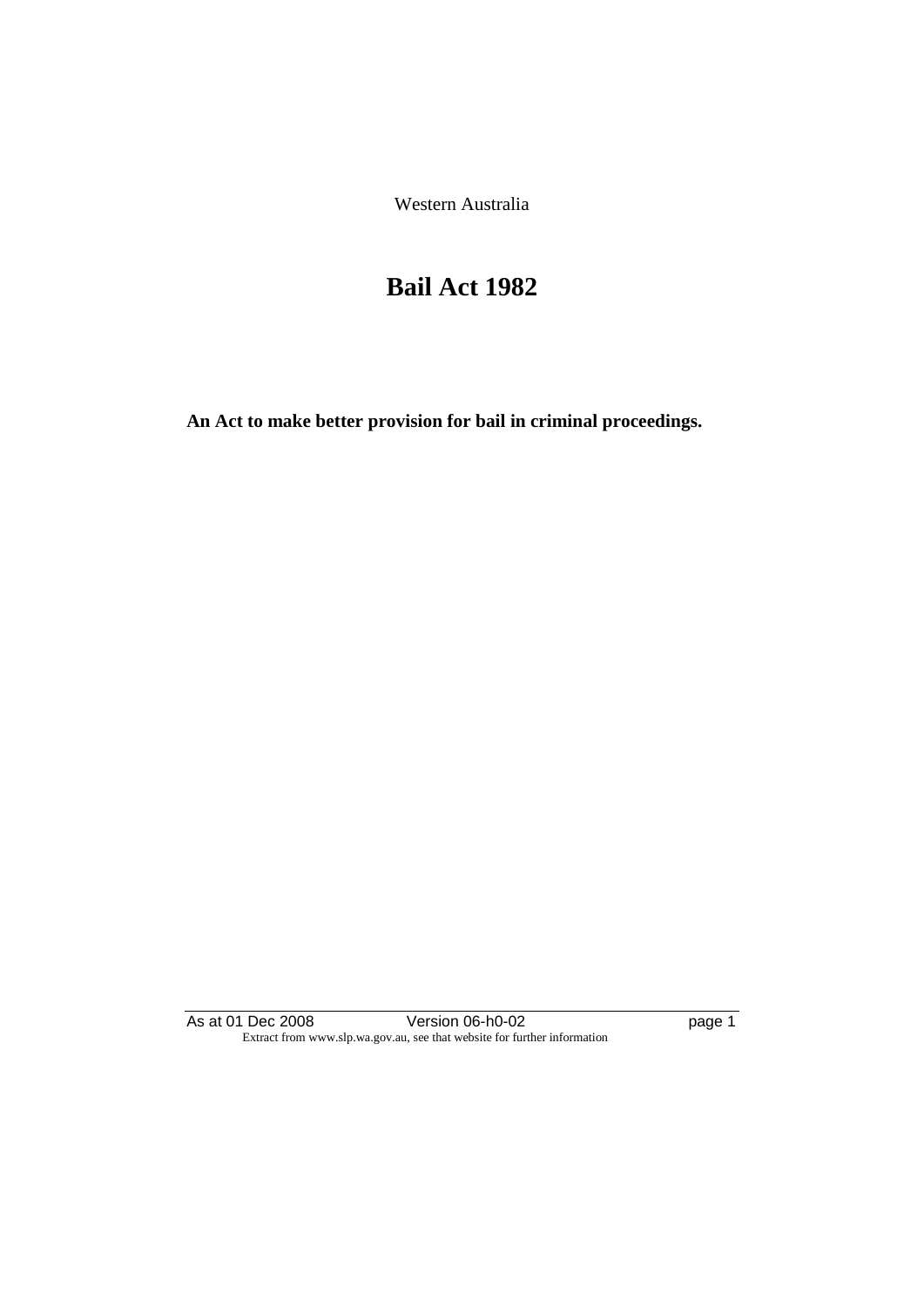# **Part I — Preliminary**

#### **1. Short title**

This Act may be cited as the *Bail Act* 1982<sup>1</sup>.

#### **2. Commencement**

This Act shall come into operation on a day to be fixed by proclamation  $<sup>1</sup>$ .</sup>

### **3. Terms used in this Act**

(1) In this Act, unless a contrary intention appears —

*accused* includes —

- (a) a person charged with, convicted of, or found guilty of an offence;
- (b) a person whose conviction for an offence is stayed;
- (c) a person in respect of whom an appeal relating to an offence is pending;
- (d) a person in respect of whom a new trial for an offence has been ordered;

#### *adjournment*—

- (a) means any order of a court by which proceedings for an offence are postponed or interrupted or are to be held at a different time or place before the same court; and
- (b) is deemed to include any order of a court, other than a committal to the Supreme Court or District Court, by which the venue of any proceedings for an offence is changed to another court or a court at another place whether by way of a remand, referral, or recommittal of the accused or otherwise;

*appeal* includes an application for leave to appeal;

### *appropriate judicial officer* —

(a) subject to paragraphs (b) and (c), means a judicial officer who is empowered to exercise jurisdiction in the

page 2 Version 06-h0-02 As at 01 Dec 2008 Extract from www.slp.wa.gov.au, see that website for further information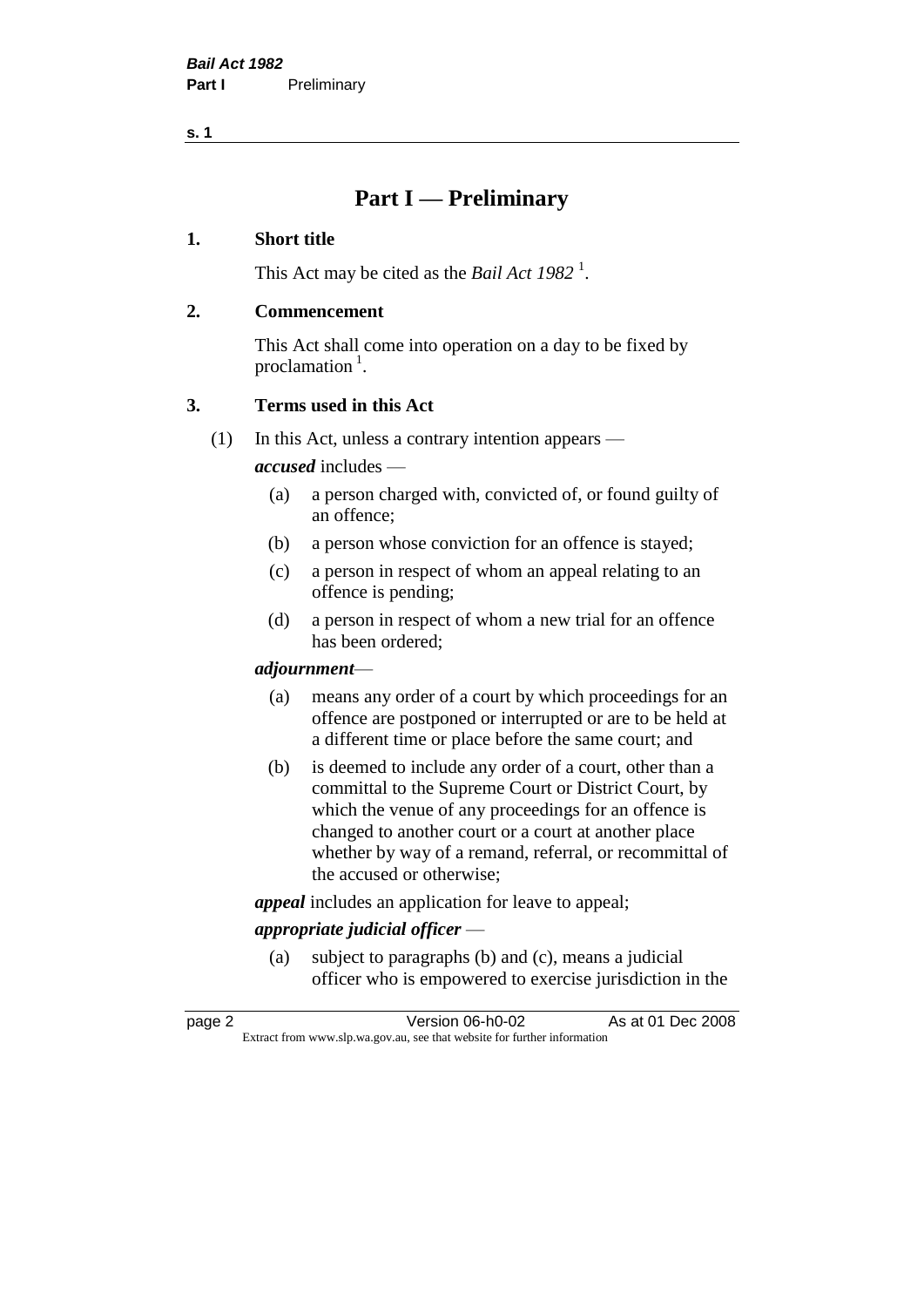court before which the accused is required to appear pursuant to his bail undertaking;

- (b) if the court is the Court of Appeal, means a judge of appeal;
- (c) except in section 49, also means a judge of the Supreme Court or a judge of the Children's Court in any case where —
	- (i) only a judge of the Supreme Court or a judge of the Children's Court has power to grant bail under section 15, or a judicial officer has exercised the power contained in section  $31(2)(d)$ ; or
	- (ii) a judge of the Supreme Court or a judge of the Children's Court has granted bail under section 14,

for the appearance in question;

*as soon as is practicable* means as soon as is reasonably practicable;

*authorised community services officer* means any of the following persons —

- (a) the CEO (corrections) or a delegate of the CEO (corrections) under subsection (5);
- (b) a registrar of the Children's Court;
- (c) a superintendent of a detention centre under the *Young Offenders Act 1994*;
- (d) the officer for the time being in charge of any detention centre under the *Young Offenders Act 1994*;

*authorised officer* means an authorised police officer or an authorised community services officer;

*authorised police officer* means a police officer who holds the rank of sergeant, or a higher rank, or is for the time being in charge of a police station or lock-up;

As at 01 Dec 2008 Version 06-h0-02 page 3 Extract from www.slp.wa.gov.au, see that website for further information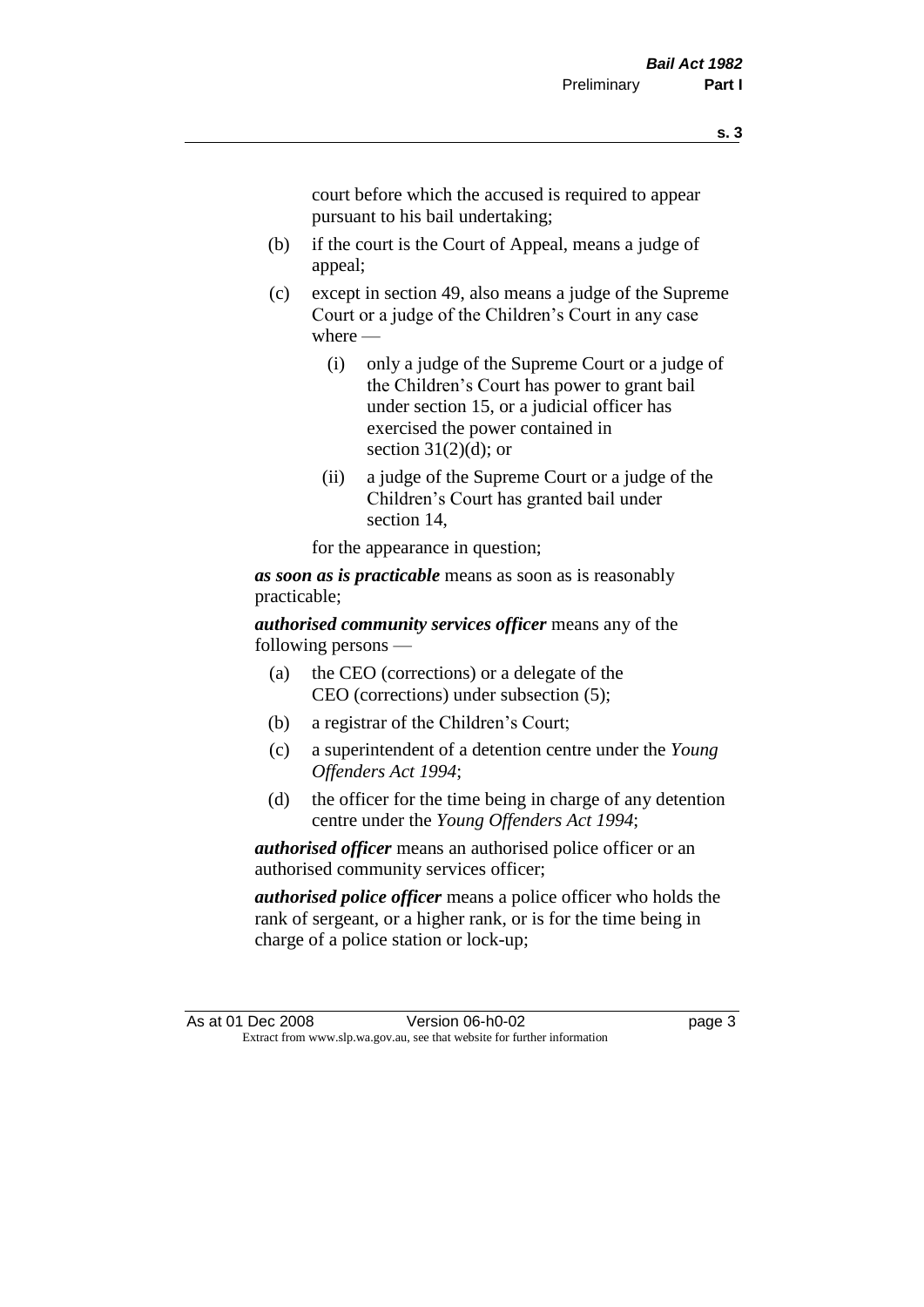*bail undertaking* means an undertaking described in section 28(2):

*CEO (corrections)* means the chief executive officer of the Public Sector agency principally assisting the Minister administering Part 8 of the *Sentence Administration Act 2003* in its administration;

*child* has the same meaning as "young person" has in the *Young Offenders Act 1994*;

*community corrections officer* has the same meaning as in the *Sentence Administration Act 2003*;

*court* means each of the following —

- (a) the Magistrates Court;
- (b) the Children's Court;
- (c) a Coroner's Court;
- (d) the District Court;
- (e) the Supreme Court;
- (f) the Court of Appeal;

*early release order* means an early release order made under the *Sentence Administration Act 1995* or *Sentence Administration Act 2003*;

*home detention condition* means a home detention condition imposed under clause 3 of Part D of Schedule 1;

*judicial officer* means any person empowered to exercise jurisdiction in a court whether or not he is sitting as a court, and includes a single justice;

*lock-up* includes a place prescribed as a lock-up for the purposes of the *Court Security and Custodial Services Act 1999*;

*offence* means any act, omission or conduct which renders the person doing the act, making the omission or engaging in the conduct liable to any punishment, and includes an alleged offence; but nothing in this definition shall limit the operation of subsection (4);

page 4 **Version 06-h0-02** As at 01 Dec 2008 Extract from www.slp.wa.gov.au, see that website for further information

**s. 3**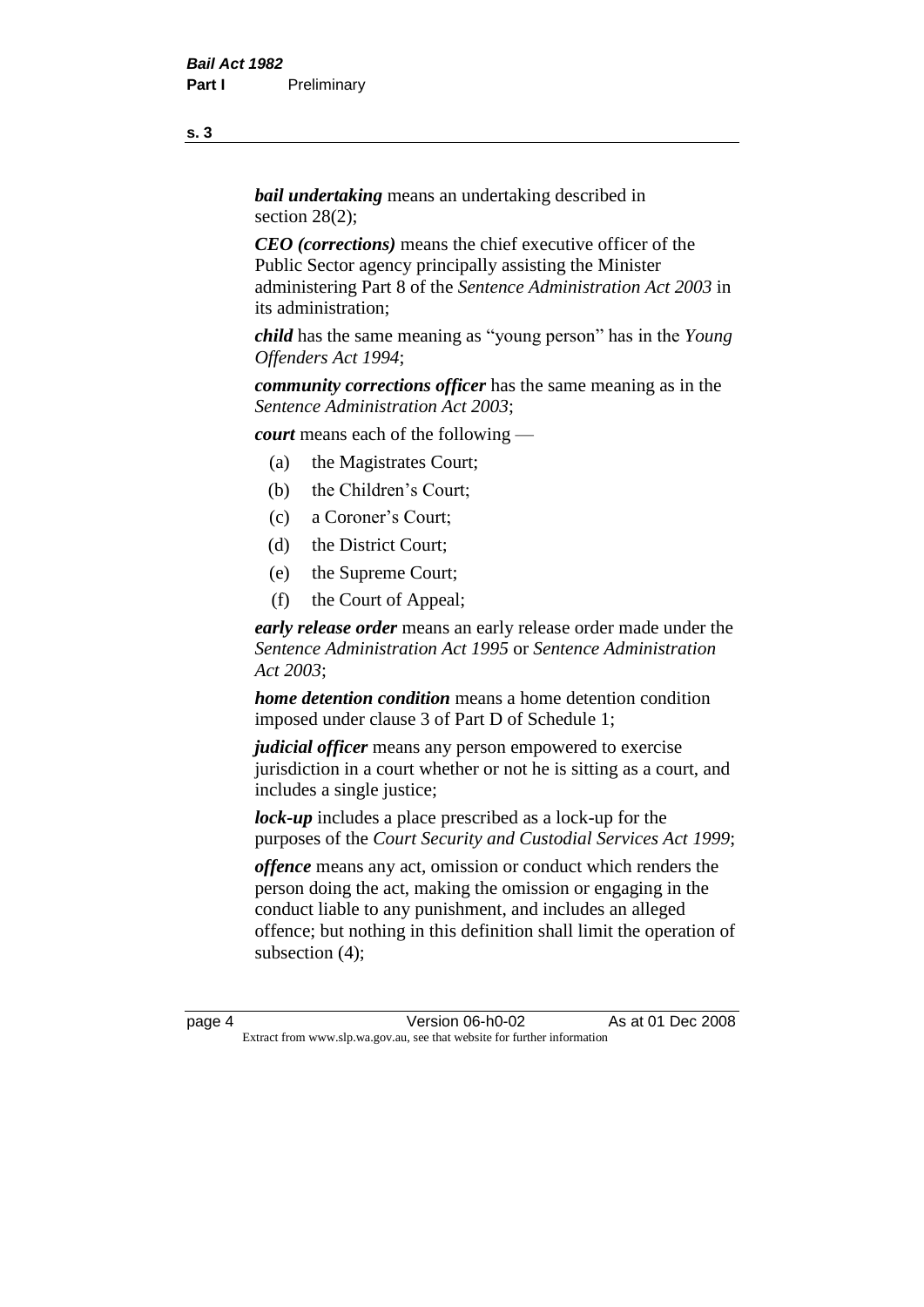*police officer* means any member of the Police Force of Western Australia;

*prosecutor* includes —

- (a) in the case of an offence charged in a prosecution notice, the prosecutor;
- (b) in the case of an offence charged in an indictment, the State or the Commonwealth, as the case may be;

#### *serious offence* means —

- (a) an offence against section 51(2a); and
- (b) an offence described in Schedule 2;

*surety* and *surety undertaking* have the meanings assigned to them by section 35;

*trial* means all proceedings for an offence between —

- (a) the time when the accused is called upon to plead to the prosecution notice or the indictment; and
- (b) the time when the accused is found not guilty or is sentenced.
- (2) A reference in this Act
	- (a) to a power to grant bail includes a reference to a power to refuse bail;
	- (b) to a grant of bail includes a reference to a grant of bail by the exercise of a power in section 31(2).
- (3) Where in this Act there is a reference to a requirement that an accused appear in court, the reference is to a requirement, unless a contrary intention appears, that the accused —
	- (a) surrender himself into the custody of the court or, in the case of a bail undertaking, of the court specified therein, or of such person as the court may direct, to be dealt with according to law;
	- (b) submit himself to a search of his person and any property then in his possession (which is hereby authorised) and allow to be taken from him, to be dealt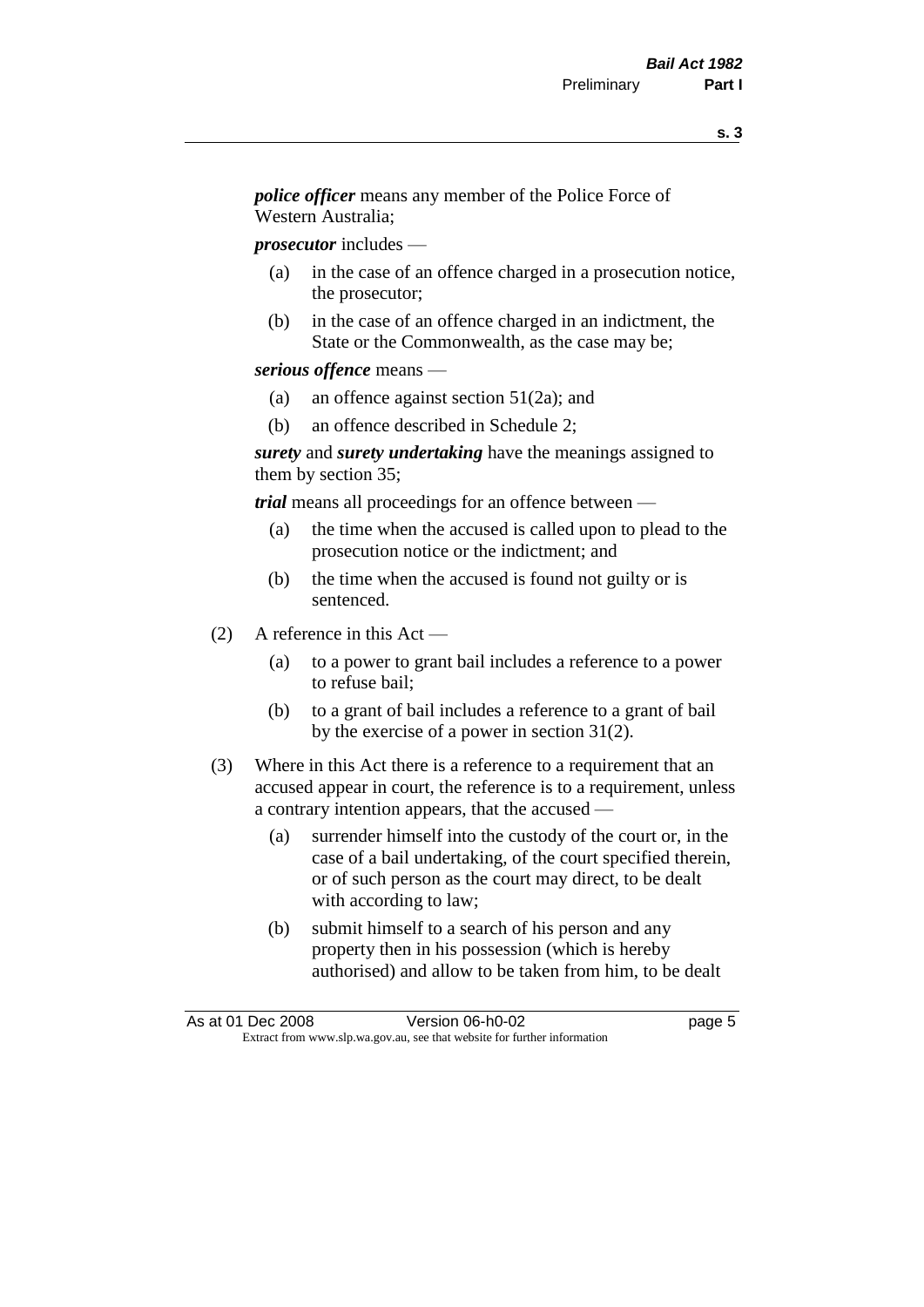with according to the relevant law and procedures, anything so found; and

- (c) remain in custody until authorised to be released therefrom.
- (4) If a person is arrested under a warrant issued
	- (a) under section 50, 79, 84E or 129 of the *Sentencing Act 1995* in connection with a possible breach of a conditional release order, a sentence of suspended imprisonment or conditional suspended imprisonment, or a community order imposed under that Act; or
	- (b) under section 43 of the *Young Offenders Act 1994* in respect of an alleged breach of a youth community based order, an intensive youth supervision order or a conditional release order made under that Act,
	- then
		- (c) the person is to be taken as having been arrested and to be in custody awaiting an appearance in court for the offence for which the sentence was imposed;
		- (d) the first appearance in court after the arrest is to be taken, for the purposes of sections  $5(1)$  and  $8(1)$  and clause 1 of Part A and clause 7 of Part C of Schedule 1, to be the initial appearance for that offence; and
		- (e) the proceedings following the arrest are to be taken to be proceedings for that offence and to be a trial for the purpose of the definition in subsection (1) of "trial".
- (5) The CEO (corrections) may by writing signed by him delegate to any officer of the department of which he is the chief executive officer any function he has under this Act as an authorised community services officer.

page 6 **Version 06-h0-02** As at 01 Dec 2008 Extract from www.slp.wa.gov.au, see that website for further information

**s. 3**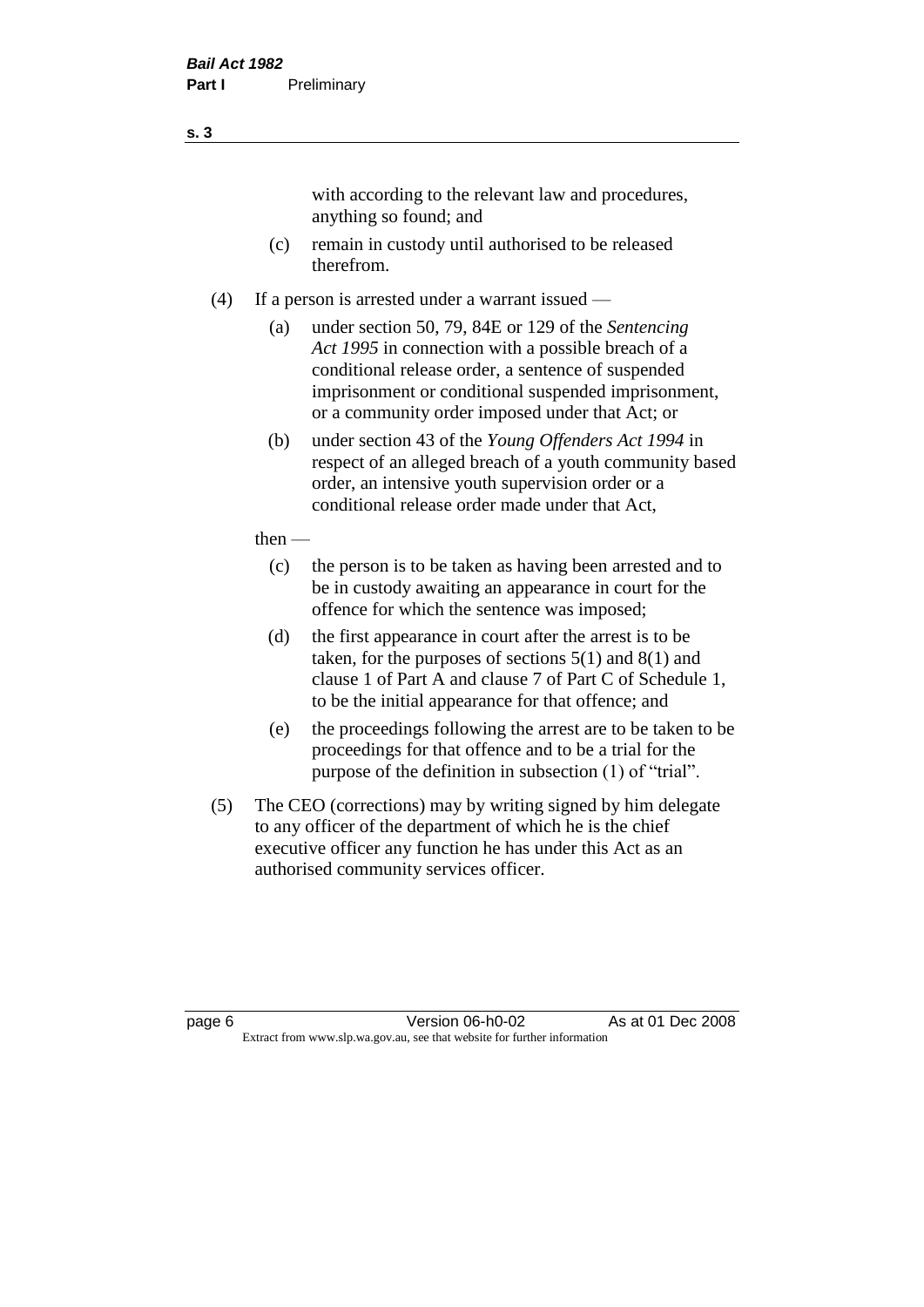*[Section 3 amended by No. 74 of 1984 s. 3; No. 15 of 1988 s. 4; No. 49 of 1988 s. 78; No. 61 of 1990 s. 4; No. 31 of 1993 s. 6; No. 45 of 1993 s. 4 and 12; No. 78 of 1995 s. 7; No. 57 of 1997 s. 21(1); No. 54 of 1998 s. 4 and 14; No. 47 of 1999 s. 7; No. 50* 

*of 2003 s. 29(3); No. 65 of 2003 s. 121(2); No. 27 of 2004 s. 13(2); No. 34 of 2004 s. 251; No. 45 of 2004 s. 28(4); No. 59 of 2004 s. 141; No. 84 of 2004 s. 11, 82 and 83(2); No. 65 of 2006 s. 51 and 53.]* 

#### **4. Application of this Act**

The operation of this Act extends to any appearance in a court for an offence —

- (a) except to the extent that in this Act, or in the law creating the offence or applicable thereto, express provision is made excluding or limiting the operation of this Act in respect of that appearance;
- (b) whether or not that law contains a reference to the granting of bail;
- (c) however any reference in that law to the granting of bail may be expressed; and
- (d) as if any reference therein to the taking of a recognizance were to a requirement that, except where bail is dispensed with under this Act, the accused enter into a bail undertaking.

*[Section 4 amended by No. 84 of 2004 s. 82.]*

**s. 4**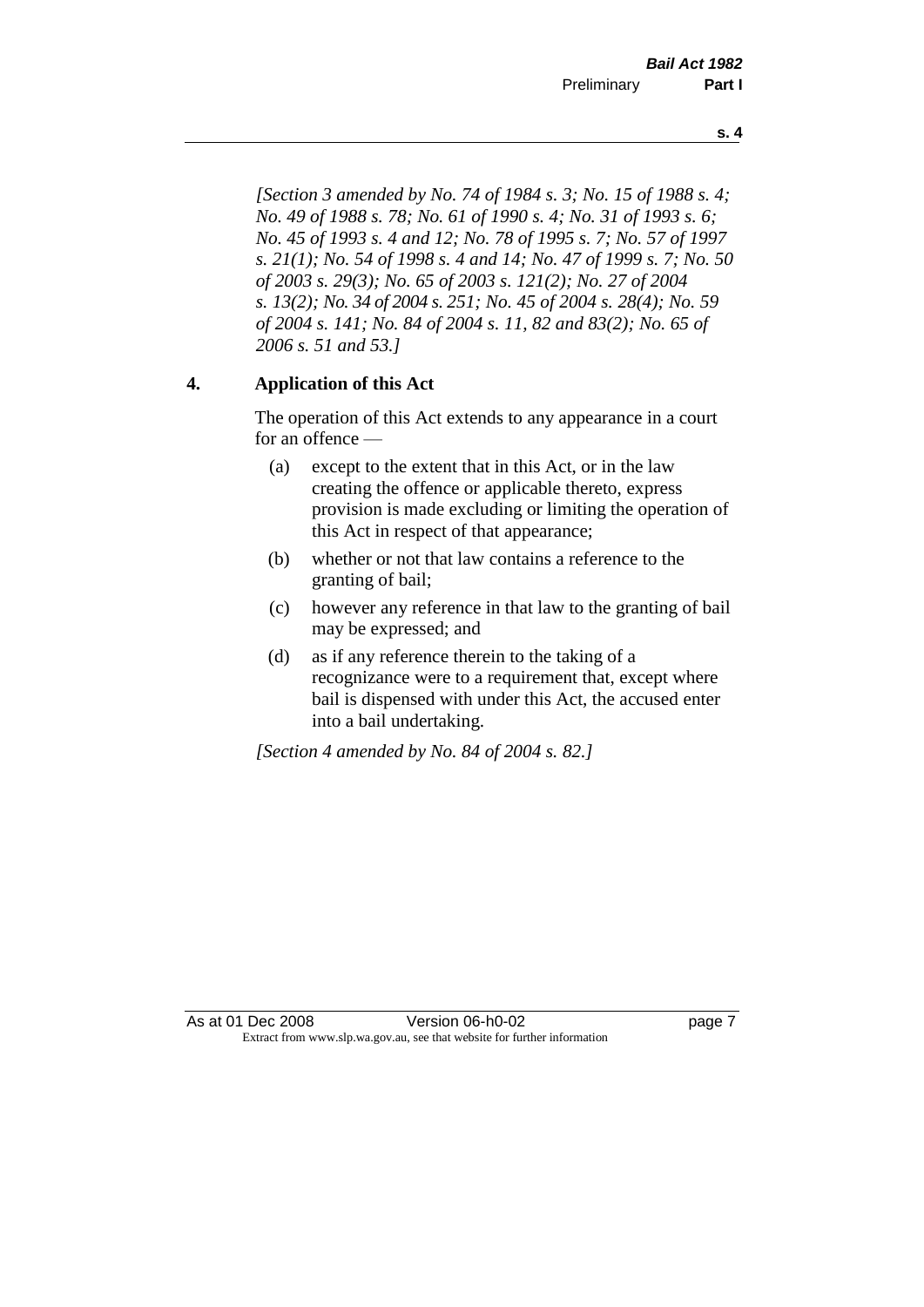# **Part II — Rights of accused in relation to bail**

*[Heading amended by No. 84 of 2004 s. 82.]* 

### **5. Right of accused to have bail considered under this Act**

- (1) An accused who is in custody for an offence awaiting his initial appearance in court therefor is entitled —
	- (a) subject to sections 9, 10, 12 and 16(2), to have his case for bail for that appearance considered under and in accordance with this Act as soon as is practicable;
	- (b) if his case is not so considered, or if he is refused bail or is not released on bail, to be brought before a court as soon as is practicable.
- (2) An accused who is in custody awaiting any appearance in court for an offence, other than an initial appearance, is entitled, subject to sections 7(3), 9 and 10, to have his case for bail for that appearance considered under and in accordance with this Act.

*[Section 5 amended by No. 74 of 1984 s. 4; No. 84 of 2004 s. 82.]* 

### **6. Duty on arresting officer and others to consider bail**

- (1) This section applies to a police officer or other person (the *arrester*) who —
	- (a) charges a person who is under arrest (the *accused*) with an offence; and
	- (b) does not release the accused unconditionally under section 142 of the *Criminal Investigation Act 2006*,

or who arrests a person under a warrant.

- (2) This section is subject to  $-$ 
	- (a) the exercise of the power conferred by section 9; and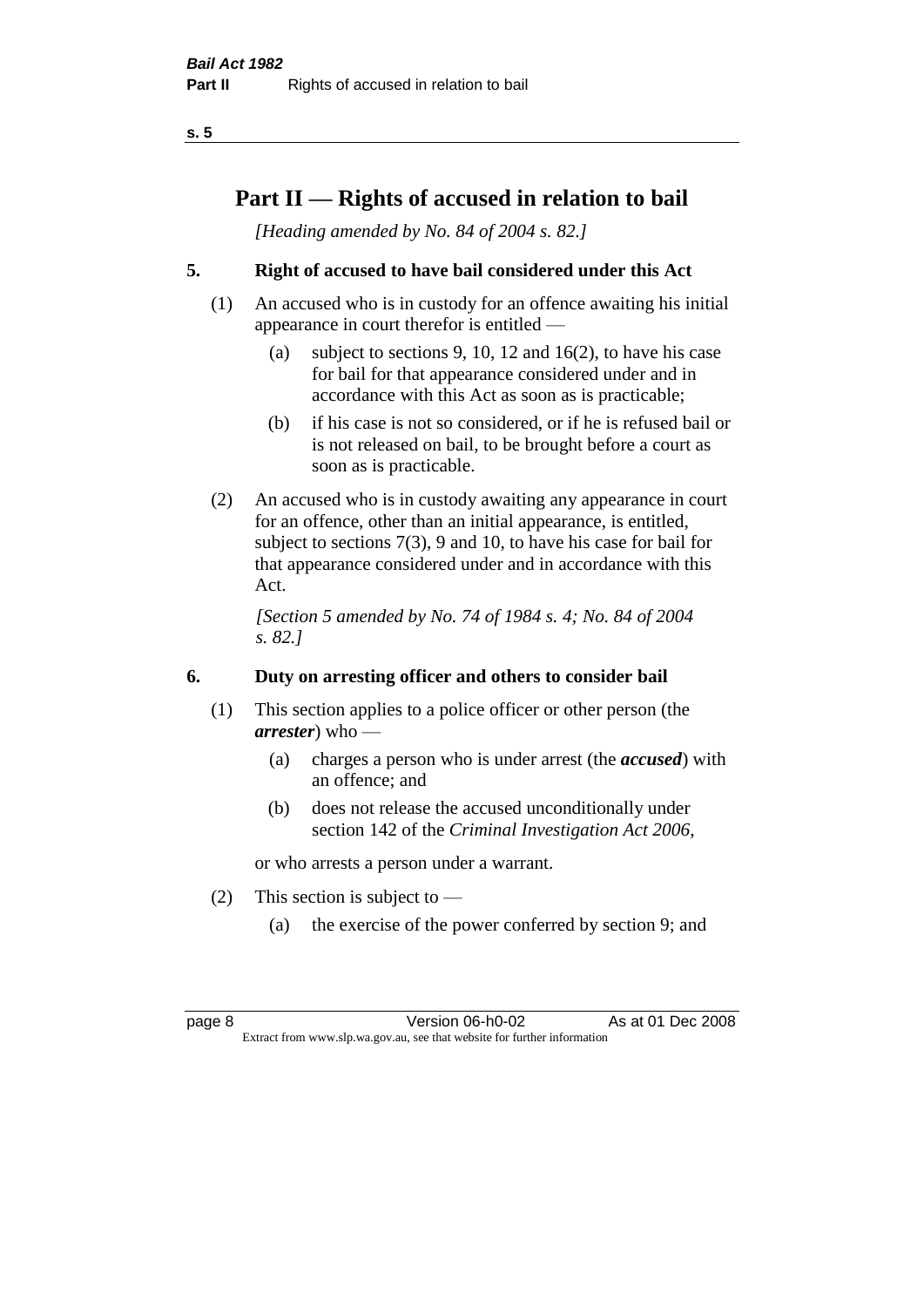- (b) sections 10, 12 and 16 and clause 3A of Part C of Schedule 1.
- (3) The duties in this section shall be performed whether or not an application for bail is made by or on behalf of the accused.
- (4) As soon as is practicable after the accused is charged, or arrested under a warrant, as the case may be, the arrester shall either —
	- (a) bring the accused or cause the accused to be brought before a court; or
	- (b) perform the other duties of the arrester under this section.
- (5) If the arrester has power to grant the accused bail, the arrester shall consider the accused's case for bail.
- (6) If the arrester does not have power to grant the accused bail, the arrester shall, unless subsection (8), (9) or (10) applies, bring or cause the accused to be brought before an authorised police officer or a justice or, in the case of a child, any authorised officer or a justice, who shall consider the accused's case for bail as soon as is practicable.
- (7) Even if the arrester has power to grant the accused bail, the arrester may, instead of complying with subsection (5), comply with subsection  $(6)$  as if the arrester did not.
- (8) If under section 15 only a judge of the Supreme Court or a judge of the Children's Court has power to grant the accused bail, the arrester shall bring the accused or cause the accused to be brought before a judge of the Supreme Court or a judge of the Children's Court, as the case requires, who shall consider the accused's case for bail as soon as is practicable.
- (9) If under section 16 only a justice has power to grant the accused bail, the arrester shall bring the accused or cause the accused to be brought before a justice, who shall consider the accused's case for bail as soon as is practicable.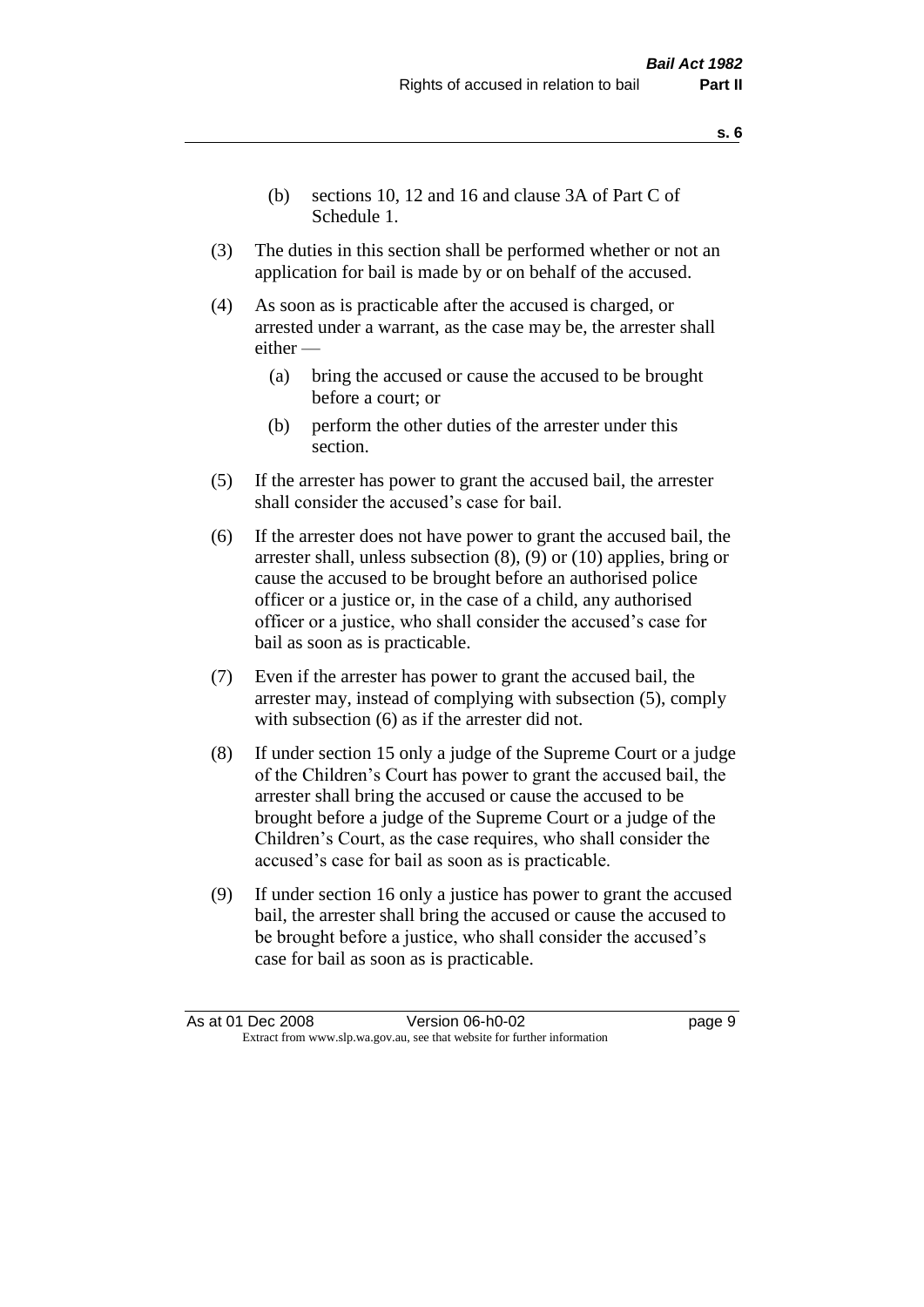#### **s. 6A**

(10) If section 16A applies, the arrester shall bring the accused or cause the accused to be brought before a court or judge referred to in section 16A(1), who shall consider the accused's case for bail as soon as is practicable.

*[Section 6 inserted by No. 59 of 2006 s. 4(1).]* 

#### **6A. Whether custody justified to be considered in certain cases**

(1) In this section —

*accused* means an accused who is under arrest, other than pursuant to a warrant;

*released* means released from custody without being required to enter into, or without having entered into, a bail undertaking;

*serious offence* means an indictable offence the penalty specified by a written law for which is or includes imprisonment for 5 years or more or life;

*summary court* means the Magistrates Court or the Children's Court.

- (2) An authorised officer or justice who is considering an accused's case for bail for an initial appearance in a summary court on a charge of an indictable offence that is not a serious offence may order that the accused be served with a summons under the *Criminal Procedure Act 2004*, and released, in respect of the charge unless satisfied —
	- (a) that there are reasonable grounds to suspect the accused would not obey the summons if served with it; or
	- (b) that not releasing the accused is justified under subsection (4) or for any other reason.
- (3) An authorised officer or justice who is considering an accused's case for bail for an initial appearance in a summary court on a charge of a simple offence must order that the accused be served with a court hearing notice under the *Criminal Procedure Act 2004*, and released, in respect of the charge unless satisfied —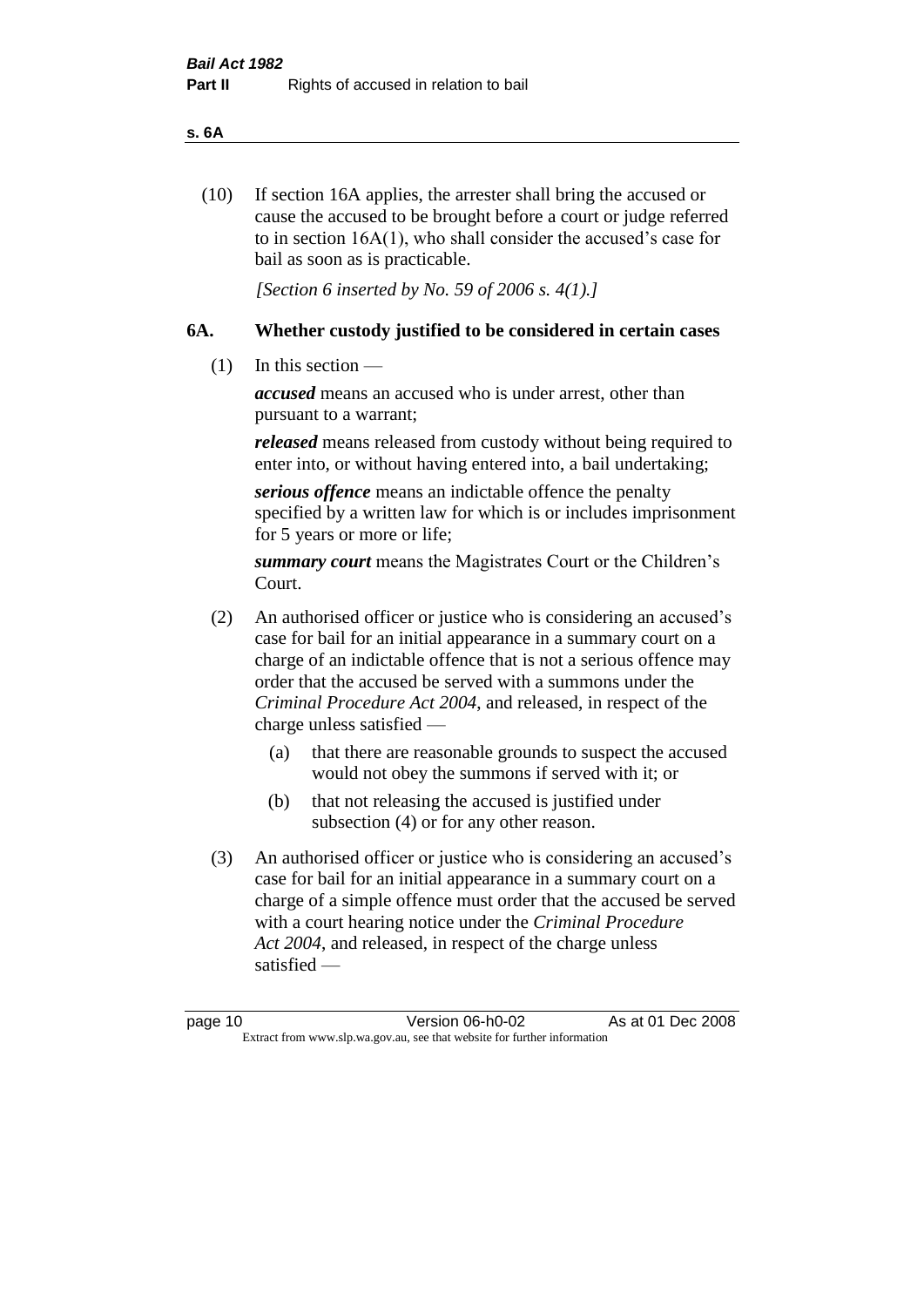- (a) that the presence of the accused when the charge is dealt with is likely to be necessary for any reason or for sentencing purposes; or
- (b) that not releasing the accused is justified under subsection (4) or for any other reason.
- (4) Not releasing an accused is justified if there are reasonable grounds to suspect that if the accused were released —
	- (a) the accused
		- (i) would commit an offence;
		- (ii) would continue or repeat an offence with which he or she is charged;
		- (iii) would endanger another person's safety or property; or
		- (iv) would interfere with witnesses or otherwise obstruct the course of justice, whether in relation to the accused or any other person;
		- or
	- (b) the accused's safety would be endangered.
- (5) This section does not affect the operation of section 28 or 30 of the *Criminal Procedure Act 2004*.

*[Section 6A inserted by No. 59 of 2006 s. 5.]* 

#### **7. Duty imposed on judicial officers in respect of unconvicted accused**

(1) Upon and following an accused's initial appearance in court for an offence every judicial officer who may thereafter order his detention or continued detention in custody before conviction for the offence (including detention during the period of his trial) is under a duty, unless subsection (2) applies, to consider the accused's case for bail, whether or not an application for bail is made by the accused or on his behalf.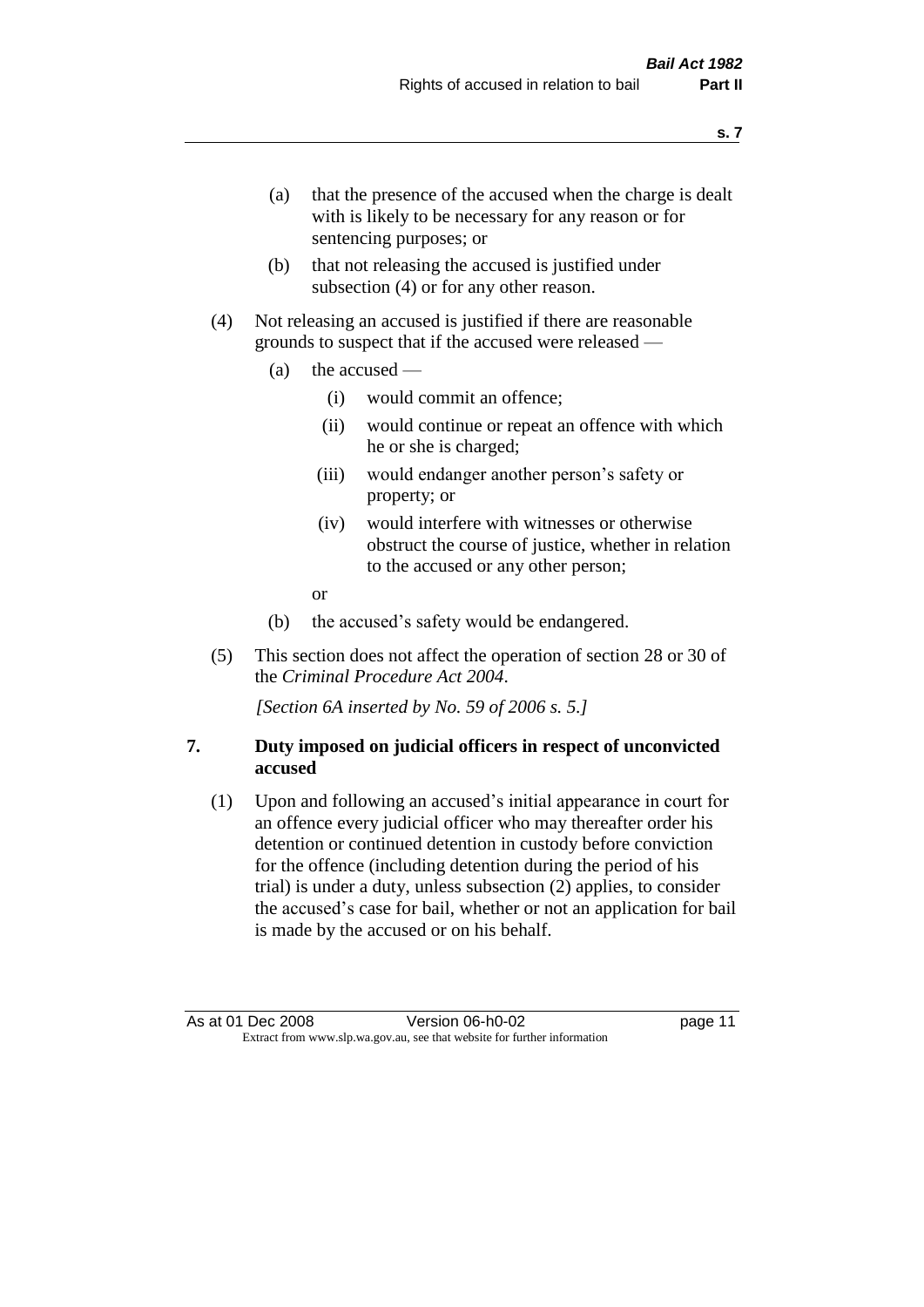- (2) Where under section 15 only a judge of the Supreme Court or a judge of the Children's Court has power to grant bail for an offence, the judicial officer referred to in subsection (1), other than a judge of the Supreme Court or a judge of the Children's Court, shall, whether or not an application for bail is made by the person or on his behalf, cause the accused to be taken as soon as is practicable before a judge of the Supreme Court or a judge of the Children's Court, as the case may require for the purpose of having the accused's case for bail considered by the judge.
- (3) Notwithstanding subsection (2), where
	- (a) the duty described in that subsection or in section 6(8) or (9) has been discharged once in relation to an accused's case for bail; and
	- (b) bail has on that occasion been refused by a judge of the Supreme Court or a judge of the Children's Court,

the accused's case for bail need not be considered on any subsequent occasion in the same case when the accused's continued detention may be ordered unless the accused satisfies the judicial officer who may order his detention that —

- (c) new facts have been discovered, new circumstances have arisen or the circumstances have changed since bail was refused on the occasion mentioned in paragraph (b); or
- (d) he failed to adequately present his case for bail on that occasion,

but if the judicial officer is so satisfied he shall cause the accused to be taken as soon as is practicable before a judge of the Supreme Court or a judge of the Children's Court as the case may require for the purpose of having the accused's case for bail considered by the judge.

(4) Notwithstanding subsection (1), after the duty described in that subsection has been discharged once in relation to an accused's case for bail or after a judge of the Supreme Court or a judge of

| page 12 | Version 06-h0-02                                                         | As at 01 Dec 2008 |
|---------|--------------------------------------------------------------------------|-------------------|
|         | Extract from www.slp.wa.gov.au, see that website for further information |                   |

**s. 7**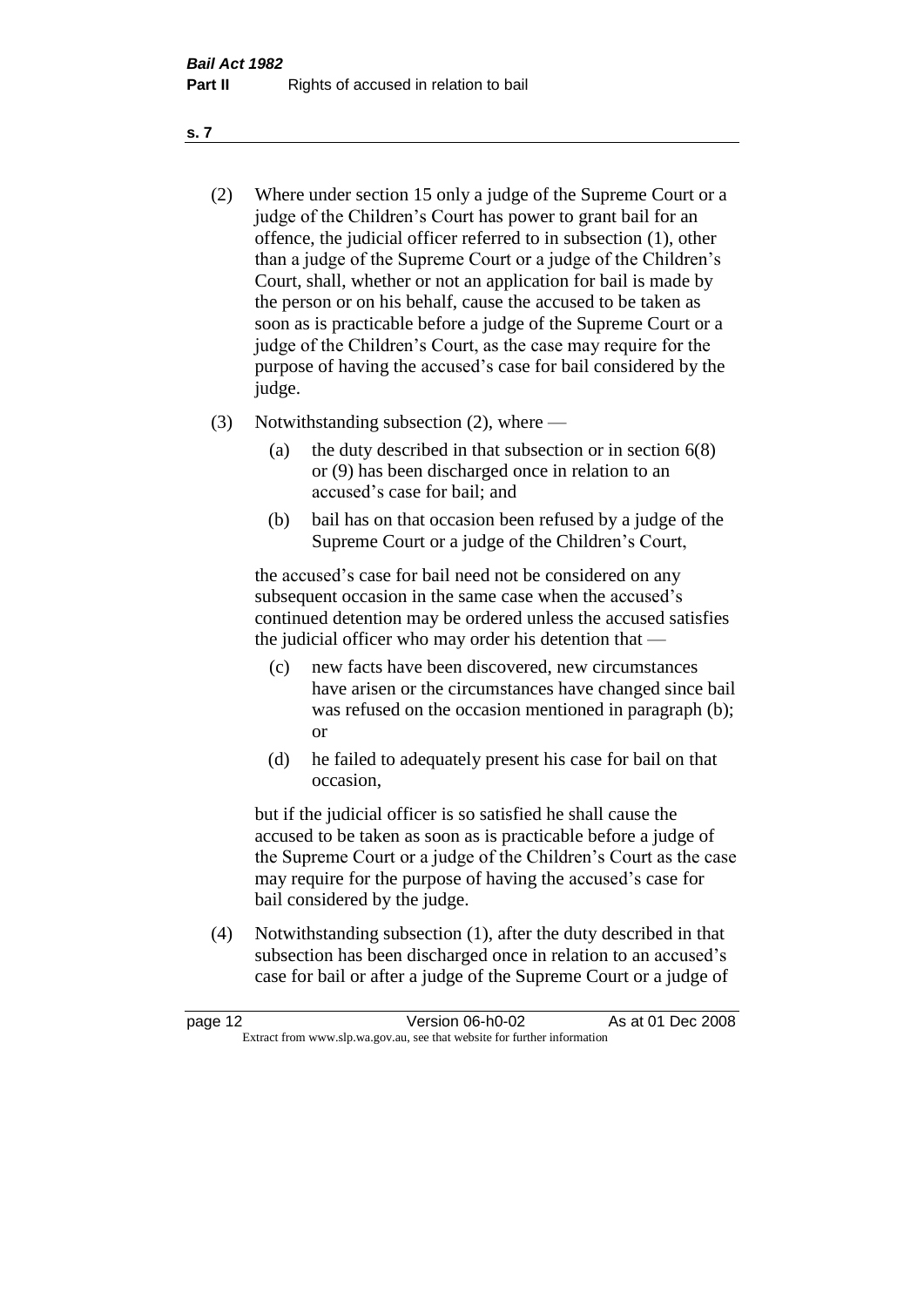the Children's Court has considered the case under section 15, it is sufficient on any subsequent consideration of bail in the same case for a judicial officer, including a judge of the Supreme Court or a judge of the Children's Court acting under section 15 —

- (a) to inquire whether any new fact has been discovered or new circumstance has arisen, or whether the circumstances have changed, since bail was previously granted or refused and whether the accused considers that he failed to adequately present his case for bail on a previous occasion; and
- (b) unless he is satisfied that there is any reason of the kind mentioned in paragraph (a) for not doing so, to adopt the decision previously made in the case, but with power to make such variations of the terms and conditions of bail as he thinks fit.
- (5) The operation of this section is subject to the exercise of the power conferred by section 9 and to the provisions of sections 10, 12 and 16(2) and clause 3A of Part C of Schedule 1.

*[Section 7 amended by No. 74 of 1984 s. 5; No. 49 of 1988 s. 80; No. 45 of 1993 s. 6; No. 84 of 2004 s. 82; No. 59 of 2006 s. 4(2).]* 

#### **7A. Bail for appeal under the** *Criminal Appeals Act 2004* **Part 2**

- (1) If a person is in custody and an appeal has been commenced under Part 2 of the *Criminal Appeals Act 2004* in connection with the decision by virtue of which the person is in custody, the person may apply for bail —
	- (a) if the appeal is to be heard and determined by the Court of Appeal or if an application has been made to the Court of Appeal for leave to appeal to the Court of Appeal — to a judge of appeal; or
	- (b) in any other case to a judge of the Supreme Court.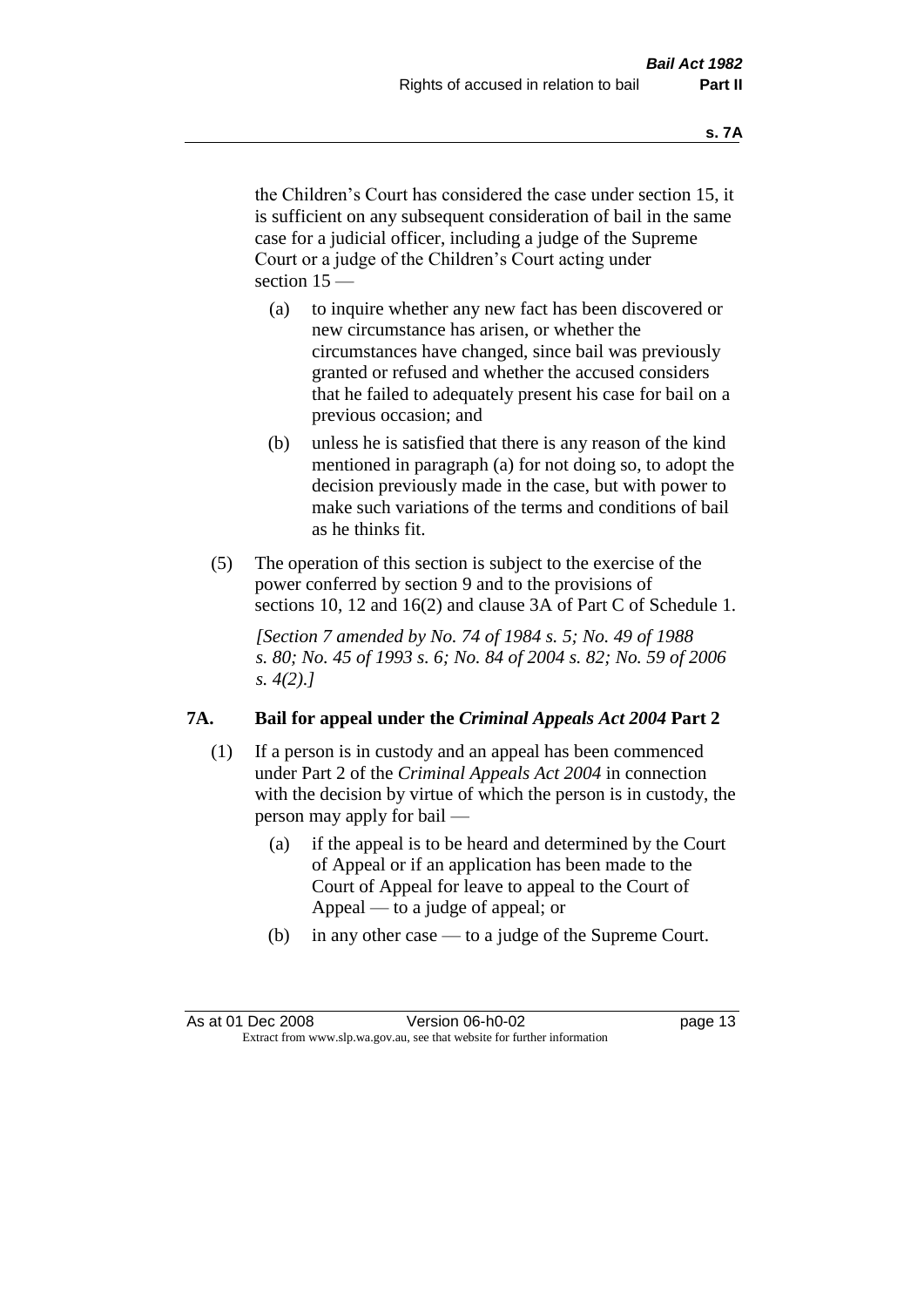- (2) Bail shall not be granted to an applicant for bail under subsection (1) until he has given notice of his application for bail to —
	- (a) the State Solicitor; or
	- (b) the Deputy Director of Public Prosecutions (Commonwealth) in Perth,

as the case may require, and that official has been given an opportunity to be heard on the application.

*[Section 7A inserted by No. 33 of 1989 s. 18; amended by No. 65 of 2003 s. 88(2); No. 45 of 2004 s. 28(4); No. 59 of 2004 s. 141; No. 84 of 2004 s. 11.]* 

#### **8. Accused to be given information and prescribed forms**

- (1) Subject to subsection (4), a judicial officer or authorised officer who is called upon to consider an accused's case for bail, on the first occasion when it arises in relation to an offence or group of offences for which an accused is required to appear, shall ensure that the accused is, or has been, given —
	- (a) such information in writing as to the effect of this Act as is prescribed for the purposes of this paragraph;
	- (b) a prescribed form for completion, designed to disclose to the judicial officer or authorised officer all information relevant to the decision; and
	- (c) where the accused is unable or insufficiently able, to read, speak or write English, such assistance as he may reasonably require in order to have communicated to him the information mentioned in paragraph (a) and complete the form referred to in paragraph (b).
- (2) After an accused case for bail has been considered once, a judicial officer or authorised officer on any subsequent consideration of bail in the same case shall —
	- (a) comply with subsection  $(1)(a)$ ; and

#### **s. 8**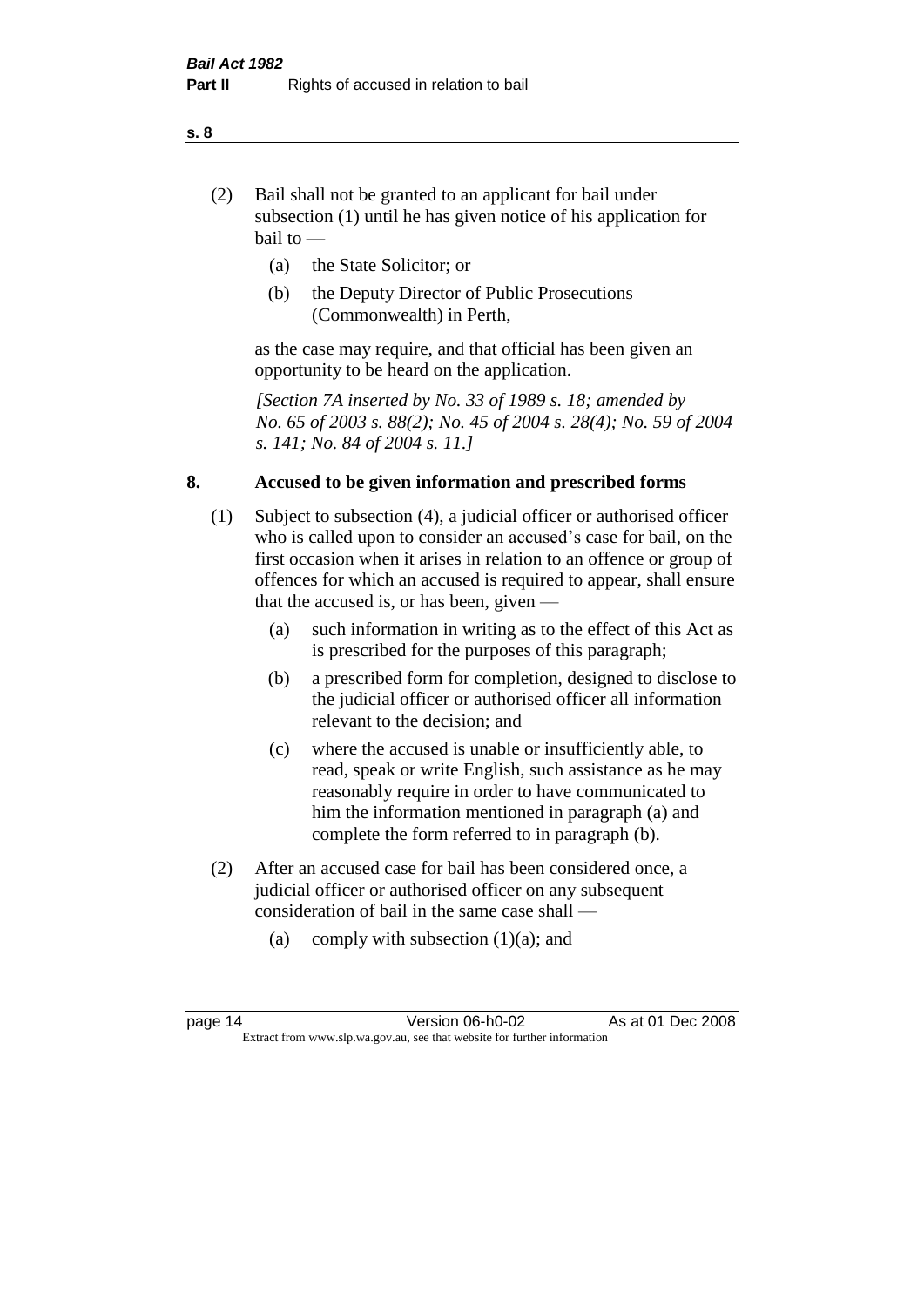- (b) either comply with subsection  $(1)(b)$  or obtain the form previously completed for the purposes of that paragraph, if any, and ensure that —
	- (i) the form is revised in order to show any changes which he is informed have occurred since it was completed; and
	- (ii) any assistance, of the kind referred to in subsection  $(1)(c)$  is given to the accused for the purpose of completing or revising the form, as the case may be.
- (3) Nothing in this section shall be read as limiting section 23.
- (3a) Notwithstanding subsection  $(1)(a)$  or  $(2)(a)$  a judicial officer or authorised officer need not comply with that paragraph if it appears to him that the accused's case for bail is such that bail is likely to be granted to him in accordance with this Act; but if it subsequently appears to him that bail will not be granted or that the accused is dissatisfied with any condition imposed on the grant of bail he shall then comply with that paragraph.
- (4) Notwithstanding subsection  $(1)(b)$  or  $(2)(b)$ , a judicial officer or an authorised officer may dispense with completion or revision of the form referred to in those paragraphs if it appears to him  $that -$ 
	- (a) the accused's case for bail is such that bail is likely to be granted to him in accordance with this Act; and
	- (b) the information in the possession of the judicial officer or authorised officer is sufficient for his consideration of the case.
- (5) Where a person has applied for bail for an appeal as mentioned in section 7A(1), this section applies as if the consideration of bail for the appeal were a first consideration of bail for an offence.

*[Section 8 amended by No. 74 of 1984 s. 6; No. 15 of 1988 s. 6; No. 33 of 1989 s. 18; No. 84 of 2004 s. 82.]*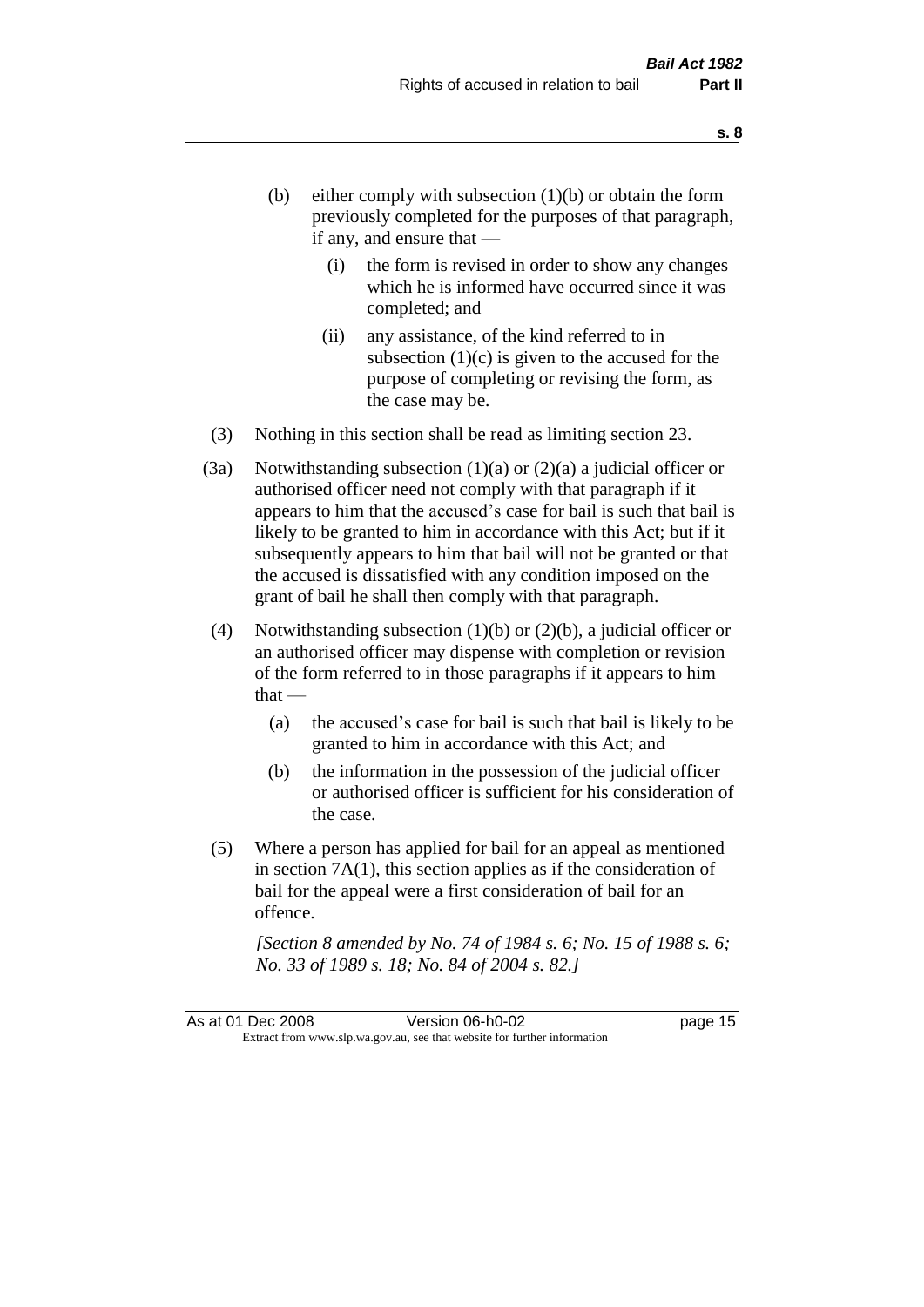### **9. Bail decision may be deferred until further information obtained**

- (1) Subject to section 26(2) of the *Young Offenders Act 1994*, a judicial officer or authorised officer who is called upon to consider a case for bail may defer consideration of the case for a period not exceeding 30 days if he thinks it is necessary —
	- (a) to obtain more information for the purpose of making a decision in accordance with this Act; or
	- (b) to take any step authorised by section 24(1).
- (2) Nothing in this section shall be taken to limit the right of an accused to be brought before a court as soon as is practicable if he is not released on bail.

*[Section 9 amended by No. 57 of 1997 s. 21(2); No. 84 of 2004 s. 82.]*

### **10. Sections 5, 6 and 7 do not apply where accused imprisoned for other cause**

Notwithstanding sections 5, 6 and 7, the rights conferred on an accused and the duties imposed on police officers, authorised officers and judicial officers by those sections in respect of an appearance in court for an offence do not arise where —

- (a) the accused is in custody for some other offence or reason (including the non-payment of a sum of money); and
- (b) the police officer, authorised officer or judicial officer is satisfied that the accused is likely to remain in custody for that other offence or reason until or beyond the time for the appearance for the first-mentioned offence.

*[Section 10 amended by No. 84 of 2004 s. 82.]*

```
s. 9
```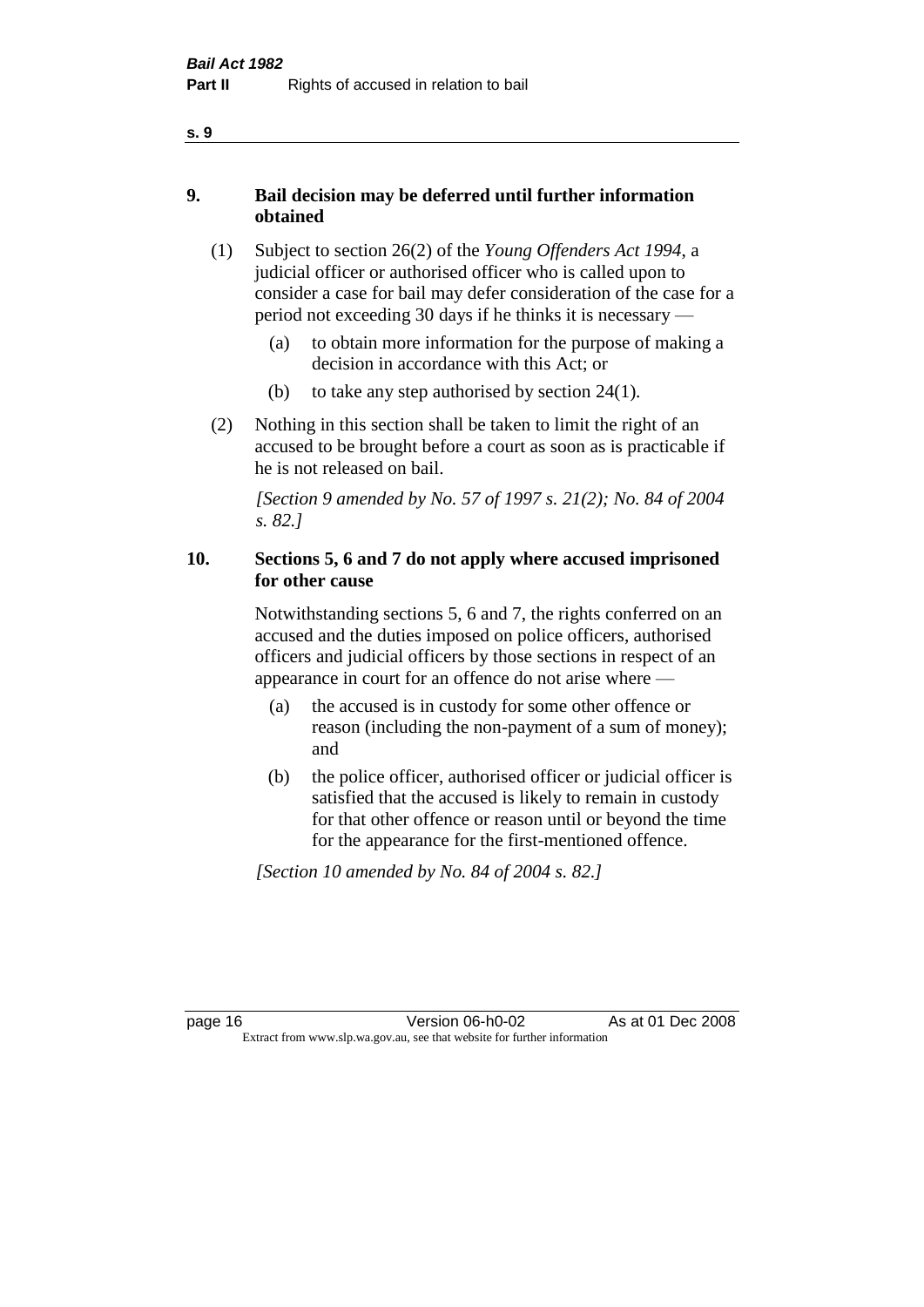#### **11. Rights following grant of bail**

- $(1)$  When
	- (a) bail has been granted to an accused for an appearance in court;
	- (b) all conditions which are to be complied with before the release of the accused have been complied with; and
	- (c) he has entered into a bail undertaking for that appearance or his bail undertaking is deemed to be amended under section 31(3),

the accused has a right to be at liberty until he is required to appear, or to next appear, before a court, but subject to —

- (d) any requirement that he be in custody for some other reason;
- (e) the exercise of the powers in sections 14(3), 17A, 46, 54 and 55; and
- (f) the limitation mentioned in section 12.
- (2) As soon as is practicable after an accused becomes entitled to be at liberty as provided in subsection  $(1)$  —
	- (a) an authorised officer, where bail was granted by an authorised officer;
	- (b) a justice who has granted bail otherwise than while sitting as a court;
	- (c) a judge's associate, where bail was granted by a judge of the District Court or the Supreme Court or the Children's Court; and
	- (d) in any other case, the registrar of the court where the judicial officer who granted bail exercises jurisdiction or a justice,

shall, where the accused is in custody in a lock-up or prison, forthwith deliver or cause to be delivered a certificate to that effect in the prescribed form to the person in charge of the lock-up or

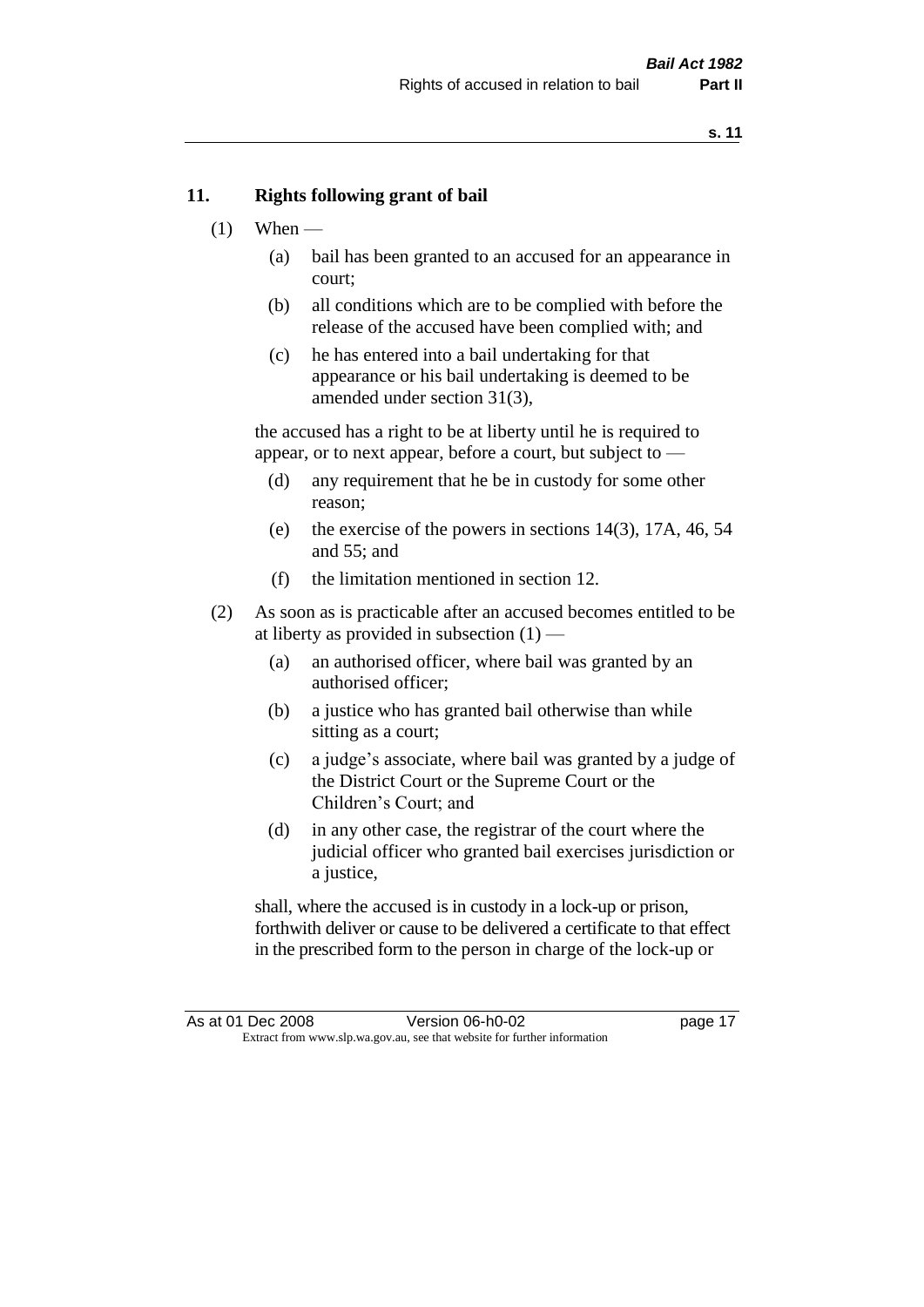prison, and that person shall release the accused from custody as soon as is practicable after he receives the certificate.

(3) In subsection (2)(a) *authorised officer* does not include an authorised officer who is also the person in charge of the lock-up in which the accused is in custody.

*[Section 11 amended by No. 74 of 1984 s. 7; No. 15 of 1988 s. 7; No. 49 of 1988 s. 81; No. 45 of 1993 s. 7; No. 47 of 1999 s. 8; No. 59 of 2004 s. 141; No. 84 of 2004 s. 82.]* 

#### **12. Further limitation on rights in sections 5 and 11**

The right of an accused to have his case for bail considered as soon as is practicable, his right to be at liberty as mentioned in section 11(1), and the corresponding duties created by this Part, are limited so far as is reasonably necessary for the exercise or performance by a person of any statutory power or function vested in him which requires or permits the continued custody of the accused, including the exercise of the powers set out in Part 12 of the *Criminal Investigation Act 2006* and Parts 6 and 7 of the *Criminal Investigation (Identifying People) Act 2002*.

*[Section 12 amended by No. 6 of 2002 s. 96; No. 84 of 2004 s. 82; No. 59 of 2006 s. 6.]*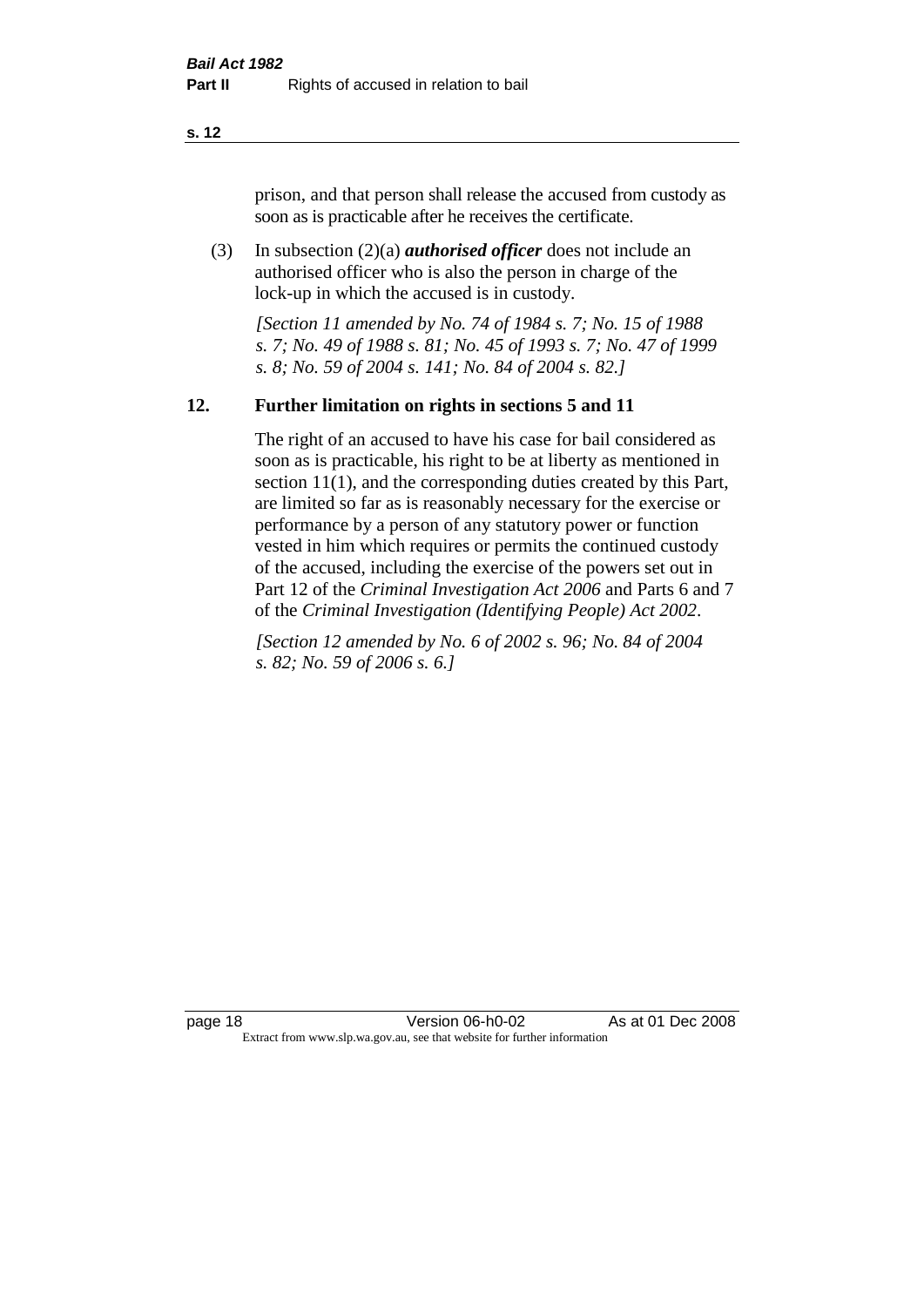# **Part III — Jurisdiction to grant bail**

### **13. Jurisdiction to grant bail**

- (1) Jurisdiction to grant bail for any appearance described in the first column of Part A of Schedule 1 is vested in the judicial officer or authorised officer specified in the second column of that Part opposite thereto and shall be exercised subject to and in accordance with this Part and the further provisions in Parts B, C and D of Schedule 1.
- (2) A home detention condition shall not be imposed as a condition of bail except by a judicial officer.

*[Section 13 amended by No. 61 of 1990 s. 5; No. 45 of 1993 s. 12.]* 

#### **14. Supreme Court judge has jurisdiction in all cases**

- (1) A judge of the Supreme Court may, in accordance with this  $Act -$ 
	- (a) exercise a power to grant bail which is conferred upon any other judicial officer or any authorised officer by this Act; and
	- (b) revoke or vary any bail previously granted by any other such officer.
- (2) Subject to subsection (2a), the jurisdiction of a judge of the Supreme Court under subsection (1) in respect of an appearance by an accused may be invoked by application made by either the prosecutor or the accused, and whether or not any other judicial officer has —
	- (a) previously granted or refused bail; or
	- (b) exercised any power conferred on him by section 55,

in respect of that appearance.

(2a) After the jurisdiction under subsection (1) has been invoked once by an accused in relation to an offence or group of

|  | As at 01 Dec 2008                                                        | Version 06-h0-02 | page 19 |
|--|--------------------------------------------------------------------------|------------------|---------|
|  | Extract from www.slp.wa.gov.au, see that website for further information |                  |         |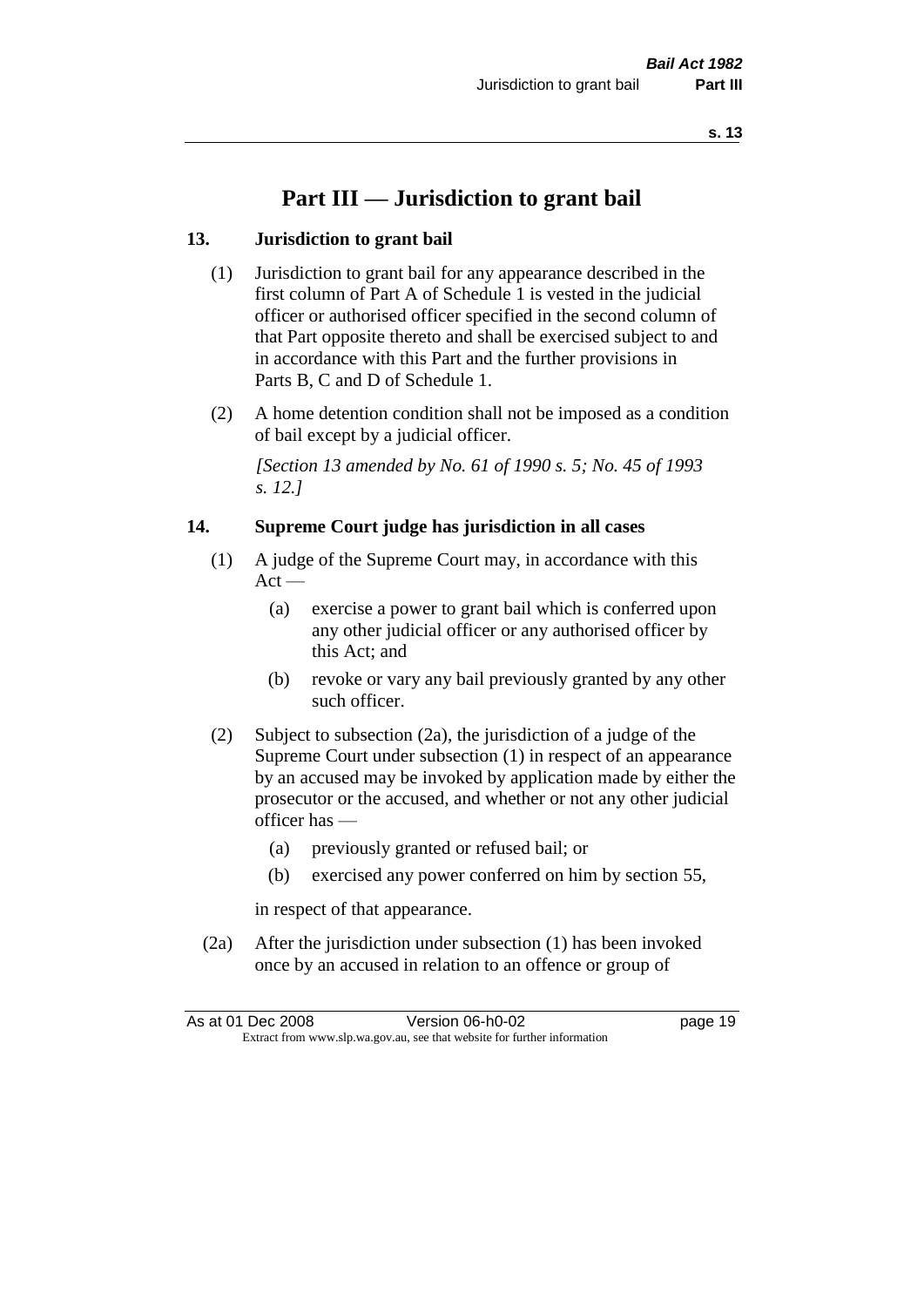offences for which he is required to appear, it may not be further invoked by that accused in relation to that offence or group of offences unless the accused satisfies a judge of the Supreme Court that —

- (a) new facts have been discovered, new circumstances have arisen or the circumstances have changed since the occasion when the jurisdiction was invoked; or
- (b) he failed to adequately present his case for bail on that occasion.
- (3) Where under subsection (1) a judge of the Supreme Court
	- (a) revokes the bail of an accused who is at liberty, he may order that the accused be returned to custody to await the appearance for which the bail was granted;
	- (b) varies the bail of such an accused, he may order that the accused be returned to custody until he becomes entitled to be at liberty pursuant to section 11,

and the judge may issue any warrant which may be necessary to carry such an order into effect.

- (4) In this section *any other judicial officer* means any judicial officer whose jurisdiction is inferior to that of a judge of the Supreme Court.
- (5) The powers and duties conferred on a judge of the Supreme Court by this section may in the case of a child charged with an offence before the Children's Court also be exercised by a judge of the Children's Court.

*[Section 14 amended by No. 74 of 1984 s. 8; No. 49 of 1988 s. 82; No. 84 of 2004 s. 82.]* 

#### **15. Exclusive jurisdiction of Supreme Court judge in murder cases**

(1) Where an accused is in custody for murder, the power to grant bail shall be exercised only by a judge of the Supreme Court, or

page 20 **Version 06-h0-02** As at 01 Dec 2008 Extract from www.slp.wa.gov.au, see that website for further information

**s. 15**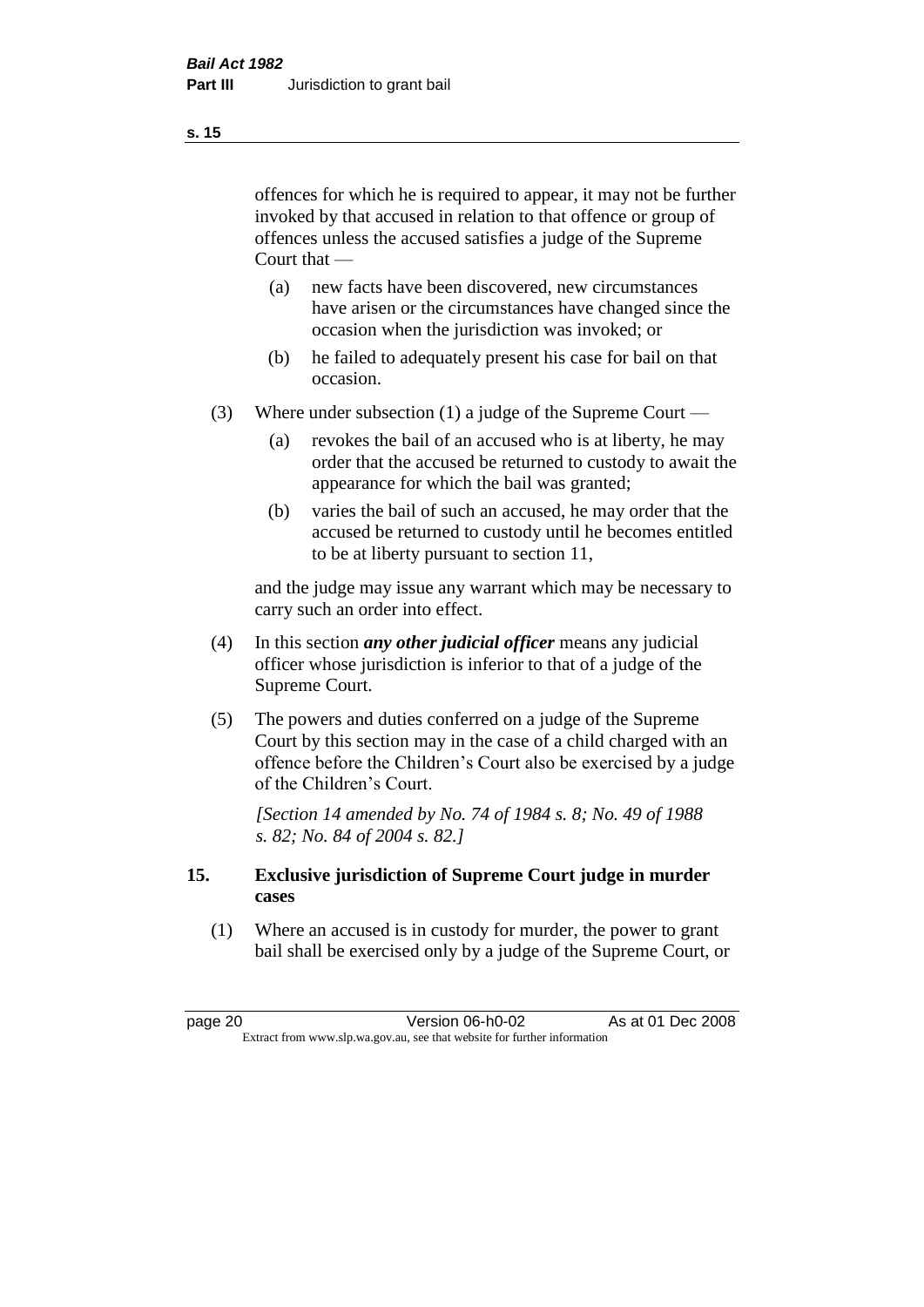in the case of an accused who is a child by a judge of the Children's Court, except —

- (a) where section  $31(2)(d)$  applies; or
- (b) to the extent that the Court of Appeal exercises its powers under Part A of Schedule 1.
- *[(2) repealed]*

*[Section 15 amended by No. 52 of 1984 s. 35; No. 74 of 1984 s. 9; No. 49 of 1988 s. 83; No. 70 of 1988 s. 45; No. 45 of 1993 s. 12; No. 45 of 2004 s. 28(4); No. 84 of 2004 s. 82; No. 29 of 2008 s. 24(5).]* 

#### **16. Bail of person arrested on warrant**

- (1) Subject to sections 14 and 15 where the arrest of an accused for an offence is made pursuant to a warrant he shall not be granted bail before he is brought before a court or judicial officer as commanded by the warrant, except by a justice acting in terms of section 6(9).
- (2) Notwithstanding subsection (1) or any other provision of this Act, an accused who has been arrested pursuant to a warrant —
	- (a) issued under section 56; or
	- (b) issued under the *Criminal Procedure Act 2004* for an offence against section 51(1) or (2),

shall not have a right to have his case for bail considered, and shall not be granted bail, before he is brought before the court as commanded by the warrant.

*[Section 16 amended by No. 59 of 2004 s. 141; No. 84 of 2004 s. 11 and 82; No. 59 of 2006 s. 4(3).]*

#### **16A. Restrictions on powers of authorised officers and justices in certain cases**

(1) Where this section applies to a person who has been arrested for an offence jurisdiction does not arise under section 13 until the person is brought before —

|  | As at 01 Dec 2008                                                        | Version 06-h0-02 | page 21 |
|--|--------------------------------------------------------------------------|------------------|---------|
|  | Extract from www.slp.wa.gov.au, see that website for further information |                  |         |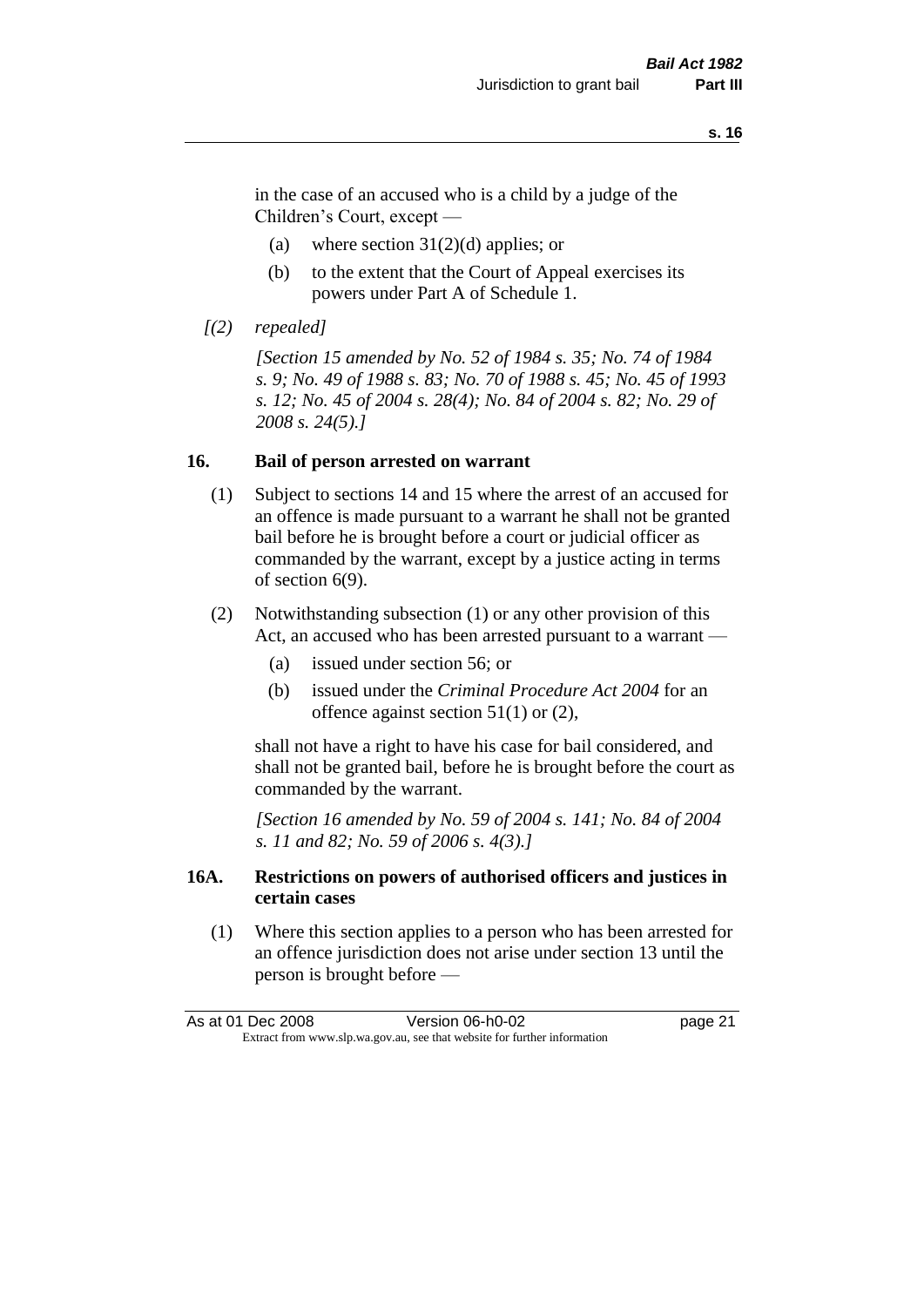- (a) a court constituted by or so as to include a magistrate; or
- (b) where section 15 applies, a judge of the Supreme Court or a judge of the Children's Court as the case may require.
- (2) This section applies where
	- (a) a person has been arrested in an urban area for a serious offence; and
	- (b) the serious offence is alleged to have been committed while the accused was —
		- (i) on bail for; or
		- (ii) at liberty under an early release order made in respect of,

another serious offence.

- (3) This section also applies where a person has been arrested in an urban area for an offence against section 61(1) of the *Restraining Orders Act 1997* (which creates offences for breaches of violence restraining orders).
- $(4)$  In this section —

*urban area* means —

- (a) the metropolitan region as defined in the *Planning and Development Act 2005* and any prescribed area that adjoins that region; and
- (b) any other prescribed area of the State, being the whole or part of, or an area adjoining, a local government district under the *Local Government Act 1995* that is designated under that Act as a city or a town.

*[Section 16A inserted by No. 54 of 1998 s. 6(1); amended by No. 38 of 2004 s. 59; No. 84 of 2004 s. 82; No. 38 of 2005 s. 15.]*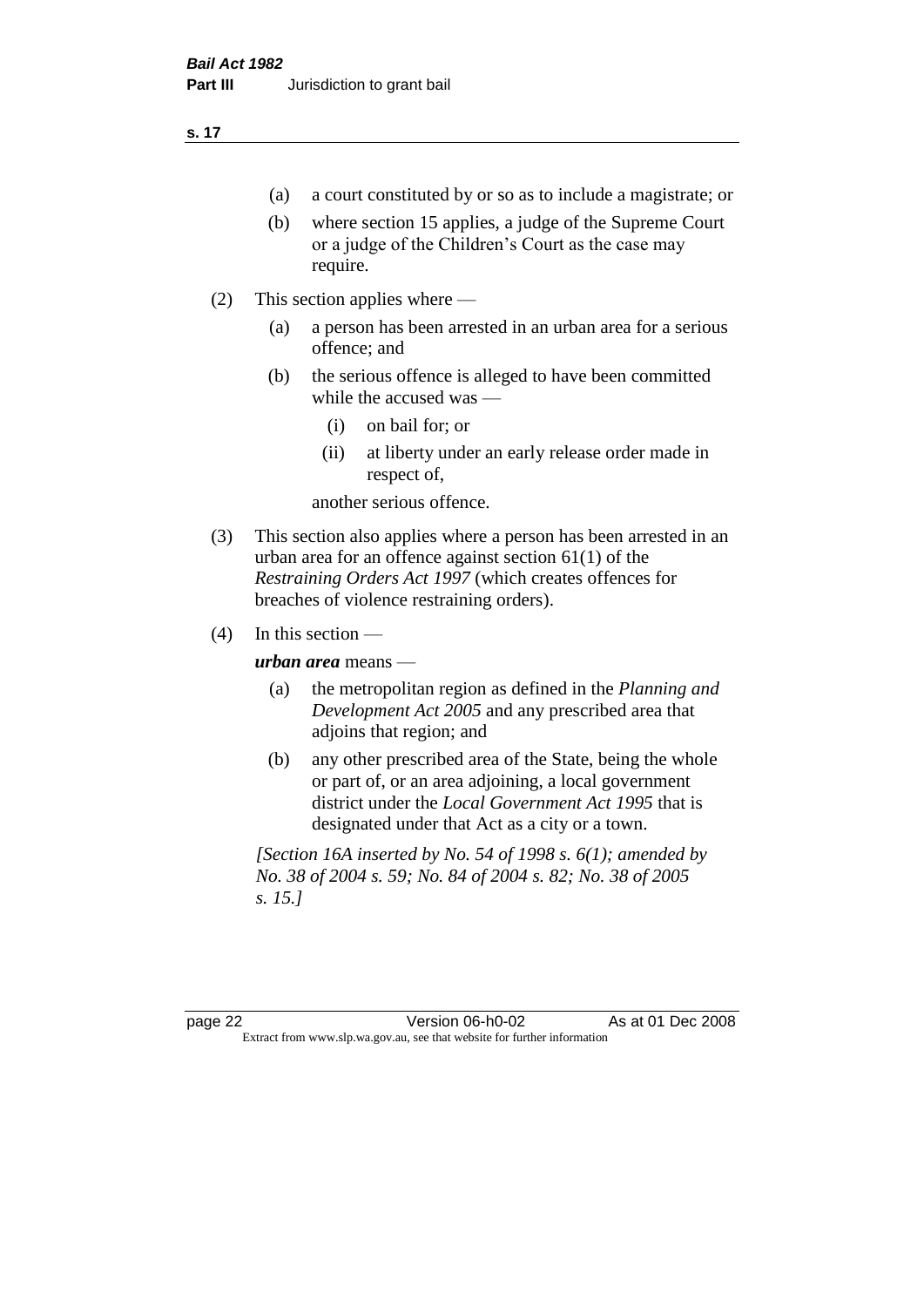#### **17. Conditions which may be imposed**

- (1) A judicial officer or authorised officer may impose conditions on a grant of bail only to the extent that he is authorised to do so by clause 2(3)(c) of Part C and Part D of Schedule 1.
- (2) Conditions imposed on a grant of bail shall not be any more onerous on the accused than the judicial officer or authorised officer considers is required in the public interest having regard to the nature of the offence for which the accused is in custody and the circumstances of the accused.

*[Section 17 amended by No. 45 of 1993 s. 8 and 12; No. 84 of 2004 s. 82.]* 

#### **17A. Further provisions as to responsible person's undertaking (Schedule 1 Part C clause 2)**

- (1) Where this section applies, an authorised police officer may
	- (a) cancel an undertaking of the kind described in clause 2(3)(c) of Part C of Schedule 1;
	- (b) approve of another person as a responsible person within the meaning in that clause; and
	- (c) detain the accused or order his detention until the person so approved enters into an undertaking of the kind mentioned in paragraph (a).
- (2) Subsection (1) applies where
	- (a) a person has entered into an undertaking referred to in paragraph (a) of that subsection;
	- (b) a judicial officer when granting bail ordered that the person may under this section be released from the undertaking by an authorised police officer; and
	- (c) the person wishes to be so released.
- (3) A police officer may, for the purpose of the exercise of the powers in subsection (1), take into custody a child accused who has been released on bail.

|  | As at 01 Dec 2008                                                        | Version 06-h0-02 | page 23 |
|--|--------------------------------------------------------------------------|------------------|---------|
|  | Extract from www.slp.wa.gov.au, see that website for further information |                  |         |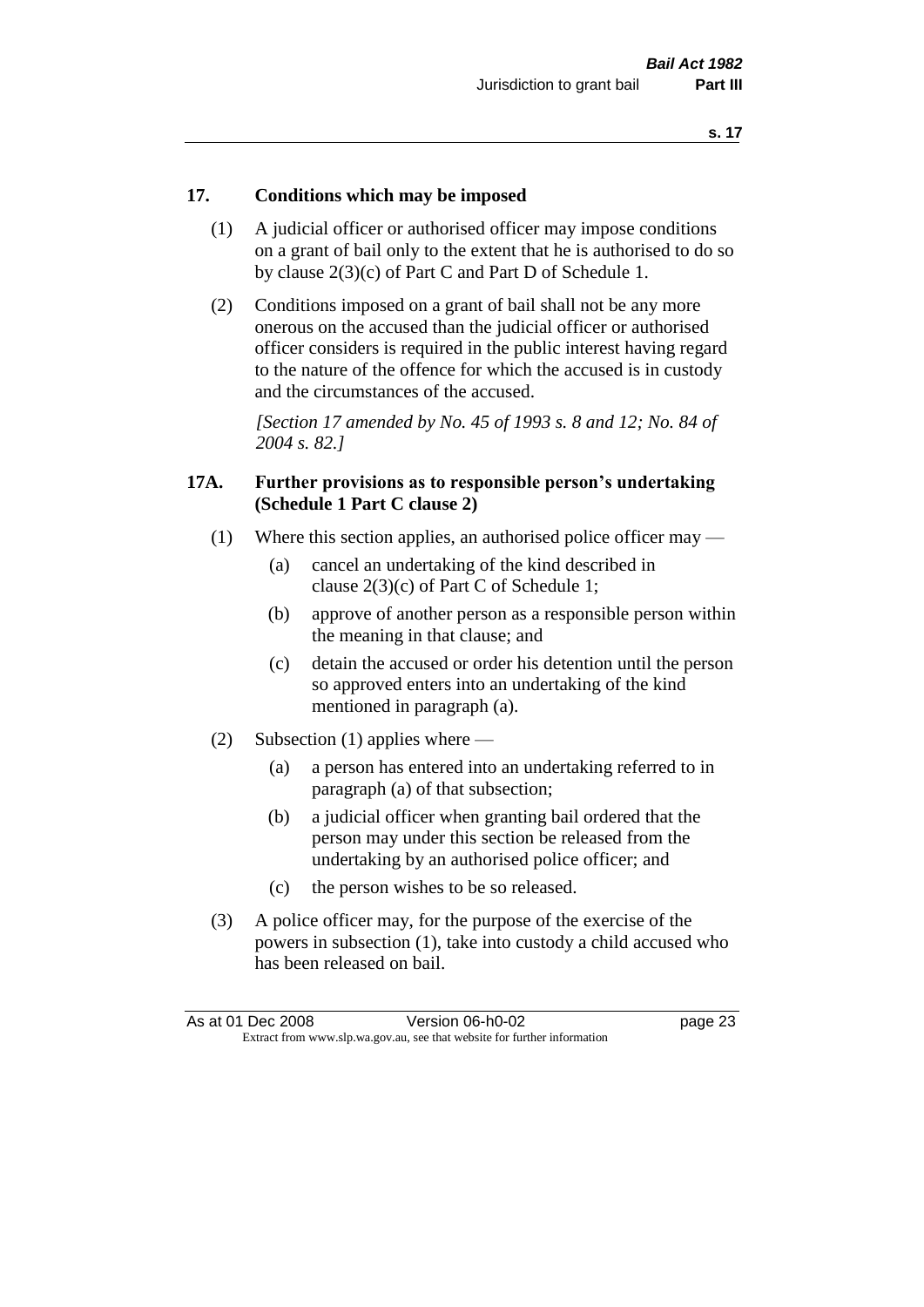#### **s. 17A**

- (4) If the police officer is not an authorised police officer he shall, as soon as is practicable, bring the accused before an authorised police officer for the purpose referred to in subsection (3).
- (5) After an undertaking has been entered into as mentioned in subsection  $(1)(c)$ , the accused, subject to this Act, has a right to be at liberty until he is required to appear before a court.

*[Section 17A inserted by No. 45 of 1993 s. 9; amended by No. 84 of 2004 s. 82.]* 

*[18-19. Repealed by No. 59 of 2006 s. 7(1).]*

page 24 Version 06-h0-02 As at 01 Dec 2008 Extract from www.slp.wa.gov.au, see that website for further information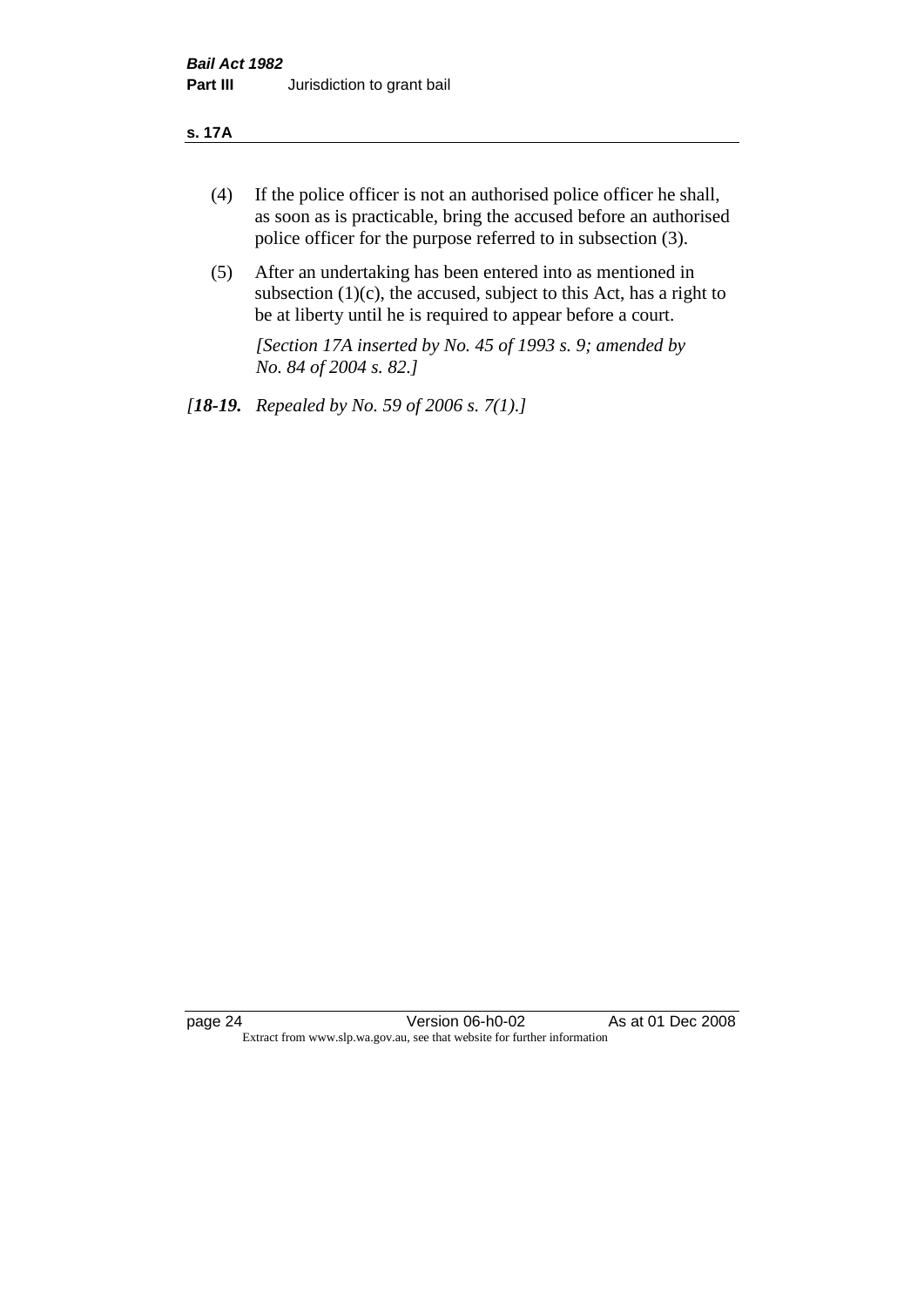# **Part IV — Hearing of case for bail, parties, and evidence**

#### **20. Power to consider bail** *in camera* **and to prohibit publication**

- (1) On the consideration by a judicial officer of a case for bail of an accused who is charged with an offence triable by jury, the judicial officer may, to avoid prejudice to either party, exercise the powers described in subsection (2), but shall only exercise the power in paragraph (b) thereof if he considers that the exercise of the power in paragraph (a) is not, on its own, likely to be sufficient to avoid prejudice.
- (2) The powers referred to in subsection (1) are to order
	- (a) that no report, or summary, of any statement, or of any specified statement, made or furnished at the hearing shall be published by any means;
	- (b) that the bail application be heard *in camera*.
- (3) Where an order is made under subsection (2)(a), no report, or summary, of any statement referred to in that paragraph shall be published by any means —
	- (a) if the offence is one that may be tried on indictment, before a court decides that it is to be tried on indictment;
	- (b) if the accused is discharged from further proceedings upon the prosecution notice or indictment brought against him for the offence, before he is so discharged; or
	- (c) if the accused is tried on indictment for the offence, before the trial is ended.
- (4) A person who, except with lawful excuse, fails to comply with an order made under this section commits an offence.

Penalty: \$1 000.

*[Section 20 amended by No. 50 of 2003 s. 37(2); No. 4 of 2004 s. 58; No. 84 of 2004 s. 11 and 82.]*

As at 01 Dec 2008 Version 06-h0-02 Page 25 Extract from www.slp.wa.gov.au, see that website for further information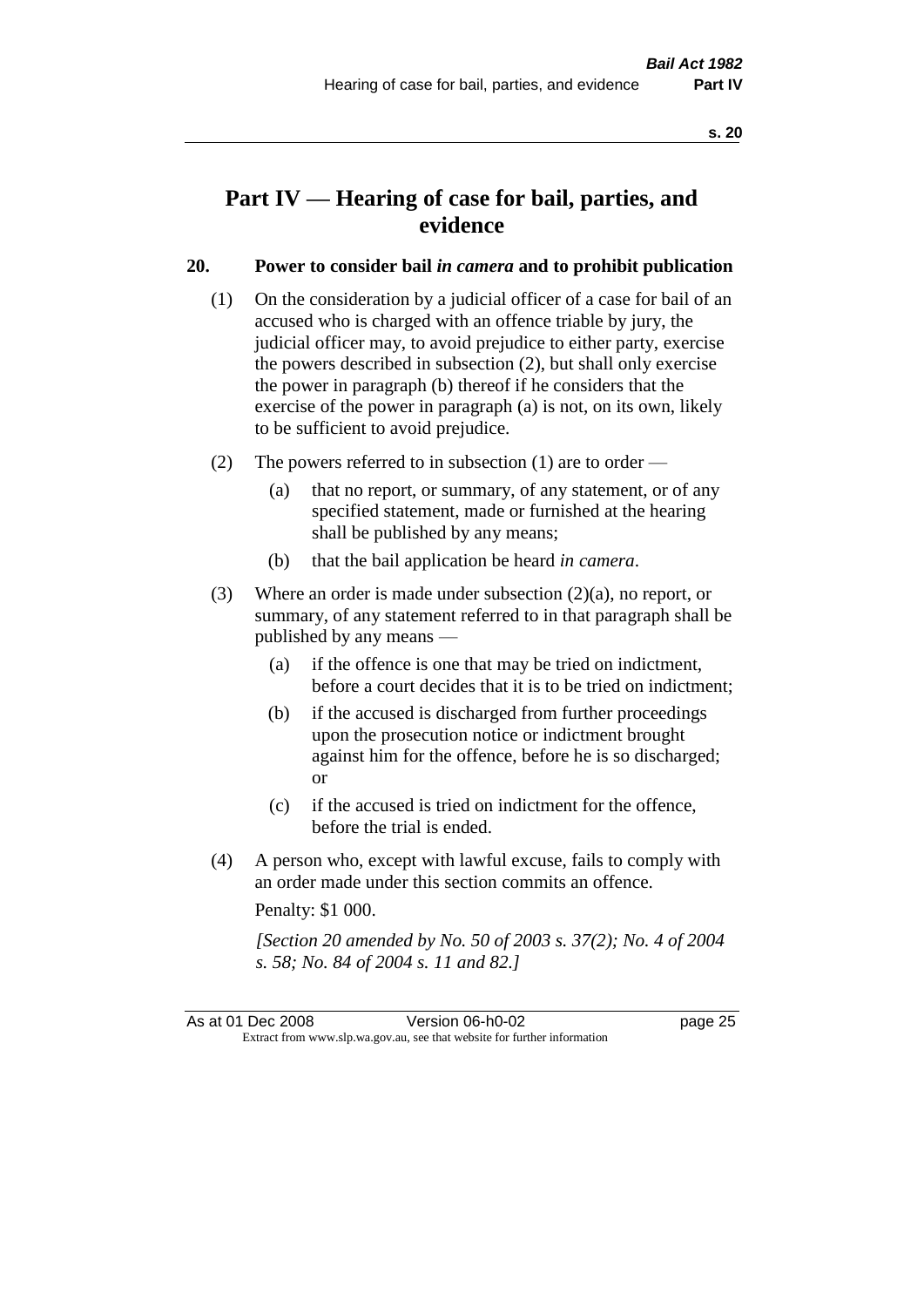#### **21. Parties**

- (1) The parties to proceedings on a case for bail are the prosecutor and the accused and, subject to subsection (2), no other person shall be a party to, or be represented at, the proceedings.
- (2) Nothing in subsection (1) affects the right of
	- (a) the Attorney General to apply for leave, or be an appellant, under Part 2 of the *Criminal Appeals Act 2004*;
	- (b) the State Solicitor or the Deputy Director of Public Prosecutions (Commonwealth) to receive notice and be heard under section 7A(2); or
	- (c) an officer referred to in section 33 of the *Children's Court of Western Australia Act 1988* to be present at and participate in proceedings concerning a child under that section.

*[Section 21 amended by No. 15 of 1988 s. 9; No. 49 of 1988 s. 84; No. 33 of 1989 s. 18; No. 31 of 1993 s. 7; No. 65 of 2003 s. 88(3); No. 59 of 2004 s. 141; No. 84 of 2004 s. 11 and 82.]* 

#### **22. Evidence**

A judicial officer or authorised person may in considering any case for bail receive and take into account such information as he thinks fit whether or not the same would normally be admissible in a court of law.

#### **23. Accused not bound to supply information**

An accused is not obliged to complete, or furnish information for, the prescribed form referred to in section  $8(1)(b)$ , or for any revision thereof, or to furnish any information, whether on oath or otherwise, for the purpose of having his case for bail considered.

*[Section 23 amended by No. 84 of 2004 s. 82.]* 

page 26 Version 06-h0-02 As at 01 Dec 2008 Extract from www.slp.wa.gov.au, see that website for further information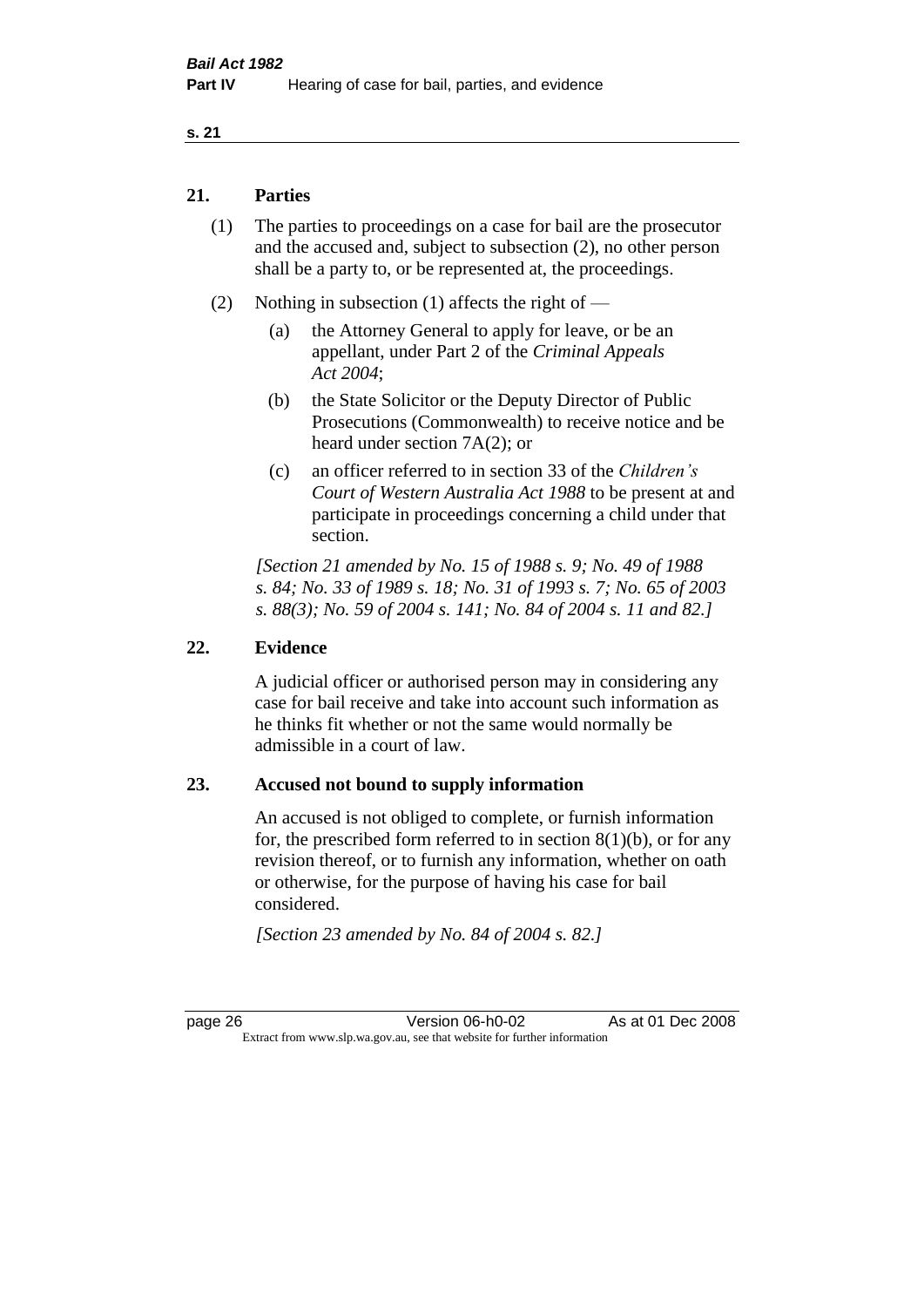### **24. Information may be referred to police officer for verification or for report**

- (1) A judicial officer or authorised officer who is called upon to consider a case for bail may —
	- (a) request that any information placed before the judicial officer or authorised officer by the accused for the purposes of the case be verified by a police officer, and to that end may refer to a police officer the prescribed form mentioned in section 8(1)(b), after it has been completed or revised;
	- (b) request that a report on any matter mentioned in Part C of Schedule 1, so far as it applies to an accused whose case is being or to be considered, be made by a police officer.
- (2) Where a reference or request is made under subsection (1) a police officer shall, as soon as is practicable —
	- (a) make a report to the judicial officer or the authorised officer accordingly; and
	- (b) furnish a copy of the report to the accused or his solicitor or counsel.

*[Section 24 inserted by No. 61 of 1990 s. 6; amended by No. 45 of 1993 s. 12; No. 84 of 2004 s. 82.]* 

#### **24A. Information may be referred to community corrections officer for verification or for report**

- (1) A judicial officer who is called upon to consider a case for bail may refer to a community corrections officer any matter referred to in section 24(1) and may request a community corrections officer to do any matter referred to in that section.
- (2) A judicial officer who is called upon to consider a case for bail and who desires to impose a home detention condition as a condition on a grant of bail, shall request that a report be made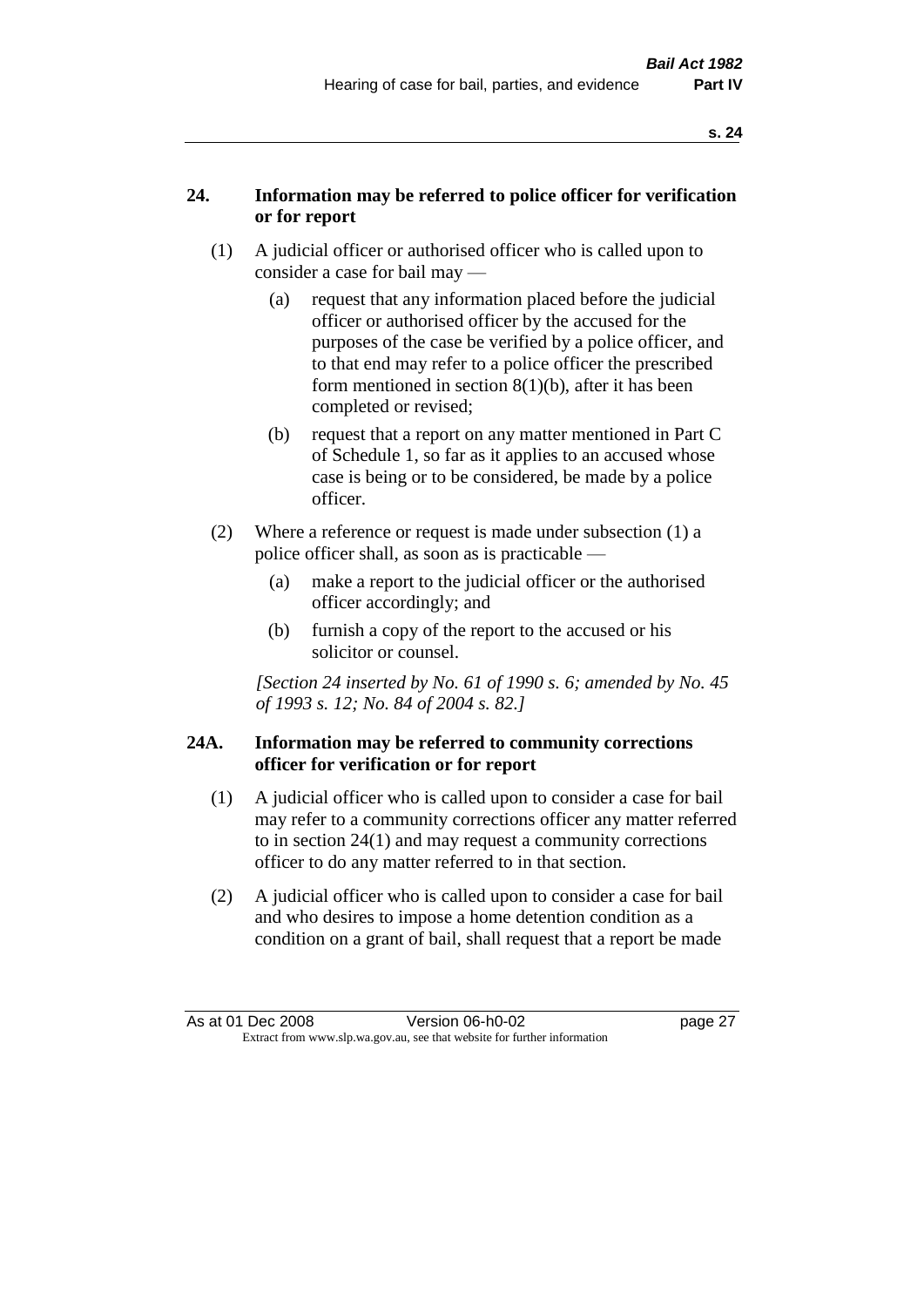by a community corrections officer about the suitability of the accused to be subject to a home detention condition.

- (3) Where a reference or a request is made under subsection (1) or a report is requested under subsection (2) a community corrections officer shall, as soon as is practicable, make a report to the judicial officer and, at the discretion of the judicial officer, copies may be made available to the prosecution or to the accused or his solicitor or counsel.
- (4) Where a community corrections officer makes a report that an accused is suitable to be subject to a home detention condition, the officer shall annex to the report and provide to the accused or his solicitor or counsel, a list of those conditions in rules made under section 50L that may be applied to the accused by the CEO (corrections) while the accused is subject to the home detention condition.

*[Section 24A inserted by No. 61 of 1990 s. 7; amended by No. 31 of 1993 s. 9; No. 84 of 2004 s. 82; No. 65 of 2006 s. 53.]* 

### **25. Protection of accused as to information given for bail purposes**

A statement made by an accused to a judicial officer or authorised officer for the purpose of a decision whether bail should be granted to him for any appearance in court for an offence shall not be admissible in evidence against him at his trial for that offence.

*[Section 25 amended by No. 84 of 2004 s. 82.]* 

### **26. Record of decision and reasons**

- (1) A bail record form shall be completed by an authorised officer or a justice if he —
	- (a) refuses to grant bail to an accused;
	- (b) grants bail to an accused in the circumstances referred to in clause 3 of Part B of Schedule 1; or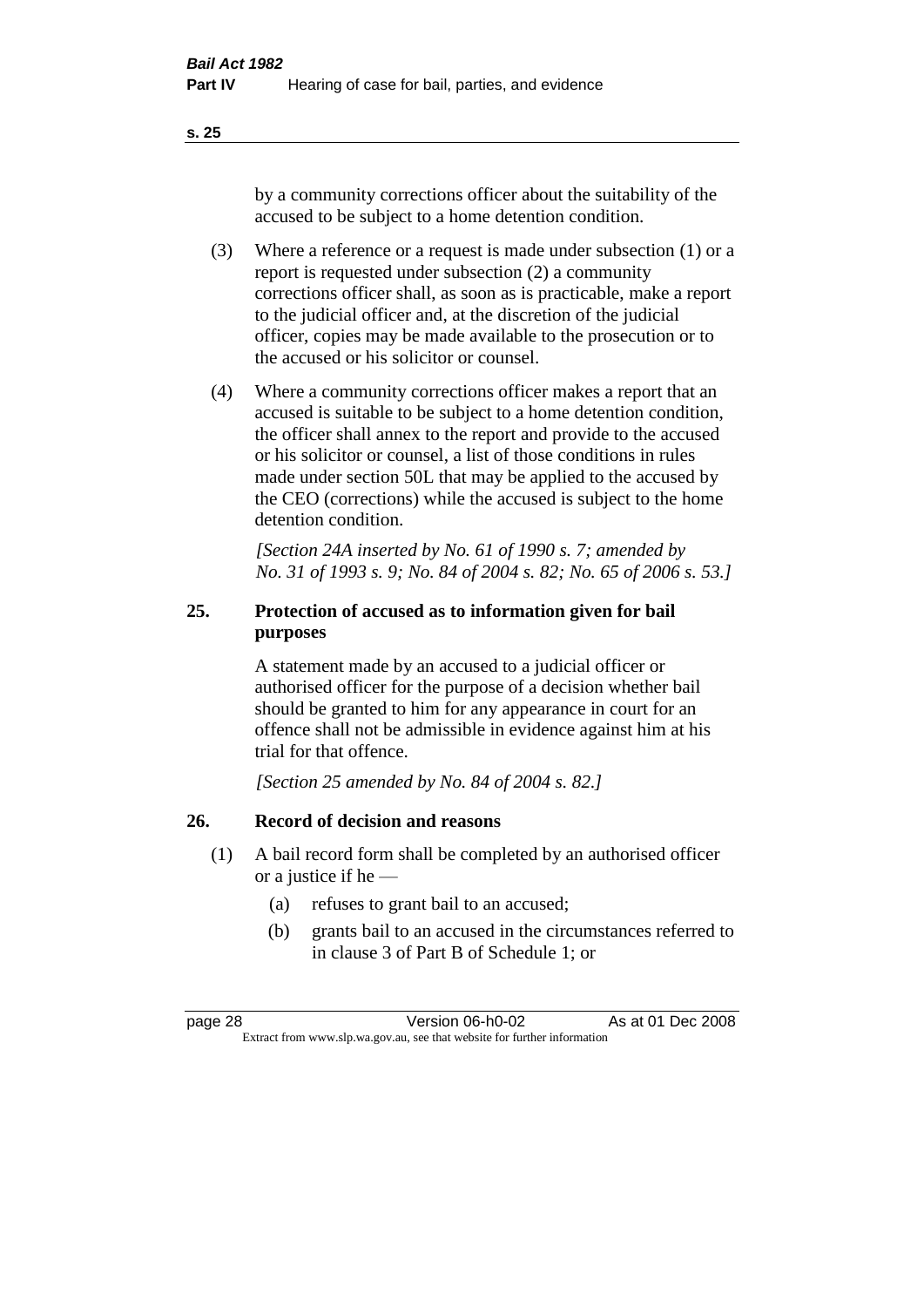- (c) imposes any condition on a grant of bail and it appears to him that the accused is dissatisfied with the condition.
- (2) Where a judicial officer, other than a justice
	- (a) refuses to grant bail to an accused; or
	- (b) imposes any condition on a grant of bail and it appears to him that the accused is dissatisfied with the condition,

a record of the decision and of the reasons therefor shall be made.

- (3) The accused, the prosecutor or an intending prosecutor shall be entitled, upon request, to be furnished with a copy of the bail record form or, where subsection (2) applies, of the record made.
- (4) For the purposes of this section
	- (a) references to a justice do not include a magistrate or a judge of the District Court or the Supreme Court or the Children's Court who is a justice; and
	- (b) a bail record form is a prescribed form designed to contain a summary of the matters relevant to the decision as to the bail of an accused, including those matters set out in Part C of Schedule 1, the decision made, and the reasons for the decision.

*[Section 26 inserted by No. 15 of 1988 s. 10; amended by No. 49 of 1988 s. 85; No. 45 of 1993 s. 12; No. 59 of 2004 s. 141; No. 84 of 2004 s. 82.]* 

# **27. Transmission of relevant papers to court**

(1) An authorised officer and a judicial officer who consider an accused's case for bail for an appearance for an offence and a person before whom a bail undertaking or a surety undertaking is entered into shall ensure that the relevant papers are sent as soon as is practicable, to the court before which the accused is required to appear.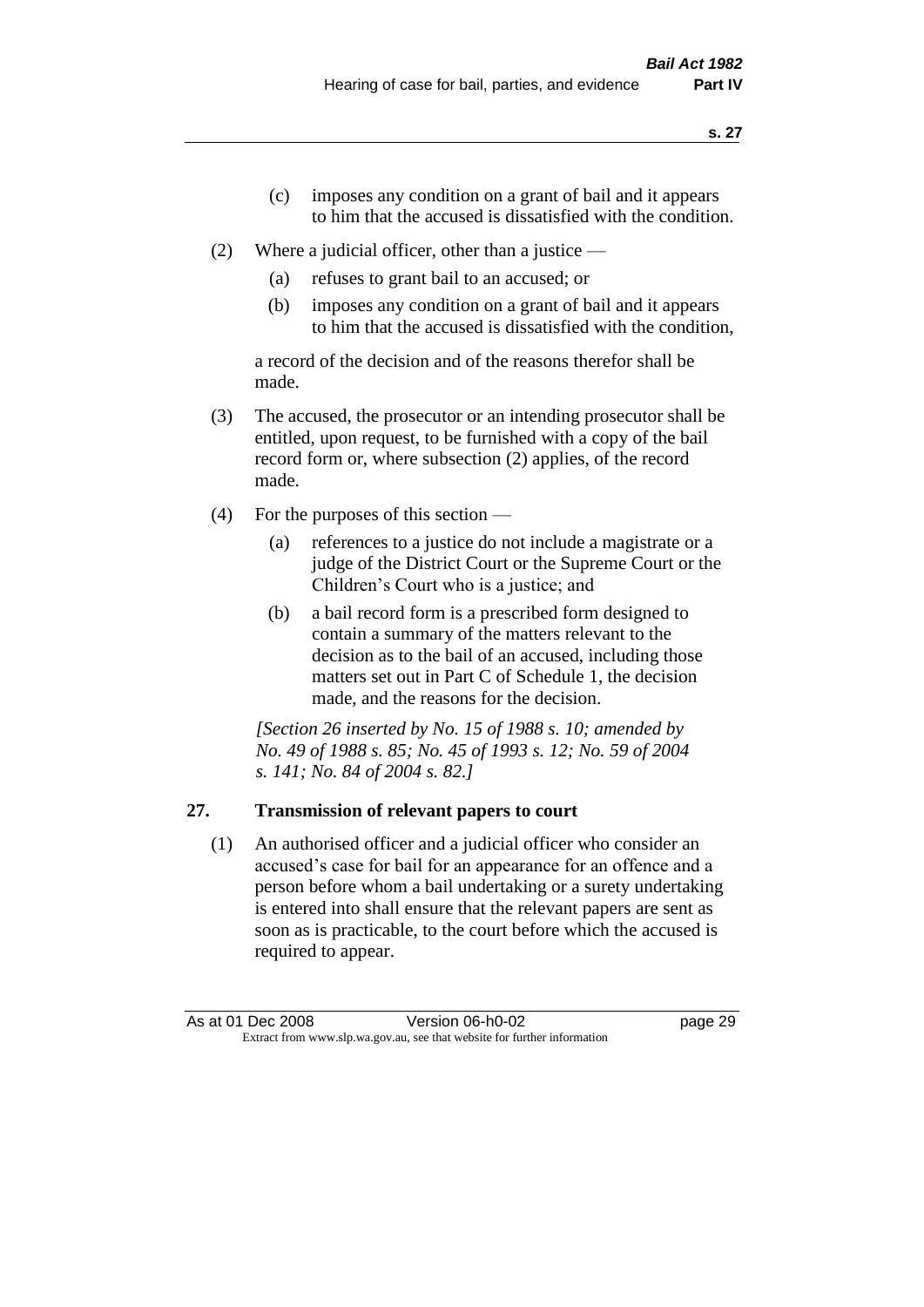#### **s. 27A**

(2) In subsection (1) *the relevant papers* in relation to any particular officer or person means such papers as are prescribed to be sent by that officer or person.

*[Section 27 amended by No. 84 of 2004 s. 82; No. 59 of 2006 s. 7(2).]* 

# **27A. Transmission of papers to CEO (corrections)**

A judicial officer who grants bail subject to a home detention condition shall ensure that a copy of the bail record form and of the bail undertaking are sent as soon as is practicable to the CEO (corrections).

*[Section 27A inserted by No. 61 of 1990 s. 8; amended by No. 31 of 1993 s. 9; No. 65 of 2006 s. 53.]* 

page 30 Version 06-h0-02 As at 01 Dec 2008 Extract from www.slp.wa.gov.au, see that website for further information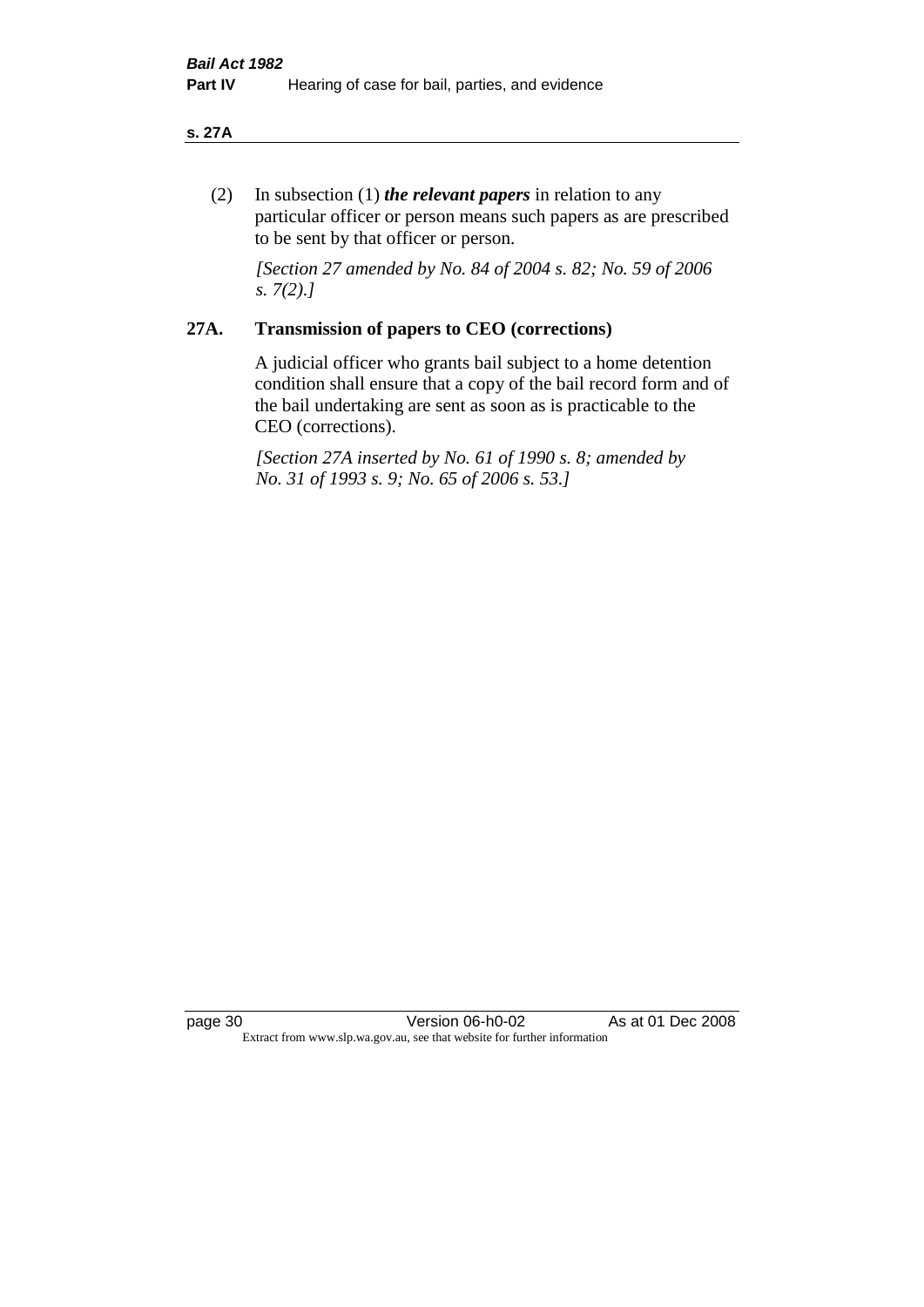# **Part V — Bail undertakings**

# **28. Bail undertaking**

- (1) A person shall not be released on bail for an appearance in court unless he has entered into a bail undertaking for that appearance or is deemed to have done so under section 31(3).
- (2) A bail undertaking is an undertaking in writing by an accused in the prescribed form —
	- (a) that he will appear at a time and place specified, or deemed by section 31(3) to be specified, in the undertaking;
	- (b) that if he fails to appear at that time and place he will as soon as is practicable —
		- (i) notify the registrar of the court at which he is required to appear of the cause of his failure; and
		- (ii) appear at that court when the court is sitting;
	- (c) that he will comply with such conditions as may be imposed on him under clause 2 of Part D of Schedule 1;
	- (d) that he will comply with any home detention condition which may be imposed as a condition on a grant of bail to him pursuant to clause 3 of Part D of Schedule 1,

and containing any agreement as to forfeiture of money by the accused which may be required pursuant to clause 1 of that Part.

- (3) A bail undertaking for any appearance may be entered into in respect of more than one offence.
- (4) The undertakings mentioned in subsection (2)(a) and (b) are, subject to section 34, enforceable under sections 51, 57 and 58.

*[Section 28 amended by No. 61 of 1990 s. 9; No. 45 of 1993 s. 12; No. 59 of 2004 s. 141; No. 84 of 2004 s. 82.]*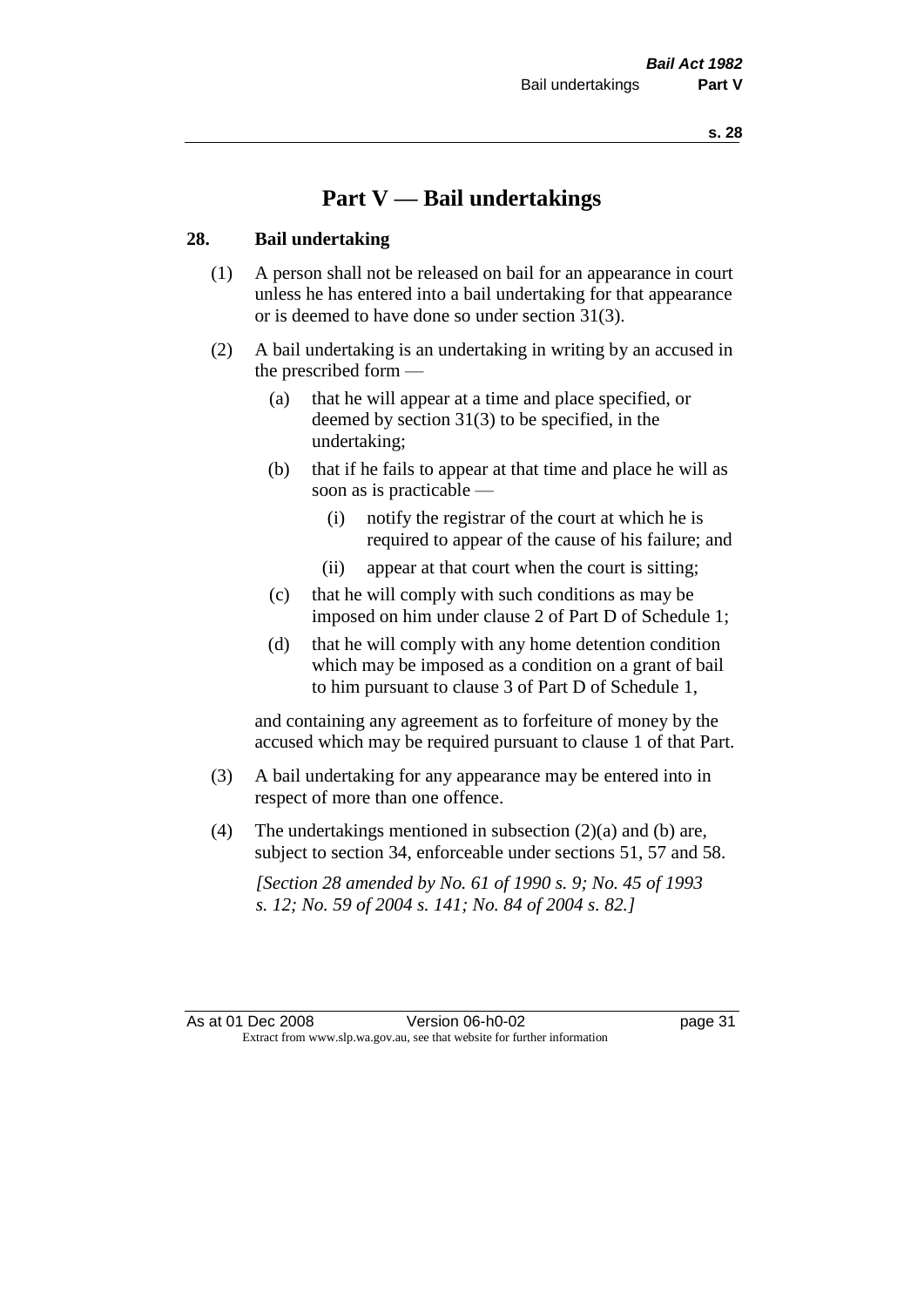### **29. Before whom bail undertaking may be entered into**

A bail undertaking need not be entered into before the judicial officer or authorised officer who granted bail but may be entered into before any of the following persons —

- (a) a judicial officer;
- (b) the Principal Registrar or a registrar of the Supreme Court;
- (c) the registrar or a deputy registrar of the District Court;
- (d) a registrar of the Magistrates Court;
- (da) a registrar of the Children's Court;
- (e) a coroner's registrar within the meaning of the *Coroners Act 1996*;
- (f) an authorised police officer;
- (g) an associate of a judge of the Supreme Court or of the District Court or of the Children's Court;
- (h) where the accused is in prison, any person for the time being in charge of the prison;
- (i) where the accused is a child, any authorised community services officer.

*[Section 29 amended by No. 15 of 1988 s. 11; No. 49 of 1988 s. 86; No. 2 of 1996 s. 61; No. 59 of 2004 s. 141; No. 84 of 2004 s. 82.]* 

#### **30. Duties of person before whom bail undertaking is entered into**

- (1) The person before whom a bail undertaking is to be entered into by an accused shall before it is entered into —
	- (a) (i) read the undertaking to the accused; or
		- (ii) be informed by the accused that the accused has read it; or
		- (iii) if necessary, have the undertaking translated to the accused;

and

page 32 Version 06-h0-02 As at 01 Dec 2008 Extract from www.slp.wa.gov.au, see that website for further information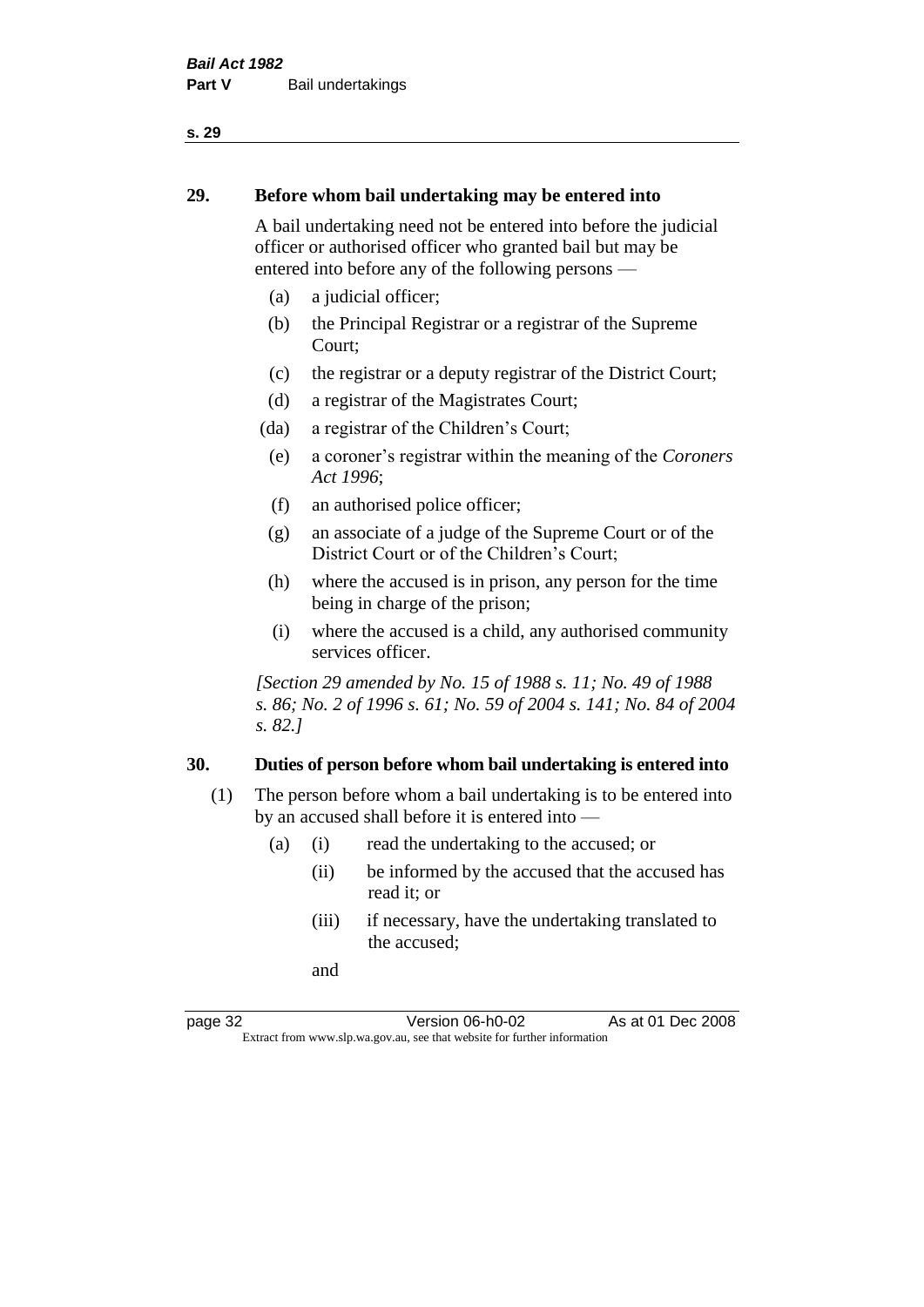- (b) ensure that all conditions which are to be complied with before the release of the accused have been complied with.
- (2) The person before whom a bail undertaking is entered into by an accused shall give to him, or cause to be given to him —
	- (a) a copy of the bail undertaking as duly completed; and
	- (b) a notice in writing in the prescribed form showing
		- (i) his obligations pursuant to the undertaking; and
		- (ii) the consequences of his failure to comply with them.
- (3) The person before whom a bail undertaking is entered into by an accused shall enquire of the accused whether he requires the notice referred to in subsection (2)(b) to be read or translated to him and shall take such steps as are necessary to comply with any such requirement of the accused.

*[Section 30 inserted by No. 15 of 1988 s. 12; amended by No. 84 of 2004 s. 82.]* 

# **31. Different time and place for appearance may be substituted**

- (1) A different time or a different time and place may be substituted in accordance with this section for the time and place for appearance specified, or deemed by this section to be specified, in a bail undertaking.
- (2) A different time, or a different time and place, for the appearance by the accused may be substituted as mentioned in subsection  $(1)$  —
	- (a) upon an adjournment of proceedings at which the accused is present, by the judicial officer, if he has power to grant bail for that appearance, fixing a time and place for the resumed proceedings and notifying the accused orally thereof;
	- (b) upon an adjournment of proceedings from which the accused is absent for reasonable cause, by the judicial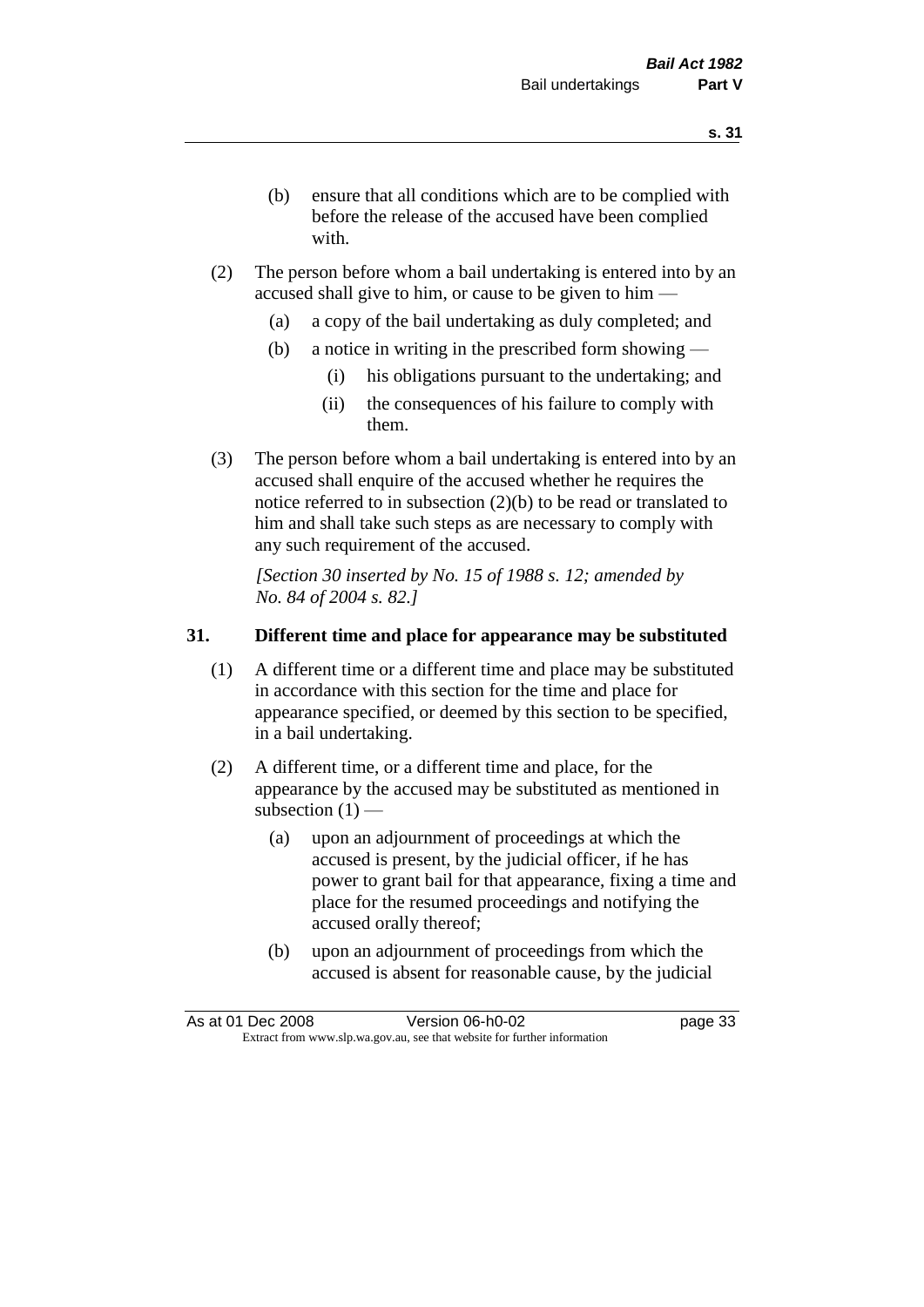officer, if he has power to grant bail for that appearance, fixing a time and place for the resumed proceedings and directing the registrar of the court to give written notice thereof to the accused;

- $(c)$  where
	- (i) a judge of the Supreme Court or a judge of the Children's Court has granted bail to an accused under section 15; and
	- (ii) a judicial officer, other than such a judge, has committed the accused to the Supreme Court,

by a judge of the Supreme Court notifying the accused orally, or directing the registrar of the court to give written notice to the accused of the time or time and place for the proceedings;

- (d) where
	- (i) a judge of the Supreme Court or a judge of the Children's Court has granted bail to an accused under section 15;
	- *[(ii) deleted]*
	- (iii) the judicial officer is satisfied that there has been no material change in the facts or circumstances which applied on the grant of bail,

by the judicial officer notifying the accused orally, or directing the registrar of the court to give written notice to the accused, of the time or time and place for the resumed proceedings;

- (e) upon a committal to the Supreme Court or District Court, by a judicial officer, if he has power to grant bail for that appearance, fixing a specified day in a specified sitting or session of that court and directing the registrar of the court to give written notice thereof to the accused;
- (f) where an accused has been committed for trial in the Supreme Court or the District Court in a specified sitting or session thereof or on a specified day in a specified

**s. 31**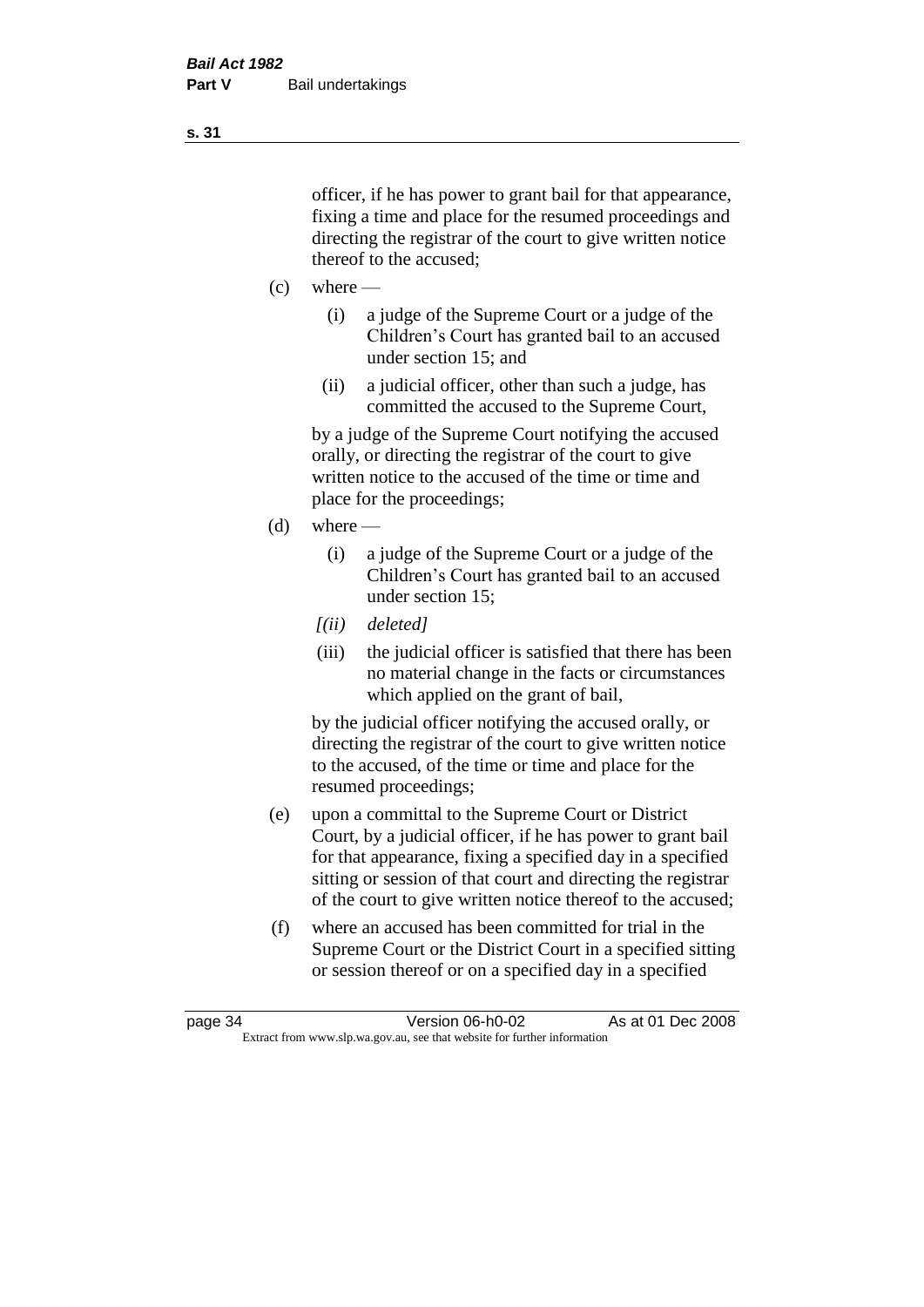sitting or session thereof, by an officer of the court fixing a time for the trial in that sitting or session and giving written notice thereof to the accused;

- (g) if the parties agree to a different time or a different time and place for the proceedings, by an officer of the court giving written notice thereof to the accused.
- (3) Where a different time or a different time and place is notified to an accused pursuant to subsection (2) the bail undertaking shall be deemed to be amended to specify that time or that time and place for appearance, and the terms and conditions thereof shall continue to apply as so amended as if the accused had entered into the bail undertaking in that form.
- (4) Where the power in subsection (2)(b) is exercised upon an adjournment of proceedings the right of the accused to be at liberty under section 11(1) does not lapse by reason only that there is an interval between the adjournment of the proceedings and the time when he is notified of the time and place for the resumed proceedings.

*[Section 31 amended by No. 15 of 1988 s. 13; No. 49 of 1988 s. 87; No. 27 of 2002 s. 21; No. 59 of 2004 s. 141; No. 84 of 2004 s. 82.]* 

# **32. Giving and proof of notices under section 31**

- (1) A written notice to an accused under section 31(2), shall be given to him personally or sent to him by registered post or telegram at his address appearing in his bail undertaking or notified under section 60.
- (2) Without limiting section 75(2) of the *Interpretation Act 1984*, *registered post* in subsection (1) includes any method of post whereby an acknowledgment of receipt is obtained from the person to whom a letter is addressed; and if a notice is sent to a person by that method, production of an acknowledgment purporting to be signed by that person shall be evidence of his receipt of the same.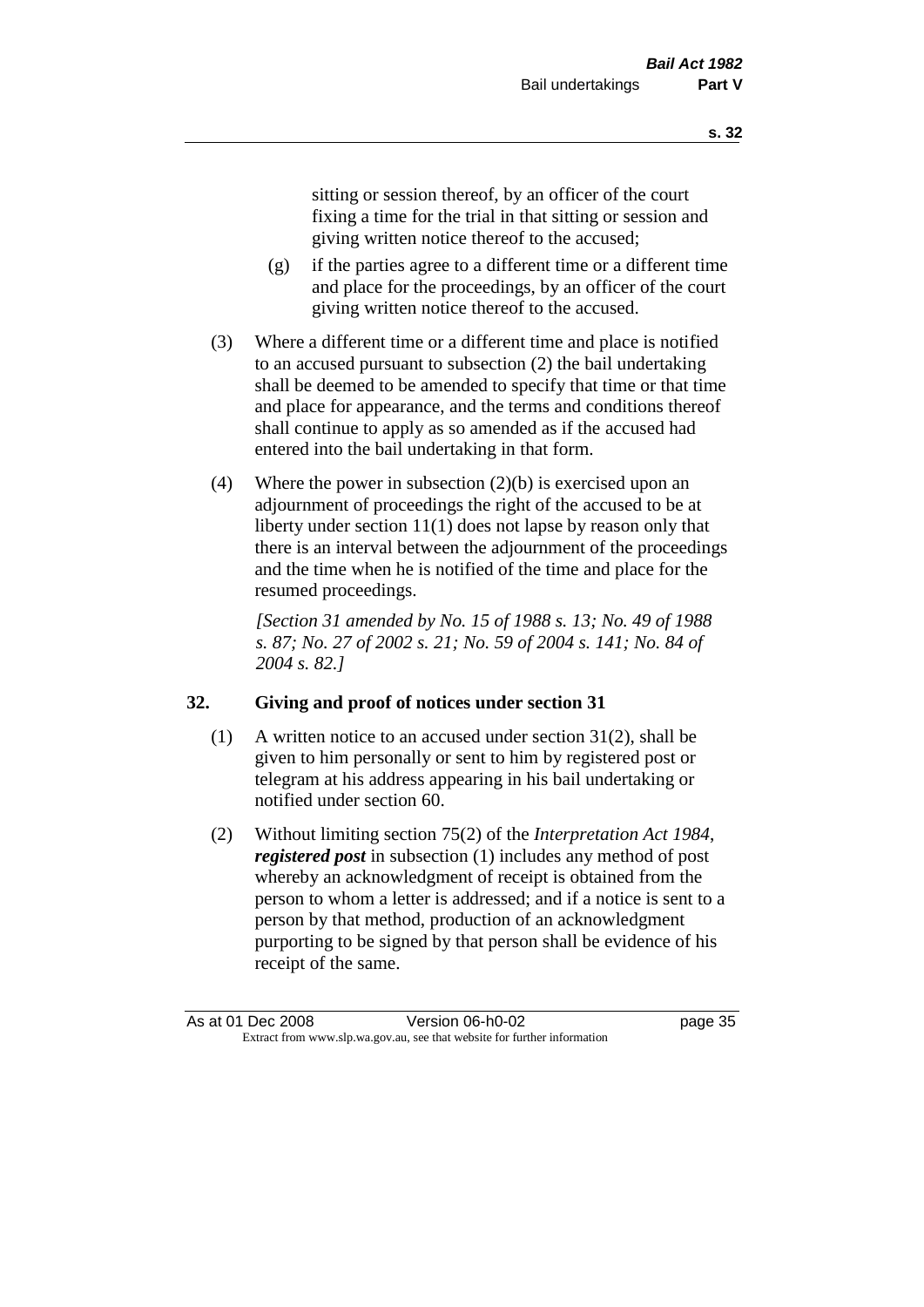(3) If notice is sent by registered post (otherwise than as mentioned in subsection (2)) or by telegram it shall be presumed, unless the contrary is shown, to have been received and at the time when, in the ordinary course of events, the letter or telegram would have been delivered.

(4) The judicial officer who under section  $31(2)(a)$  notifies an accused of the time and place for resumed proceedings shall endorse on the accused's bail undertaking a certificate showing details of such time and place and that he notified the accused thereof.

(5) In any proceedings —

- (a) a document purporting to be a copy of a notice referred to in subsection (1) shall be evidence of the terms of the notice;
- (b) an endorsement on a bail undertaking purporting to be a certificate referred to in subsection (4) shall be evidence of the matters appearing therein without proof of the signature of the judicial officer who made it.

*[Section 32 amended by No. 74 of 1984 s. 12; No. 84 of 2004 s. 82.]* 

# **33. Judicial officer may order accused to enter into bail undertaking**

- (1) Where bail is granted to an accused by a judicial officer, whether with or without any condition being attached thereto, and the accused fails or refuses to enter into a bail undertaking in terms of the grant, the judicial officer who granted bail may, subject to subsection (3), order that the accused enter into the bail undertaking within such time as he may specify.
- (2) If an accused does not comply with an order under subsection (1), the judicial officer may, subject to subsection (3), further order that a bail undertaking, in such form as the judicial officer may approve, shall be deemed to have been entered into by the accused on the date of such

**s. 33**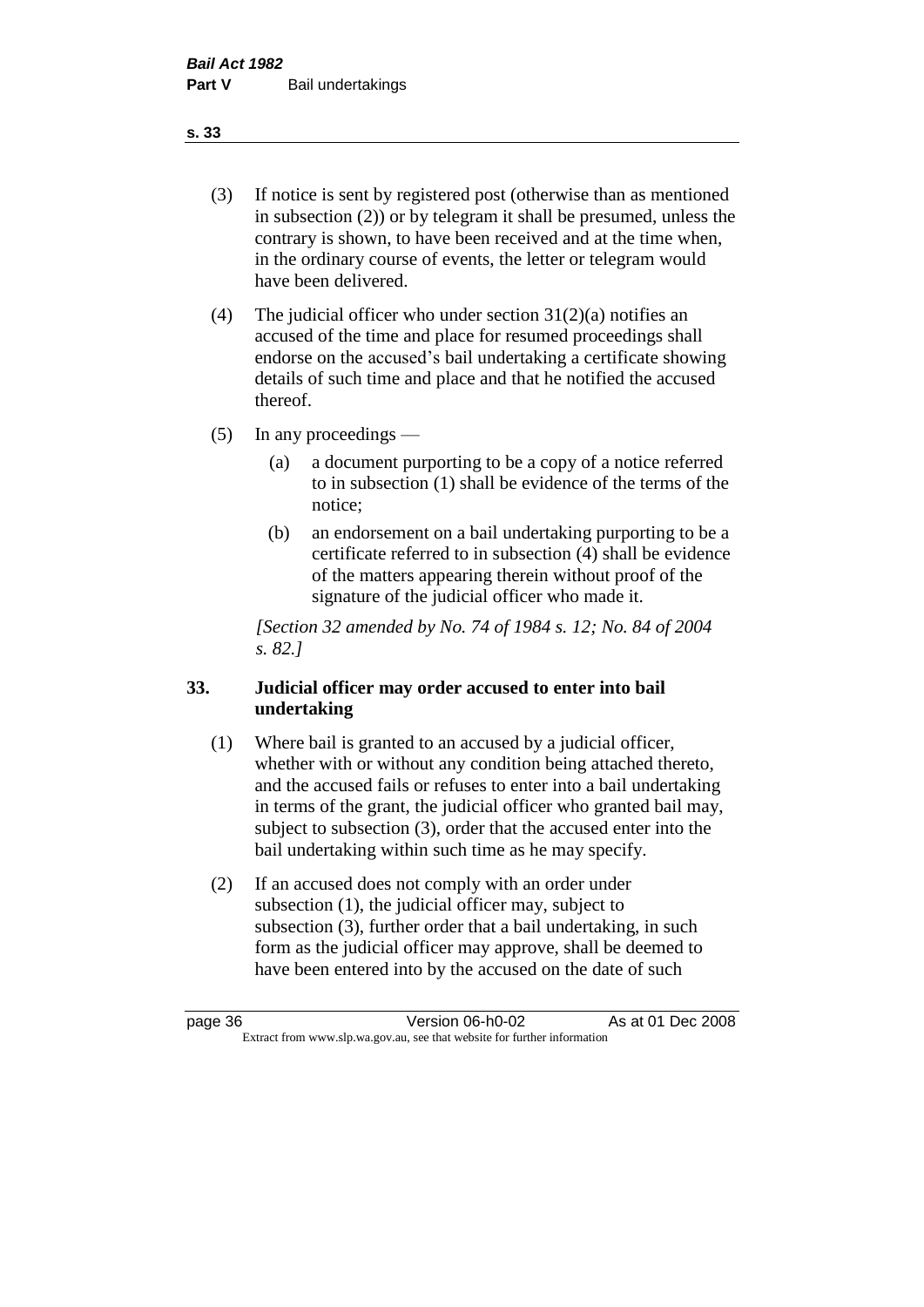further order, and thereupon that undertaking shall be treated as if it had been duly entered into by the accused for the purposes of this Act.

- (3) A judicial officer shall not
	- (a) make an order under subsection (2) unless he has personally informed the accused of the terms and effect of the order made under subsection (1);
	- (b) exercise any of the powers conferred on him by this section unless he is satisfied that the accused has the capacity to enter into and comply with the undertaking.

*[Section 33 amended by No. 84 of 2004 s. 82.]* 

#### **34. Cessation and suspension of bail undertaking**

A bail undertaking ceases to have effect —

- (a) upon the revocation of bail under section 55;
- (b) upon the death of the accused, but only if no order has been made under section 57;
- (c) subject to section 31, upon the appearance in court by the accused as required by his bail undertaking;
- (d) upon the discharge of the accused according to law from any further proceedings for the offence, or all of the offences, to which the bail undertaking relates;
- (e) during any period before the time at which the accused is required to appear in court when he is in custody for any other offence or reason.

*[Section 34 amended by No. 84 of 2004 s. 82.]*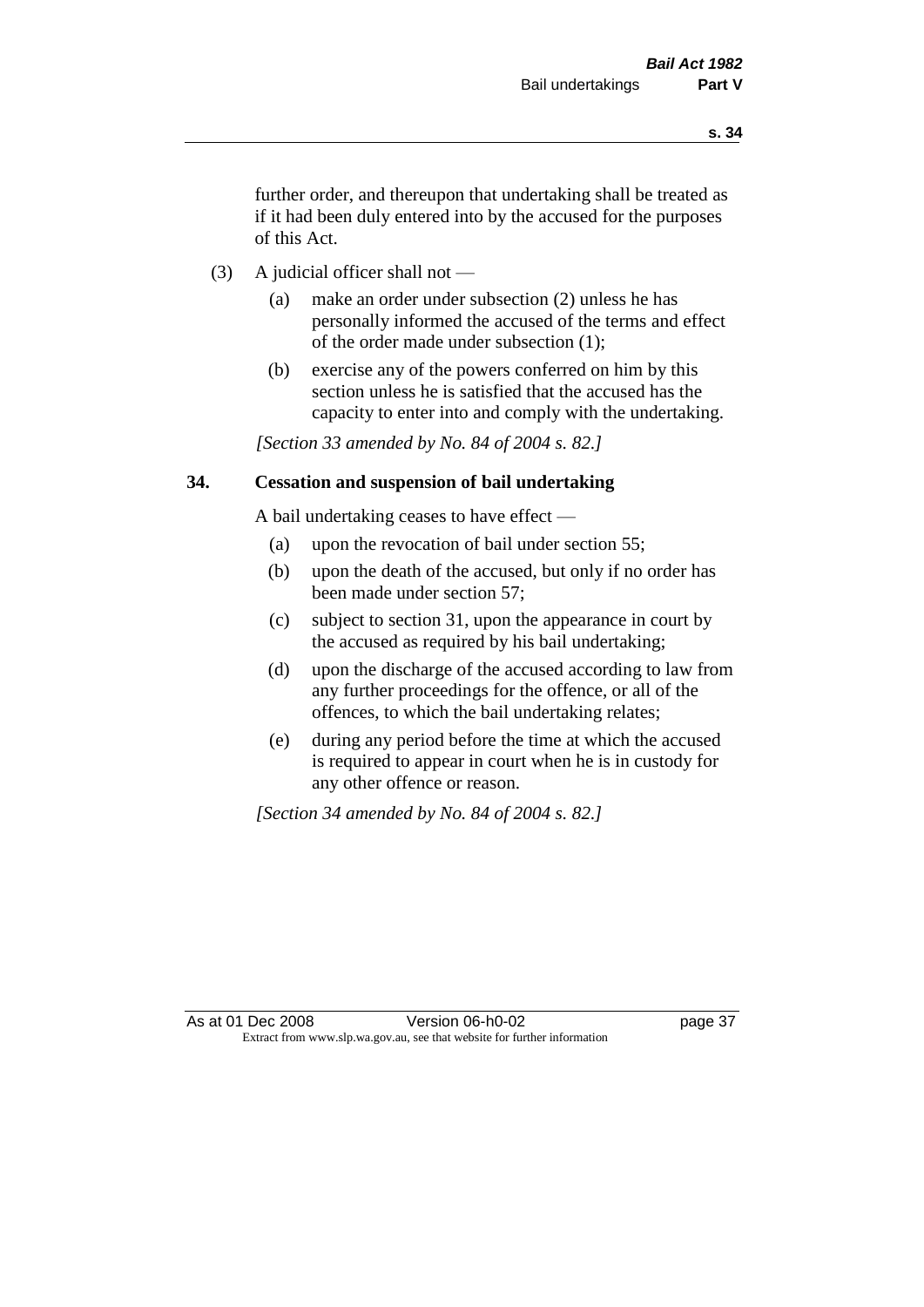# **Part VI — Sureties and surety undertakings**

# **35. Meaning of surety and surety undertaking**

- (1) A surety is a person who, as a condition of the grant of bail to an accused, enters into a surety undertaking, that is to say, undertakes in writing that he will, subject to this Act, forfeit a specified amount of money if the accused fails to comply with any requirement of his bail undertaking mentioned in section  $28(2)(a)$  and  $(b)(ii)$ .
- (2) A surety is required to be approved under section 40.
- (3) A forfeiture of money by a surety as mentioned in subsection (1) is enforceable as provided in section 49 but not otherwise.

*[Section 35 amended by No. 84 of 2004 s. 82.]* 

# **36. Authority to approve sureties**

- (1) The decision whether an applicant should be approved as a surety in any case shall be made, on notice to the prosecutor in the prescribed manner —
	- (a) where a judicial officer imposed the requirement for a surety in that case, by that judicial officer or by a judicial officer whose jurisdiction is co-extensive with that judicial officer's;
	- (b) where an authorised officer imposed the requirement for a surety in that case, by that or any other authorised officer; or
	- (c) where subsection (2) applies, by an officer of the court authorised under that subsection.
- (2) A judicial officer when granting bail to an accused subject to a requirement for a surety or sureties may authorise a justice, a registrar of any court or an associate of a judge of the Supreme Court or of the District Court or of the Children's Court, by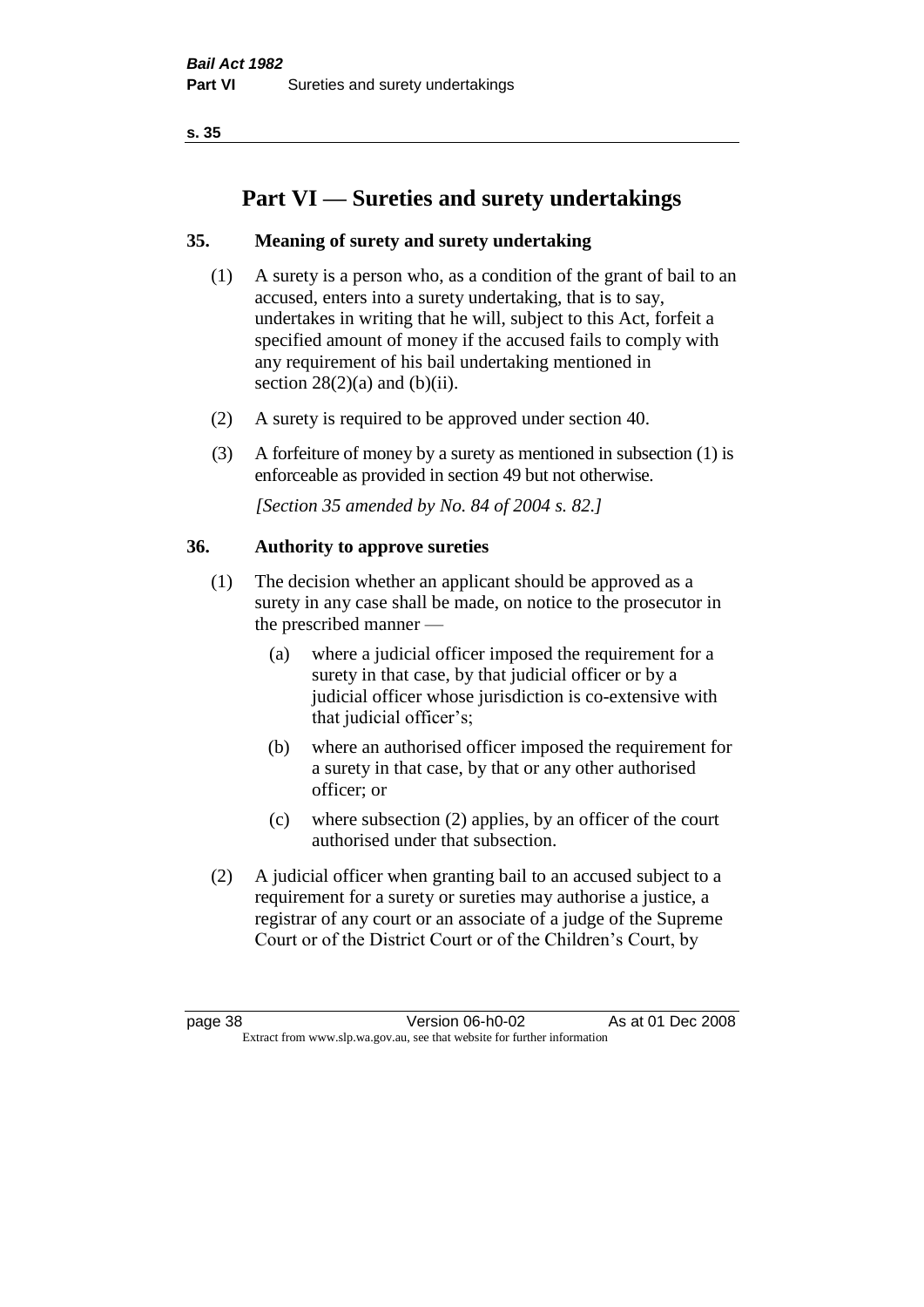name or office, to decide whether any applicant should be approved as a surety in that case.

*[Section 36 amended by No. 15 of 1988 s. 14; No. 49 of 1988 s. 88; No. 59 of 2004 s. 141; No. 84 of 2004 s. 82.]* 

#### **37. Proposed surety to receive certain information and prescribed form for completion**

- (1) Whenever an officer referred to in section 36(1) is called upon to decide whether an applicant should be approved as a surety, he shall ensure that the applicant is, or has been, given —
	- (a) a duly completed notice in the prescribed form showing details of the terms and conditions on which bail has been granted to the accused in whose case the surety is required;
	- (b) such information in writing as to the effect of this Act in relation to the rights, obligations and liabilities of sureties as is prescribed for the purposes of this paragraph; and
	- (c) a prescribed form of declaration for completion designed to disclose to the officer all information relevant to the decision.
- (2) Before he makes his decision, the officer shall ensure that the applicant furnishes to him the declaration referred to in subsection (1)(c) duly completed.

*[Section 37 amended by No. 84 of 2004 s. 82.]* 

## **38. Persons disqualified from being sureties**

- (1) A person is not qualified to be approved as a surety if  $-$ 
	- (a) he is under 18 years of age; or
	- (b) subject to subsection (2), the value of his assets, after provision is made for his debts and liabilities, is less than the amount which he might become liable to forfeit under his proposed surety undertaking; or

As at 01 Dec 2008 Version 06-h0-02 page 39 Extract from www.slp.wa.gov.au, see that website for further information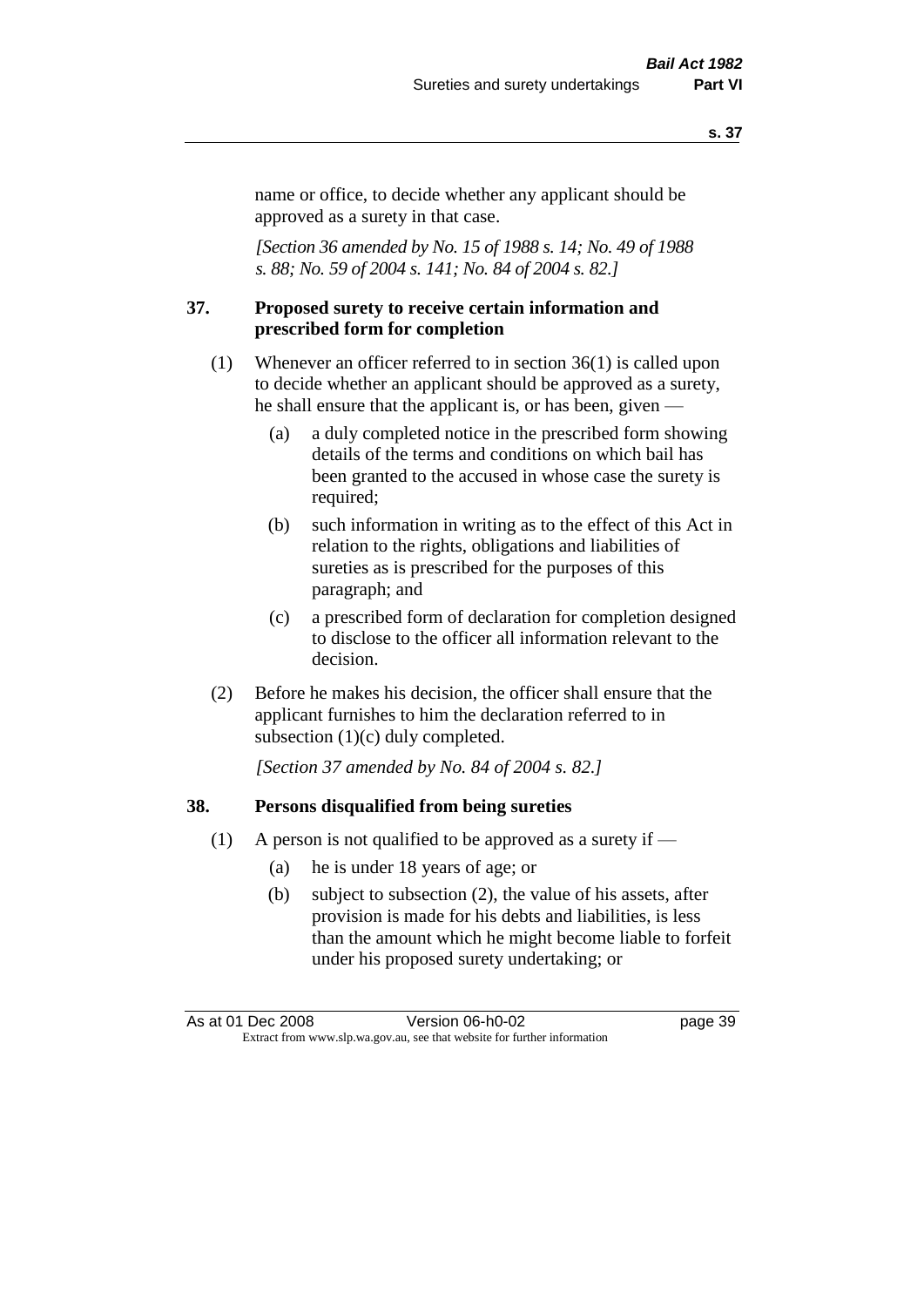(c) there are reasonable grounds for believing that he has been, or will be, indemnified by any person against any forfeiture referred to in paragraph (b).

(2) Subsection (1)(b) does not apply where the applicant for approval is required to give security sufficient to cover the amount which he might become liable to forfeit.

# **39. Matters relevant to approval of sureties**

In determining whether an applicant is suitable to be a surety an officer referred to in section 36(1) shall have regard to all matters which appear to him to be relevant including, as well as any others, the following —

- (a) the character and antecedents of the applicant;
- (b) his proximity to or connection with the accused, whether by kinship, place of residence or otherwise; and
- (c) his ability to pay, or give security for, the amount which he might become liable to forfeit under his proposed surety undertaking, without excessive hardship to himself or his dependants.

*[Section 39 amended by No. 84 of 2004 s. 82.]* 

# **40. Decision on application by proposed surety**

- (1) Upon receipt of the duly completed declaration referred to in section  $37(1)(c)$ , the officer shall, after making any enquiries which he thinks desirable, make a decision, as soon as is practicable, either to approve or not to approve of the applicant as a surety in that case.
- (2) If the officer does not approve of the applicant as a surety he shall record the reasons for his doing so and inform the applicant and the accused thereof, or cause them to be so informed.

*[Section 40 amended by No. 15 of 1988 s. 15; No. 84 of 2004 s. 82.]* 

page 40 Version 06-h0-02 As at 01 Dec 2008 Extract from www.slp.wa.gov.au, see that website for further information

**s. 39**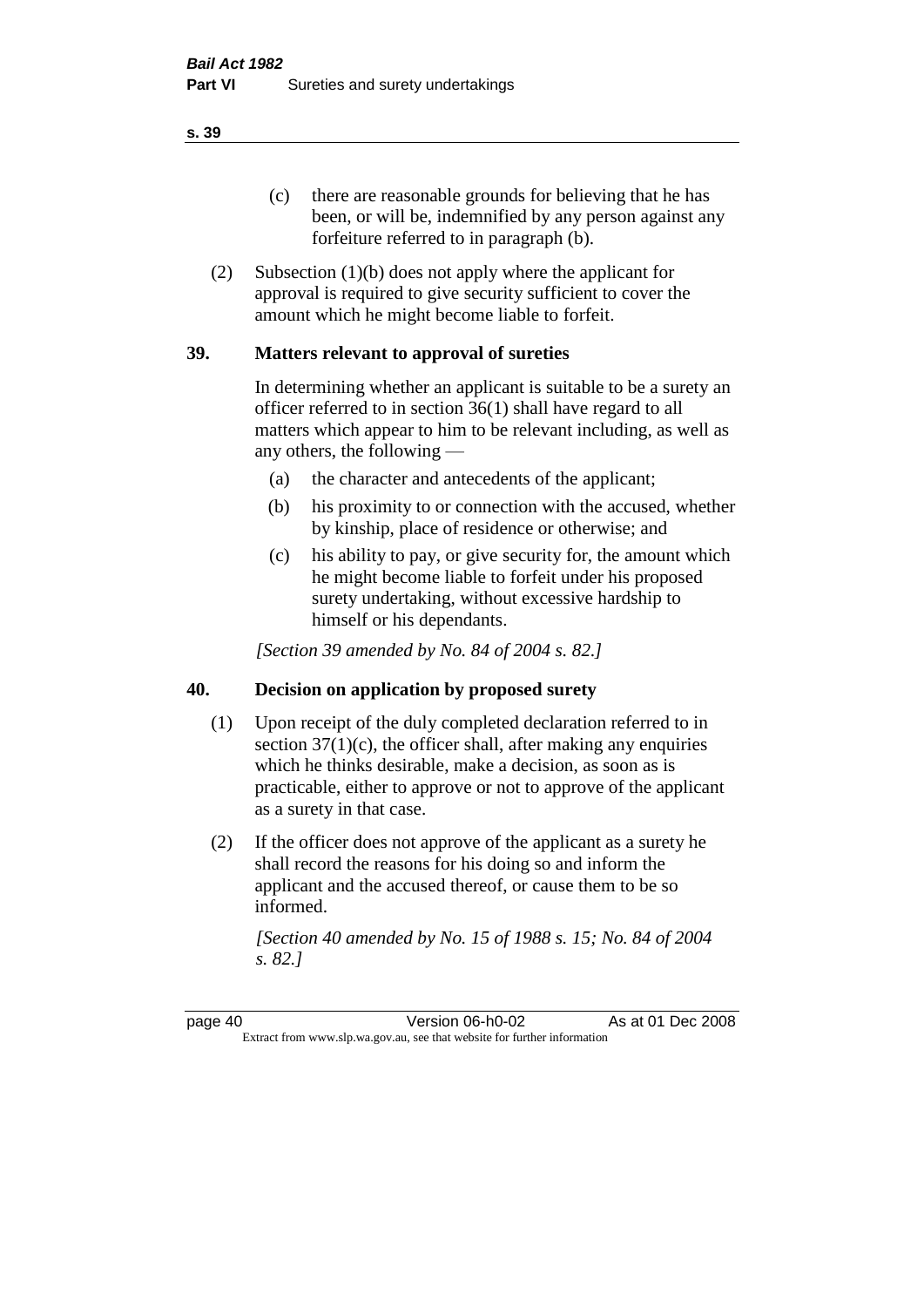# **41. Finality of decision to refuse approval**

- (1) A decision by an officer referred to in section 36(1) not to approve of the applicant as a surety is final unless the applicant becomes entitled to re-apply under subsection (2).
- (2) An applicant who is refused approval as a surety may re-apply for approval to the officer who made that decision, or if he is absent or unavailable to another officer acting in his position, on the ground that —
	- (a) new facts have been discovered, new circumstances have arisen or the circumstances have changed since he was refused approval; or
	- (b) he failed to adequately present his case for approval on his previous application,

and the provisions of this Act, except section 37, shall, with necessary modifications, apply to any such further application and the decision thereon.

## **42. Before whom surety undertaking may be entered into**

A surety undertaking need not be entered into before the officer who approved the surety but may be entered into before any person before whom the accused for whose appearance the surety is approved might enter into his bail undertaking under section 29.

*[Section 42 amended by No. 84 of 2004 s. 82.]* 

# **43. Duties of persons before whom surety undertaking is entered into**

A person before whom a surety undertaking is to be entered into —

- $(a)$  shall
	- (i) read to the surety;
	- (ii) be informed by the surety that he has read; or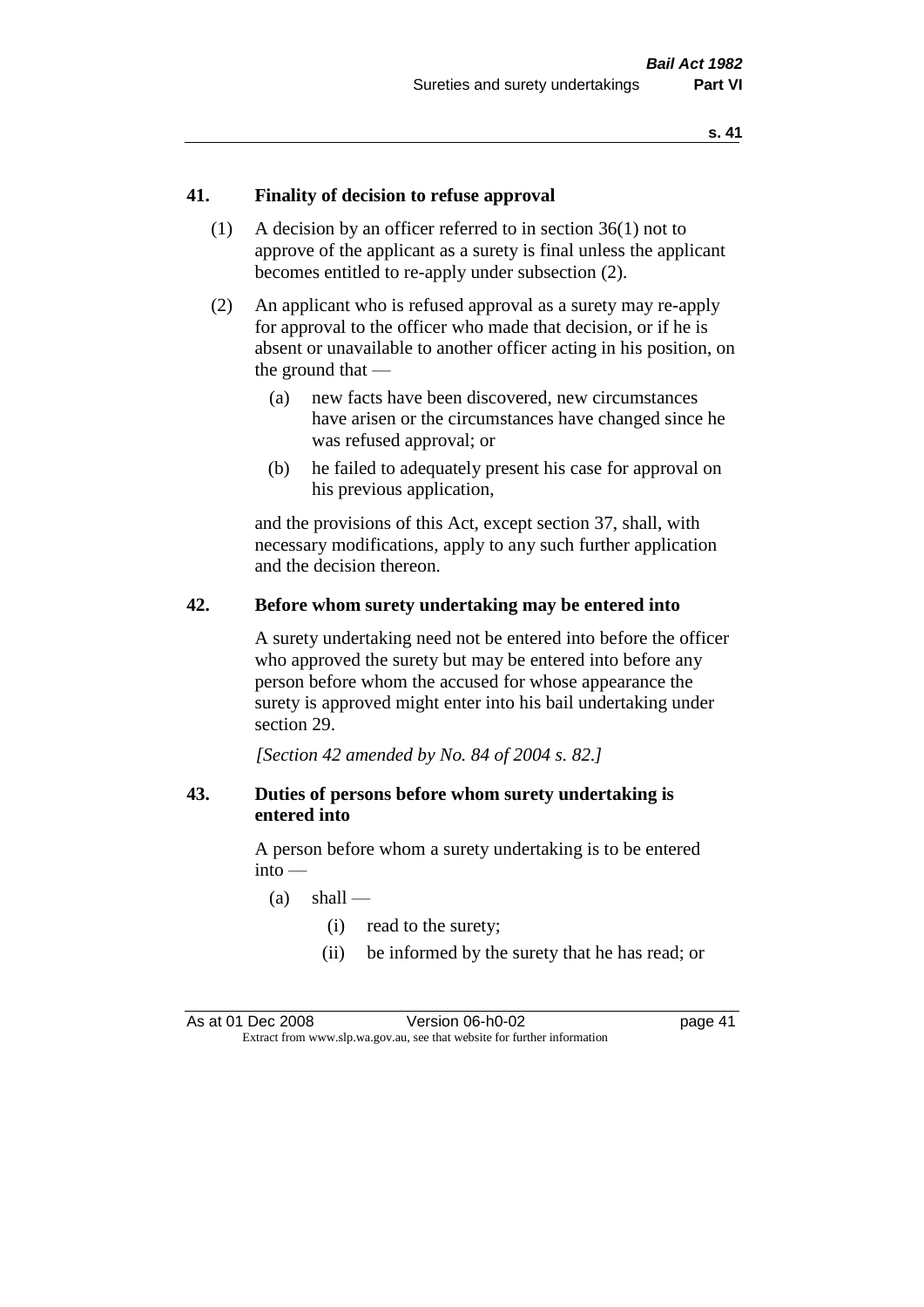(iii) if necessary, have translated to the surety, the documents described in section  $37(1)(a)$  and (b), and the surety undertaking, before the surety enters into the undertaking;

- (b) shall ensure that all conditions which are to be complied with by the surety have been complied with before the surety enters into his undertaking; and
- (c) shall give to the surety a copy of his surety undertaking as duly completed.

*[Section 43 amended by No. 74 of 1984 s. 13.]* 

# **44. Surety undertaking extends to adjourned hearing only by consent**

- (1) A surety undertaking does not extend to the failure by the accused to appear at a different time or a different time and place pursuant to section 31 unless —
	- (a) his surety undertaking contains a provision that it does so extend; and
	- (b) where applicable, pursuant to subsection (2), he has received notice as mentioned in that subsection.
- (2) A surety undertaking may, at the option of the surety, also contain a provision that, where a different time or a different time and place for the accused's appearance is substituted pursuant to section 31, the surety's liability shall only arise if he is given notice, as soon as is practicable, of the different time or the different time and place.

*[Section 44 amended by No. 74 of 1984 s. 14; No. 84 of 2004 s. 82.]* 

# **45. Giving and proof of notices under section 44**

- (1) For the purposes of section 44(2) notice to a surety may be given —
	- (a) orally to the surety by the judicial officer when he fixes a time and place for the proceedings or the resumed

page 42 Version 06-h0-02 As at 01 Dec 2008 Extract from www.slp.wa.gov.au, see that website for further information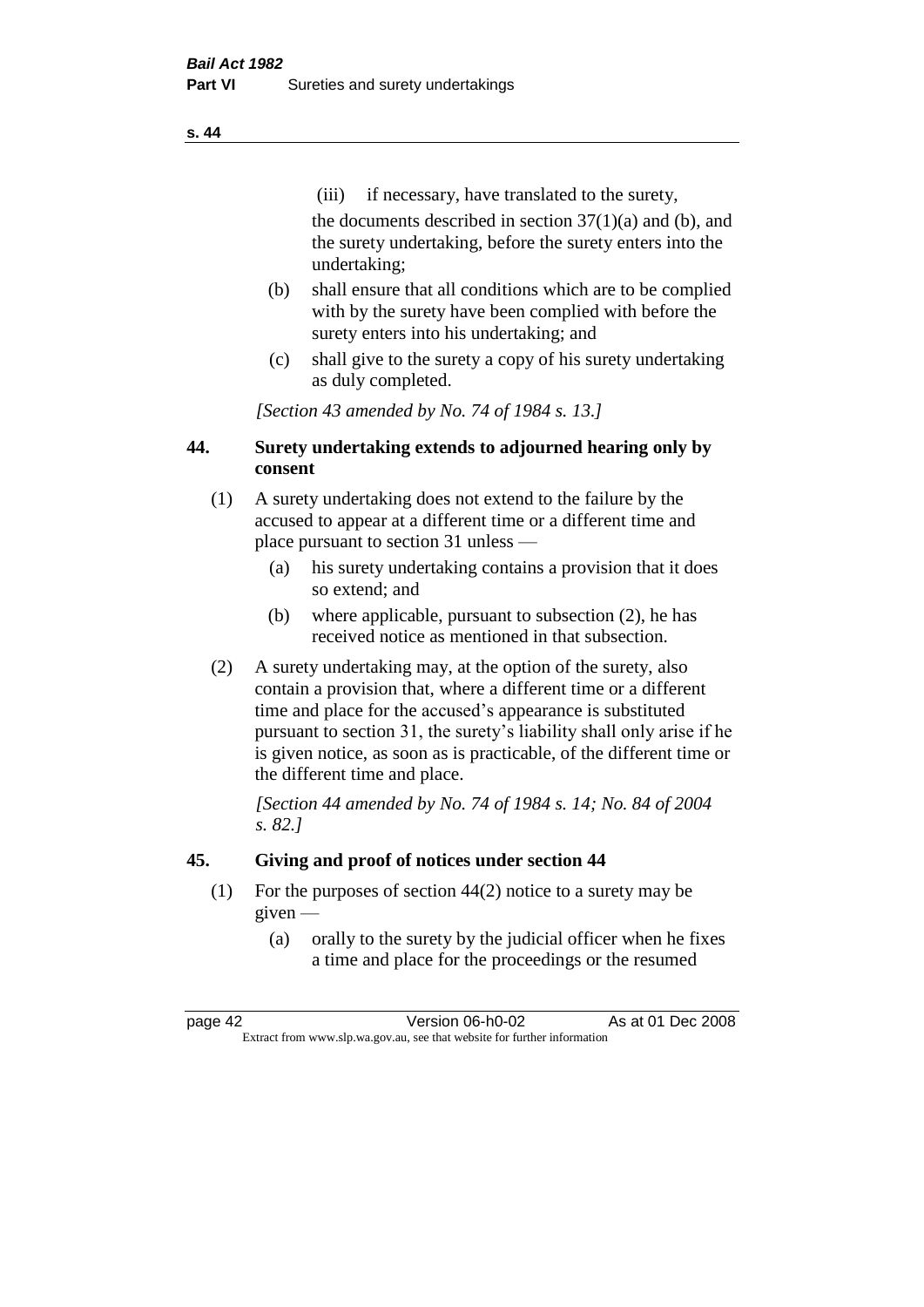proceedings;

- (b) in the prescribed form to the surety personally; or
- (c) by the registrar of the court sending the prescribed form by registered post or telegram to him at his address appearing in his undertaking or notified under section 60.
- (2) Section 32(2) and (3) shall apply to the service and proof of service of a notice under subsection (1)(c).
- (3) A judicial officer who, under subsection  $(1)(a)$ , notifies a surety of the time and place for the proceedings or the resumed proceedings shall endorse on the surety's undertaking a certificate showing details of such time and place and that he notified the surety thereof.
- (4) In any proceedings
	- (a) a document purporting to be a copy of a notice referred to in section 44(2) shall be evidence of the terms of the notice;
	- (b) an endorsement on a surety undertaking purporting to be a certificate referred to in subsection (3) shall be evidence of the matters appearing therein without proof of the signature of the judicial officer who made it.

*[Section 45 amended by No. 74 of 1984 s. 15; No. 59 of 2004 s. 141.]* 

#### **46. Power of surety to apprehend accused**

- (1) A surety may arrest an accused for whose appearance in court he has entered into a surety undertaking if the surety has reasonable grounds to believe that —
	- (a) the accused
		- (i) is not likely to comply with the requirements of his bail undertaking mentioned in section  $28(2)(a)$  or (b);

As at 01 Dec 2008 Version 06-h0-02 page 43 Extract from www.slp.wa.gov.au, see that website for further information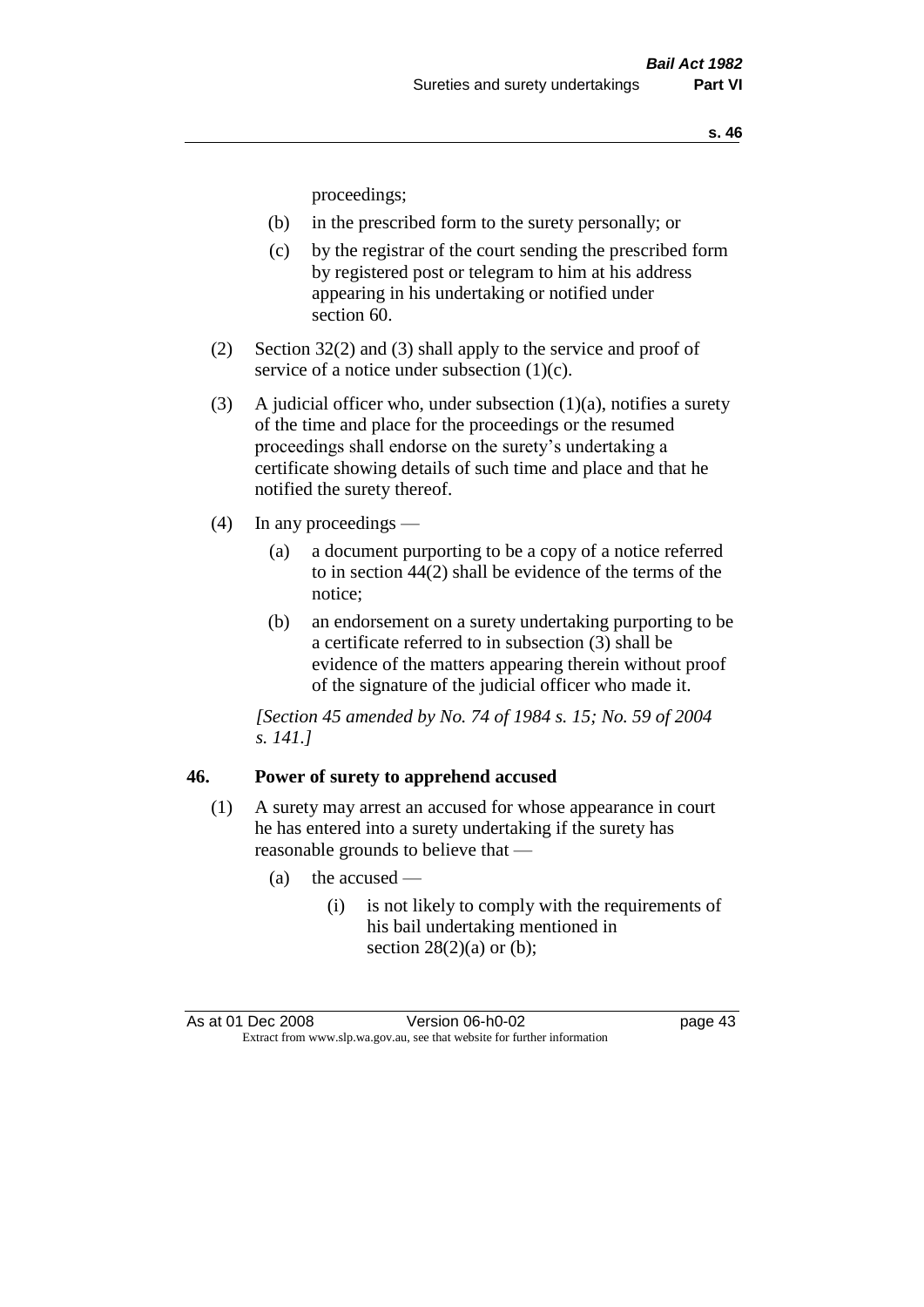- (ii) is, or has been, in breach of any condition of his bail undertaking mentioned in section 28(2)(c); or
- (iii) is, or has been, in breach of a home detention condition mentioned in section 28(2)(d);

and

- (b) it is not expedient to invoke the assistance of a police officer under section 54(1) because the delay occasioned by doing so would defeat the purpose of that section.
- (2) A surety who arrests an accused under subsection (1) shall, as soon as is practicable, deliver him into the custody of a police officer and thereafter he shall be dealt with under section 54(4) and section 55, and those provisions shall apply, as if he had been arrested by a police officer under section 54(2).

*[Section 46 amended by No. 74 of 1984 s. 16; No. 61 of 1990 s. 10; No. 84 of 2004 s. 82.]* 

# **47. Cessation and suspension of surety undertaking**

A surety undertaking ceases to have effect —

- (a) upon the revocation of bail under section  $55(1)$ ;
- (b) upon the release of an accused under section 55(2) if the surety does not consent to the continuance in force of his surety undertaking;
- (c) upon its being cancelled under section 48(4) (and as from the time fixed therefor) by an appropriate judicial officer;
- (d) upon the death of the surety, but only if no order under section 49(1) has been made before then;
- (e) subject to sections 31 and 44, upon the appearance in court by the accused as required by his bail undertaking;
- (f) upon the discharge of the accused according to law from any further proceedings for the offence, or all of the offences, to which the surety undertaking relates; or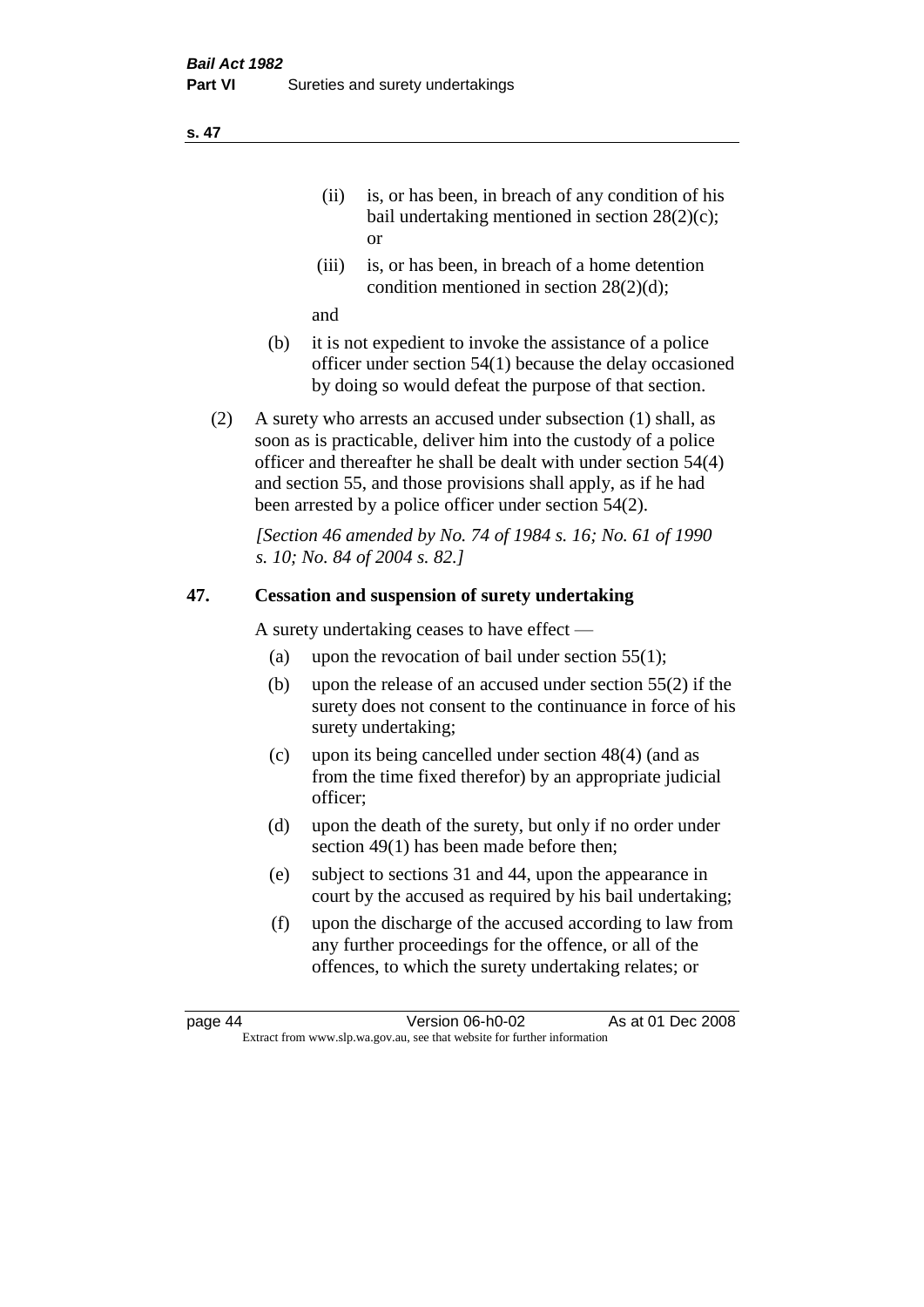(g) during any period before the time at which the accused is required to appear in court when he is in custody for any other offence or reason.

*[Section 47 amended by No. 84 of 2004 s. 82.]* 

# **48. Surety may apply for cancellation of his undertaking**

- (1) A surety may apply to an appropriate judicial officer for cancellation of his undertaking.
- (2) An application under subsection (1) may be made at any time before that specified, or deemed by section 31(3) to be specified, in the accused's bail undertaking for his appearance in court.
- (3) Upon an application being made under subsection (1) an appropriate judicial officer shall cause the accused to appear before him or another such officer and may issue a warrant or summons for that purpose.
- (4) Upon the appearance of the accused before the time mentioned in subsection (2) an appropriate judicial officer shall —
	- (a) cancel the surety undertaking; and
	- (b) exercise one of the powers set out in section  $55(1)(d)$ or (e).
- (5) An application under subsection (1) must be made, and proceedings on it are to be conducted —
	- (a) in a court of summary jurisdiction in accordance with regulations made under the *Criminal Procedure Act 2004*;
	- (b) in the Supreme Court or the District Court  $-\text{in}$ accordance with rules of court made under the *Criminal Procedure Act 2004*.

*[Section 48 amended by No. 59 of 2004 s. 141; No. 84 of 2004 s. 7 and 82.]*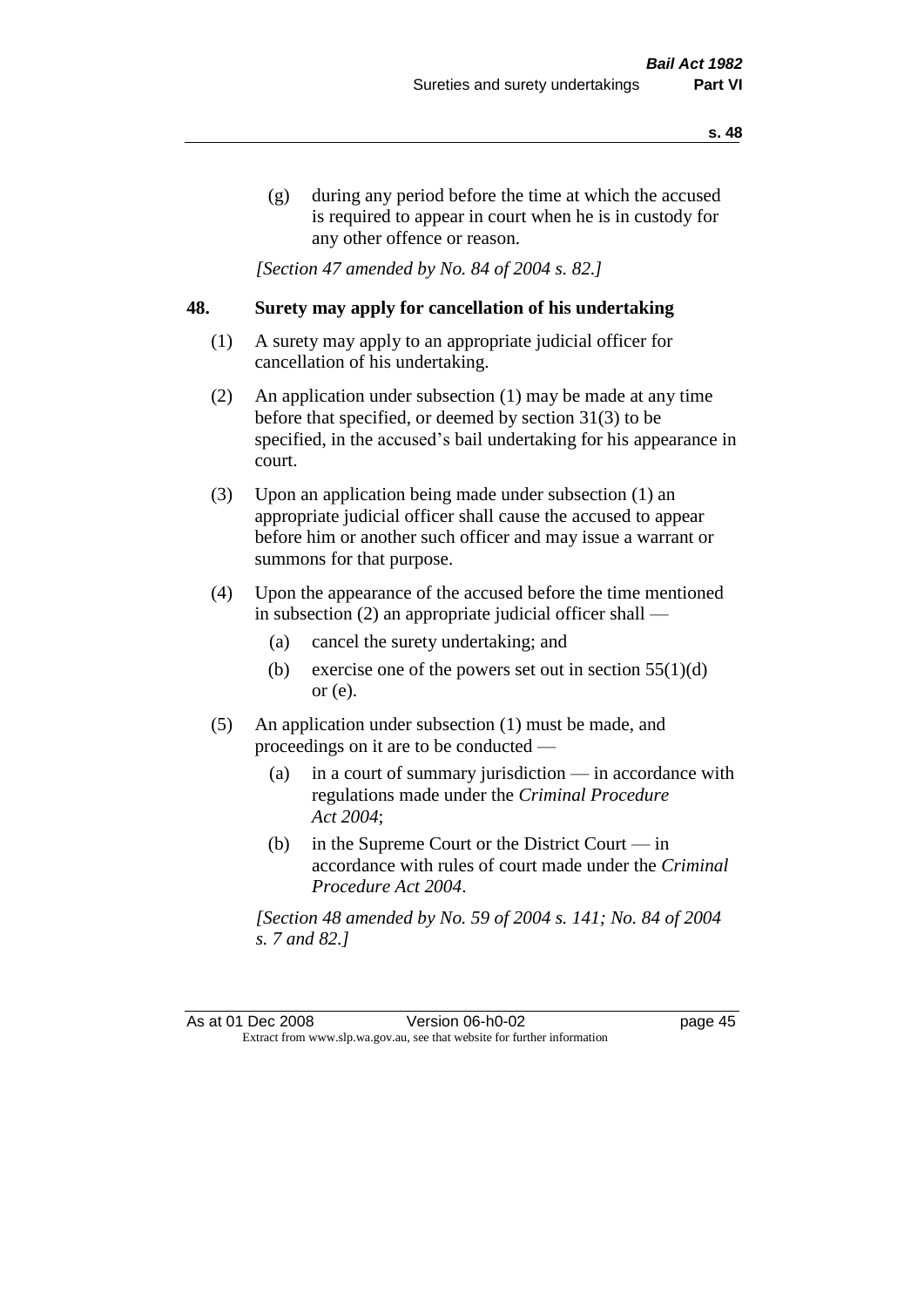# **49. Forfeiture of money under surety's undertaking**

- (1) Where an accused has failed to comply with any requirement of his bail undertaking mentioned in section 28(2)(a) or (b)(ii) the following provisions of this section apply for the purpose of enforcing payment to the State of any sum thereupon payable by a surety in terms of his surety undertaking —
	- (a) the registrar of the court before which the accused failed to appear may apply to an appropriate judicial officer for an order that the sum be paid;
	- (b) that judicial officer shall summon the surety to appear before the court in which the judicial officer exercises jurisdiction to show cause why an order of forfeiture should not be made under this section;
	- (c) on the hearing of the application and upon proof of the surety's liability in terms of his undertaking, the judicial officer shall order forfeiture of the full amount specified in the undertaking unless the surety attends at the hearing and shows to the satisfaction of the judicial officer that there was reasonable cause for the failure of the accused to comply with the requirement to which the application relates;
	- (d) notwithstanding paragraph (c), the judicial officer may decline to make an order under that paragraph or may order forfeiture in part only where the surety attends and shows to the satisfaction of the judicial officer —
		- (i) that, by reason of a change of circumstances since the undertaking was entered into, an order for forfeiture, or for forfeiture in full (as the case may be), would cause excessive hardship to the surety or his dependants; and
		- (ii) that such hardship would not be relieved by the exercise of one or more of the powers conferred by section 59;

page 46 Version 06-h0-02 As at 01 Dec 2008 Extract from www.slp.wa.gov.au, see that website for further information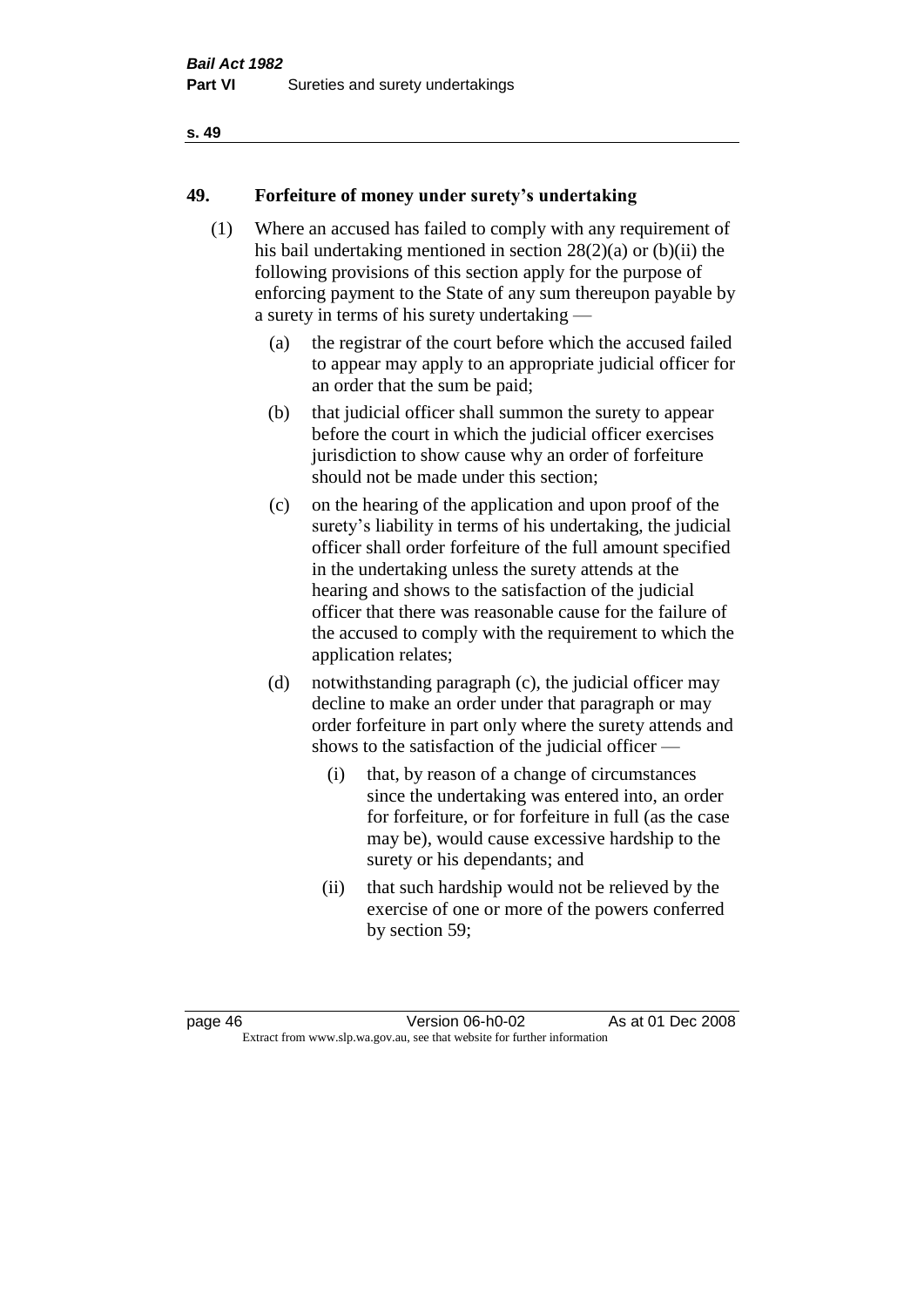- (e) an order may be made under this section whether or not the accused has been convicted of an offence against section 51(1) or (2) but if, after an order has been made, the surety satisfies the Governor that new facts have been discovered or new circumstances have arisen which show that there was reasonable cause for the failure of the accused as mentioned in paragraph (c), the Governor may exercise the power in section 139 of the *Sentencing Act 1995* as if the forfeiture were one to which that section applied.
- (2) An application under subsection (1) must be made, and proceedings on it are to be conducted —
	- (a) in a court of summary jurisdiction in accordance with regulations made under the *Criminal Procedure Act 2004*;
	- (b) in the Supreme Court or the District Court in accordance with rules of court made under the *Criminal Procedure Act 2004*.
- (3) Without prejudice to the recovery of such an amount as a civil debt due to the State, any amount to be paid under an order made under this section is to be paid, and its payment may be enforced under Part 5 of the *Fines, Penalties and Infringement Notices Enforcement Act 1994*, unless an order has been made under subsection (4).
- (4) If under this section the Supreme Court or the District Court makes an order requiring the payment of money, the court may make an order under section 59 of the *Sentencing Act 1995* in respect of the amount payable and for that purpose that section, with any necessary changes, applies as if the amount were a fine imposed on the surety.

*[Section 49 amended by No. 74 of 1984 s. 17; No. 92 of 1994 s. 5; No. 78 of 1995 s. 8; No. 65 of 2003 s. 121(3); No. 74 of 2003 s. 29; No. 59 of 2004 s. 141; No. 84 of 2004 s. 8, 11 and 82.]*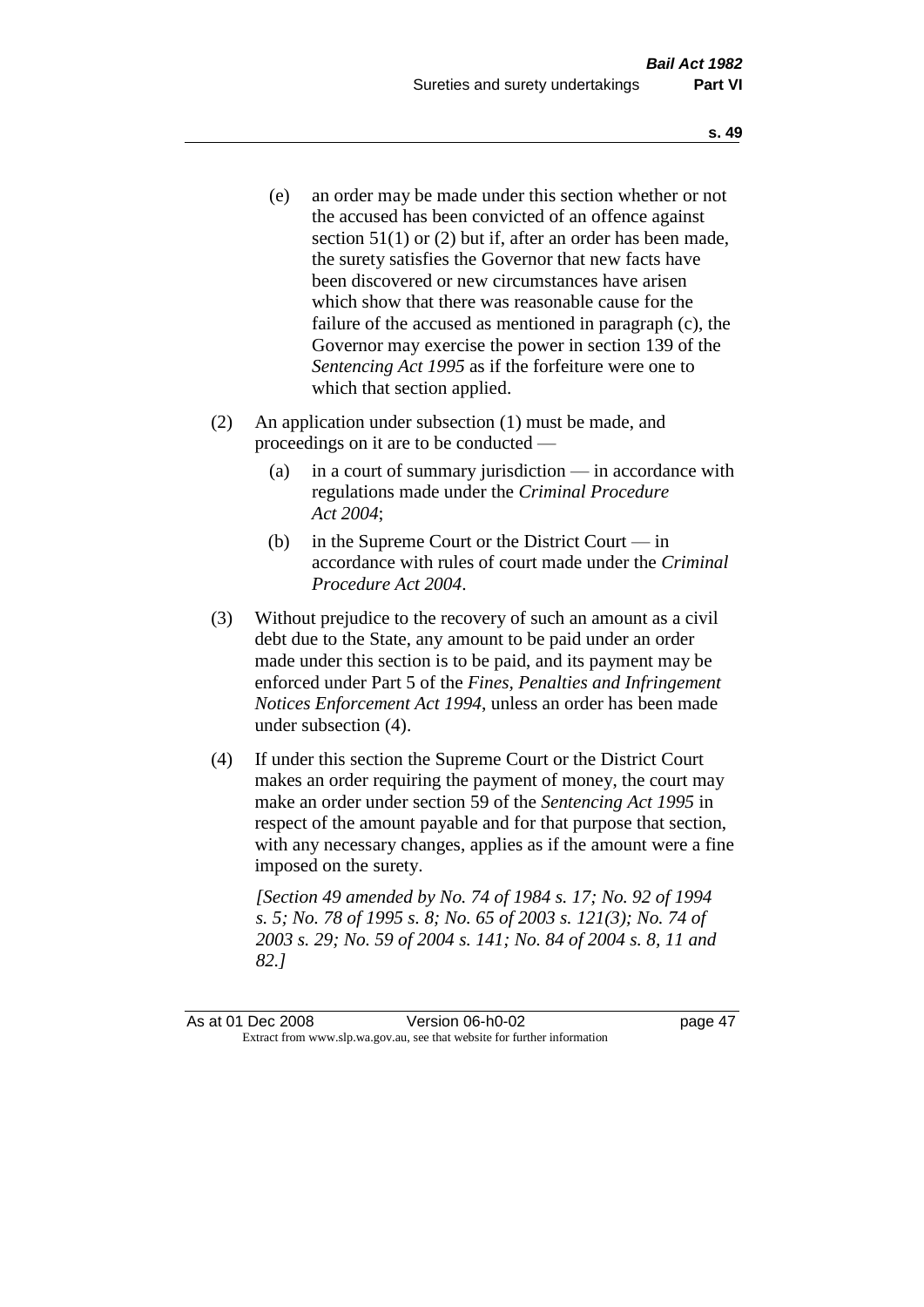### **50. Offence to indemnify surety**

(1) If a person indemnifies, or agrees to indemnify, a surety or proposed surety against any liability which the surety or proposed surety may incur under this Act (including this section) he and the surety or proposed surety and any person with whom he agrees as aforesaid each commits an offence.

Penalty: \$1 000 or imprisonment for 12 months or both.

- (2) An offence is committed under subsection  $(1)$ 
	- (a) whether the agreement is made before or after the surety undertaking is entered into and whether or not a proposed surety actually becomes a surety; and
	- (b) whether the compensation is to be in money or in money's worth.
- (3) An offence is not committed under subsection (1) by a surety or proposed surety if he shows —
	- (a) that he had no knowledge of an agreement within the meaning of subsection (1) proposed to be entered into between 2 other persons; or
	- (b) that having such knowledge he took all steps reasonably available to him to prevent the agreement being entered into.

*[Section 50 amended by No. 74 of 1984 s. 18.]*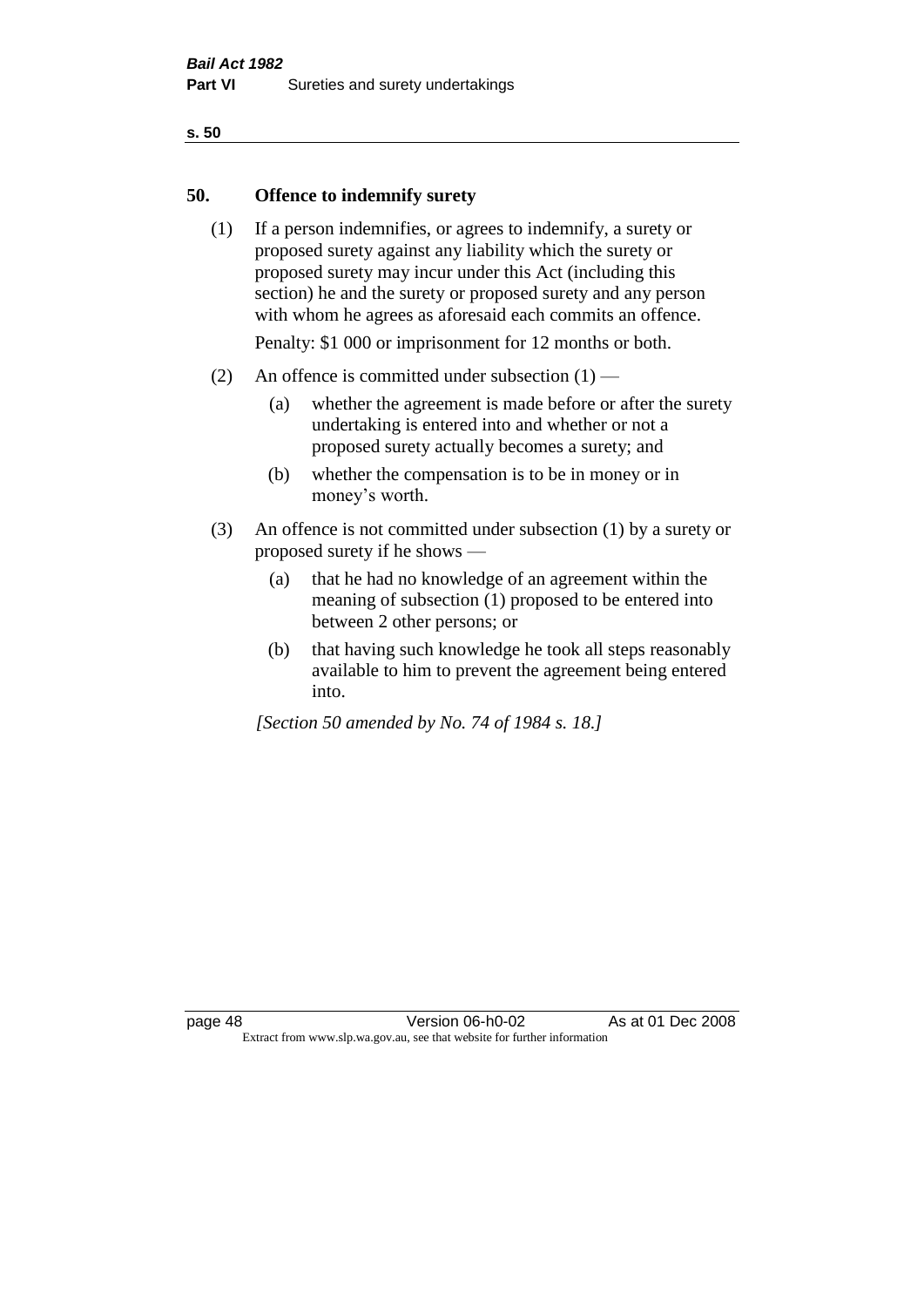#### **s. 50A**

# **Part VIA — Administration of home detention conditions**

*[Heading inserted by No. 61 of 1990 s. 11.]* 

#### **50A. Powers of CEO (corrections)**

The CEO (corrections) has all of the powers conferred under this Act on a community corrections officer and may review, vary, or rescind a direction given by a community corrections officer.

*[Section 50A inserted by No. 61 of 1990 s. 11; amended by No. 31 of 1993 s. 9; No. 65 of 2006 s. 53.]* 

*[50B. Repealed by No. 78 of 1995 s. 8.]* 

### **50C. Powers and duties of community corrections officers**

- (1) A community corrections officer may give such reasonable directions to an accused subject to a home detention condition as are necessary for the proper administration of the condition and any other condition imposed on the grant of bail to the accused including, without limiting the generality of the foregoing, directions as to —
	- (a) when the accused may leave the place where he is required by the home detention condition to remain;
	- (b) the period of any authorised absence from the place where he is required by the home detention condition to remain;
	- (c) when the accused shall return to the place where he is required by the home detention condition to remain;
	- (d) the method of travel to be used by the accused during any absence from the place where he is required by the home detention condition to remain; and
	- (e) the manner in which the accused shall report his whereabouts.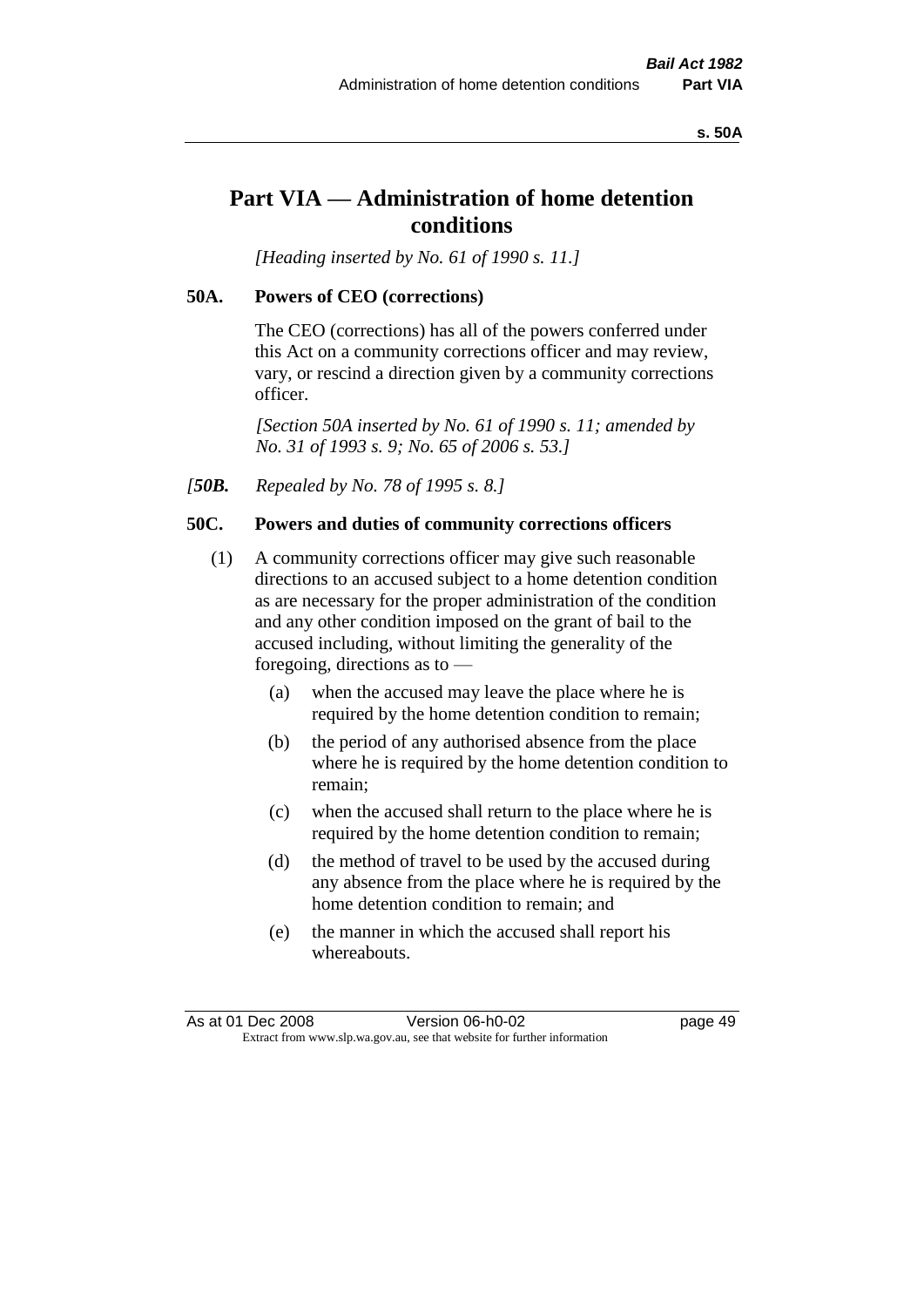**s. 50C**

| (2)     | For the purpose of ascertaining whether or not an accused is<br>complying with a home detention condition or any direction<br>given pursuant to subsection (1), a community corrections<br>officer may, at any time — |                                                                                                                                                                                              |
|---------|-----------------------------------------------------------------------------------------------------------------------------------------------------------------------------------------------------------------------|----------------------------------------------------------------------------------------------------------------------------------------------------------------------------------------------|
|         | (a)                                                                                                                                                                                                                   | enter or telephone the place where the accused is<br>required by a home detention condition to remain;                                                                                       |
|         | (b)                                                                                                                                                                                                                   | enter or telephone the accused's place of employment or<br>any other place where the accused is permitted or<br>required to attend; or                                                       |
|         | (c)                                                                                                                                                                                                                   | question any person at any place referred to in<br>paragraph $(a)$ or $(b)$ .                                                                                                                |
| (3)     | A person who $-$                                                                                                                                                                                                      |                                                                                                                                                                                              |
|         | (a)                                                                                                                                                                                                                   | hinders a person exercising powers under subsection (2);<br><sub>or</sub>                                                                                                                    |
|         | (b)                                                                                                                                                                                                                   | fails to answer a question put pursuant to<br>subsection $(2)(c)$ or gives an answer that the person<br>knows is false or misleading in a material particular,                               |
|         |                                                                                                                                                                                                                       | commits an offence.                                                                                                                                                                          |
|         |                                                                                                                                                                                                                       | Penalty: \$2 000 and imprisonment for 12 months.                                                                                                                                             |
| (4)     | A community corrections officer -                                                                                                                                                                                     |                                                                                                                                                                                              |
|         | (a)                                                                                                                                                                                                                   | shall keep such records and make such returns and<br>reports in relation to accused persons subject to home<br>detention conditions as the CEO (corrections) directs;<br>and                 |
|         | (b)                                                                                                                                                                                                                   | shall make any records relating to an accused subject to<br>a home detention condition available on the request of<br>the CEO (corrections) to him.                                          |
|         |                                                                                                                                                                                                                       | [Section 50C inserted by No. 61 of 1990 s. 11; amended by<br>No. 31 of 1993 s. 9; No. 50 of 2003 s. 37(3); No. 84 of 2004<br>s. 82 and 83(3); No. 65 of 2006 s. 53; No. 2 of 2008 s. 56(2).] |
|         |                                                                                                                                                                                                                       |                                                                                                                                                                                              |
| page 50 |                                                                                                                                                                                                                       | Version 06-h0-02<br>As at 01 Dec 2008<br>Extract from www.slp.wa.gov.au, see that website for further information                                                                            |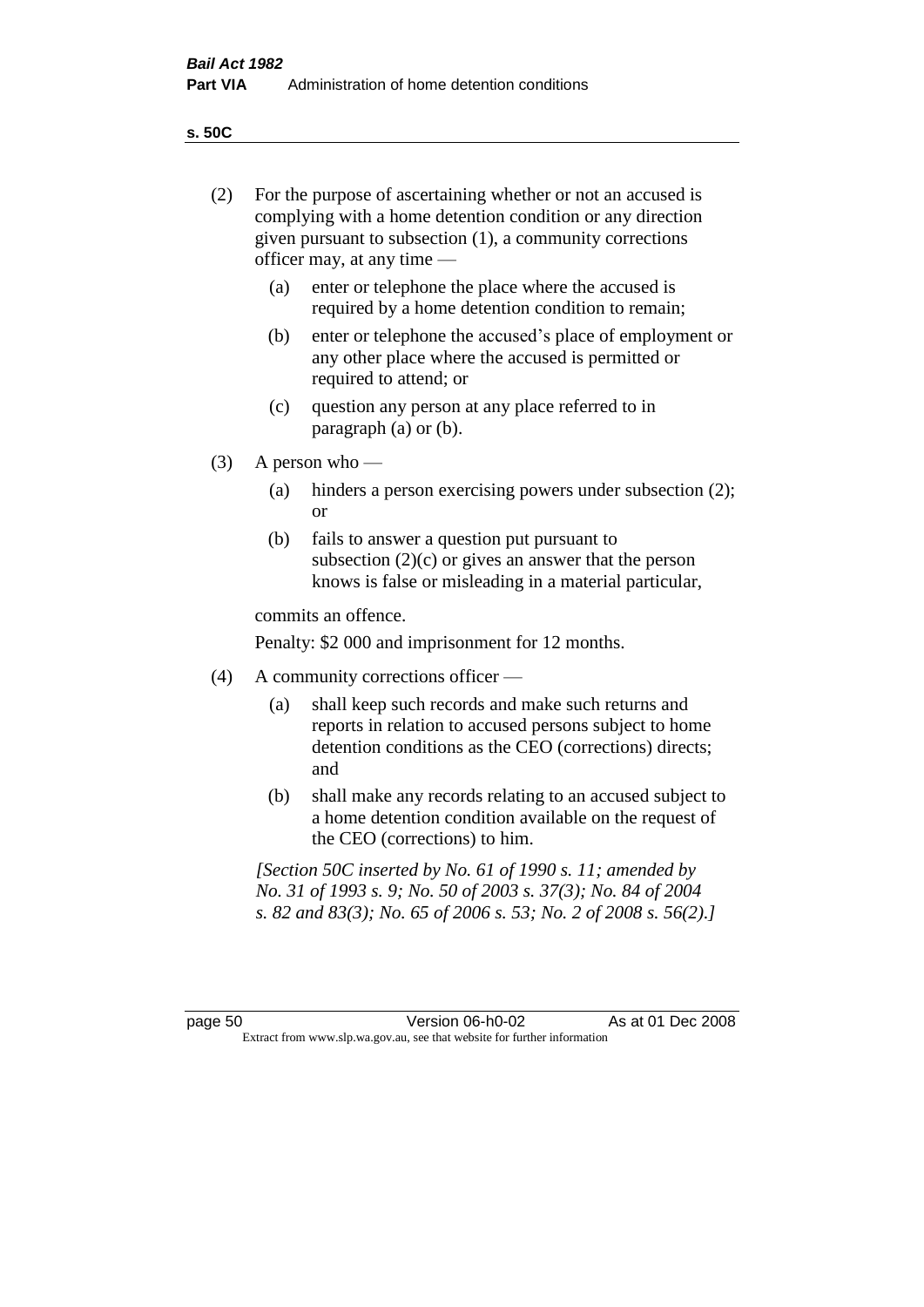### **50D. Powers of members of the Police Force**

- (1) For the purpose of ascertaining whether or not an accused is complying with a home detention condition, a member of the Police Force may —
	- (a) require the accused to produce a copy of his bail undertaking and any notice by the CEO (corrections) under section 50E(a) for inspection; and
	- (b) require the accused to explain why he is absent from the place where he is required by the home detention condition to remain.
- (2) An accused who fails to comply with subsection  $(1)(a)$  or who fails to explain when required to do so under subsection  $(1)(b)$ or who gives an explanation that the accused knows is false or misleading in a material particular, commits an offence.

Penalty: \$2 000.

*[Section 50D inserted by No. 61 of 1990 s. 11; amended by No. 31 of 1993 s. 9; No. 50 of 2003 s. 37(4); No. 84 of 2004 s. 82; No. 65 of 2006 s. 53.]* 

# **50E. CEO (corrections) may substitute a different place of detention and apply conditions**

The CEO (corrections) may, at any time, by notice in writing given to an accused granted bail subject to a home detention condition —

- (a) substitute a different place for the place where an accused is required by a home detention condition to remain;
- (b) require the accused to comply with such of the conditions specified in the list provided to the accused under section 24A(4) as are specified in the notice.

*[Section 50E inserted by No. 61 of 1990 s. 11; amended by No. 31 of 1993 s. 9; No. 84 of 2004 s. 82; No. 65 of 2006 s. 53.]*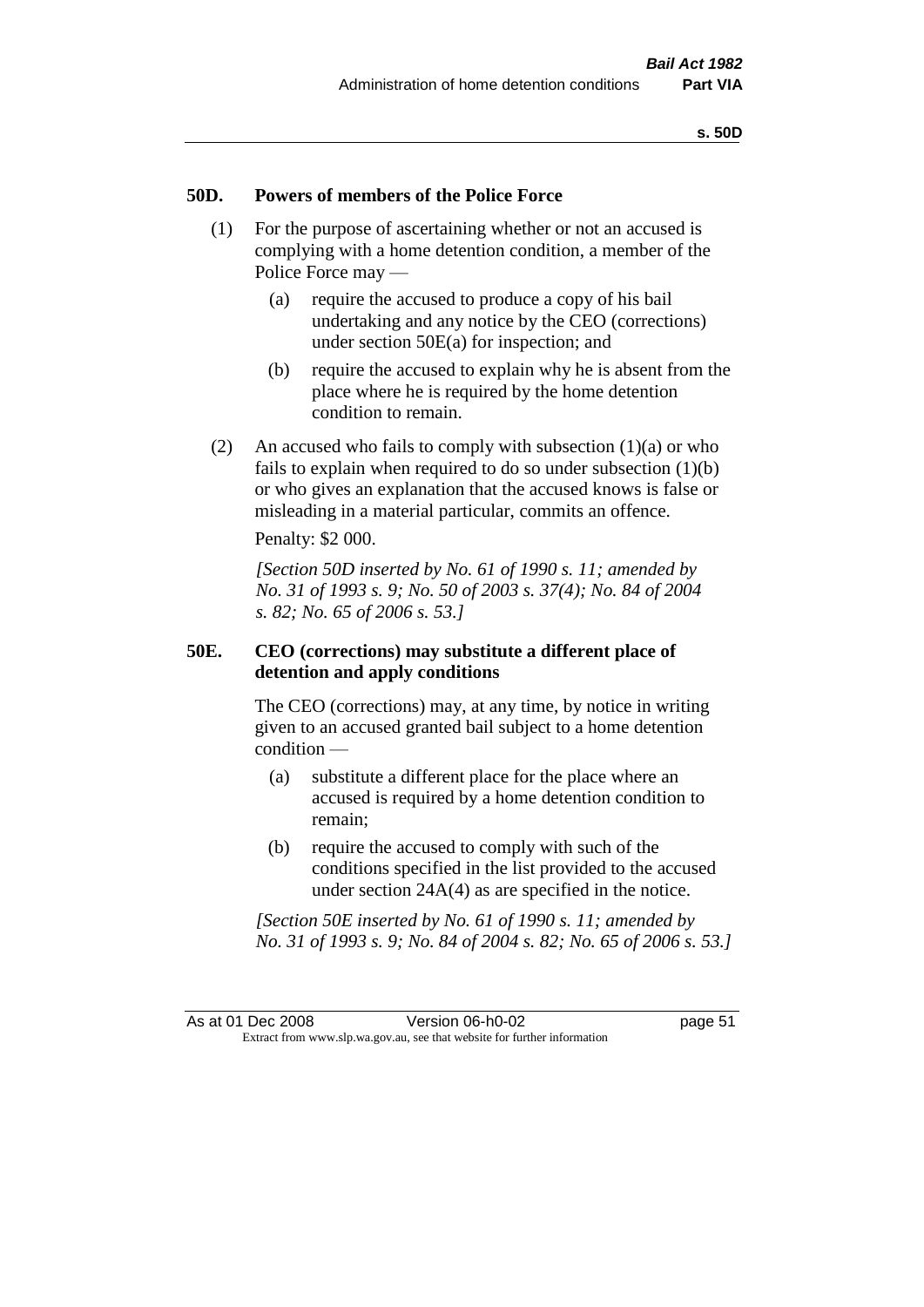| ۰.<br>۰,<br>۰.<br>×<br>× |
|--------------------------|
|--------------------------|

### **50F. CEO (corrections) may revoke bail**

- (1) Where a home detention condition has been imposed as a condition on a grant of bail to an accused the CEO (corrections) may, in his absolute discretion, by instrument signed by him and if practicable, given to the accused, revoke the bail.
- (2) Without limiting the generality of subsection (1), the power to revoke bail may be exercised where the accused —
	- (a) is not likely to comply with any requirement of his bail undertaking mentioned in section  $28(2)(a)$  or (b); or
	- (b) is, or has been, or is likely to be in breach of any condition of his bail undertaking mentioned in section  $28(2)(c)$ .
- (3) Subject to subsection (4), where the CEO (corrections) revokes bail he shall include a statement of his reasons for the cancellation in the instrument cancelling the bail.
- (4) Where the CEO (corrections) is of the opinion that it would be in the interest of the accused or any other person, or the public, to withhold from the accused any or all of the reasons referred to in subsection (3), the CEO (corrections) may so withhold the reason or reasons.
- (5) Where the CEO (corrections) revokes bail, he may, whenever necessary, issue a warrant directed to all members of the Police Force to have the accused arrested and brought before an appropriate judicial officer.

*[Section 50F inserted by No. 61 of 1990 s. 11; amended by No. 31 of 1993 s. 9; No. 84 of 2004 s. 82; No. 65 of 2006 s. 53.]* 

#### **50G. Procedure on arrest after revocation of bail**

(1) An accused arrested pursuant to a warrant issued under section 50F shall be taken as soon as is practicable before an appropriate judicial officer unless he is arrested less than 24 hours before the time at which he is due to appear in

page 52 Version 06-h0-02 As at 01 Dec 2008 Extract from www.slp.wa.gov.au, see that website for further information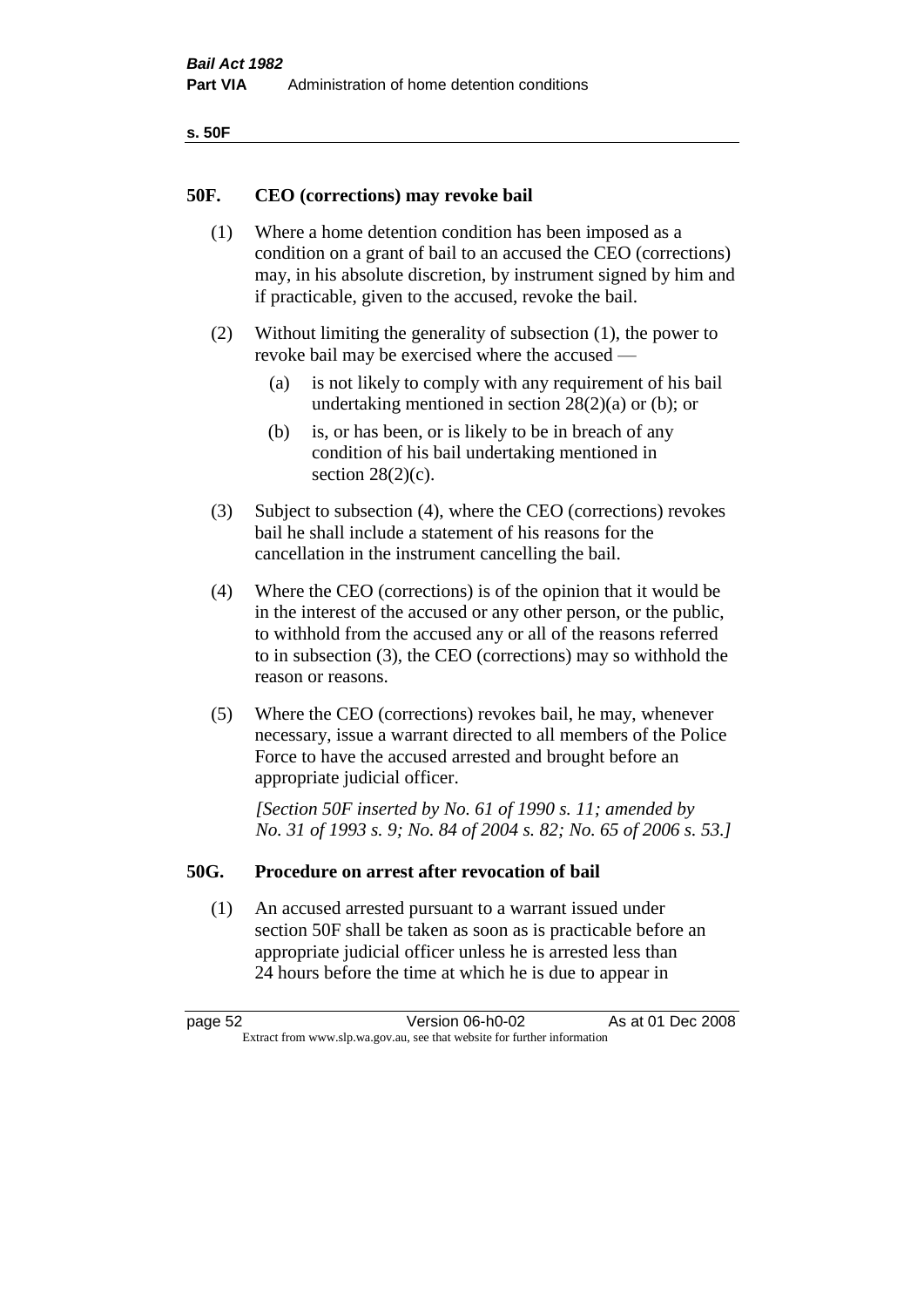accordance with his bail undertaking, in which case he shall be held in custody and brought before an appropriate judicial officer at that time.

- (2) The judicial officer before whom an accused appears under this section may —
	- (a) remand the accused in custody to appear at the time and place specified, or deemed by section 31(3) to be specified, in his bail undertaking; or
	- (b) grant fresh bail to the accused in accordance with this Act, other than clause 2 of Part B of Schedule 1.

*[Section 50G inserted by No. 61 of 1990 s. 11; amended by No. 45 of 1993 s. 12; No. 84 of 2004 s. 82.]* 

# **50H. Exclusion of the rules of natural justice**

The rules known as the rules of natural justice (including any duty of procedural fairness) do not apply to or in relation to the doing or omission of any act, matter or thing under this Part by the CEO (corrections).

*[Section 50H inserted by No. 61 of 1990 s. 11; amended by No. 31 of 1993 s. 9; No. 65 of 2006 s. 53.]* 

# **50J. Delegation by CEO (corrections)**

The CEO (corrections) may, either generally or as otherwise provided by the instrument of delegation, by writing signed by him, delegate to any person any power or duty under this Part, other than this power of delegation.

*[Section 50J inserted by No. 61 of 1990 s. 11; amended by No. 31 of 1993 s. 9; No. 65 of 2006 s. 53.]* 

# **50K. Retrieval of monitoring equipment**

If under rules made under section 50L any device or equipment has been installed at the place where an accused is required by a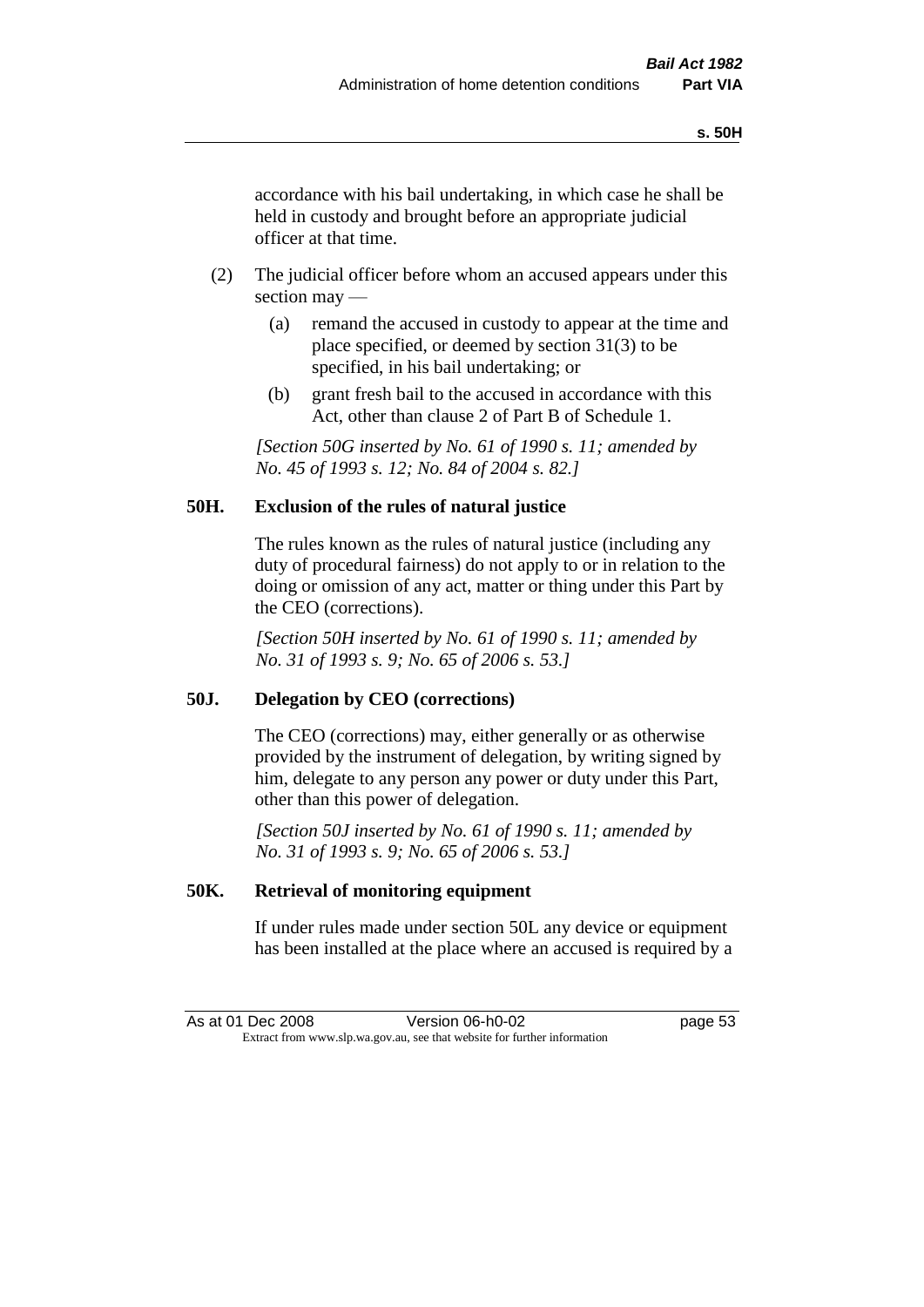#### **s. 50L**

home detention condition to remain, section 118 of the *Sentence Administration Act 2003* applies.

*[Section 50K inserted by No. 78 of 1995 s. 8; amended by No. 50 of 2003 s. 29(3); No. 84 of 2004 s. 82.]* 

# **50L. Rules**

- (1) The CEO (corrections) may, with the approval of the Minister, make rules for the purposes of this Part which may provide for the manner of ensuring that accused persons are complying with home detention conditions and for conditions to be applied to accused persons granted bail subject to home detention conditions including conditions —
	- (a) requiring an accused to wear any device;
	- (b) requiring an accused to permit the CEO (corrections) to install any device or equipment at the place where the accused is required by a home detention condition to remain.
- (2) Rules made under this section may confer a discretionary authority on any person or class of persons.
- (3) Sections 41 and 42 of the *Interpretation Act 1984* do not apply to rules made under this section.

*[Section 50L inserted by No. 61 of 1990 s. 11; amended by No. 31 of 1993 s. 9; No. 84 of 2004 s. 82 and 83(3); No. 65 of 2006 s. 53; No. 2 of 2008 s. 56(3) and (4).]*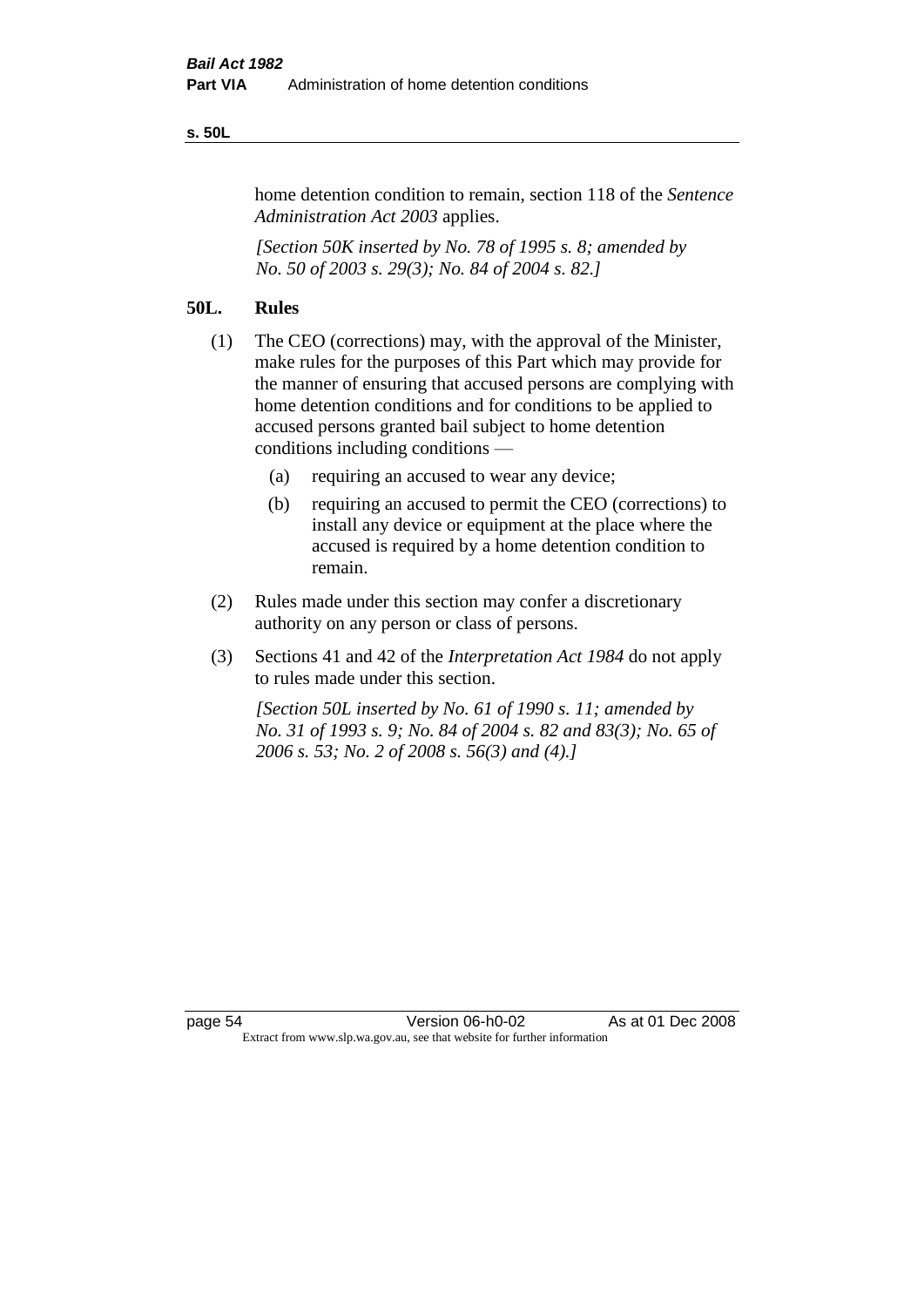# **Part VII — Enforcement of bail undertakings**

# **51. Offence to fail to comply with bail undertaking**

- (1) An accused who, without reasonable cause, fails to comply with the requirement of his bail undertaking mentioned in section 28(2)(a) commits an offence.
- (2) An accused who fails to comply with the requirement of his bail undertaking mentioned in section  $28(2)(b)(ii)$  commits an offence.
- $(2a)$  An accused
	- (a) whose bail undertaking includes any condition imposed for a purpose mentioned in clause  $2(2)(c)$  or (d) of Part D of Schedule 1; and
	- (b) who fails to comply with the condition,

commits an offence.

- (3) An accused shall not be convicted in his absence of an offence against this section.
- (4) An accused who is charged with an offence against subsection (1) or (2) may be convicted of the other of those offences if that other offence is proved by the evidence.
- (5) A prosecution for an offence against subsection (1), (2) or (2a) may be brought at any time.
- (6) A person who is convicted of an offence against subsection (1), (2) or (2a) is liable to a fine not exceeding \$10 000 or imprisonment for a term not exceeding 3 years, or both.
- (7) A court which convicts an accused of an offence against this section may, in addition to any penalty which it may impose, order that the accused pay such sum as it may fix in or towards defraying the costs and expenses of and consequent upon his apprehension following the failure to comply with his bail undertaking for which he was convicted.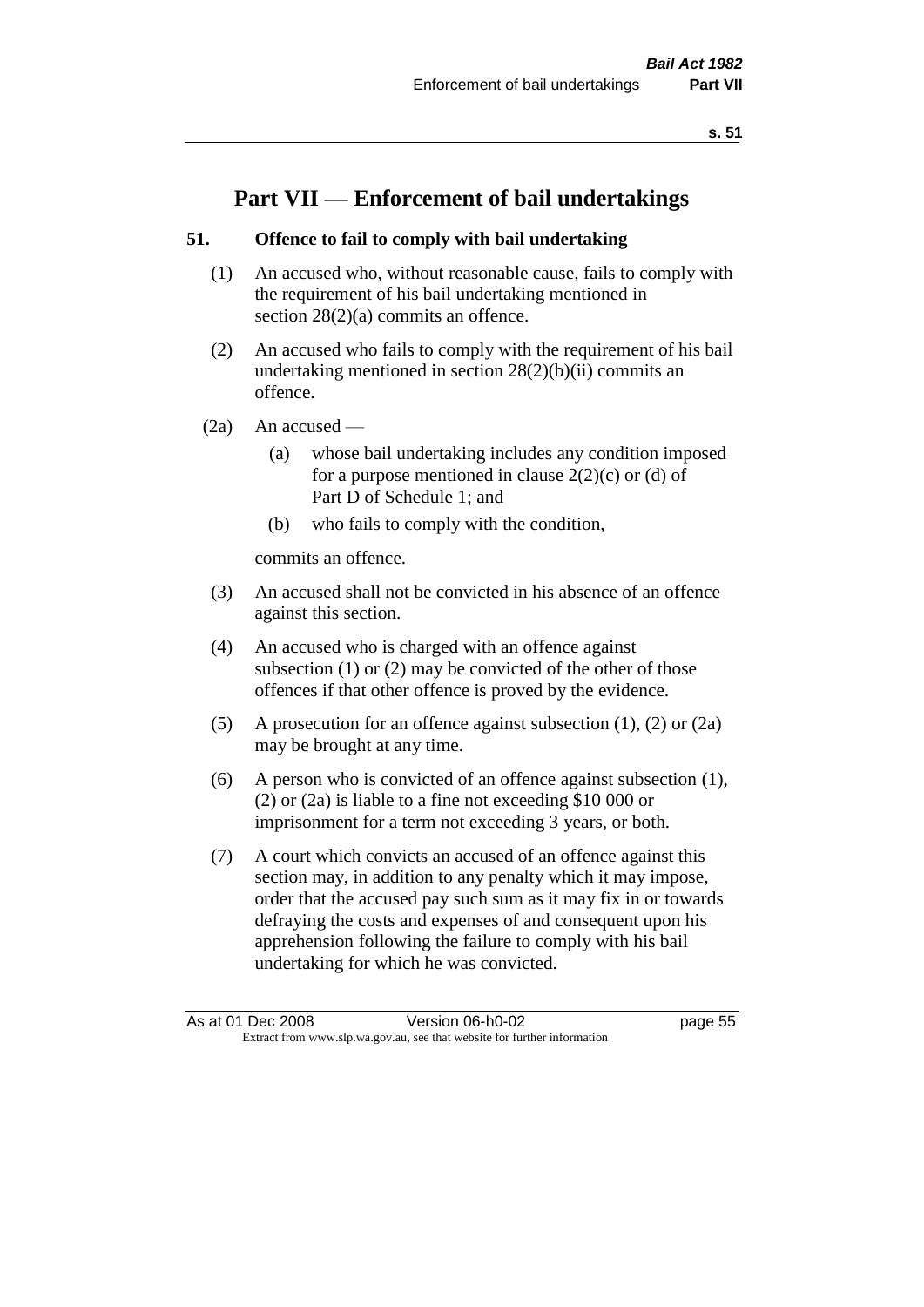- (8) An order made under subsection (7)
	- (a) shall specify to whom and in what manner the sum shall be paid; and
	- (b) may be enforced as though the sum were a penalty imposed under this section.

*[Section 51 amended by No. 54 of 1998 s. 9; No. 59 of 2004 s. 141; No. 84 of 2004 s. 11 and 82.]*

# **52. Provisions as to summary proceedings before superior courts for an offence under section 51**

- (1) This section applies, notwithstanding any other Act, for the purpose of prosecuting an offence against section 51(1), (2) or (2a) where the court before which the accused is bound to appear at the time when he fails to comply with his bail undertaking is the Supreme Court or the District Court.
- (2) Where this section applies, the accused shall be dealt with summarily for the offence and shall be so dealt with —
	- (a) by a judge of the Supreme Court in any case where the accused was bound to appear before the General Division of the Supreme Court;
	- (ab) by a judge of appeal in any case where the accused was bound to appear before the Court of Appeal;
	- (b) by a judge of the District Court in any case where the accused was bound to appear before that Court.
- (3) A prosecution for an offence which is to be dealt with under this section shall be commenced by the authorised officer (as defined in section 80 of the *Criminal Procedure Act 2004*) who was conducting the proceedings in which the accused failed to comply with his bail undertaking —
	- (a) where subsection  $(2)(a)$  or (ab) applies, in the Supreme Court; and
	- (b) where subsection (2)(b) applies, in the District Court.

page 56 Version 06-h0-02 As at 01 Dec 2008 Extract from www.slp.wa.gov.au, see that website for further information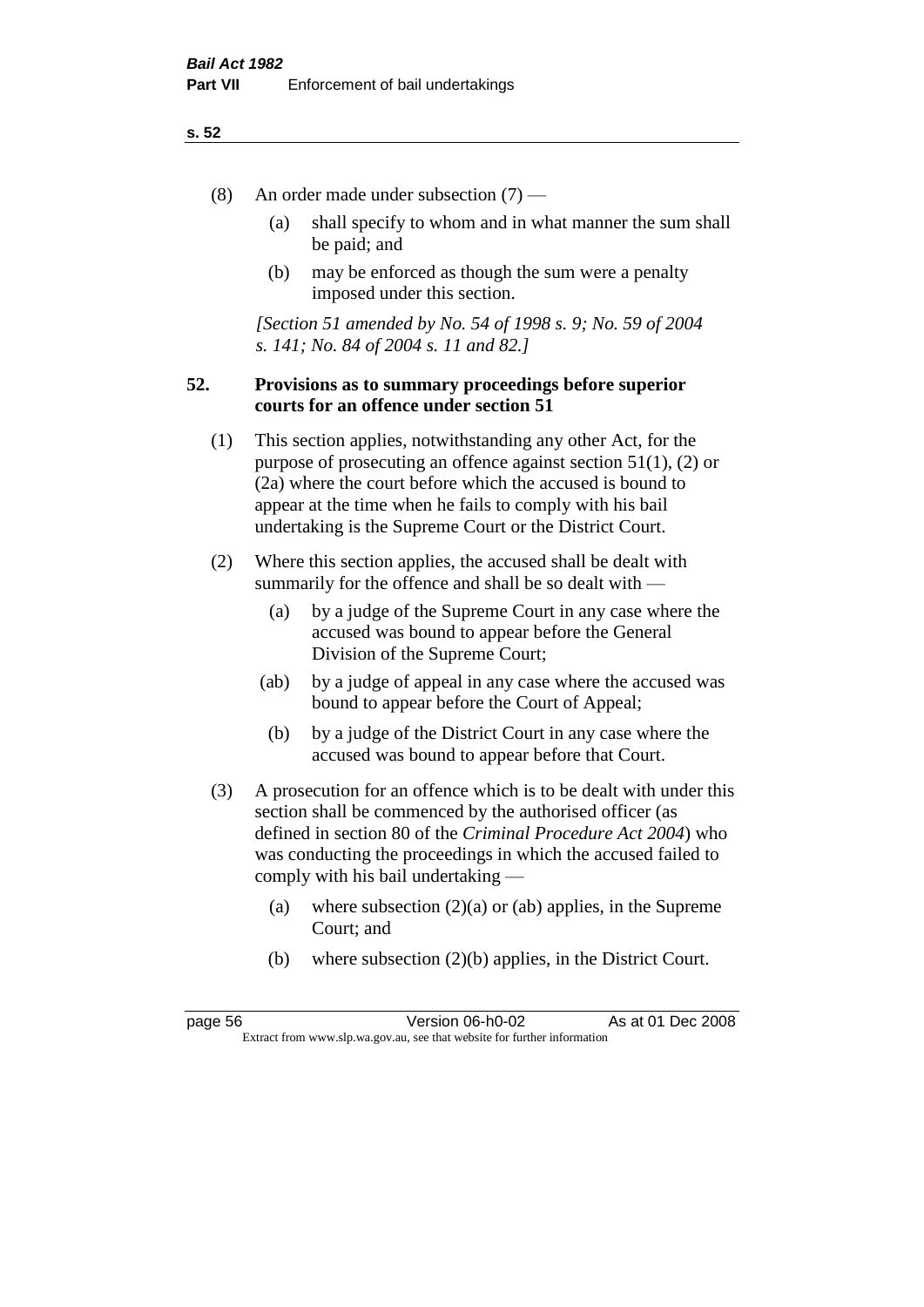- (4) Subject to section 51(3) and (5), a prosecution for an offence which is to be dealt with under this section is to be commenced and conducted under the *Criminal Procedure Act 2004* as if it were a prosecution of a simple offence in a court of summary jurisdiction, but —
	- (a) no fees shall be charged by the Supreme Court or District Court for or in respect of any act or proceeding that relates to the prosecution; and
	- (b) the Supreme Court or District Court cannot order a party to the prosecution to pay another party's costs of or relating to the prosecution, except under section 166(2) of the *Criminal Procedure Act 2004*.
- (5) If under section 51(6) or (7) the Supreme Court or the District Court imposes a pecuniary penalty the court may make an order under section 59 of the *Sentencing Act 1995* in respect of the amount payable.

*[Section 52 amended by No. 92 of 1994 s. 6; No. 78 of 1995 s. 8; No. 54 of 1998 s. 10; No. 45 of 2004 s. 28(2) and (4); No. 59 of 2004 s. 141; No. 84 of 2004 s. 11 and 82; No. 2 of 2008 s. 56(5).]* 

# **53. Appeals against decisions made under s. 52**

- (1) A person who is dissatisfied with a decision (as defined in section 6 of the *Criminal Appeals Act 2004*) made under section 52 may, with the leave of the Court of Appeal, appeal against it.
- (2) For the purposes of subsection (1), Part 2 of the *Criminal Appeals Act 2004*, with any necessary changes, applies as if —
	- (a) the decision referred to in subsection (1) were a decision of a court of summary jurisdiction;
	- (b) a reference in that Part to a court of summary jurisdiction were a reference to the court that made the decision referred to in subsection (1); and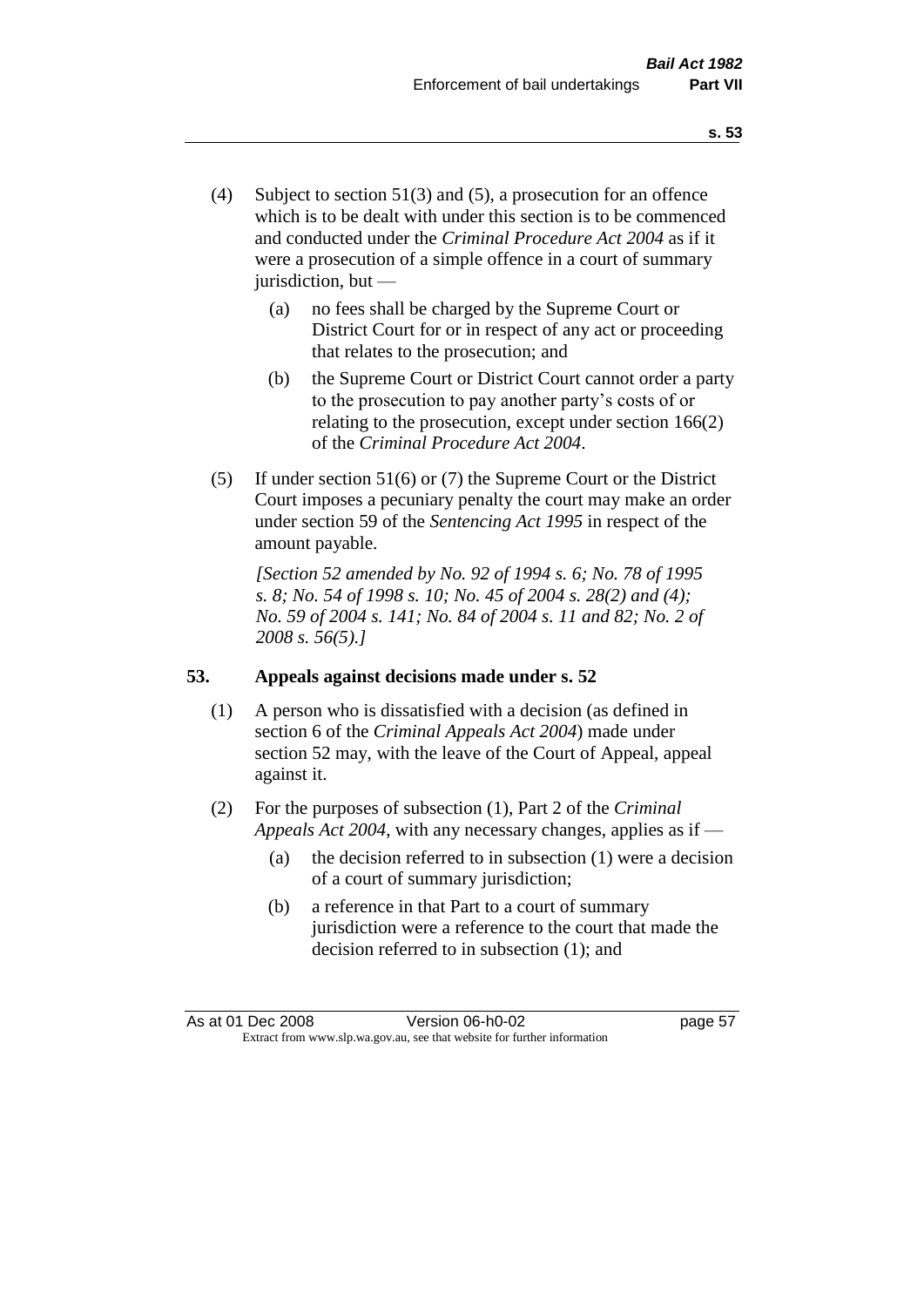- (c) a reference in that Part to commencing an appeal were a reference to applying for leave to appeal.
- (3) Despite section 13(1) of the *Criminal Appeals Act 2004*, the appeal is to be dealt with by the Court of Appeal.

*[Section 53 inserted by No. 45 of 2004 s. 28(3); amended by No. 84 of 2004 s. 11 and 82.]*

### **54. Accused on bail may be taken before a judicial officer for variation or revocation of bail**

- (1) A police officer may cause an accused who has been released on bail to appear before an appropriate judicial officer to show cause why his bail should not be varied or revoked if the police officer —
	- (a) has reasonable grounds to believe, or is notified in writing by a surety for the accused that the surety has reasonable grounds to believe, that the accused —
		- (i) is not likely to comply with any requirement of his bail undertaking mentioned in section  $28(2)(a)$  or (b);
		- (ii) is, or has been, or is likely to be in breach of any condition of his bail undertaking mentioned in section  $28(2)(c)$ ; or
		- (iii) is, or has been, in breach of a home detention condition mentioned in section 28(2)(d);
	- (b) has reasonable grounds to believe that
		- (i) any surety for the accused's appearance is no longer suitable under section 39 to be a surety, or is dead;
		- (ii) for any reason any security required under Part D of Schedule 1 is no longer sufficient; or
		- (iii) in a case where the accused has been granted bail for the purposes of an appeal, the accused has

page 58 Version 06-h0-02 As at 01 Dec 2008 Extract from www.slp.wa.gov.au, see that website for further information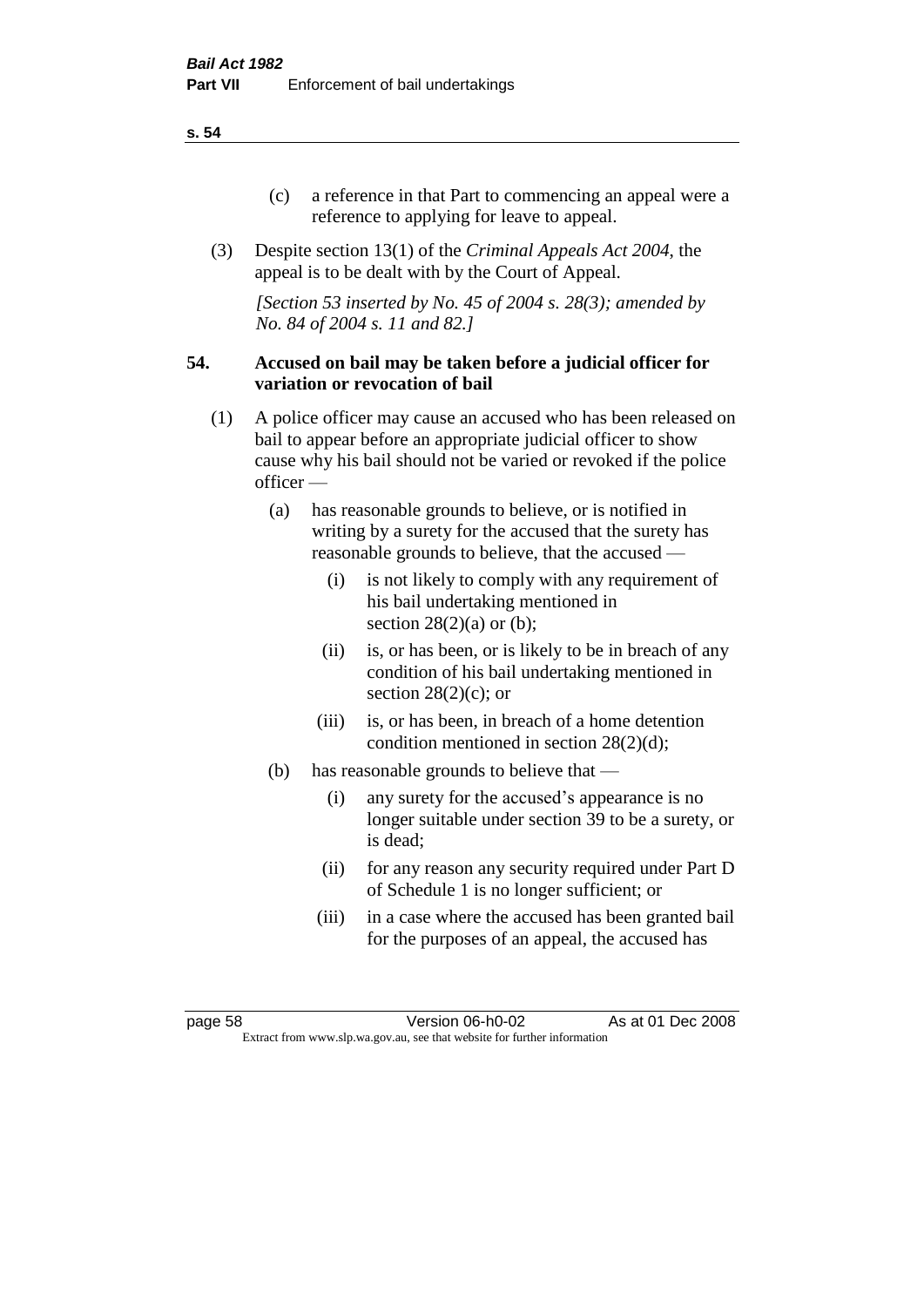discontinued the appeal or has not prosecuted it with all due diligence.

- (2) For the purpose of causing an accused to appear before an appropriate judicial officer as provided in subsection (1) a police officer may —
	- (a) arrest the accused without warrant and bring him before an appropriate judicial officer; or
	- (b) apply to an appropriate judicial officer for a summons or warrant on any ground specified in subsection  $(1)$ .
- (3) An application under subsection (2)(b) must be made, and proceedings on it are to be conducted —
	- (a) in a court of summary jurisdiction in accordance with regulations made under the *Criminal Procedure Act 2004*;
	- (b) in the Supreme Court or the District Court in accordance with rules of court made under the *Criminal Procedure Act 2004*.
- (4) An accused arrested under this section shall be taken as soon as is practicable before an appropriate judicial officer unless he is arrested less than 24 hours before the time at which he is due to appear in accordance with his bail undertaking, in which case he shall be held in custody and brought before an appropriate judicial officer at that time.

*[Section 54 amended by No. 33 of 1989 s. 18; No. 61 of 1990 s. 12; No. 45 of 1993 s. 12; No. 59 of 2004 s. 141; No. 84 of 2004 s. 9, 11 and 82.]* 

#### **55. Powers of judicial officer to revoke or vary bail**

- (1) If the judicial officer before whom an accused appears under section 54 is satisfied that —
	- (a) the accused is not likely to comply with any requirement of his bail undertaking mentioned in section 28(2)(a) or (b);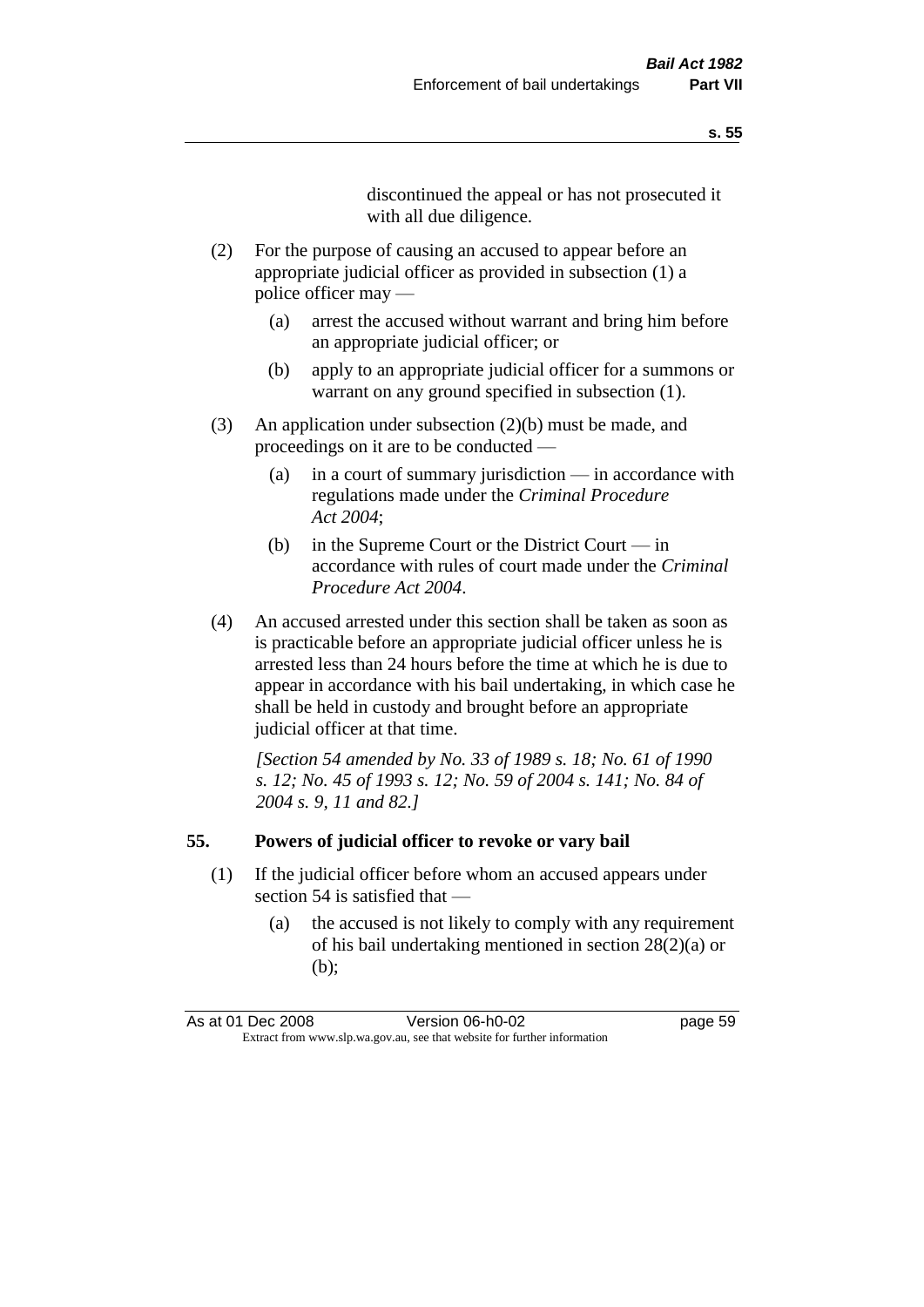- (ba) he is, or has been, in breach of a home detention condition mentioned in section 28(2)(d); or
- (c) any of the grounds set out in section  $54(1)(b)$  has been established,

#### he may —

- (d) revoke the bail and remand the accused in custody to appear at the time and place specified, or deemed by section 31(3) to be specified, in his bail undertaking; or
- (e) revoke the bail and grant fresh bail to the accused in accordance with this Act, other than clause 2 of Part B of Schedule 1.
- (2) If the judicial officer before whom the accused so appears is not satisfied as to any of the matters mentioned in subsection  $(1)(a)$ , (b), or (c) he shall release the accused on his existing bail undertaking and, with the consent in writing of the surety, on any existing surety undertaking.

*[Section 55 amended by No. 61 of 1990 s. 13; No. 45 of 1993 s. 12; No. 84 of 2004 s. 82.]*

# **56. Warrant for arrest of absconding accused**

Where at any time after that specified in his bail undertaking for his appearance an accused has failed to comply with the requirements of his bail undertaking mentioned in section  $28(2)(a)$  or (b), the court before which he was required to appear may issue a warrant to arrest the accused and bring him before that court or a court of like jurisdiction.

*[Section 56 amended by No. 15 of 1988 s. 16; No. 84 of 2004 s. 82.]* 

**s. 56**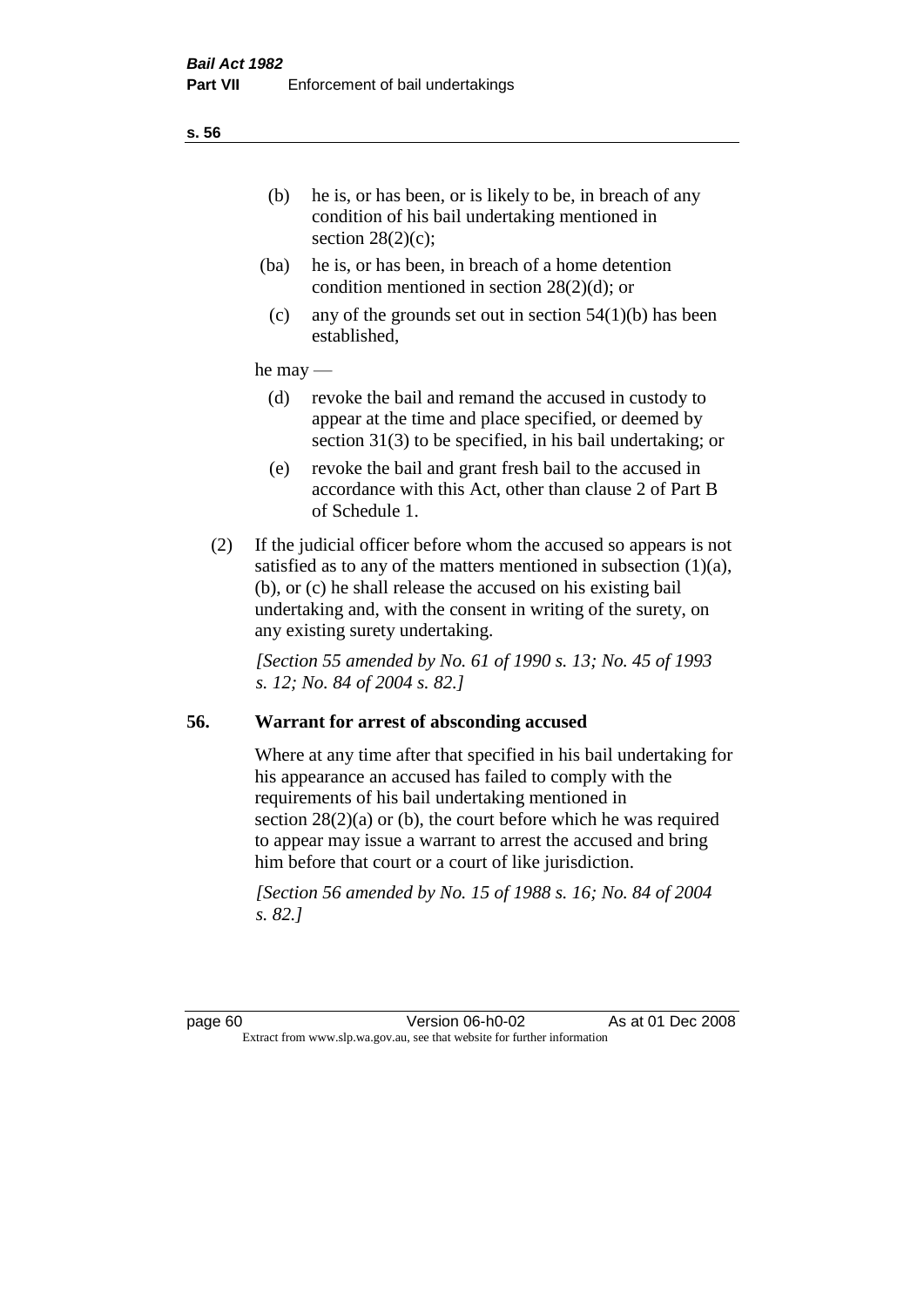#### **57. Forfeiture of money under bail undertaking**

- (1) Where an accused is convicted of an offence against section  $51(1)$ ,  $(2)$  or  $(2a)$ , the court by which he is convicted shall, whether or not an application is made therefor by the prosecutor, order that the full amount agreed to be forfeited, in the accused's bail undertaking, be forfeited to the State.
- (2) Notwithstanding subsection (1), the court may decline to make an order thereunder or may order forfeiture in part only where the accused shows to the satisfaction of the judicial officer —
	- (a) that, by reason of a change of circumstances since the bail undertaking was entered into, an order for forfeiture, or for forfeiture in full (as the case may be), would cause excessive hardship to the accused or his dependants; and
	- (b) that such hardship would not be relieved by the exercise of one of the powers conferred by section 59.
- (3) Without prejudice to the recovery of such an amount as a civil debt due to the State, any amount to be paid under an order made under this section is to be paid, and its payment may be enforced under Part 5 of the *Fines, Penalties and Infringement Notices Enforcement Act 1994*, unless an order has been made under subsection (4).
- (4) If under this section the Supreme Court or the District Court makes an order requiring the payment of money, the court may make an order under section 59 of the *Sentencing Act 1995* in respect of the amount payable and for that purpose that section, with any necessary changes, applies as if the amount were a fine imposed on the accused.

*[Section 57 amended by No. 74 of 1984 s. 19; No. 92 of 1994 s. 7; No. 78 of 1995 s. 8; No. 54 of 1998 s. 11; No. 65 of 2003 s. 121(3); No. 84 of 2004 s. 82.]*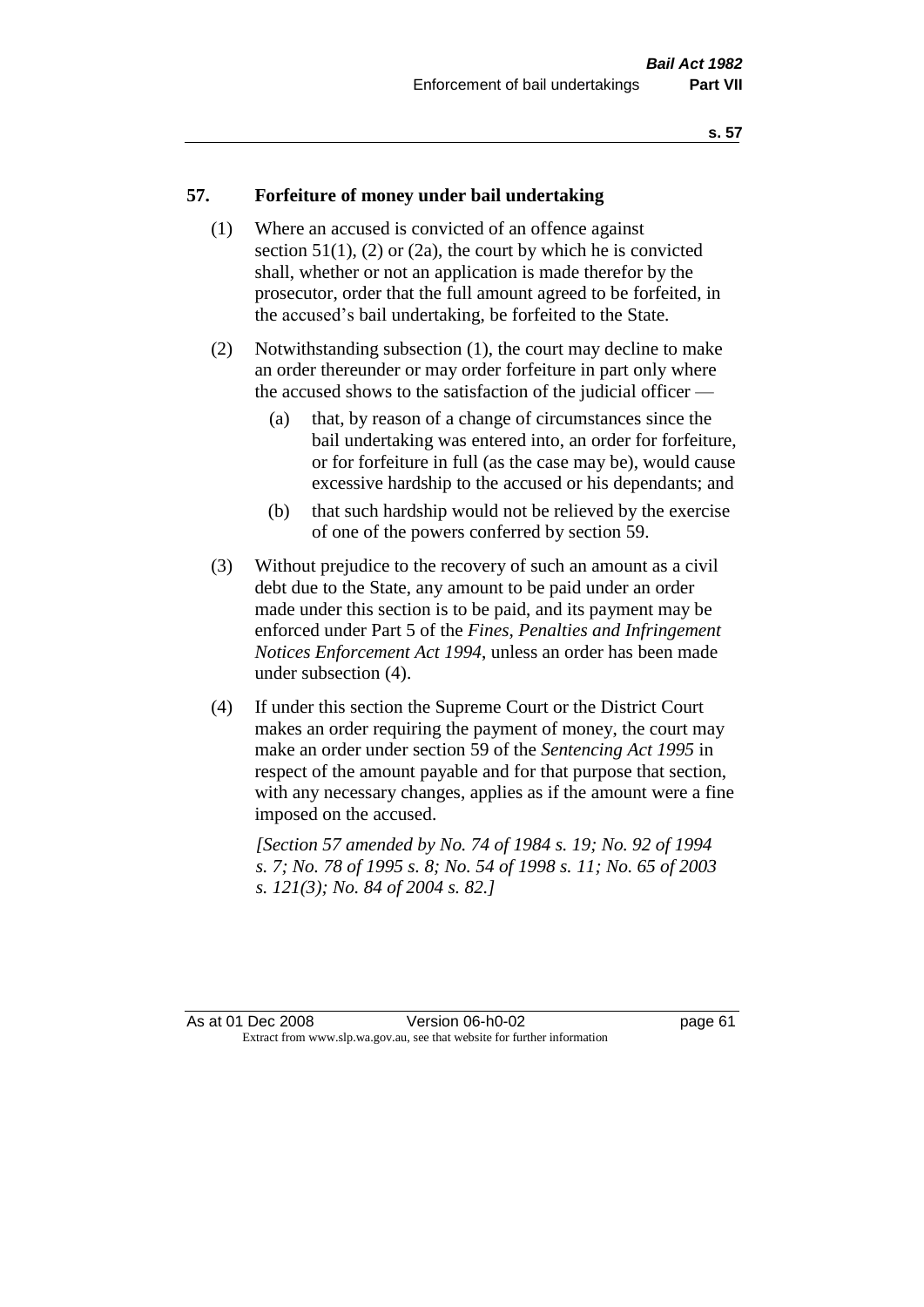# **58. Automatic forfeiture on expiration of one year after absconding**

- (1) If after the expiration of one year from the day on which the accused is required to appear in court in accordance with the requirement of his bail undertaking mentioned in section  $28(2)(a)$  he has not —
	- (a) been arrested under section 56; or
	- (b) appeared in court in accordance with the requirement of his bail undertaking mentioned in section 28(2)(b)(ii); or
	- (c) otherwise surrendered himself or been taken into custody to be dealt with on the charge or charges for which the bail undertaking was entered into,

the full amount specified in the bail undertaking shall, on the expiration of the said period, be forfeited to the State by virtue of this section without any order of the court or other formality.

(2) Upon the occurrence of a forfeiture under subsection (1) any security given by the accused may be resorted to by the State as if an order of forfeiture had been made under section 57(1).

*[Section 58 amended by No. 65 of 2003 s. 121(3); No. 84 of 2004 s. 82.]*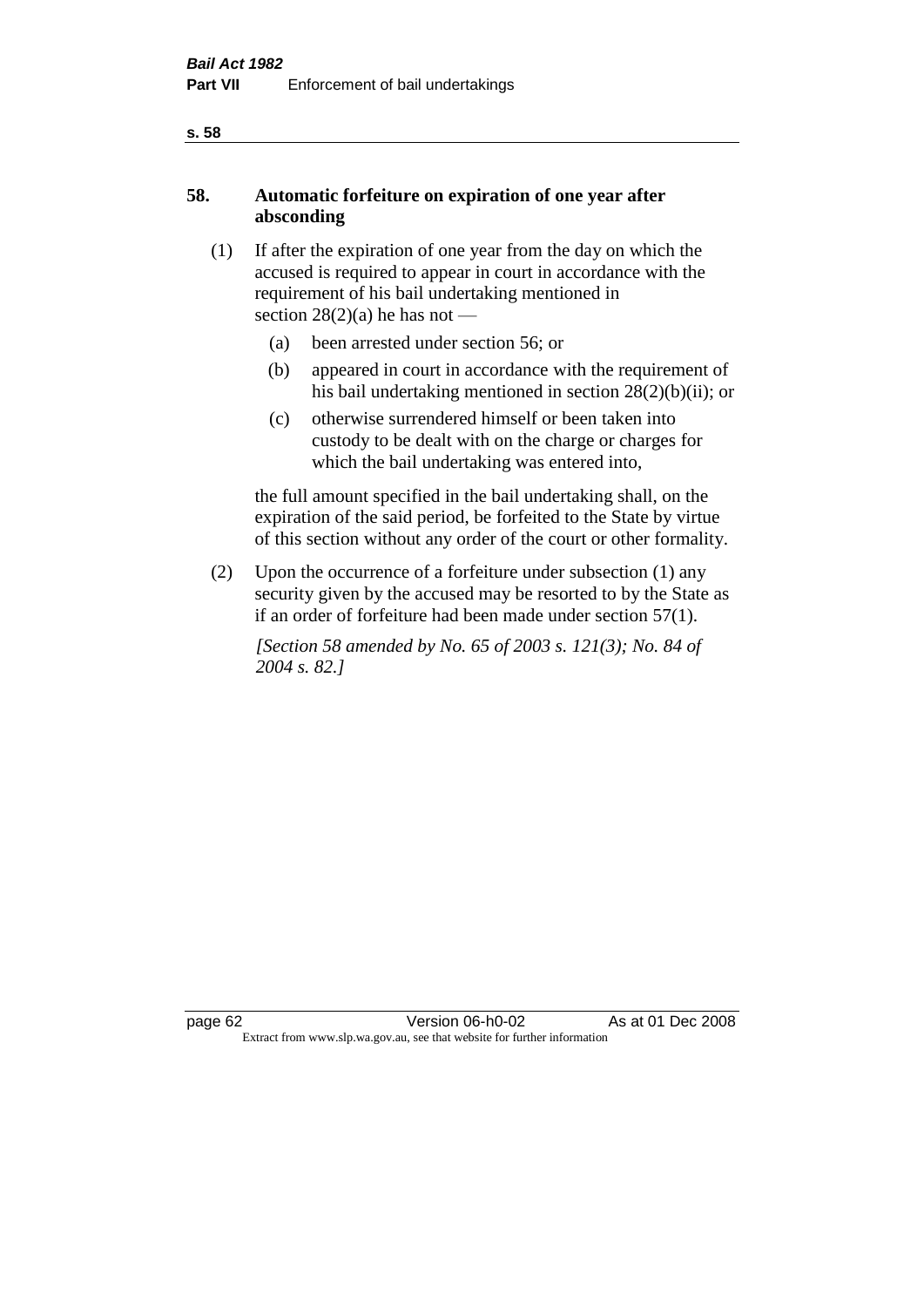# **Part VIII — Miscellaneous**

# **59. Further power of judicial officer in relation to enforcement of undertakings**

A court or an appropriate judicial officer who makes an order for forfeiture under section 49 or 57 may, when doing so, or at any time thereafter, further order —

- (a) that payment of any sum be made by specified instalments or be postponed to a specified date;
- (b) that any security given be applied in or towards payment of the sum forfeited; or
- (c) that the accused or the surety, as the case may be, do all such things and execute all such documents as may be necessary, or as may be specified in the order, for the purpose of vesting any security in the State or enabling the State to realize the same or to resort thereto to recover the sum forfeited,

and the court or an appropriate judicial officer may at any time vary or revoke an order made under paragraph (a), (b), or (c).

*[Section 59 amended by No. 65 of 2003 s. 121(3); No. 84 of 2004 s. 82.]*

# **60. Accused and surety to notify any change of address**

Where —

- (a) an accused who has been released on bail; or
- (b) a surety,

changes his place of residence, employment, or business from that appearing on his bail undertaking or surety undertaking he shall forthwith, in writing, notify details of the change to the registrar of the court before which, at the time when the change occurs, the accused is required to appear, and if without reasonable cause he fails to do so he commits an offence.

#### Penalty: \$1 000.

*[Section 60 amended by No. 50 of 2003 s. 37(5); No. 59 of 2004* 

As at 01 Dec 2008 Version 06-h0-02 page 63 Extract from www.slp.wa.gov.au, see that website for further information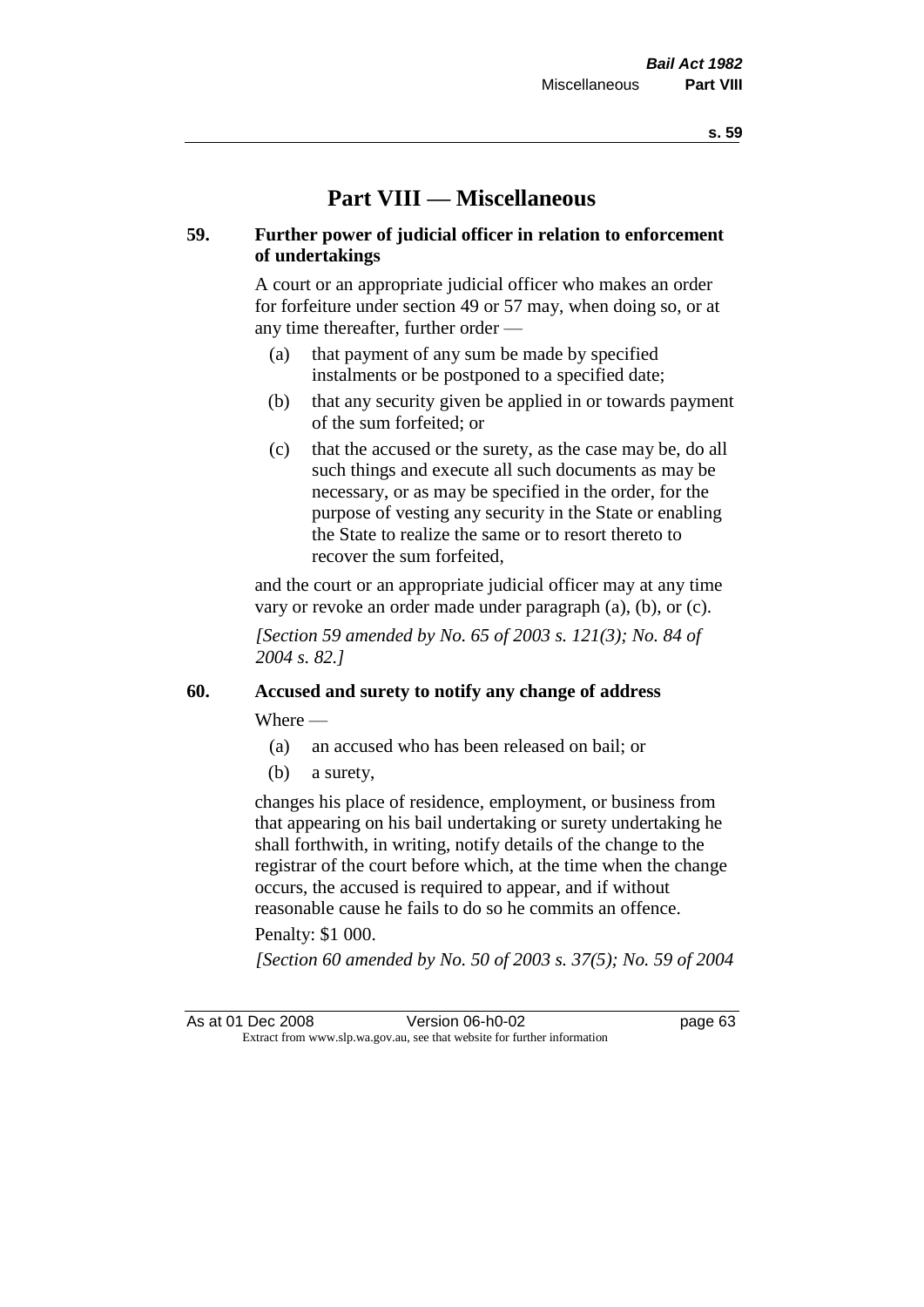*s. 141; No. 84 of 2004 s. 82.]*

# **61. Offence of failing to bring arrested person before court or person able to grant bail**

- (1) A person to whom this section applies commits an offence if, having arrested another for an offence, he wilfully and without reasonable excuse fails to take that other person, or cause him to be taken, as soon as is practicable —
	- (a) before an authorised officer or judicial officer empowered by this Act to grant bail for that offence; or
	- (b) before a court.

Penalty: \$1 000 or imprisonment for 12 months or both.

- (2) This section applies to a person who
	- (a) is not empowered by this Act to grant bail for the offence or by reason of section 16; or
	- (b) being so empowered, elects to act under section 6(7).

*[Section 61 amended by No. 15 of 1988 s. 17; No. 59 of 2006 s. 4(4).]* 

# **62. Offence to give false information for bail purposes**

A person who for the purpose of obtaining —

- (a) a grant of bail for himself or a variation of the terms and conditions thereof; or
- (b) approval of himself as a surety,

makes any statement which he knows is false in a material particular, or recklessly makes any statement which is false in a material particular, commits an offence.

Penalty: \$1 000 or imprisonment for 12 months or both.

# **63. Protection of persons carrying out this Act**

A person shall not be liable in civil proceedings on account of anything done, or omitted to be done, by him in good faith in

page 64 Version 06-h0-02 As at 01 Dec 2008 Extract from www.slp.wa.gov.au, see that website for further information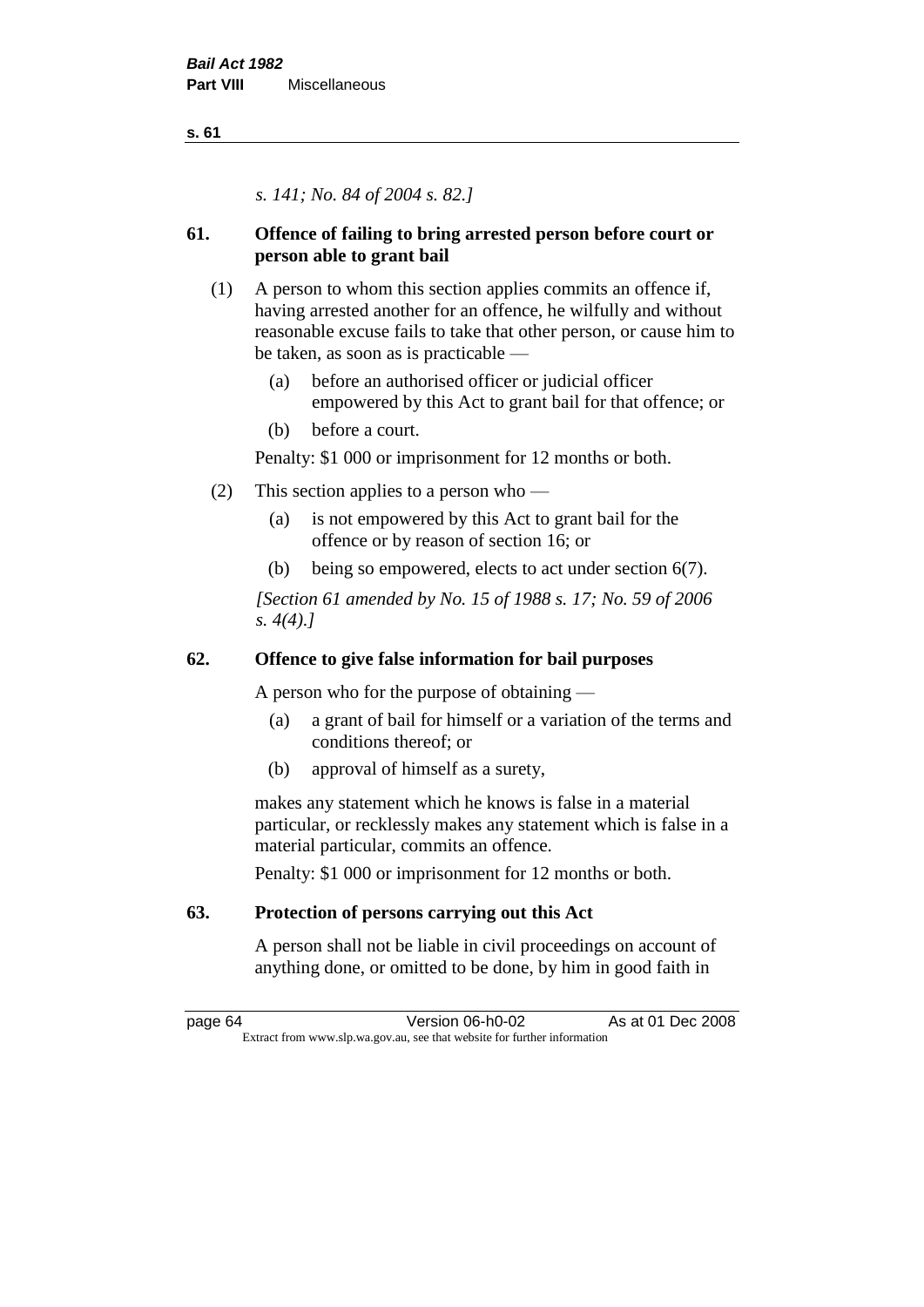the course of carrying out any provision of this Act, or purporting to be so done or omitted; but the liability (if any) of any other person (including the State or the Commonwealth) as his employer is not affected by this section and shall be determined as if it had not been passed.

*[Section 63 amended by No. 65 of 2003 s. 121(4).]*

## **64. Evidence of non-appearance etc. by an accused**

Where it is required for the purposes of this Act to prove —

- (a) that an accused did not appear before a particular court, at a particular place, on a particular day, at a particular time or during a particular period; or
- (b) the day, time or period when or during which an accused did appear before a particular court at a particular place,

a certificate as to any such matter, purporting to be signed by a judicial officer or registrar of the court before which the accused was required to appear, shall be evidence of the matter so certified.

*[Section 64 amended by No. 59 of 2004 s. 141; No. 84 of 2004 s. 82.]* 

## **65. Bail undertakings by minors**

A bail undertaking entered into by a person who is under the age of 18 years shall bind him as if he were of full age.

## **66. Abolition of other powers to grant bail**

- (1) Any power or duty that, at the commencement of this Act, exists apart from statute to grant bail to an accused awaiting an appearance in court for an offence, is abolished.
- (2) Subsection (1) has effect notwithstanding anything in section 16 of the *Supreme Court Act 1935*.
- (3) In subsection (1) *statute* means an Act of the Parliament of Western Australia, other than the *Supreme Court Act 1935*.

|  | As at 01 Dec 2008 | Version 06-h0-02                                                         | page 65 |
|--|-------------------|--------------------------------------------------------------------------|---------|
|  |                   | Extract from www.slp.wa.gov.au, see that website for further information |         |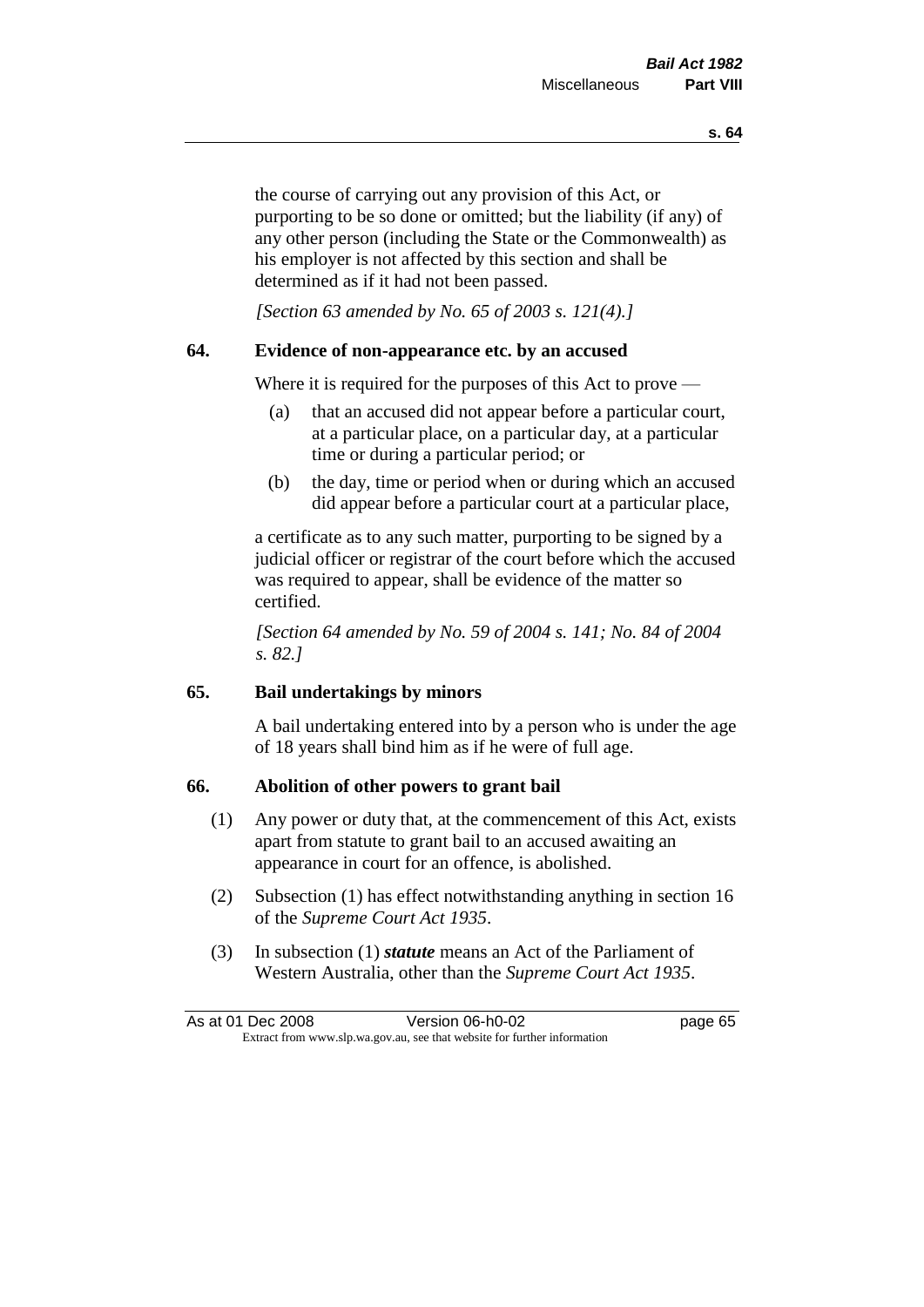**s. 66A**

*[Section 66 amended by No. 84 of 2004 s. 82.]*

# **66A. Delegation by registrar**

- (1) The registrar of a court may, either generally or as otherwise provided by the instrument of delegation, by instrument signed by him, delegate to an officer of that court any function conferred on him by or under this Act other than —
	- (a) this power of delegation; or
	- (b) any function that a judicial officer has required him to perform personally.
- (2) The superintendent of a detention centre under the *Young Offenders Act 1994* may, either generally or as otherwise provided by the instrument of delegation, by instrument signed by him, delegate to an officer of the Public Sector agency principally assisting the Minister administering that Act in its administration any function conferred on him by or under this Act, other than this power of delegation.

*[Section 66A inserted by No. 15 of 1988 s. 18; amended by No. 49 of 1988 s. 89; No. 31 of 1993 s. 8; No. 59 of 2004 s. 141; No. 65 of 2006 s. 52.]* 

# **67. Regulations**

- (1) The Governor may make regulations, not inconsistent with this Act, prescribing such things as are required or permitted by this Act to be prescribed or as it is necessary or expedient to prescribe for the purposes thereof.
- (2) Without limiting the generality of subsection (1) regulations  $may -$ 
	- (a) make provision for or with respect to the making of applications —
		- (i) for or in relation to bail;
		- (ii) for the approval of sureties;

page 66 **Version 06-h0-02** As at 01 Dec 2008 Extract from www.slp.wa.gov.au, see that website for further information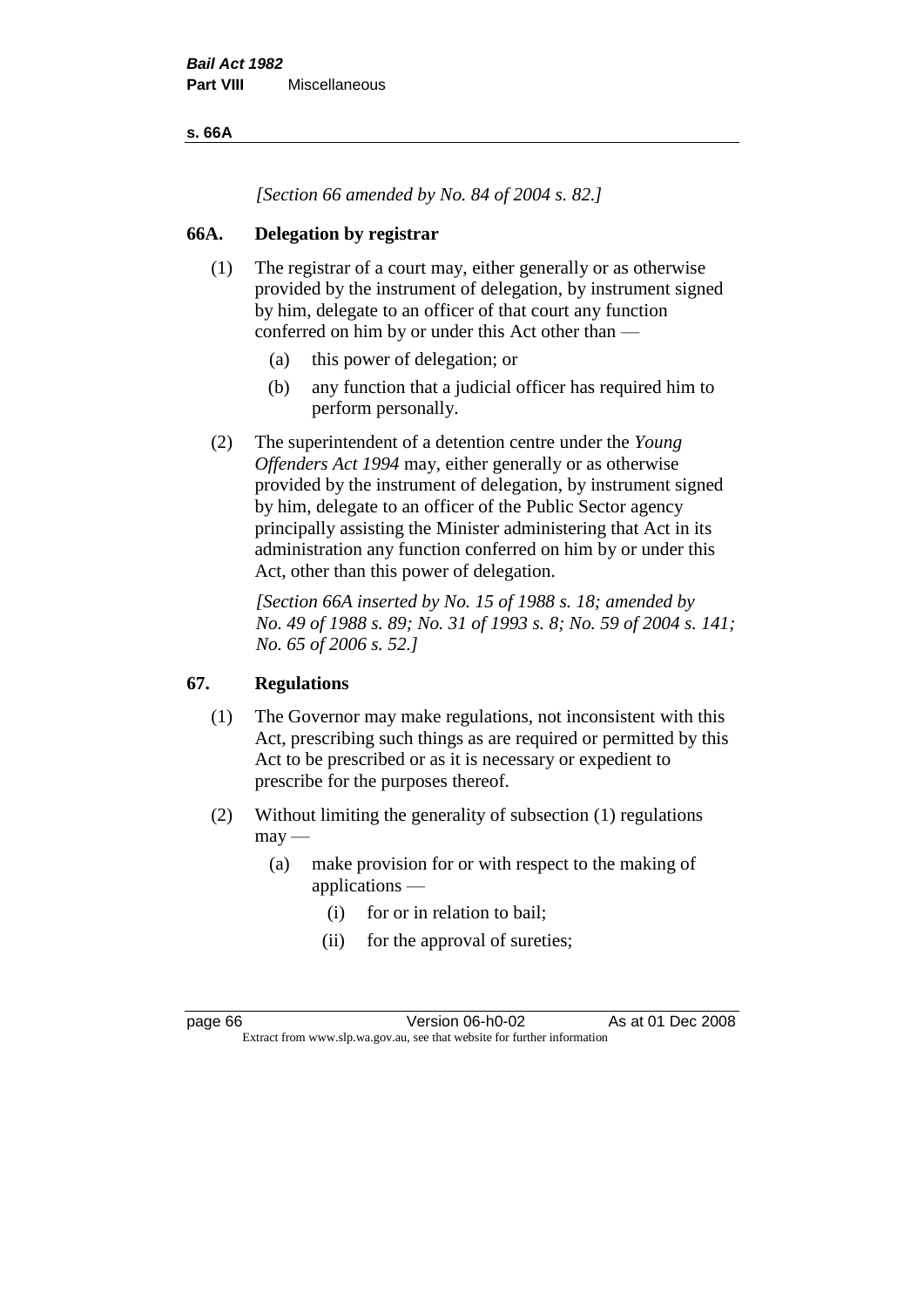- (iii) for the approval of security to be given by accused persons and sureties;
- (iv) for the cancellation of a surety undertaking,

and for the manner in which such applications are to be made and the procedure to be followed on such applications;

- (b) for the purposes of clause 5 of Part A of Schedule 1, prescribe the officer or officers who may grant bail for any prescribed appearance or class of appearance in court by an accused who is in custody;
- (c) make provision for, or with respect to the management, control, supervision and good order of premises established for the accommodation of persons to whom bail has been granted.
- (3) Regulations made under this section may provide that a contravention or failure to comply with a regulation constitutes an offence and may provide for penalties not exceeding a fine of \$500 for offences against the regulations.

*[Section 67 amended by No. 45 of 1993 s. 12; No. 84 of 2004 s. 83(3); No. 2 of 2008 s. 56(6).]* 

*[68. Omitted under the Reprints Act 1984 s. 7(4)(g).]*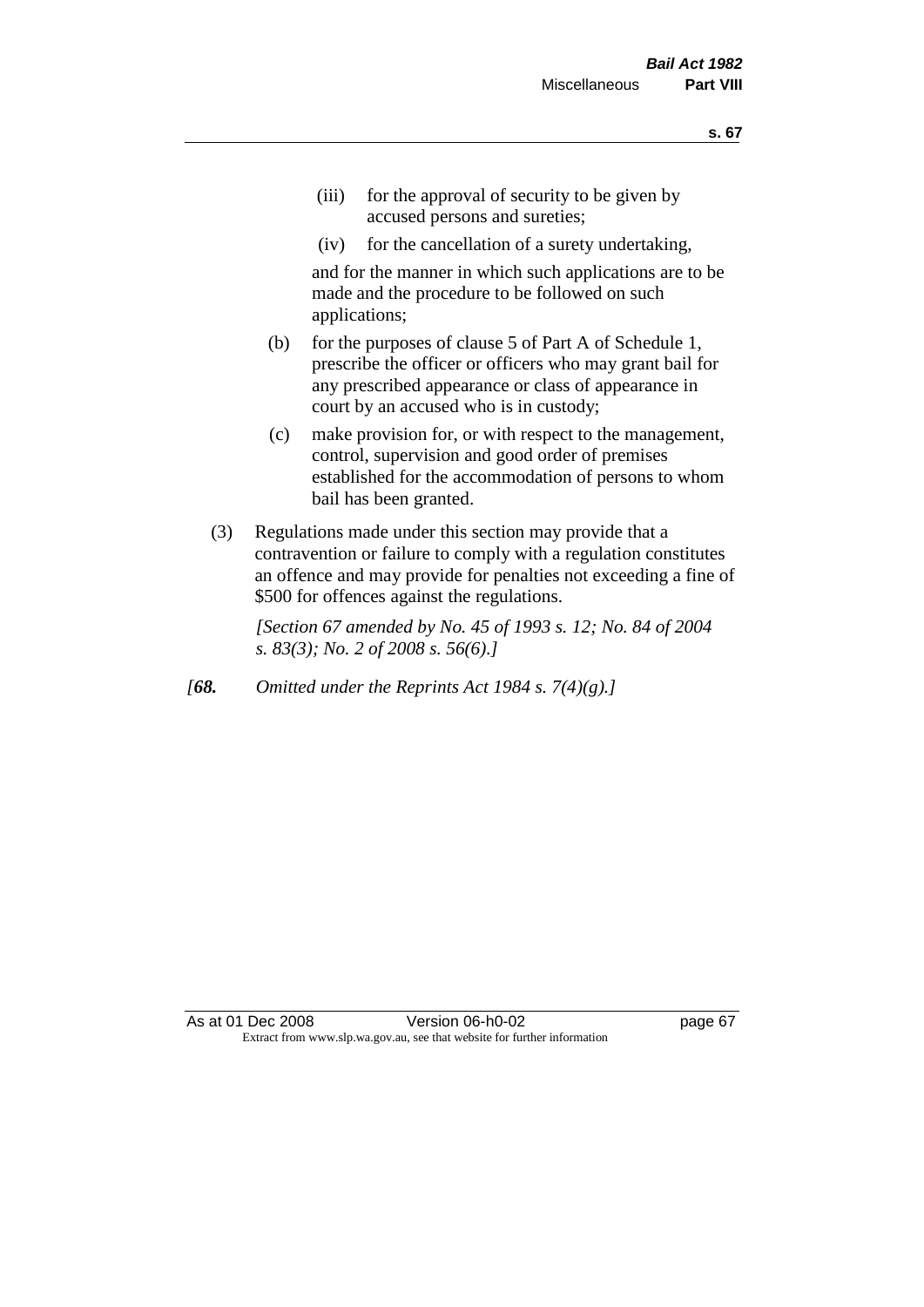# **Schedule 1**

*[Heading amended by No. 45 of 1993 s. 10(1).]*

[Sections 13 and 17]

# **Part A — Jurisdiction to grant bail**

| <b>First Column</b>           | <b>Second Column</b> |
|-------------------------------|----------------------|
| Appearances in court referred | By whom bail may be  |
| to in section 13              | granted              |

# **1. Initial appearance**

| (1) | The initial appearance in a<br>court of summary<br>jurisdiction or the Children's<br>Court by an accused in, or in<br>connection with,<br>proceedings for an offence. | In any case $-$<br>a justice; or<br>(a)<br>an authorised police<br>(b)<br>officer; and<br>in addition, in the case of a child,<br>an authorised community<br>services officer. |
|-----|-----------------------------------------------------------------------------------------------------------------------------------------------------------------------|--------------------------------------------------------------------------------------------------------------------------------------------------------------------------------|
|     |                                                                                                                                                                       |                                                                                                                                                                                |

District Court or the Supreme Court, not being the initial appearance to which clause 3 applies.

(2) The initial appearance in the A judge of the District Court or a judge of the Supreme Court, as the case requires.

*[Clause 1 amended by No. 15 of 1988 s. 19; No. 49 of 1988 s. 90(a)(i); No. 59 of 2004 s. 141; No. 84 of 2004 s. 10(1) and 82.]*

### **2. Appearance after adjournment**

Appearance in any court or before The judicial officer who orders a judicial officer by an accused after any adjournment of proceedings for an offence, not being a committal under clause 3. the adjournment.

*[Clause 2 amended by No. 84 of 2004 s. 82.]*

page 68 Version 06-h0-02 As at 01 Dec 2008 Extract from www.slp.wa.gov.au, see that website for further information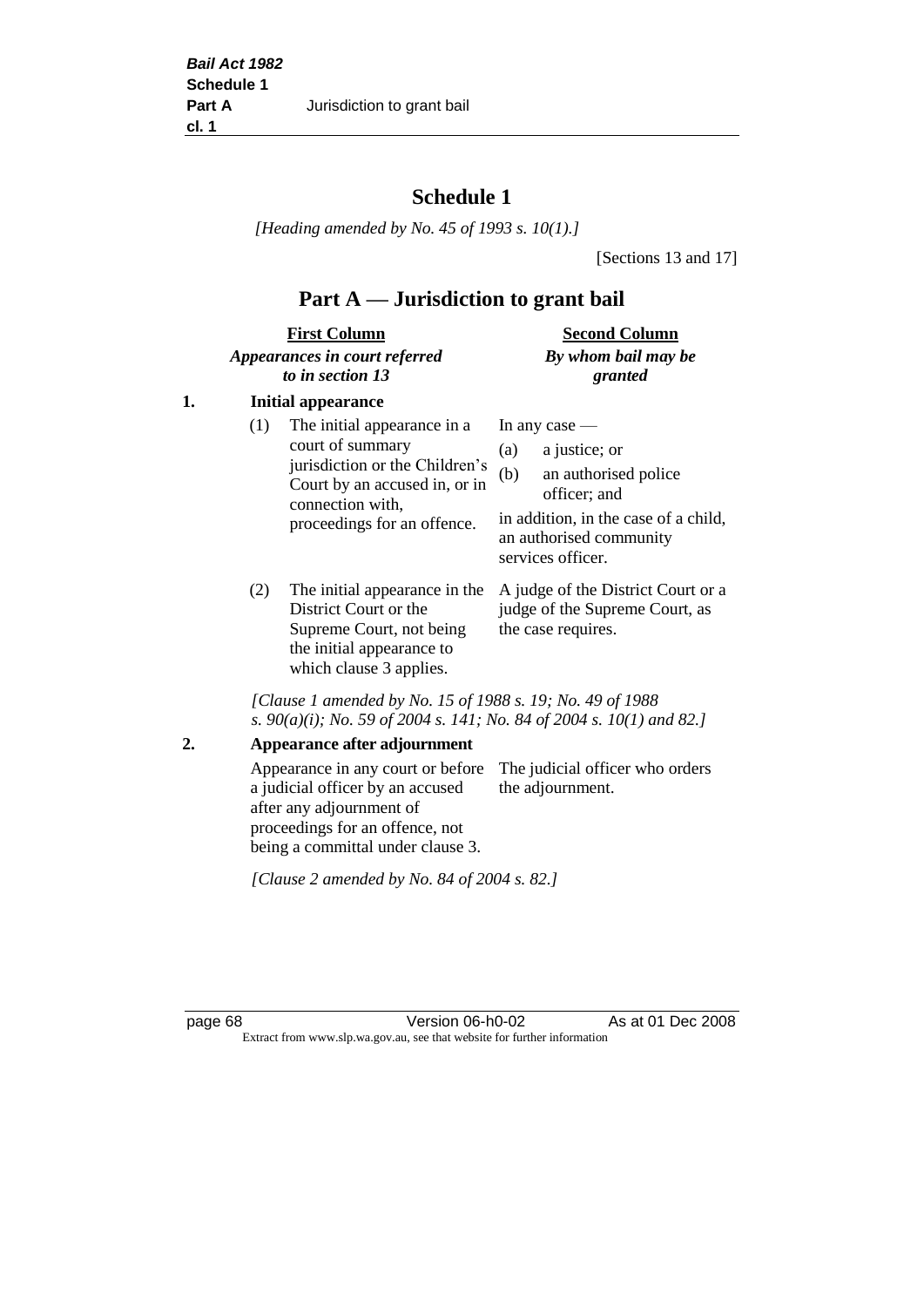# **First Column** *Appearances in court referred to in section 13*

**Second Column** *By whom bail may be granted*

# **3. Appearance on committal to Supreme Court or District Court**

The initial appearance by an accused in the Supreme Court or District Court after he has been committed thereto under any Act to be tried or sentenced or otherwise dealt with.

The judicial officer who orders the committal.

*[Clause 3 amended by No. 84 of 2004 s. 82.]*

### **4. Appearance in connection with appeal etc.**

| (1) | Appearance in connection<br>with an application or appeal<br>made under the <i>Criminal</i><br><i>Appeals Act 2004</i> or with<br>any order made in<br>determining the application<br>or appeal. | If the appeal is being determined<br>by a single judge of the Supreme<br>Court, a single judge of the<br>Supreme Court;<br>If the appeal is being determined<br>by the Court of Appeal, the Court<br>of Appeal or a single judge of<br>appeal. |
|-----|--------------------------------------------------------------------------------------------------------------------------------------------------------------------------------------------------|------------------------------------------------------------------------------------------------------------------------------------------------------------------------------------------------------------------------------------------------|
| (2) | Appearance in connection<br>with a rehearing of<br>proceedings ordered under<br>section 28 of the <i>Children's</i><br>Court of Western Australia<br>Act 1988.                                   | The Children's Court.                                                                                                                                                                                                                          |
| (3) | Appearance in connection<br>with the reconsideration of<br>an order under section 40 of<br>the Children's Court of<br>Western Australia Act 1988.                                                | The Children's Court constituted<br>by the President.                                                                                                                                                                                          |

*[Clause 4 inserted by No. 84 of 2004 s. 10(2).]*

As at 01 Dec 2008 Version 06-h0-02 page 69 Extract from www.slp.wa.gov.au, see that website for further information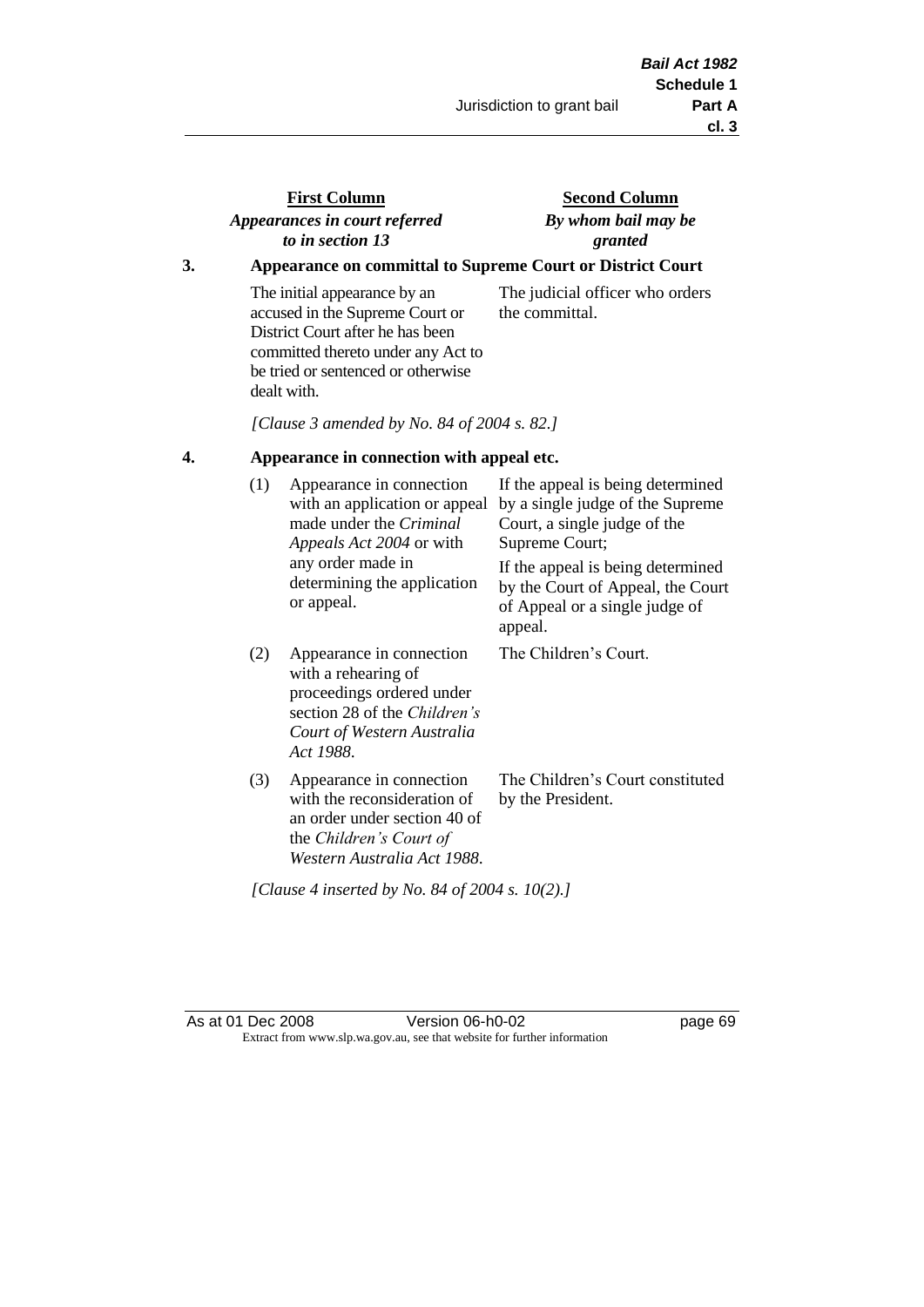|                                              | <b>First Column</b><br>Appearances in court referred<br>to in section 13                                                         | <b>Second Column</b><br>By whom bail may be<br>granted              |
|----------------------------------------------|----------------------------------------------------------------------------------------------------------------------------------|---------------------------------------------------------------------|
| 5.                                           | Appearance prescribed by regulation                                                                                              |                                                                     |
|                                              | Appearance in a court for any<br>other purpose or following any<br>other occurrence prescribed by<br>regulations under this Act. | The judicial or other officer<br>prescribed by such regulations.    |
| 6.<br>Appearances not otherwise provided for |                                                                                                                                  |                                                                     |
|                                              | Any appearance in a court not<br>otherwise provided for in this<br>Part or by regulations under this<br>Act.                     | The judicial officer who, or court<br>which, orders the appearance. |
| 7.                                           | Term used in this Part                                                                                                           |                                                                     |
|                                              | In this Part, unless the contrary intention appears —                                                                            |                                                                     |
|                                              |                                                                                                                                  |                                                                     |

*proceedings for an offence* in clause 2 (but not in clause 1) includes any of the following proceedings relating to that offence —

- (a) appeal proceedings;
- (b) proceedings on a writ of *habeas corpus*; and
- (c) proceedings on the re-appearance of an offender under section 50 of the *Sentencing Act 1995*.

*[Clause 7 inserted by No. 84 of 2004 s. 10(3).]*

# **Part B — Cessation of power to grant bail**

### **1. Upon decision by judge, power of other officers ceases**

After a judge of the Supreme Court has granted or refused bail for an appearance by an accused the power to grant bail for that appearance ceases to be vested in any judicial officer whose jurisdiction is inferior to that of such judge or in any authorised officer.

*[Clause 1 amended by No. 84 of 2004 s. 82.]*

page 70 **Version 06-h0-02** As at 01 Dec 2008 Extract from www.slp.wa.gov.au, see that website for further information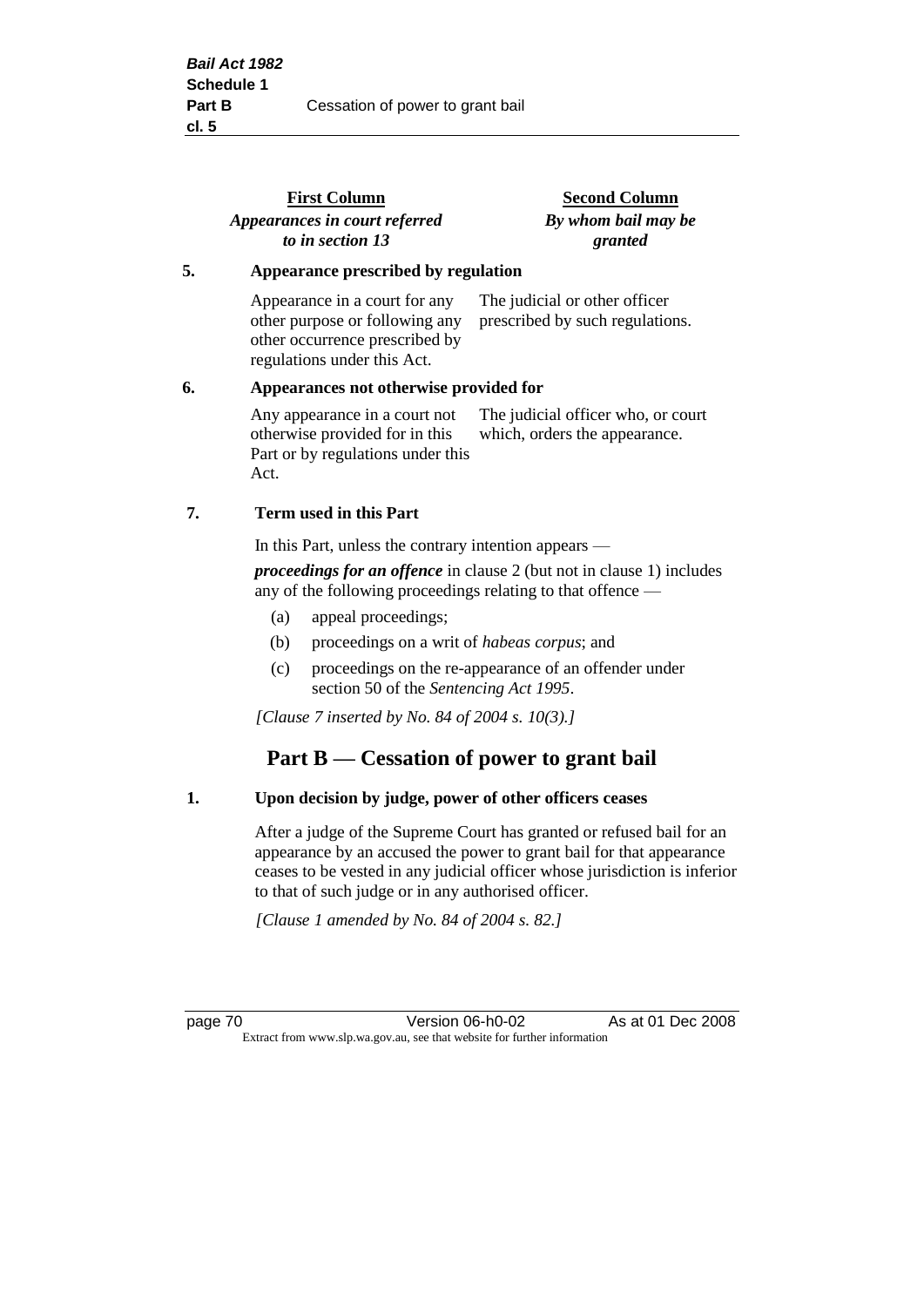### **2. Upon decision by judicial officer, his power and that of his peers ceases**

Except where clause 4 applies, the power to grant bail for an appearance by an accused ceases to be vested in any judicial officer (including a judge of the Supreme Court) after he, or another judicial officer whose jurisdiction is co-extensive with his, has granted or refused bail for that appearance.

*[Clause 2 amended by No. 84 of 2004 s. 82.]*

### **3. Upon refusal by justice power of authorised officer or justice ceases**

After a justice has refused bail for an initial appearance by an accused, the power to grant bail for that appearance ceases to be vested in an authorised officer or another justice, but an authorised officer or a justice may grant bail for an initial appearance notwithstanding that one or more other authorised officers have previously refused bail for that appearance.

*[Clause 3 amended by No. 34 of 1988 s. 90(b); No. 59 of 2004 s. 141; No. 84 of 2004 s. 82.]*

#### **4. Judicial officer's powers where accused proves new facts or changed circumstances**

Notwithstanding clause 2, where an accused has been refused bail for an appearance or has been granted bail therefor on terms or conditions with which he is unable or unwilling to comply, the judicial officer who granted or refused bail or another judicial officer whose jurisdiction is co-extensive with his has power to grant bail for that appearance or to vary the terms or conditions of bail previously granted therefor if the accused makes application and satisfies him  $that -$ 

- (a) new facts have been discovered, new circumstances have arisen or the circumstances have changed since bail was previously granted or refused for that appearance;
- (b) he failed to adequately present his case for bail on the previous occasion when it was considered; or
- (c) where bail was granted subject to a home detention condition, he has, since the previous occasion when his case for bail was

|                                                                          | As at 01 Dec 2008 | Version 06-h0-02 | page 71 |
|--------------------------------------------------------------------------|-------------------|------------------|---------|
| Extract from www.slp.wa.gov.au, see that website for further information |                   |                  |         |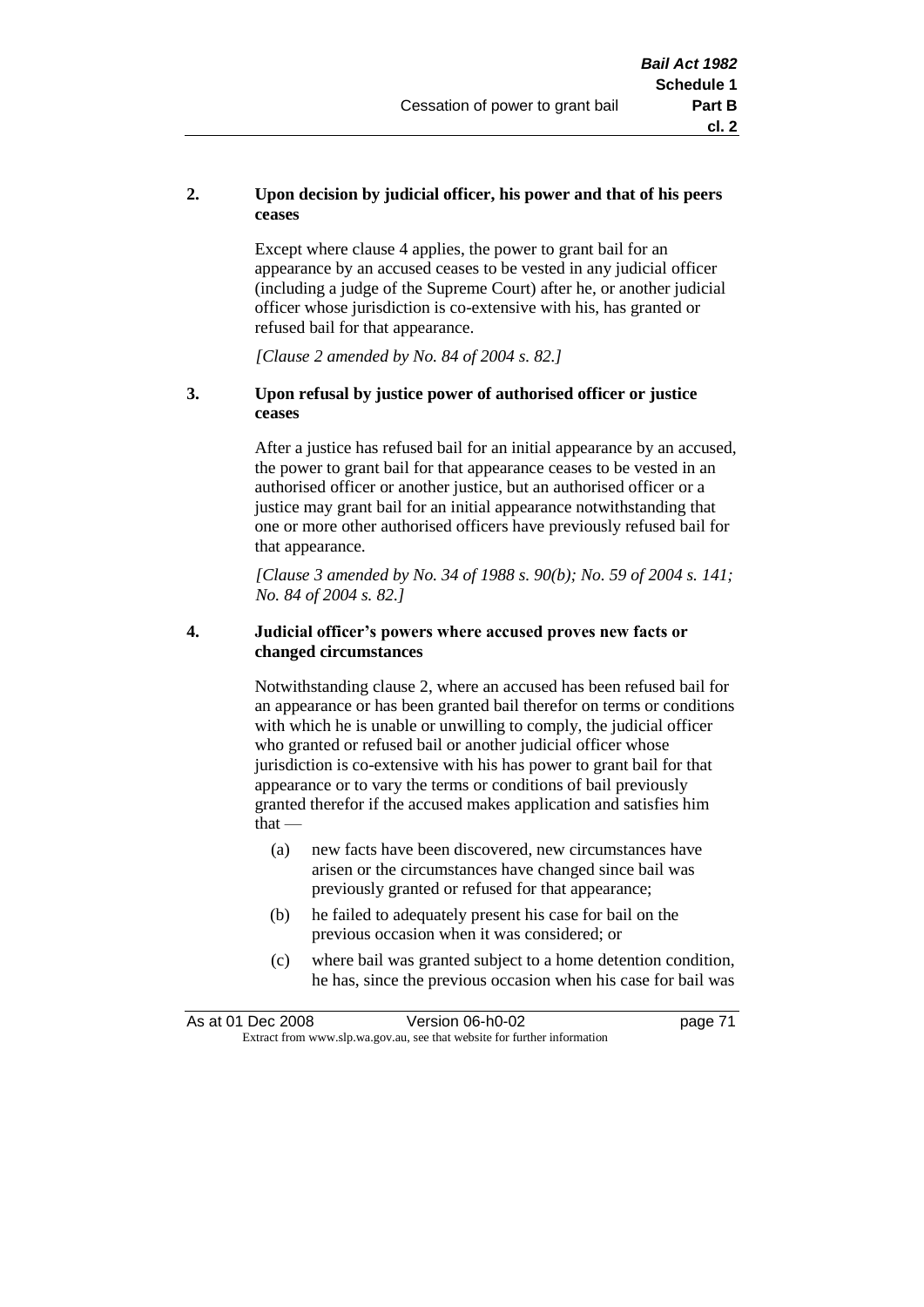considered, complied with the home detention condition for a period of one month or more.

*[Clause 4 amended by No. 61 of 1990 s. 14; No. 84 of 2004 s. 82.]*

# **Part C — Manner in which jurisdiction to be exercised**

Principles governing grant or refusal of bail

### **1. Bail before conviction to be at discretion of bail authority, except for a child**

Subject to clause 3A, the grant or refusal of bail to an accused, other than a child, who is in custody awaiting an appearance in court before conviction for an offence shall be at the discretion of the judicial officer or authorised officer in whom jurisdiction is vested, and that discretion shall be exercised having regard to the following questions as well as to any others which he considers relevant —

- (a) whether, if the accused is not kept in custody, he may  $-$ 
	- (i) fail to appear in court in accordance with his bail undertaking;
	- (ii) commit an offence;
	- (iii) endanger the safety, welfare, or property of any person; or
	- (iv) interfere with witnesses or otherwise obstruct the course of justice, whether in relation to himself or any other person;
- (b) whether the accused needs to be held in custody for his own protection;
- (c) whether the prosecutor has put forward grounds for opposing the grant of bail;
- (d) whether, as regards the period when the accused is on trial, there are grounds for believing that, if he is not kept in custody, the proper conduct of the trial may be prejudiced;
- (e) whether there is any condition which could reasonably be imposed under Part D which would —
	- (i) sufficiently remove the possibility referred to in paragraphs (a) and (d);
	- (ii) obviate the need referred to in paragraph (b); or

| page 72 | Version 06-h0-02                                                         | As at 01 Dec 2008 |
|---------|--------------------------------------------------------------------------|-------------------|
|         | Extract from www.slp.wa.gov.au, see that website for further information |                   |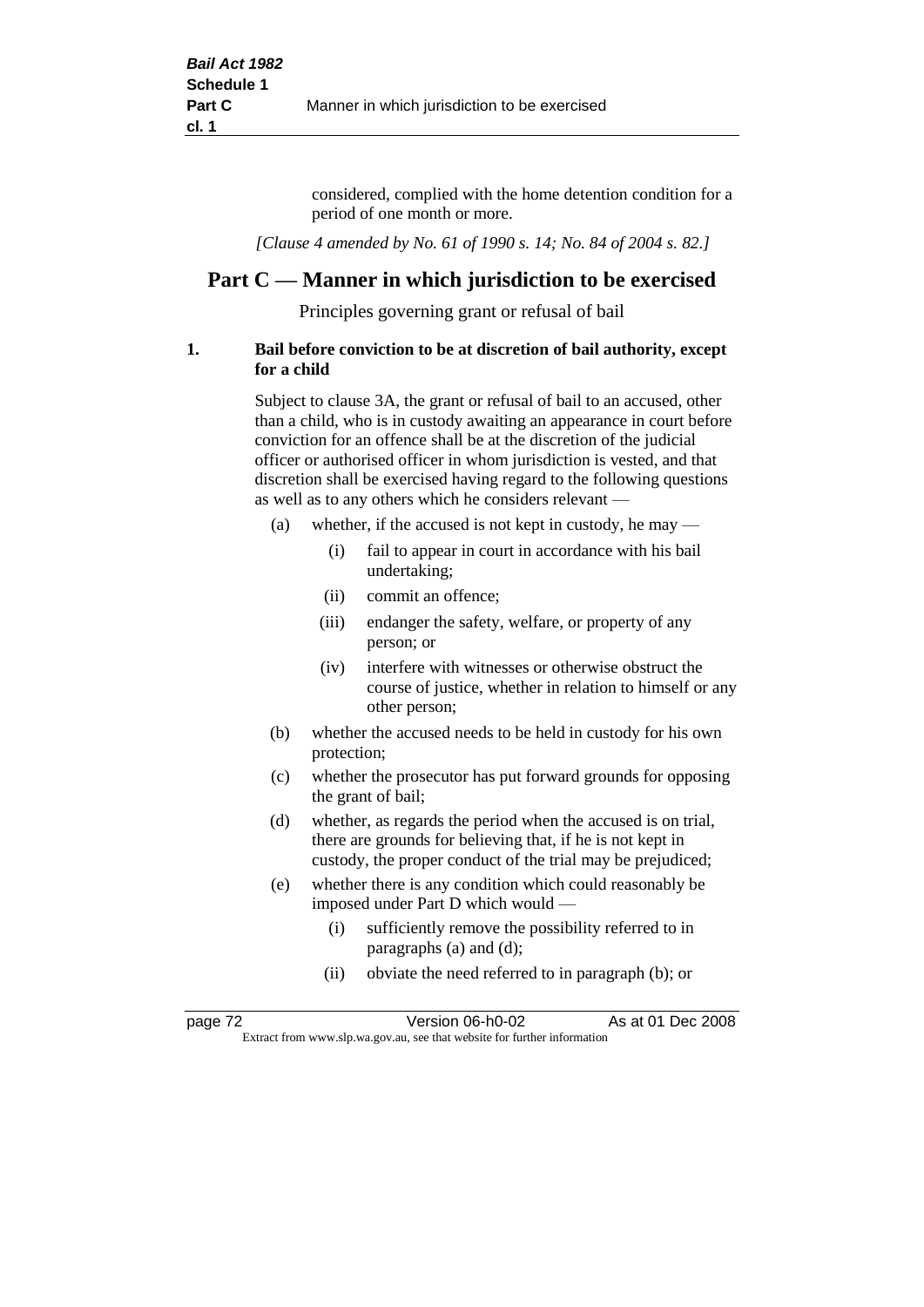- (iii) remove the grounds for opposition referred to in paragraph (c);
- (f) where the accused is charged with an offence that is alleged to have been committed in respect of a child, whether a condition should be imposed under Part D requiring the accused to reside at a place other than the place where the child resides;
- (g) whether the alleged circumstances of the offence or offences amount to wrongdoing of such a serious nature as to make a grant of bail inappropriate.

*[Clause 1 amended by No. 14 of 1992 s. 11; No. 45 of 1993 s. 10(2)(a); No. 54 of 1998 s. 8(a) and (b); No. 84 of 2004 s. 82.]*

## **2. Child to have qualified right to bail**

(1) In this clause —

*responsible person* means a parent, relative, employer or other person who, in the opinion of the judicial officer or authorised officer, is in a position to both influence the conduct of the child and provide the child with support and direction.

- (2) Subject to subclause (3), a child accused who is in custody awaiting an appearance in court before conviction for an offence has a right to be granted bail unless —
	- (a) in the opinion of the judicial officer or authorised officer in whom jurisdiction is vested —
		- (i) one or more of the questions set out in clause  $1(a)$ , (b), (d) and (g) must be answered in the affirmative; and
		- (ii) there is no condition which he could reasonably impose under Part D which would satisfy the relevant provision of clause 1(e);
		- or
	- (b) there is no responsible person willing to enter into an undertaking of the kind described in subclause (3)(c),

and if the child is refused bail he shall be dealt with in accordance with section 19(2) of the *Young Offenders Act 1994*.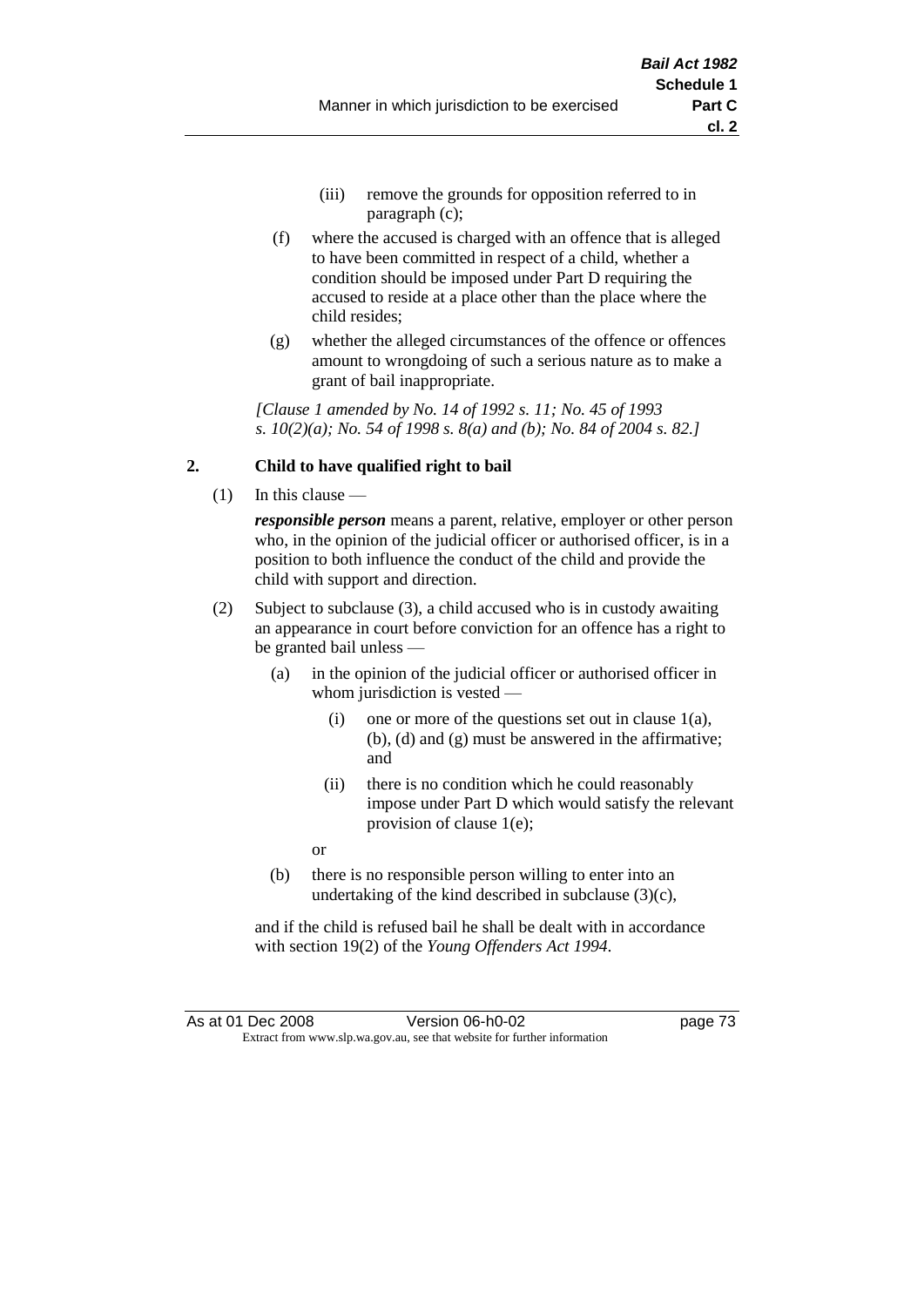- (3) The right of a child accused under subclause (2) is subject to  $-$ 
	- (a) clause 3A; and
	- *[(b) deleted]*
	- (c) there being imposed as a condition on the grant of bail a requirement that before the release of the child on bail a responsible person undertakes in writing in the prescribed form to ensure that the child complies with any requirement of his bail undertaking mentioned in section 28(2)(a), (b), (c) and (d).
- (4) Subclauses (2)(b) and (3)(c) do not apply to a child accused if it appears to the judicial officer or authorised officer that the accused —
	- (a) is over the age of 17 years; and
	- (b) has sufficient maturity to live independently without the guidance or control of a parent or guardian.
- (5) For the purposes of this clause, the provisions of sections 46, 47, 48, 54, 55(2), 60 and  $67(2)(a)(iv)$  apply with all necessary changes as  $if -$ 
	- (a) references in those provisions to a surety and a surety undertaking were references to a responsible person and to an undertaking referred to in subclause (3)(c) respectively; and
	- (b) section  $54(1)(b)(i)$  read as follows
		- $\epsilon$
- (i) a person who has entered into an undertaking referred to in clause 2(3)(c) of Part C of Schedule 1 should no longer be regarded as a responsible person for the purposes of that clause, or is dead;

".

(6) Where a child accused is released on bail his right to be at liberty is subject to the exercise of the powers in section 17A.

*[Clause 2 inserted by No. 45 of 1993 s. 10(2)(b); amended by No. 57 of 1997 s. 21(3)(a); No. 54 of 1998 s. 8(c); No. 34 of 2004 s. 251; No. 84 of 2004 s. 82.]*

page 74 Version 06-h0-02 As at 01 Dec 2008 Extract from www.slp.wa.gov.au, see that website for further information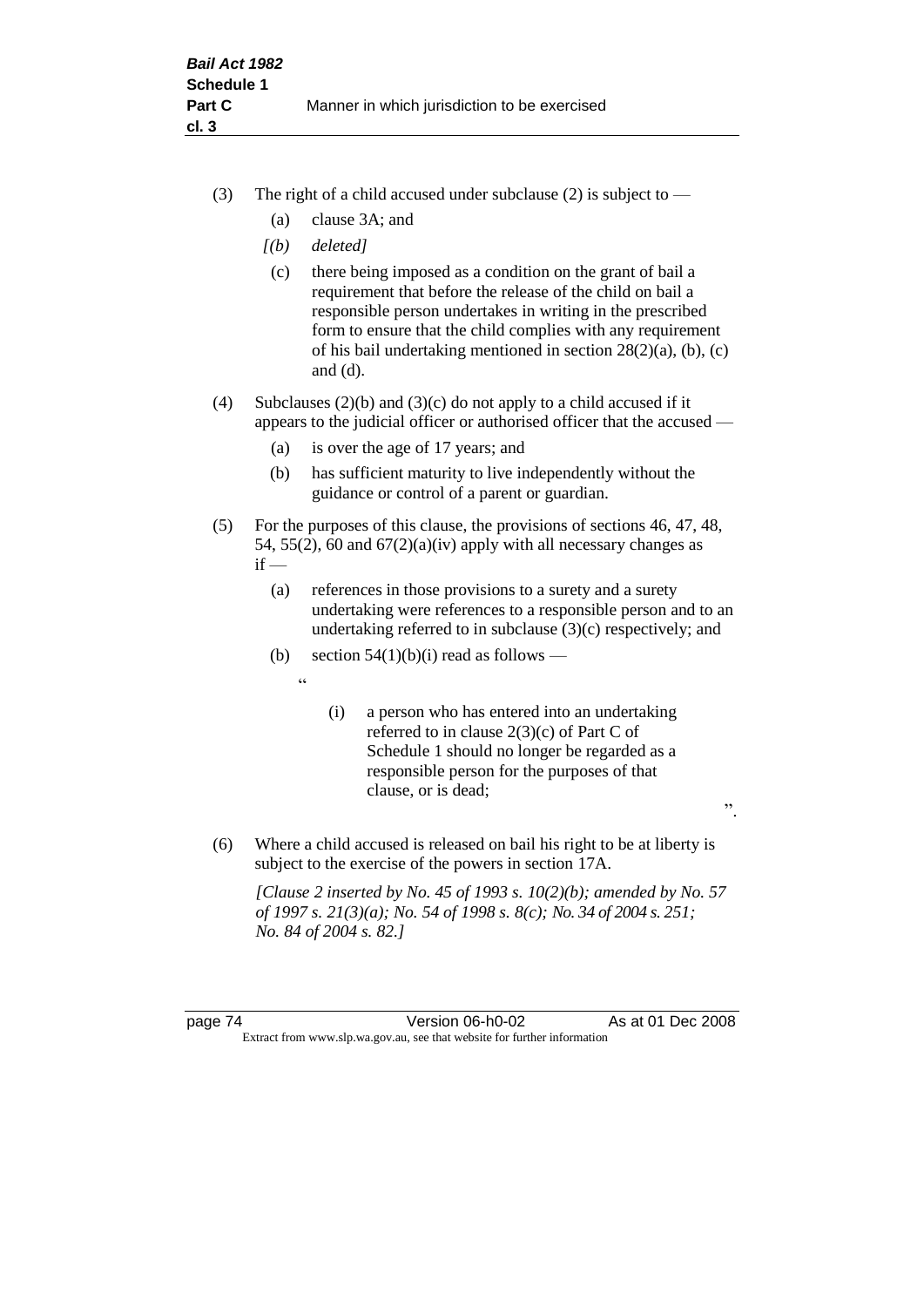#### **3. Matters relevant to consideration of clause 1(a)**

In considering whether an accused may do any of the things mentioned in clause 1(a), the judicial officer or authorised officer shall have regard to the following matters, as well as to any others which he considers relevant —

- (a) the nature and seriousness of the offence or offences (including any other offence or offences for which he is awaiting trial) and the probable method of dealing with the accused for it or them, if he is convicted;
- (b) the character, previous convictions, antecedents, associations, home environment, background, place of residence, and financial position of the accused;
- (c) the history of any previous grants of bail to him; and
- (d) the strength of the evidence against him.

*[Clause 3 amended by No. 84 of 2004 s. 82.]*

#### **3A. Bail where serious offence committed while accused on bail for another serious offence**

- (1) Notwithstanding clause 1 or 2 or any other provision of this Act, where —
	- (a) an accused is in custody awaiting an appearance in court before conviction for a serious offence; and
	- (b) the serious offence is alleged to have been committed while the accused was —
		- (i) on bail for; or
		- (ii) at liberty under an early release order made in respect of,

another serious offence,

the judicial officer or (if section 16A does not apply) the authorised officer in whom jurisdiction is vested shall refuse to grant bail for the serious offence referred to in paragraph (a) unless the judicial officer or authorised officer —

(c) is satisfied that there are exceptional reasons why the accused should not be kept in custody and, if clause 3B applies, is so satisfied only after complying with that clause; and

|                                                                          | As at 01 Dec 2008 | Version 06-h0-02 | page 75 |
|--------------------------------------------------------------------------|-------------------|------------------|---------|
| Extract from www.slp.wa.gov.au, see that website for further information |                   |                  |         |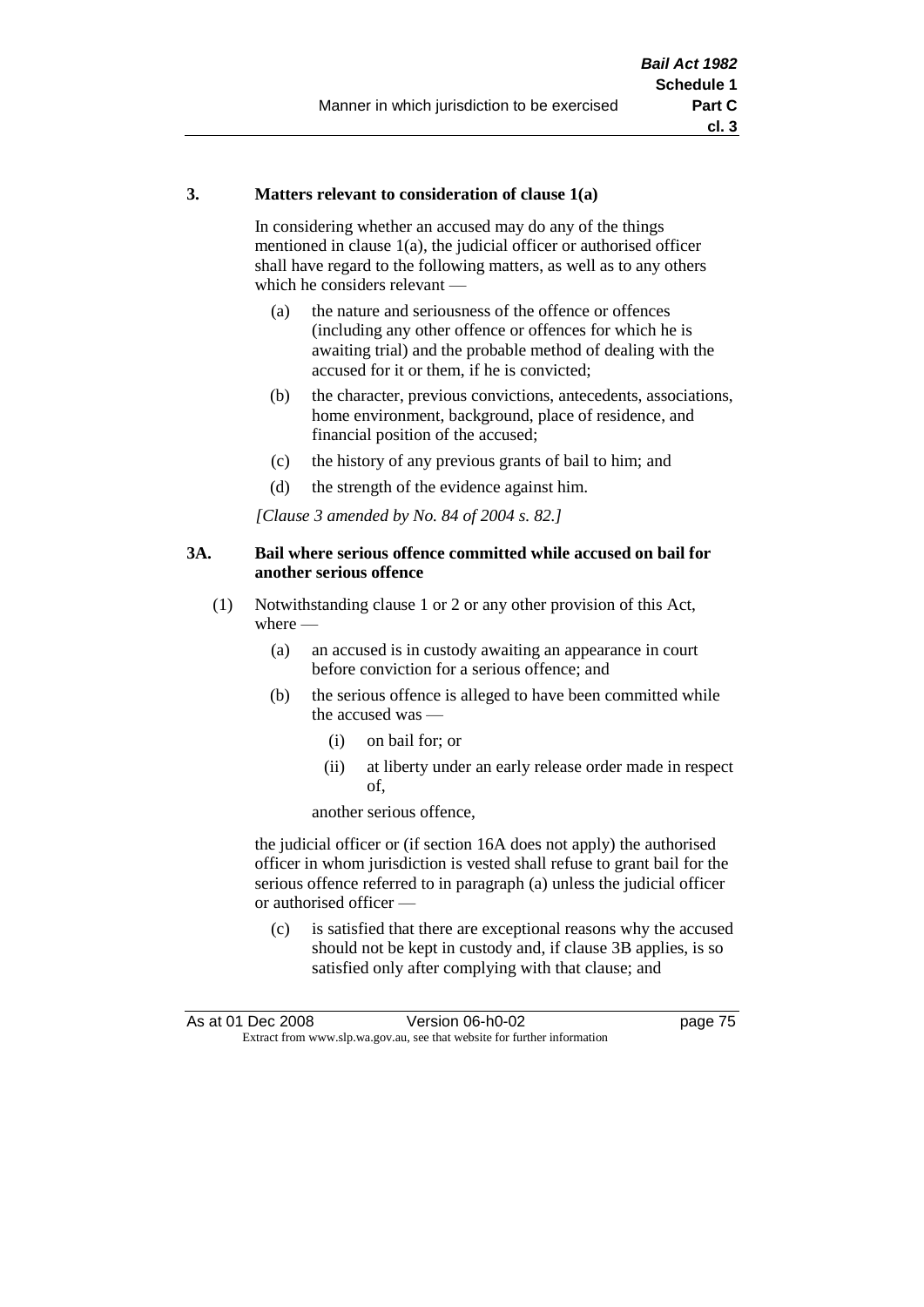- (d) is also satisfied that bail may properly be granted having regard to the provisions of clauses 1 and 3 or, in the case of a child accused, clauses 2 and 3.
- (2) Notwithstanding section 7(1), where an accused is refused bail under subclause (1) for an appearance for a serious offence his case for bail need not be considered again under that subsection for an appearance for that offence unless he satisfies the judicial officer who may order his detention that —
	- (a) new facts have been discovered, new circumstances have arisen or the circumstances have changed since bail was refused; or
	- (b) he failed to adequately present his case for bail on the occasion of that refusal.
- (3) Where a child accused is refused bail under subclause (1) he shall be dealt with in accordance with section 19(2) of the *Young Offenders Act 1994*.

*[Clause 3A inserted by No. 45 of 1993 s. 10(2)(c); amended by No. 57 of 1997 s. 21(3)(b); No. 54 of 1998 s. 7 and 13(1); No. 84 of 2004 s. 82.]*

## **3B. Determination of exceptional reasons under clause 3A(1)**

- (1) This clause applies where it appears to the judicial officer or (if section 16A does not apply) the authorised officer that all or any of the acts alleged to constitute a serious offence referred to in clause 3A(1)(b) would, if proved in the appropriate proceedings, amount to a breach by the accused of a protective condition or order.
- (2) The judicial officer or authorised officer shall, before making a decision that there are exceptional reasons for the purposes of clause  $3A(1)(c)$ , make enquiry, or cause enquiry to be made, whether there has already been -
	- (a) any breach by the accused of the protective condition or order that has been proved in proceedings;
	- (b) any alleged breach by the accused of the protective condition or order that has not been so proved, including an allegation that has not been the subject of a prosecution or any other communication to any relevant official; or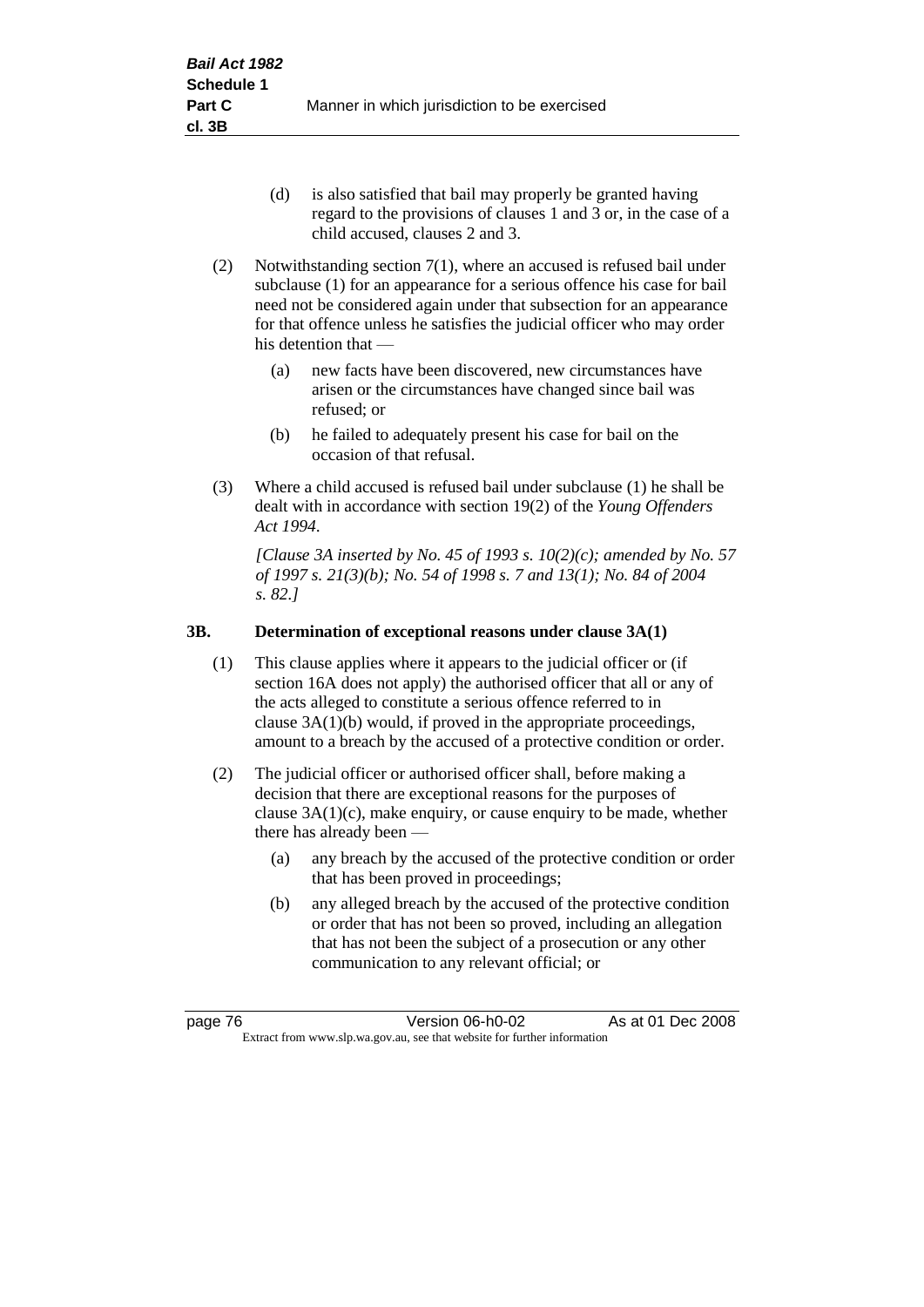- (c) any alleged breach by the accused of any other protective condition or order that has been the subject of a prosecution.
- (3) On becoming aware of any such alleged breach, the judicial officer or authorised officer shall give each person for whose protection a protective condition or order referred to in subclause (2) was imposed or made (a **"relevant person"**) a reasonable opportunity to give evidence by affidavit on matters relating to that protective condition or order.
- (4) The judicial officer or authorised officer shall in making any decision for the purposes of clause  $3A(1)(c)$  —
	- (a) give due weight to  $-$ 
		- (i) any evidence given under subclause (3);
		- (ii) any adverse effect that a grant of bail to the accused would have on a relevant person; and
		- (iii) any difficulty that a relevant person might have in proving any future breach of a protective condition or order;
	- (b) consider whether it would be appropriate to refuse bail and make a hospital order under section 5 of the *Criminal Law (Mentally Impaired Accused) Act 1996*;
	- (c) in the case of a condition imposed for a purpose mentioned in clause  $2(2)(c)$  or (d) of Part D, treat any alleged breach of the condition as a serious matter even if the conduct alleged to amount to the breach in itself appears to be trivial; and
	- (d) consider whether any alleged breach of a protective condition or order that has occurred shows that the purpose of the condition or order has not been achieved and that the accused should be kept in custody.
- (5) The provisions of this clause do not limit the matters that the judicial officer or authorised officer may take into account for the purposes of clause  $3A(1)(c)$ .
- (6) In this clause —

*protective condition or order* means —

(a) a condition imposed for a purpose mentioned in clause  $2(2)(c)$  or (d) of Part D;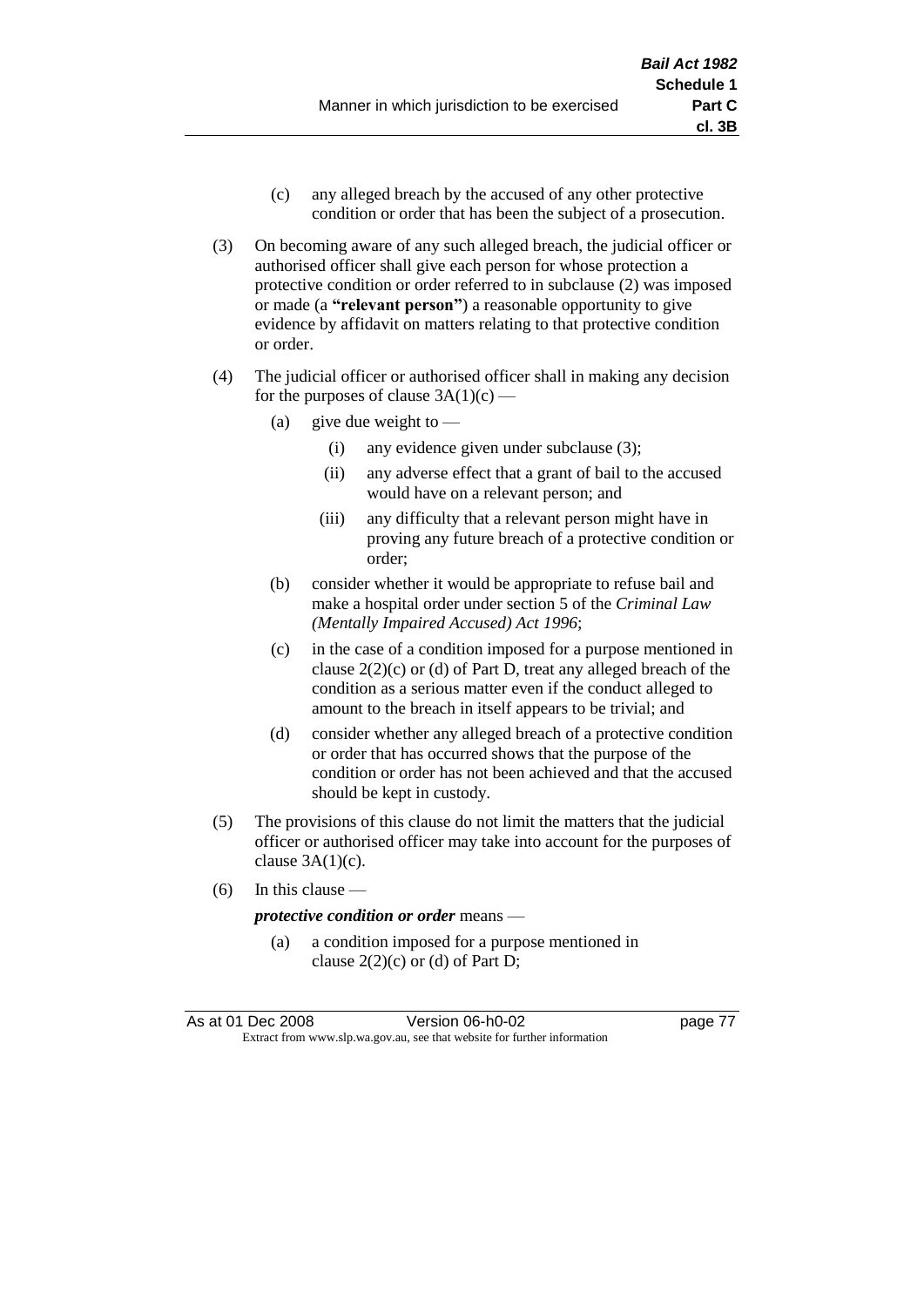- (b) a violence restraining order or a police order under the *Restraining Orders Act 1997*; or
- (c) a Part VII order under the *Justices Act 1902* <sup>2</sup>
	- (i) that under section 86 of the *Restraining Orders Act 1997* is taken to be a misconduct restraining order under that Act; and
	- (ii) that shows on the face of the order that the causing or threatening of personal injury by the accused was a ground for the making of the order.

*[Clause 3B inserted by No. 54 of 1998 s. 13(2); amended by No. 38 of 2004 s. 60; No. 59 of 2004 s. 141; No. 84 of 2004 s. 11 and 82.]*

## **4. When bail to be granted after conviction**

In deciding whether or not to grant bail to an accused who is in custody waiting to be sentenced or otherwise dealt with for an offence of which he has been convicted or awaiting the disposal of appeal proceedings, the judicial officer shall, subject to clauses 5 and 6, consider whether —

- (a) in the case of an accused waiting to be sentenced, there is a strong likelihood that he will impose a non-custodial sentence; or
- (b) in either case, there are exceptional reasons why the accused should not be kept in custody,

and shall only grant bail to him if he is satisfied that —

- (c) in the case of an accused waiting to be sentenced, at least one of those reasons exists and, in the case of an appellant, the reason mentioned in paragraph (b) exists; and
- (d) he may properly do so having regard to the provisions of clauses 1 and 3 or, in the case of a child, clauses 2 and 3.

*[Clause 4 amended by No. 84 of 2004 s. 82.]*

## **5. Exception for bail for an appeal under the** *Criminal Appeals Act 2004* **Part 2**

Clause 4 does not apply to the bail of a person who is awaiting the disposal of appeal proceedings under Part 2 of the *Criminal Appeals Act 2004*; such a person shall be deemed for the purposes of this Part

page 78 Version 06-h0-02 As at 01 Dec 2008 Extract from www.slp.wa.gov.au, see that website for further information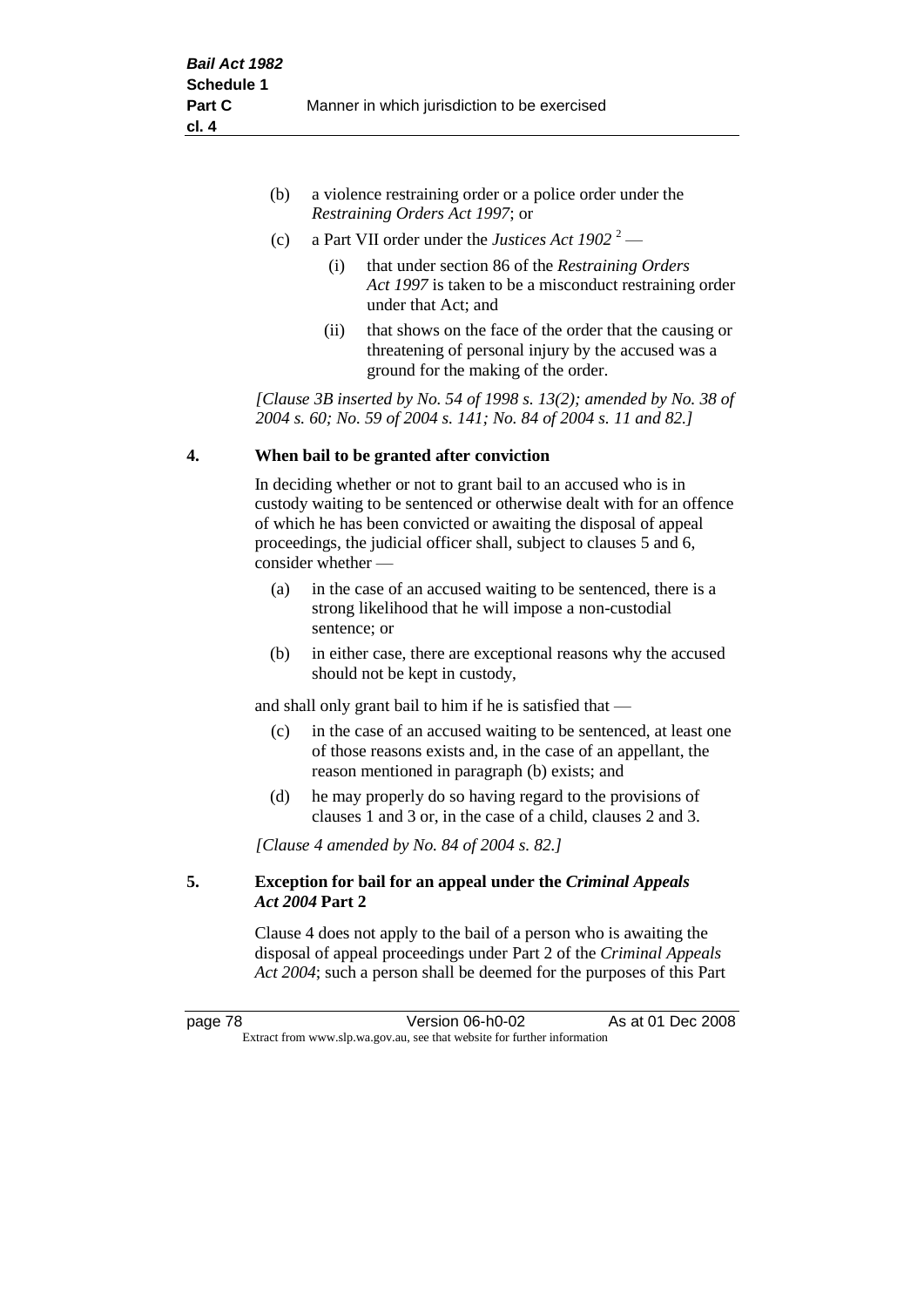to be awaiting an appearance in court before conviction for an offence.

*[Clause 5 inserted by No. 33 of 1989 s. 18; amended by No. 59 of 2004 s. 141; No. 84 of 2004 s. 11.]*

### **6. Bail of people on community orders etc.**

For the purpose of determining whether clause 4 applies, a person in custody —

- (a) under section 50, 79, 84E, 128, 129 or 132 of the *Sentencing Act 1995* in connection with a possible breach of a conditional release order, a sentence of suspended imprisonment or conditional suspended imprisonment or a community order imposed under that Act; or
- (b) under section 43 of the *Young Offenders Act 1994* in respect of an alleged breach of a youth community based order, an intensive youth supervision order or a conditional release order made under that Act,

is to be taken as not having been convicted of the offence for which the sentence was imposed.

*[Clause 6 inserted by No. 78 of 1995 s. 8; amended by No. 27 of 2004 s. 13(3).]*

Limitation on period of bail

## **7. Bail for initial appearance to be for not more than 7 days**

In fixing the terms of bail of an accused for his initial appearance in court for an offence, a justice or an authorised officer shall require him to make the appearance within the period of 7 days commencing on and including the day on which the accused was arrested for the offence.

*[Clause 7 amended by No. 84 of 2004 s. 82.]*

### **8. Bail on adjournment in court of summary jurisdiction to be for not more than 30 days except by consent**

In fixing the terms of bail of an accused for an appearance in court after an adjournment of proceedings for an offence, a judicial officer

As at 01 Dec 2008 Version 06-h0-02 Page 79 Extract from www.slp.wa.gov.au, see that website for further information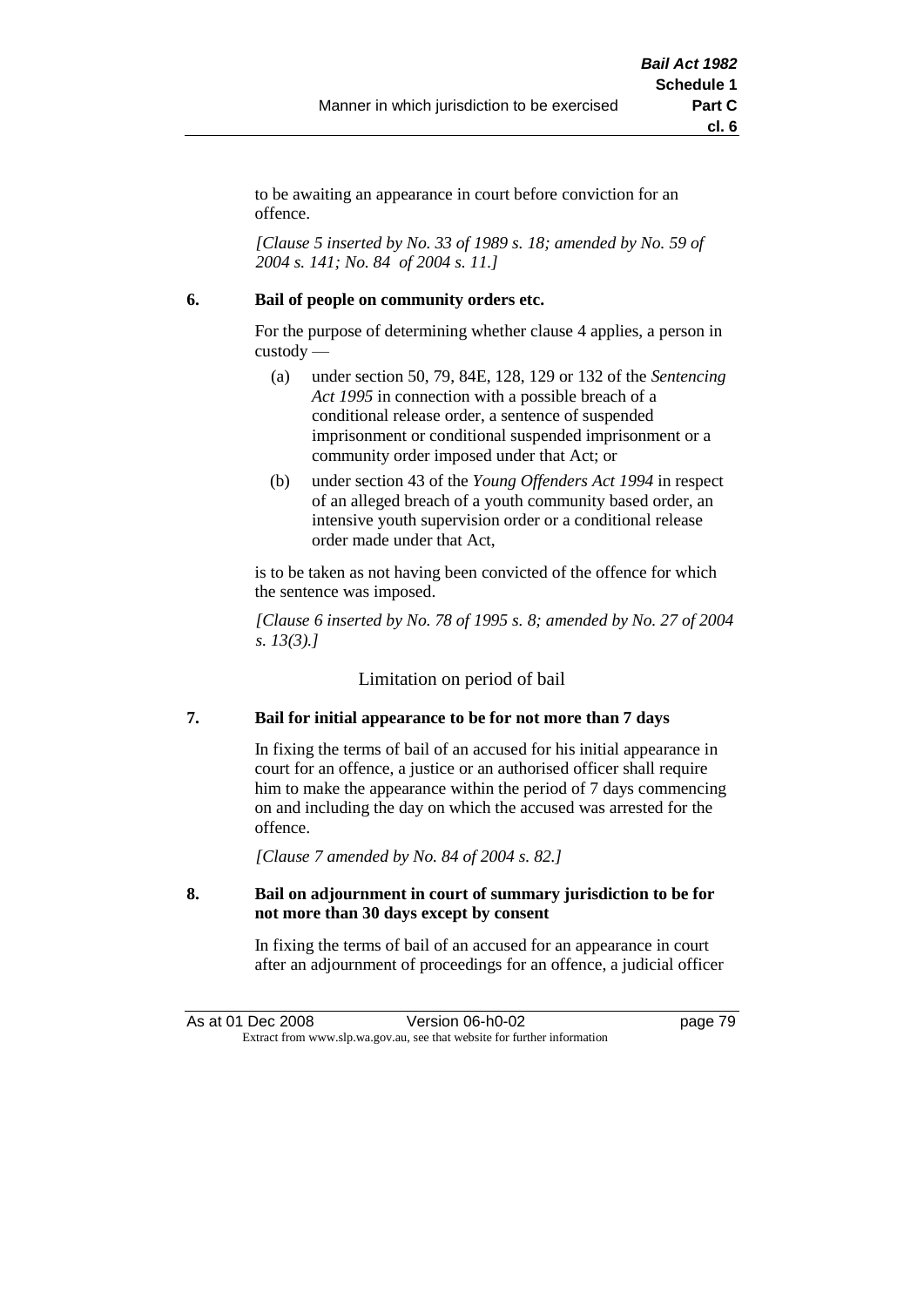sitting as a court of summary jurisdiction shall require him to make the appearance within the period of 30 days commencing on and including the day on which the proceedings are adjourned, unless the accused consents to appear on a later day.

*[Clause 8 amended by No. 49 of 1988 s. 90(c); No. 59 of 2004 s. 141; No. 84 of 2004 s. 82.]*

## **9. Provision as to calculation of time**

The periods specified in clauses 7 and 8 shall be calculated to include any Sunday or public holiday.

# **Part D — Conditions which may be imposed on a grant of bail**

### **1. Conditions as to forfeiture and giving security may be imposed on the accused and sureties**

- (1) A judicial officer or authorised officer, on a grant of bail, may impose conditions under this clause if he considers that it is desirable to do so to ensure the performance of the accused's bail undertaking.
- (2) If a judicial officer or authorised officer considers that it is desirable as mentioned in subclause (1), he may in addition to releasing the accused on his bail undertaking impose any one or more of the following conditions —
	- (a) that the accused in his bail undertaking agree to forfeit a specified amount of money if he fails to comply with any requirement of his bail undertaking mentioned in section  $28(2)(a)$  or  $(b)(ii)$ ;
	- (b) that a surety or a specified number of sureties enter into a surety undertaking or surety undertakings whereby he or they agree to forfeit a specified amount or specified amounts of money if the accused fails to comply with any requirement of his bail undertaking mentioned in section 28(2)(a) or (b)(ii);
	- (c) that any of them the accused and the surety or sureties give security of a specified value, including the deposit of a specified amount of cash, for the performance of their respective obligations;

page 80 Version 06-h0-02 As at 01 Dec 2008 Extract from www.slp.wa.gov.au, see that website for further information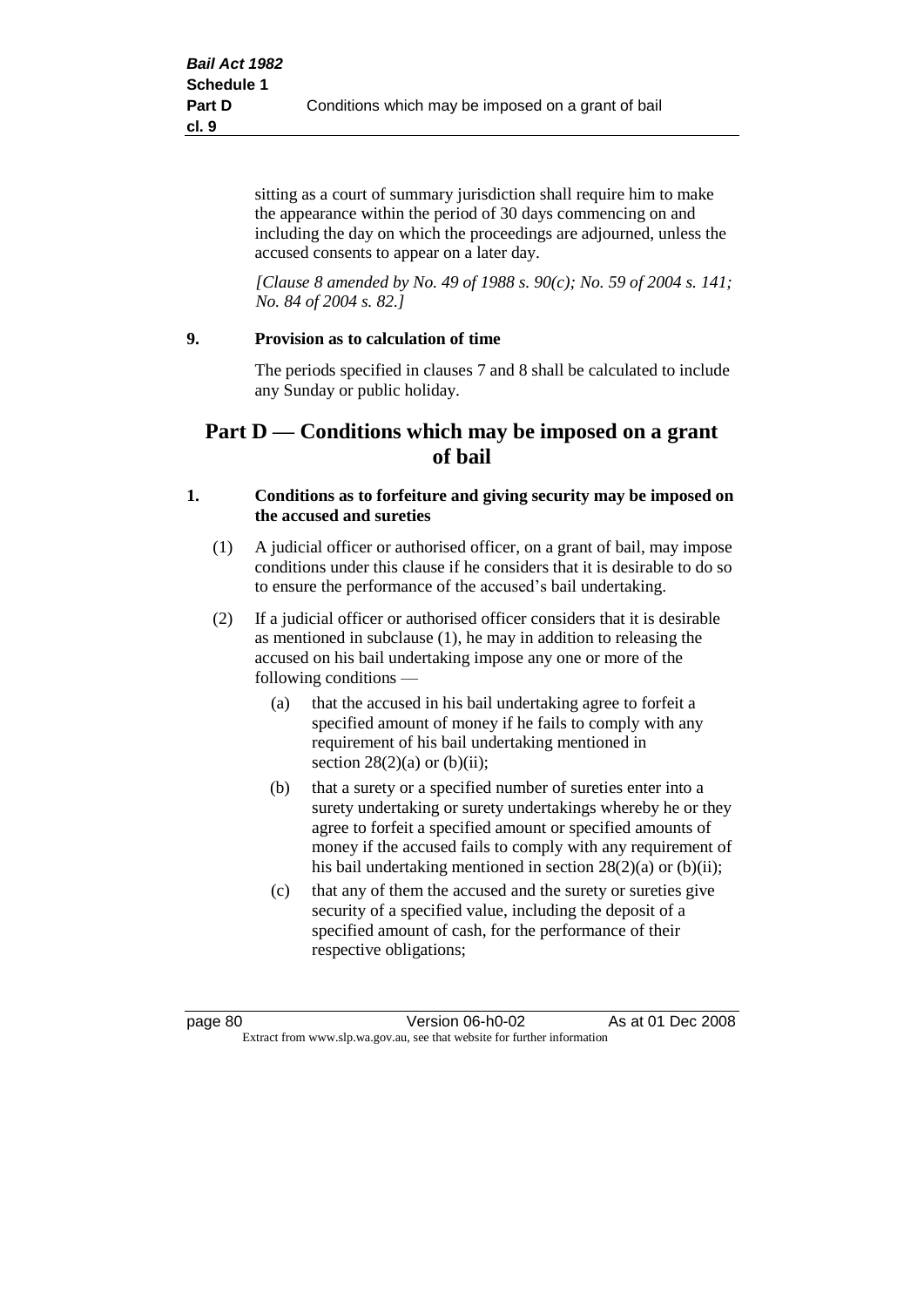- (d) that any of them the accused and the surety or sureties deposit with a specified officer any specified passbook or document relating to the title to, or ownership of, any account or other asset offered as security for the performance of their respective obligations; or
- (e) that any of them the accused and the surety or sureties, at his or their own expense or otherwise, enter into such mortgage, charge, assignment or other transaction, or take such other step, as may be required, including completion of the necessary documents, to render any security effective and enforceable by the State.
- (3) The nature and sufficiency of any security, and the documentation therefor, required under subclause (2) shall be determined by the judicial officer or authorised officer who imposed the condition or, if no determination is so made —
	- (a) by the person before whom the bail undertaking is entered into, where the security is to be given by the accused; and
	- (b) where the security is to be given by a surety, by any person authorised under section 36 to approve the surety or before whom the surety undertaking is entered into.
- (4) When a bail undertaking ceases to have effect as provided in section 34(a) to (d), or upon an accused being acquitted of a charge under section  $51(1)$  or (2) or discharged from further proceedings therefor, each of them the accused, or where section 34(b) applies his personal representative, and any surety is entitled to have returned to him any security given under subclause (2).
- (5) When a surety undertaking ceases to have effect as provided in section 47(a) to (f), a surety is entitled to have returned to him any security given under subclause  $(2)$ .

*[Clause 1 amended by No. 65 of 2003 s. 121(3); No. 84 of 2004 s. 82.]*

## **2. Other conditions which may be imposed**

- (1) A judicial officer or authorised officer, on a grant of bail, may impose conditions —
	- (a) to be complied with before the accused is released on bail or while the accused is on bail;

| As at 01 Dec 2008                                                        | Version 06-h0-02 | page 81 |
|--------------------------------------------------------------------------|------------------|---------|
| Extract from www.slp.wa.gov.au, see that website for further information |                  |         |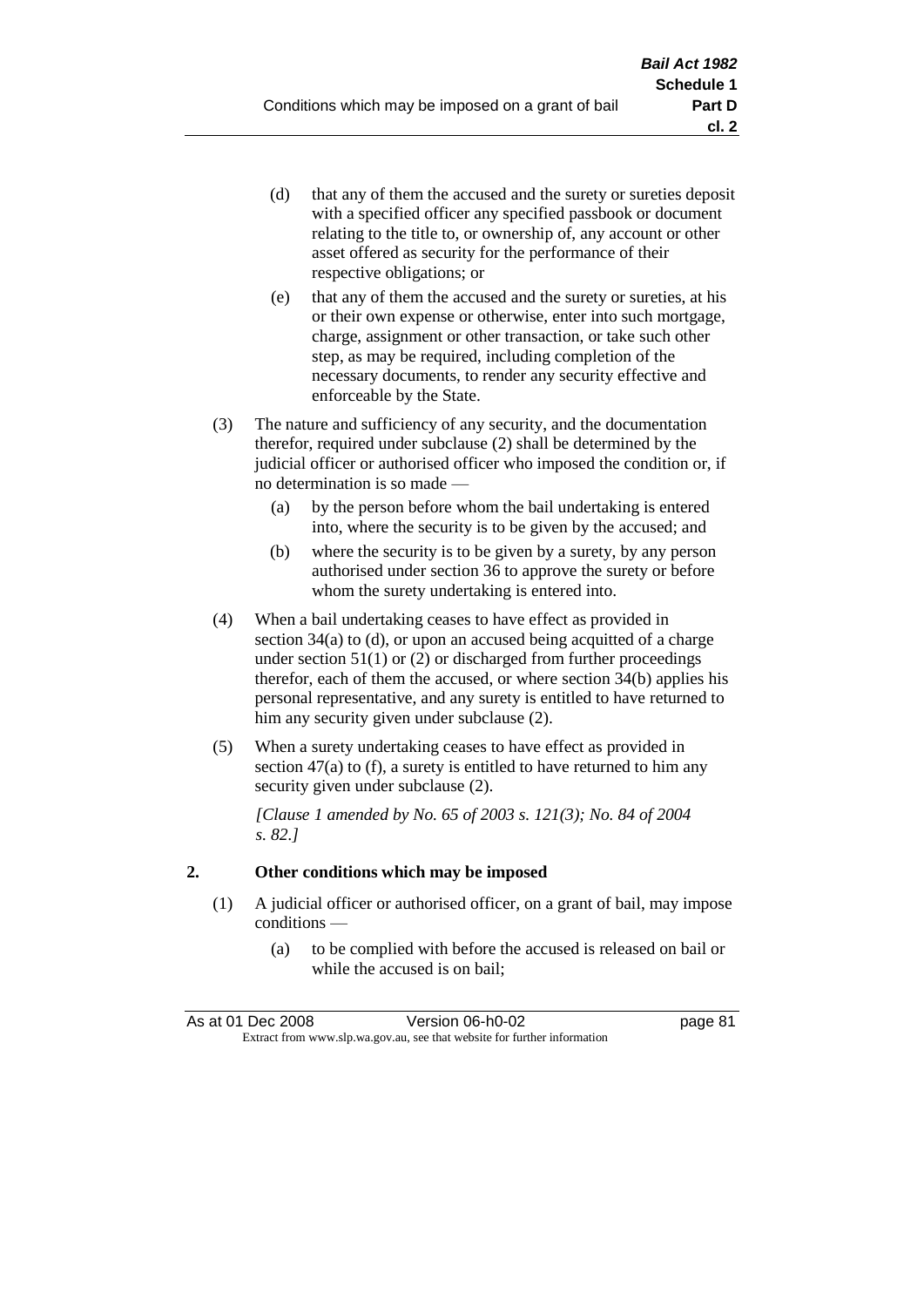- (b) as to the accused's conduct while on bail; or
- (c) as to where the accused shall reside while on bail,

if he considers that it is desirable for any purpose mentioned in subclause (2), (2b), (3) or (4).

(1a) Without limiting subclause (1), a judicial officer or authorised officer shall, on a grant of bail to a child accused, consider whether it is desirable for any purpose mentioned in subclause (2) to impose a condition as to —

- (a) any period in each day during which the child is to remain at a particular place;
- (b) any person with whom the child is not to associate or communicate;
- (c) any place that the child is not to frequent;
- (d) the attendance by the child at a school or other educational institution; or
- (e) any other matter,

and the judicial officer or authorised officer may impose any such condition.

- (2) Any condition may be imposed under subclause (1) or (1a) to ensure that an accused —
	- (a) appears in court in accordance with his bail undertaking;
	- (b) does not while on bail commit an offence;
	- (c) does not endanger the safety, welfare or property of any person;
	- (d) does not interfere with witnesses or otherwise obstruct the course of justice, whether in relation to himself or any other person; or
	- (e) as regards the period when the accused is on trial, does not prejudice the proper conduct of the trial.
- (2a) Before imposing a condition on a grant of bail for a purpose mentioned in subclause (2)(c) or (d) a judicial officer or authorised officer is to consider whether that purpose would be better served, or could be better assisted, by a restraining order made under the *Restraining Orders Act 1997* and whether, in the case of a judicial

page 82 **Version 06-h0-02** As at 01 Dec 2008 Extract from www.slp.wa.gov.au, see that website for further information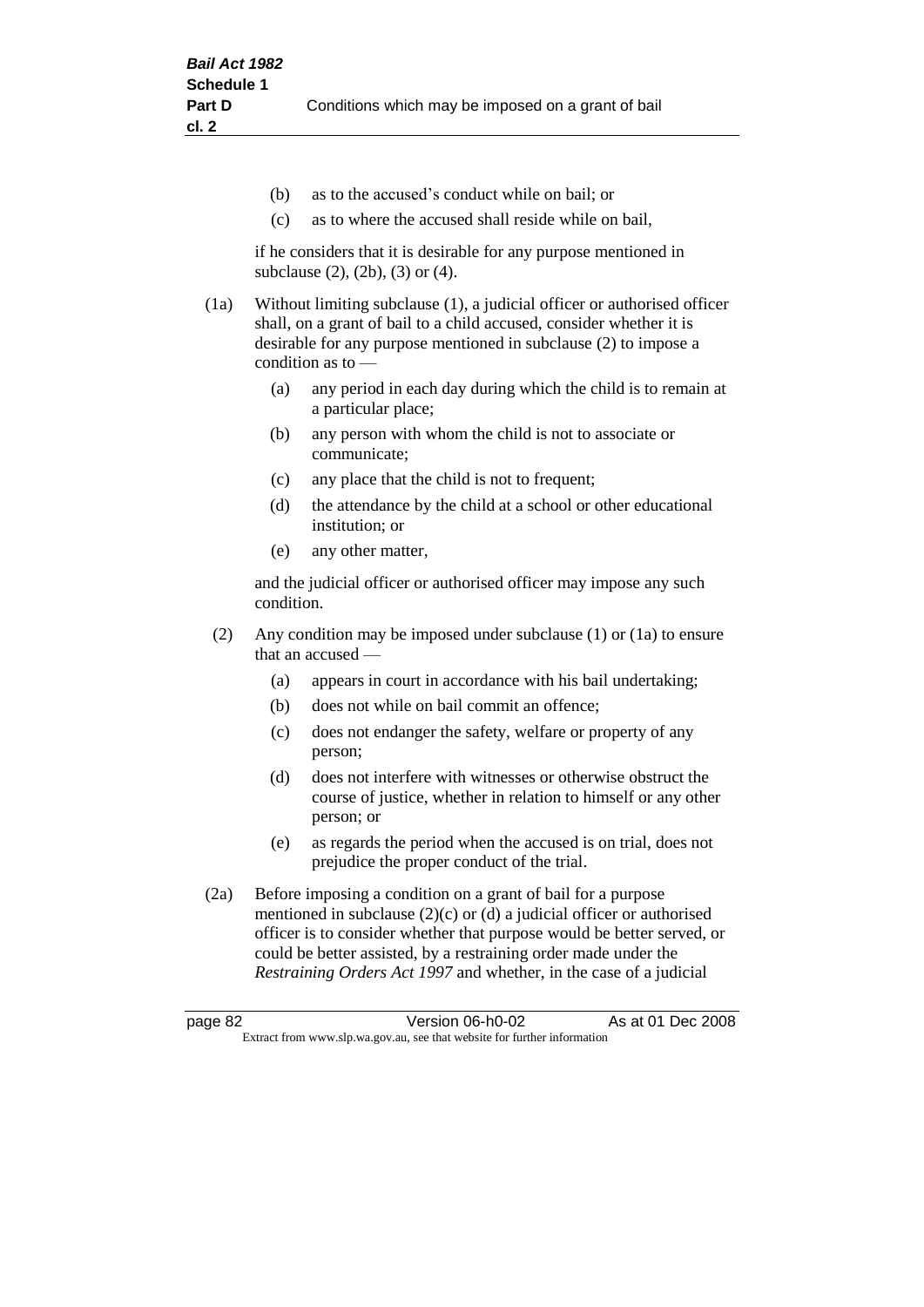officer, to exercise the power in section 63 of that Act or, in the case of an authorised officer, to make a telephone application under that Act.

- (2b) Where a judicial officer is of the opinion that the accused should while on bail —
	- (a) be counselled for a behavioural problem; or
	- (b) attend a course or programme that may assist with such a problem,

the judicial officer may under subclause (1) impose a condition for that purpose that requires the accused to —

- (c) attend a prescribed person to be counselled; or
- (d) attend a prescribed course or programme,

that is specified by the judicial officer in the condition.

- (3) Where a judicial officer who grants bail to an accused is of the opinion that the accused's physical condition ought to be examined the officer may, under subclause (1), impose any condition which the officer considers desirable for the purpose of ensuring that the accused is examined by a medical practitioner.
- (3a) Where a judicial officer who grants bail to an accused is of the opinion that the accused's mental condition ought to be examined the officer may, under subclause (1), impose any condition which the officer considers desirable for the purpose of ensuring that the accused's mental condition is examined including a condition —
	- (a) that the accused be examined by a medical practitioner or an authorised mental health practitioner (as defined in the *Mental Health Act 1996*) for the purpose of deciding whether to make a referral under section 29 of that Act;
	- (b) that the accused be admitted to an authorised hospital (as defined in the *Mental Health Act 1996*);
	- (c) that the accused be examined by a psychiatrist.
- (4) Where a judicial officer is of the opinion that an accused is suffering from alcohol or drug abuse and is in need of care or treatment either on that account, or to enable him to be prepared for his trial, the judicial officer may, under subclause (1), impose any condition which he considers desirable for the purpose of ensuring that the accused

| As at 01 Dec 2008 | Version 06-h0-02                                                         | page 83 |
|-------------------|--------------------------------------------------------------------------|---------|
|                   | Extract from www.slp.wa.gov.au, see that website for further information |         |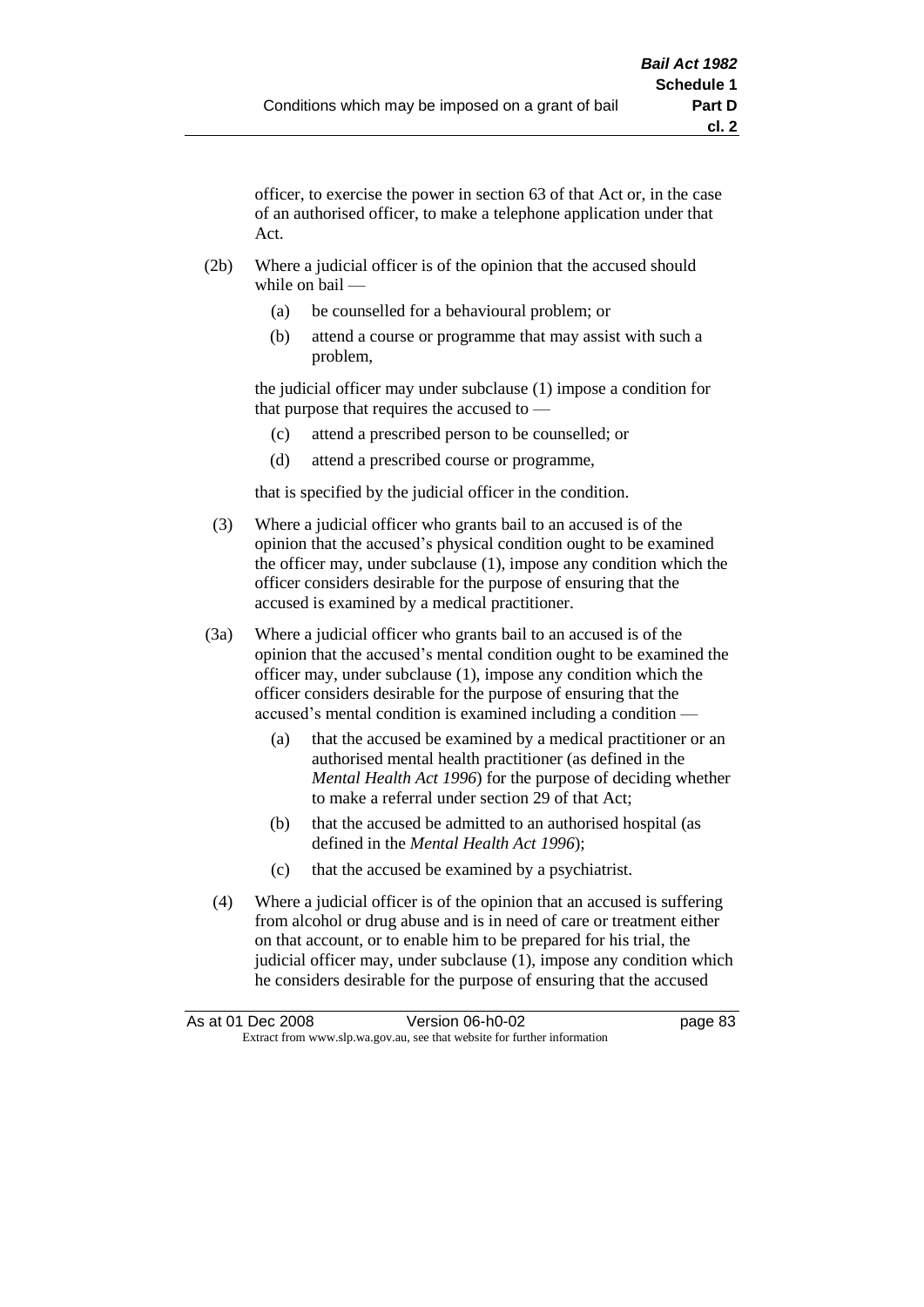receives such care or treatment, including that he lives in, or from time to time attends at, a specified institution or place in order to receive such care or treatment.

- (5) Where a judicial officer imposes a condition for a purpose mentioned in subclause (2b), (3), (3a) or (4), the judicial officer shall cause to be sent to the person who is to counsel or examine the accused, or the place at which the accused is to attend, a statement of the reasons for imposing the condition.
- (6) Where a condition is imposed under this clause that an accused shall reside in premises established for the accommodation of persons to whom bail has been granted, that condition shall be deemed to include a further condition that the accused shall comply with such rules as are for the time being laid down for the maintenance of the good order of those premises, whether such rules are made under section 67 or by the authority responsible for the good order of the premises.
- (7) In this clause —

*medical practitioner* has the meaning given to that term in the *Medical Practitioners Act 2008* section 4;

*psychiatrist* has the same meaning as it has in the *Mental Health Act 1996*.

*[Clause 2 amended by No. 45 of 1993 s. 10(3); No. 69 of 1996 s. 3; No. 54 of 1998 s. 12; No. 84 of 2004 s. 82; No. 22 of 2008 s. 162.]*

#### **3. Home detention condition may be imposed**

- (1) A judicial officer may, subject to this clause, impose a home detention condition as a condition on a grant of bail.
- (2) A home detention condition shall not be imposed unless the accused is over the age of 17 years and the judicial officer is satisfied —
	- (a) after considering a report from a community corrections officer about the accused and his circumstances, that the accused is suitable to be subject to a home detention condition;
	- (b) that the place where it is proposed the accused will remain while subject to the home detention condition is a suitable place; and

page 84 Version 06-h0-02 As at 01 Dec 2008 Extract from www.slp.wa.gov.au, see that website for further information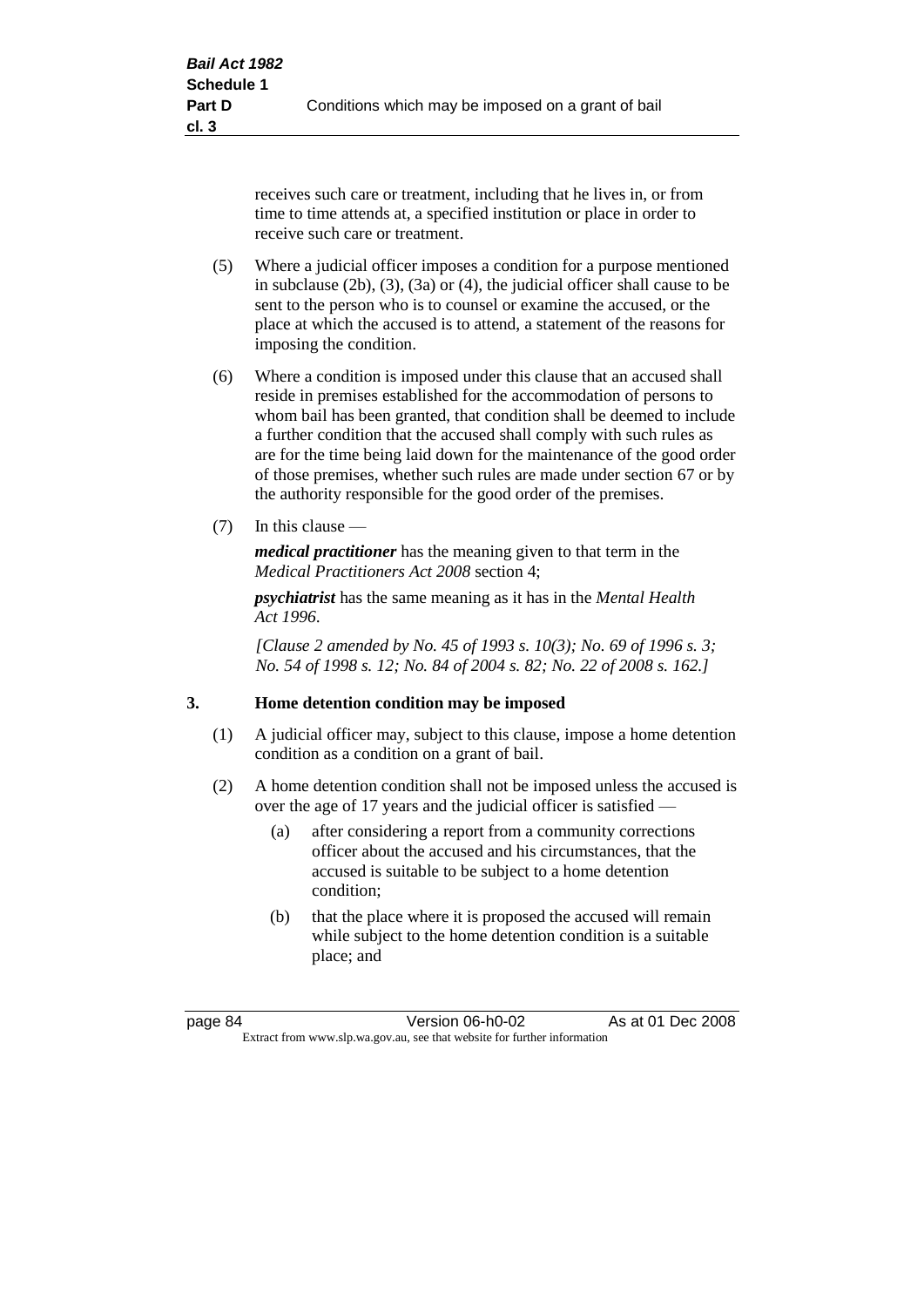- (c) that unless a home detention condition is imposed, the accused will not be released on bail.
- (3) A home detention condition is a condition that while the accused is on bail the accused shall —
	- (a) remain at and not leave the place specified in the bail record form and in the bail undertaking (or in a notice under section 50E) until the time specified, or deemed by section 31(3) to be specified, in the bail undertaking except —
		- (i) to work in gainful employment approved by a community corrections officer;
		- (ii) with the approval of a community corrections officer, to seek gainful employment;
		- (iii) to obtain urgent medical or dental treatment for the accused;
		- (iv) for the purpose of averting or minimizing a serious risk of death or injury to the accused or to another person;
		- (v) to obey an order issued under a written law (such as a summons) requiring the accused's presence elsewhere;
		- (vi) for a purpose approved of by a community corrections officer; or
		- (vii) on the direction of a community corrections officer;
	- (b) not leave the State;
	- (c) comply with every reasonable direction of a community corrections officer;
	- (d) comply with such of the conditions specified in the list provided under section 24A(4) as may be specified in a notice given under section 50E(b); and
	- (e) when requested to do so, produce a copy of his bail undertaking and any notice by the CEO (corrections) under section 50E for inspection by a community corrections officer or a member of the Police Force.

*[Clause 3 inserted by No. 61 of 1990 s. 15; amended by No. 31 of 1993 s. 9; No. 84 of 2004 s. 82; No. 65 of 2006 s. 53.]*

As at 01 Dec 2008 Version 06-h0-02 page 85 Extract from www.slp.wa.gov.au, see that website for further information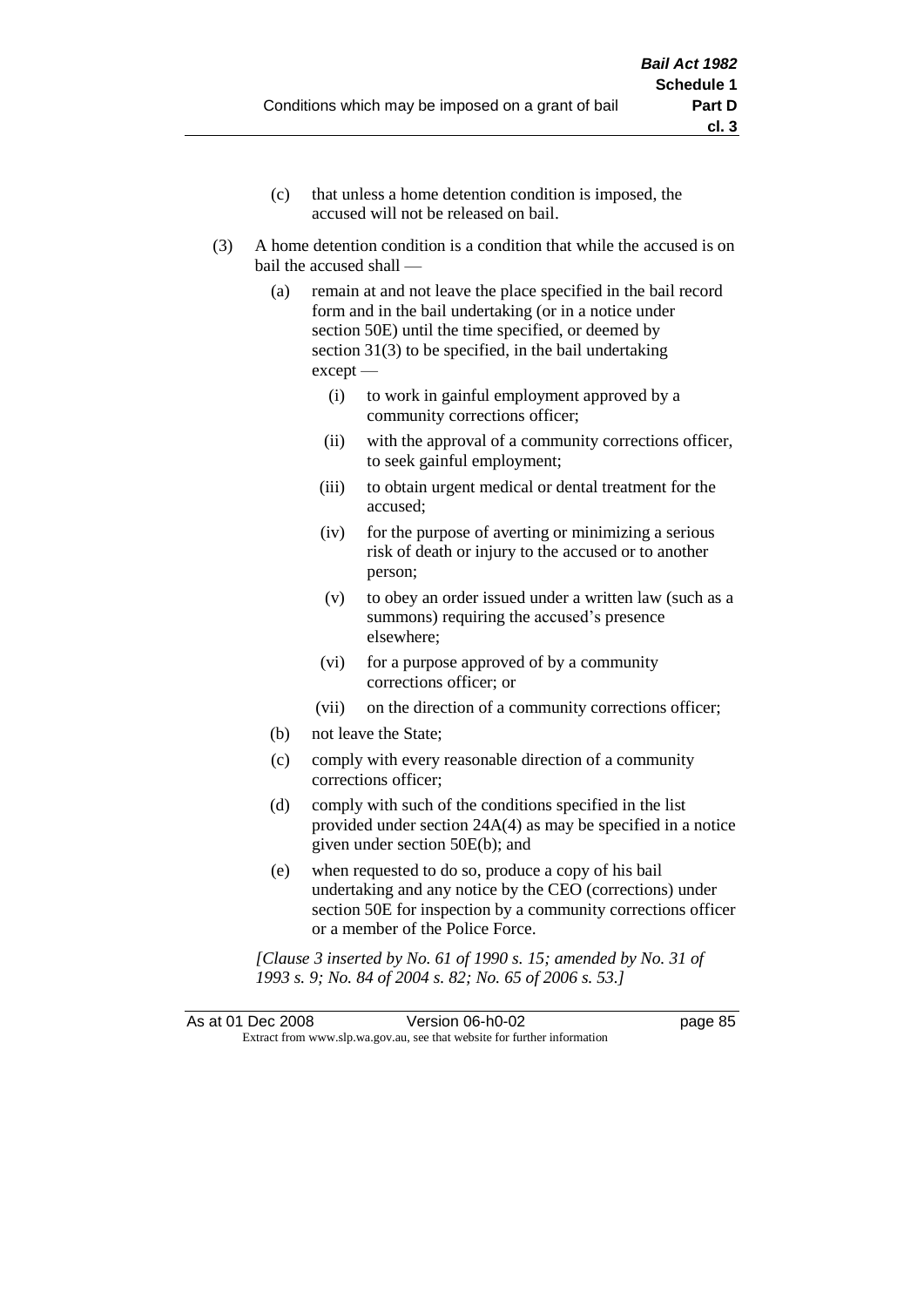**cl. 1**

# **Schedule 2**

*[Heading inserted by No. 45 of 1993 s. 11.]*

[Section 3(1)]

# **Serious offences**

|    | <b>Enactment</b>         | <b>Description of offence</b>                                                    |
|----|--------------------------|----------------------------------------------------------------------------------|
| 1. | <b>The Criminal Code</b> |                                                                                  |
|    | s. 279                   | Murder                                                                           |
|    | s. 280                   | Manslaughter                                                                     |
|    | s. 281                   | Unlawful assault causing death                                                   |
|    | s. 292                   | Disabling in order to commit<br>indictable offence                               |
|    | s. 294                   | Acts intended to cause grievous<br>bodily harm or to resist or prevent<br>arrest |
|    | s. 297                   | Grievous bodily harm                                                             |
|    | s. 301                   | Wounding and similar acts                                                        |
|    | s. $304(2)$              | Acts or omissions, with intent to<br>harm, causing bodily harm or<br>danger      |
|    | s. 317                   | Assault occasioning bodily harm                                                  |
|    | s. $317A(a)$             | Assault with intent to commit or<br>facilitate a crime                           |
|    | s. $317A(b)$             | Assault with intent to do grievous<br>bodily harm                                |
|    | s. 318                   | Serious assaults                                                                 |
|    | s. 323                   | Indecent assault                                                                 |
|    | s. 324                   | Aggravated indecent assault                                                      |
|    | s. 325                   | Sexual penetration without consent                                               |
|    |                          |                                                                                  |

page 86 Version 06-h0-02 As at 01 Dec 2008 Extract from www.slp.wa.gov.au, see that website for further information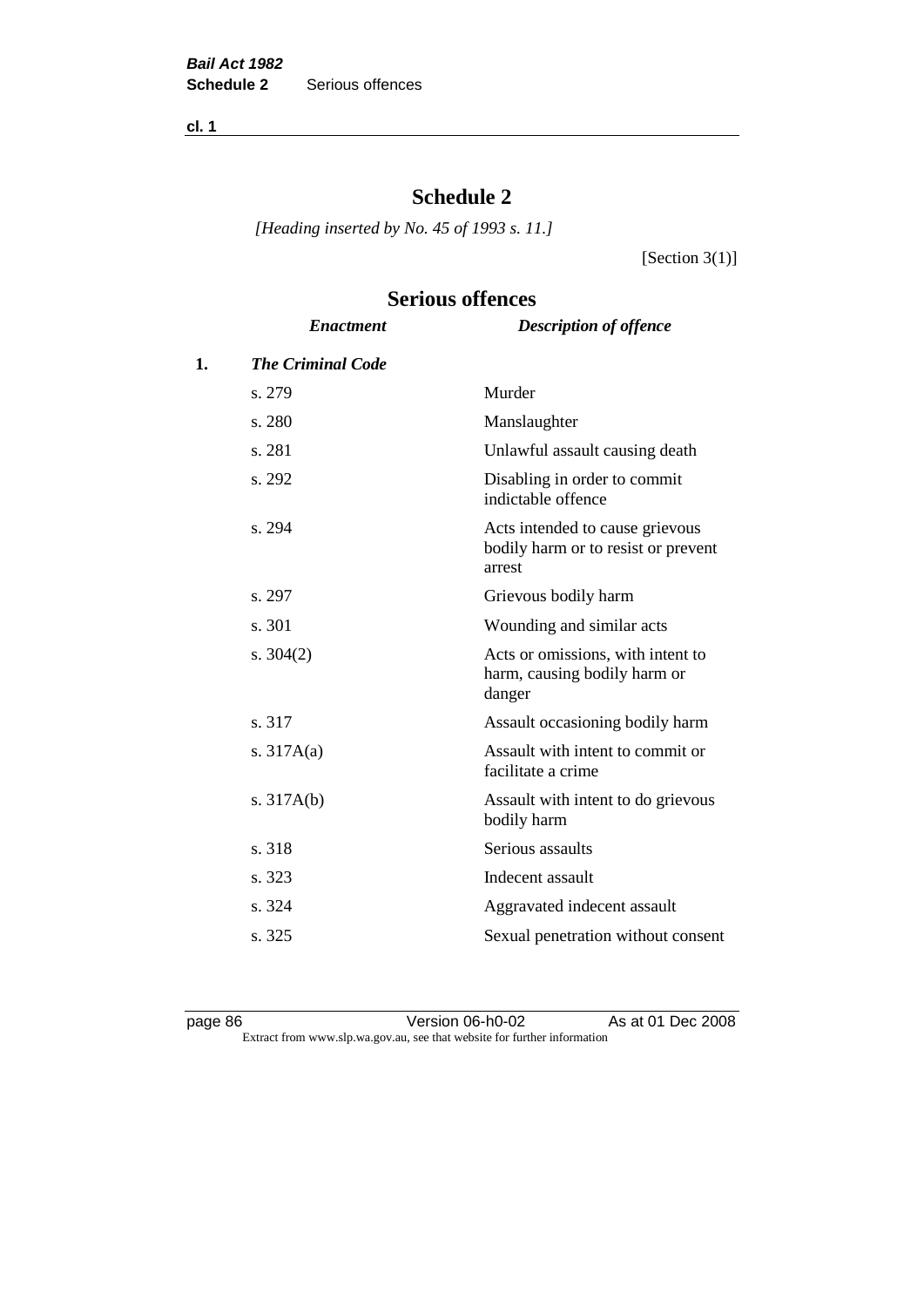|     | <b>Enactment</b>                | <b>Description of offence</b>                                                                                                                      |
|-----|---------------------------------|----------------------------------------------------------------------------------------------------------------------------------------------------|
|     | s. 326                          | Aggravated sexual penetration<br>without consent                                                                                                   |
|     | s. 331B                         | Sexual servitude                                                                                                                                   |
|     | s. 331C                         | Conducting business involving<br>sexual servitude                                                                                                  |
|     | s. 331D                         | Deceptive recruiting for<br>commercial sexual services                                                                                             |
|     | s. 332                          | Kidnapping                                                                                                                                         |
|     | s. 333                          | Deprivation of liberty                                                                                                                             |
|     | s. 338E                         | Stalking                                                                                                                                           |
|     | s. 378                          | Stealing a motor vehicle                                                                                                                           |
|     | s. 392                          | Robbery                                                                                                                                            |
|     | s. 393                          | Assault with intent to rob                                                                                                                         |
|     | s. 401                          | <b>Burglary</b>                                                                                                                                    |
|     | s. 444                          | Criminal damage, if the property is<br>destroyed or damaged by fire                                                                                |
| 2.  | <b>Bush Fires Act 1954</b>      |                                                                                                                                                    |
|     | s. 32                           | Wilfully lighting a fire or causing a<br>fire to be lit under such<br>circumstances as to be likely to<br>injure or damage a person or<br>property |
| 2a. | <b>Misuse of Drugs Act 1981</b> |                                                                                                                                                    |
|     | s. $6(1)$                       | Offences concerned with<br>prohibited drugs generally                                                                                              |
|     | s. $7(1)$                       | Offences concerned with<br>prohibited plants generally                                                                                             |
|     | s. $33(1)(a)$                   | Attempting to commit an offence<br>under section $6(1)$ or $7(1)$                                                                                  |

As at 01 Dec 2008 **Version 06-h0-02 page 87** Extract from www.slp.wa.gov.au, see that website for further information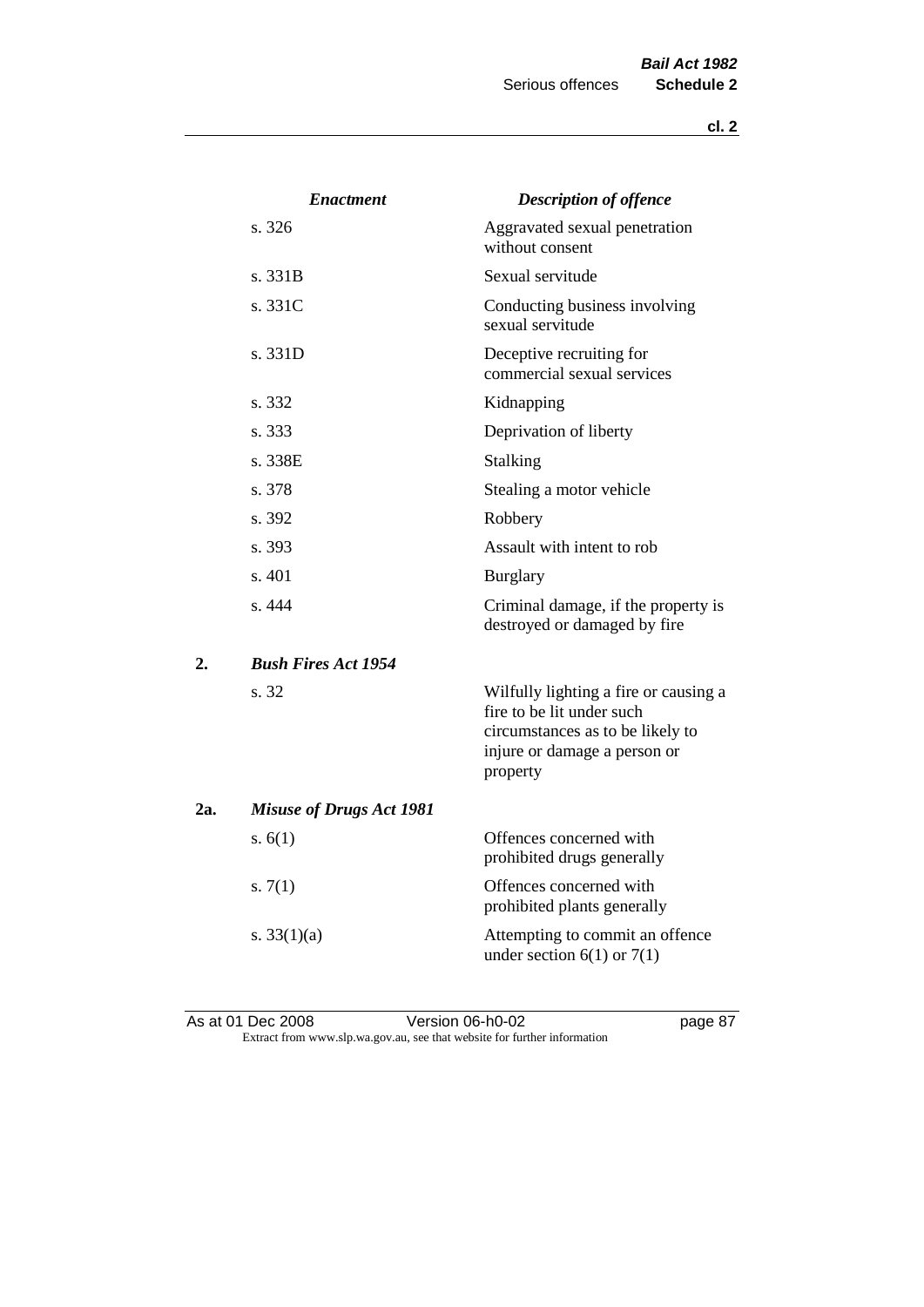**cl. 2b**

|     | <b>Enactment</b>                                                   |       | <b>Description of offence</b>                                                                                                                                  |
|-----|--------------------------------------------------------------------|-------|----------------------------------------------------------------------------------------------------------------------------------------------------------------|
|     | s. $33(2)(a)$                                                      |       | Conspiracy to commit an offence<br>under s. $6(1)$ or $7(1)$                                                                                                   |
| 2b. | <b>Restraining Orders Act 1997</b>                                 |       |                                                                                                                                                                |
|     | s. $61(1)$                                                         | order | Breach of a violence restraining                                                                                                                               |
|     | s. $61(2a)$                                                        |       | Breach of a police order                                                                                                                                       |
|     | s. $86(2)$                                                         |       | Breach of a Part VII order under<br>the Justices Act 1902 <sup>2</sup> —                                                                                       |
|     |                                                                    | (a)   | that under section 86 of the<br>Restraining Orders Act 1997<br>is taken to be a misconduct<br>restraining order under that<br>Act; and                         |
|     |                                                                    | (b)   | that shows on the face of the<br>order that the causing or<br>threatening of personal<br>injury by the accused was a<br>ground for the making of the<br>order. |
| 3.  | <b>Road Traffic Act 1974</b>                                       |       |                                                                                                                                                                |
|     | s. 59                                                              |       | Dangerous driving causing death,<br>injury, etc.                                                                                                               |
|     | s. 59A                                                             | harm  | Dangerous driving causing bodily                                                                                                                               |
|     | [Schedule 2 inserted by No. 45 of 1993 s. 11; amended by No. 82 of |       |                                                                                                                                                                |

*1994 s. 13; No. 38 of 1998 s. 4(2); No. 54 of 1998 s. 15; No. 23 of 2001 s. 10(1); No. 4 of 2004 s. 24 and 26; No. 38 of 2004 s. 61; No. 62 of 2004 s. 9(1); No. 84 of 2004 s. 82; No. 29 of 2008 s. 24(8).]* 

page 88 **Version 06-h0-02** As at 01 Dec 2008 Extract from www.slp.wa.gov.au, see that website for further information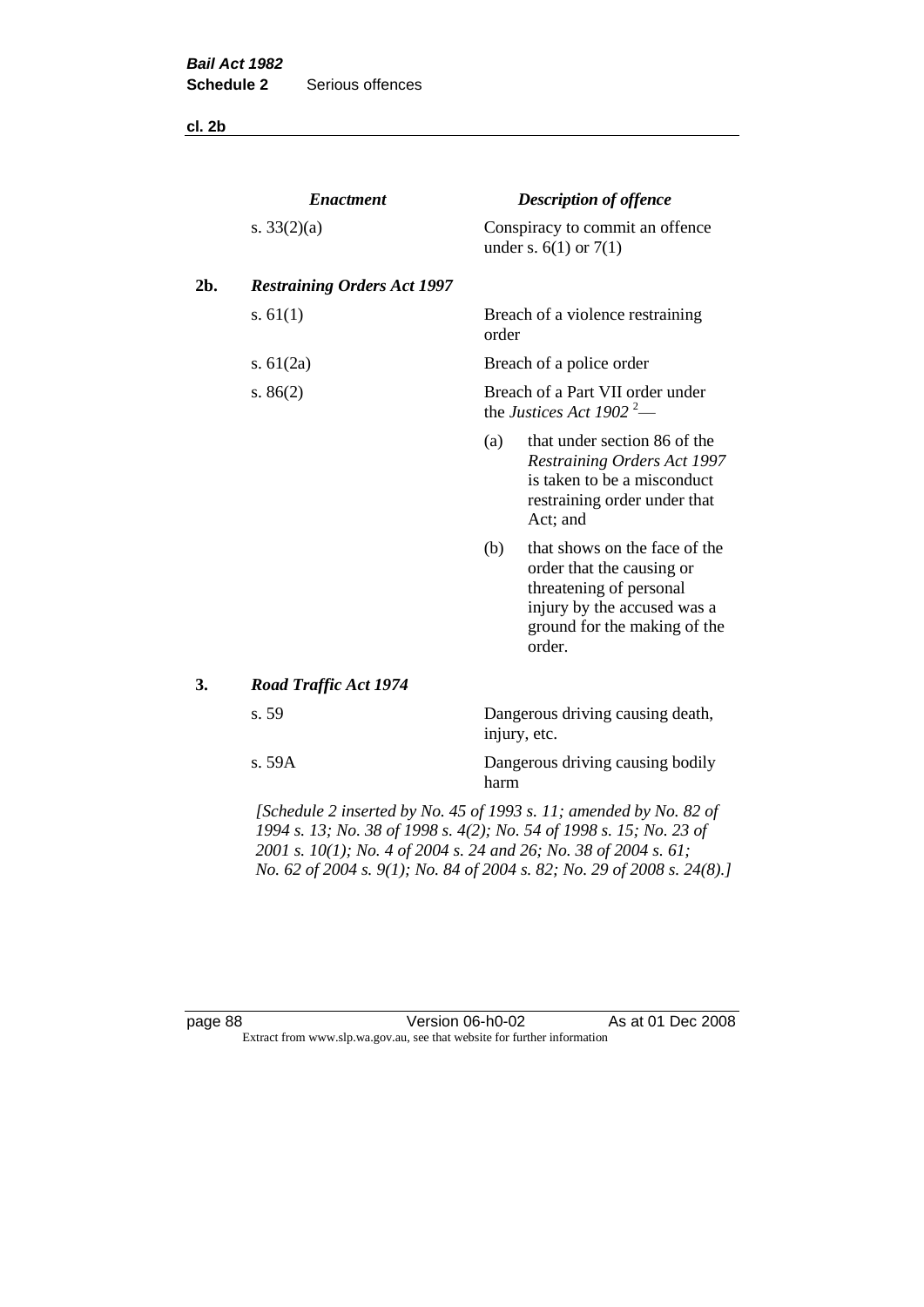# **Notes**

<sup>1</sup> This is a compilation of the *Bail Act 1982* and includes the amendments made by the other written laws referred to in the following table  $\frac{1}{a}$ , The table also contains information about any reprint.

# **Compilation table**

| <b>Short title</b>                                                                                                                                   | <b>Number</b><br>and year | Assent     | Commencement                                                                |
|------------------------------------------------------------------------------------------------------------------------------------------------------|---------------------------|------------|-----------------------------------------------------------------------------|
| Bail Act 1982                                                                                                                                        | 86 of 1982                |            | 18 Nov 1982 6 Feb 1989 (see s. 2 and<br><i>Gazette</i> 27 Jan 1989 p. 263)  |
| Acts Amendment<br>(Abolition of Capital)<br>Punishment) Act 1984<br>Pt. III                                                                          | 52 of 1984                | 5 Sep 1984 | 3 Oct 1984                                                                  |
| Bail Amendment<br>Act 1984 <sup>4</sup>                                                                                                              | 74 of 1984                |            | 29 Nov 1984 6 Feb 1989 (see s. 2 and<br><i>Gazette</i> 27 Jan 1989 p. 263)  |
| <b>Bail Amendment</b><br>Act 1988                                                                                                                    | 15 of 1988                | 6 Sep 1988 | 6 Feb 1989 (see s. 2 and<br><i>Gazette</i> 27 Jan 1989 p. 263)              |
| Reprint of the Bail Act 1982 under the Reprints Act 1984 and s. 21 of the Bail<br>Amendment Act 1988 <sup>5</sup> (includes amendments listed above) |                           |            |                                                                             |
| Criminal Law<br>Amondmont Act 1988                                                                                                                   | 70 of 1988                |            | 15 Dec 1988 6 Feb 1989 (see s. 2(2)(b) and<br>$Gazotto 77$ Ian 1989 n $263$ |

| Criminai Law<br>Amendment Act 1988<br>Pt.4                                        | 70.01.1988 |             | 13 Dec 1988 6 Feb 1989 (see s. $2(2)(0)$ and<br>Gazette 27 Jan 1989 p. 263) |
|-----------------------------------------------------------------------------------|------------|-------------|-----------------------------------------------------------------------------|
| <b>Acts Amendment</b><br>(Children's Court)<br>Act 1988 Pt. 13                    | 49 of 1988 | 22 Dec 1988 | 1 Dec 1989 (see s. 2 and<br><i>Gazette</i> 24 Nov 1989 p. 4327)             |
| Justices Amendment<br>Act 1989 s. 18                                              | 33 of 1989 | 22 Dec 1989 | 1 Jun 1991 (see s. 2 and<br><i>Gazette</i> 17 May 1991 p. 2455)             |
| <b>Community Corrections</b><br><b>Legislation Amendment</b><br>Act 1990 Pt. 2    | 61 of 1990 | 17 Dec 1990 | 3 Apr 1991 (see s. 2 and<br><i>Gazette</i> 22 Mar 1991 p. 1209)             |
| Child Welfare<br>Amendment Act<br>$(No. 2)$ 1990 s. 15                            | 83 of 1990 | 22 Dec 1990 | 1 Aug 1991 (see s. 2 and<br>Gazette 1 Aug 1991 p. 3983)                     |
| Children's Court of<br>Western Australia<br>Amendment Act<br>$(No. 2)$ 1991 s. 21 | 15 of 1991 | 21 Jun 1991 | 9 Aug 1991 (see s. 2(2) and<br>Gazette 9 Aug 1991 p. 4101)                  |

**Reprint of the** *Bail Act 1982* **as at 17 Oct 1991** (includes amendments listed above)

| As at 01 Dec 2008 | Version 06-h0-02                                                         |
|-------------------|--------------------------------------------------------------------------|
|                   | Extract from www.slp.wa.gov.au, see that website for further information |

page 89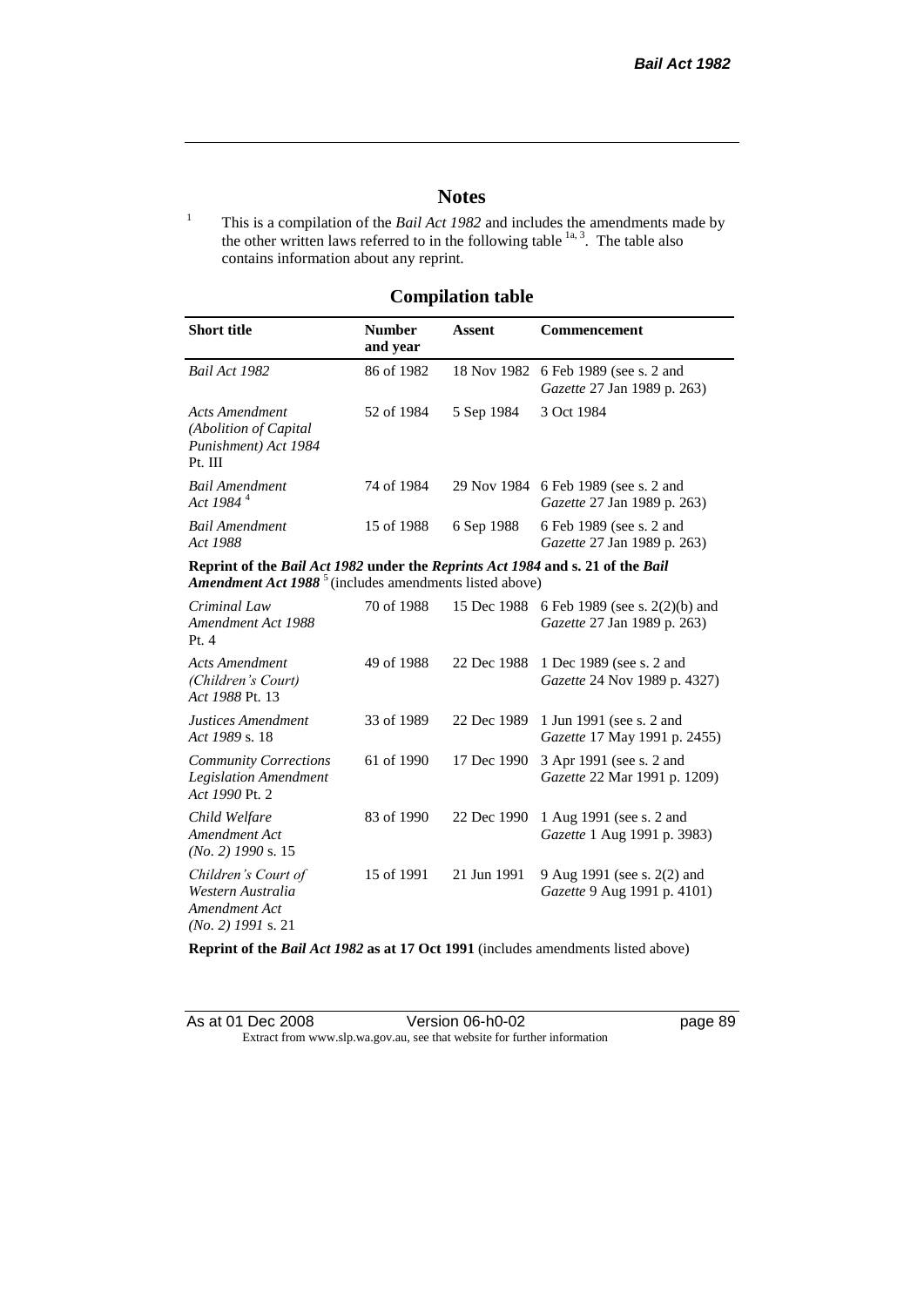| <b>Short title</b>                                                                         | <b>Number</b><br>and year | <b>Assent</b> | <b>Commencement</b>                                                                                                                                                        |
|--------------------------------------------------------------------------------------------|---------------------------|---------------|----------------------------------------------------------------------------------------------------------------------------------------------------------------------------|
| <b>Acts Amendment (Sexual</b><br>Offences) Act 1992 Pt. 3                                  | 14 of 1992                | 17 Jun 1992   | 1 Aug 1992 (see s. 2 and<br>Gazette 28 Jul 1992 p. 3671)                                                                                                                   |
| <b>Acts Amendment</b><br>(Ministry of Justice)<br>Act 1993 Pt. 3 <sup>6</sup>              | 31 of 1993                | 15 Dec 1993   | 1 Jul 1993 (see s. 2)                                                                                                                                                      |
| Criminal Procedure<br>Amendment Act 1993<br>Pt. $2^7$                                      | 45 of 1993                | 20 Dec 1993   | Act other than s. 7-9 and<br>$10(2)(b)$ : 17 Jan 1994 (see<br>s. $2(1)$ ;<br>s. 7-9 and $10(2)(b)$ : 4 Mar 1994<br>(see s. $2(2)$ and <i>Gazette</i><br>4 Mar 1994 p. 915) |
| Criminal Law<br>Amendment Act 1994<br>s. $13(1)$ and $(2)$                                 | 82 of 1994                | 23 Dec 1994   | 20 Jan 1995 (see s. 2(2))                                                                                                                                                  |
| Acts Amendment (Fines,<br>Penalties and<br><b>Infringement Notices</b> )<br>Act 1994 Pt. 3 | 92 of 1994                | 23 Dec 1994   | 1 Jan 1995 (see s. 2(1) and<br>Gazette 30 Dec 1994 p. 7211)                                                                                                                |
| Sentencing<br>(Consequential)<br>Provisions) Act 1995 Pt. 5                                | 78 of 1995                | 16 Jan 1996   | 4 Nov 1996 (see s. 2 and<br>Gazette 25 Oct 1996 p. 5632)                                                                                                                   |
| Coroners Act 1996 s. 61                                                                    | 2 of 1996                 |               | 24 May 1996 7 Apr 1997 (see s. 2 and<br>Gazette 18 Mar 1997 p. 1529)                                                                                                       |
| <b>Mental Health</b><br>(Consequential)<br>Provisions) Act 1996 Pt. 2                      | 69 of 1996                | 13 Nov 1996   | 13 Nov 1997 (see s. 2)                                                                                                                                                     |

**Reprint of the** *Bail Act 1982* **as at 13 Mar 1997** (includes amendments listed above except those in the *Coroners Act 1996* and the *Mental Health (Consequential Provisions) Act 1996*) (corrections in *Gazette* 25 Jul 1997 p. 3909 and 14 Nov 1997 p. 6426)

*Statutes (Repeals and Minor Amendments) Act 1997* s. 21 57 of 1997 15 Dec 1997 15 Dec 1997 (see s. 2(1)) *Criminal Law Amendment Act (No. 1) 1998* s. 4(2) 38 of 1998 25 Sep 1998 23 Oct 1998

page 90 **Version 06-h0-02** As at 01 Dec 2008 Extract from www.slp.wa.gov.au, see that website for further information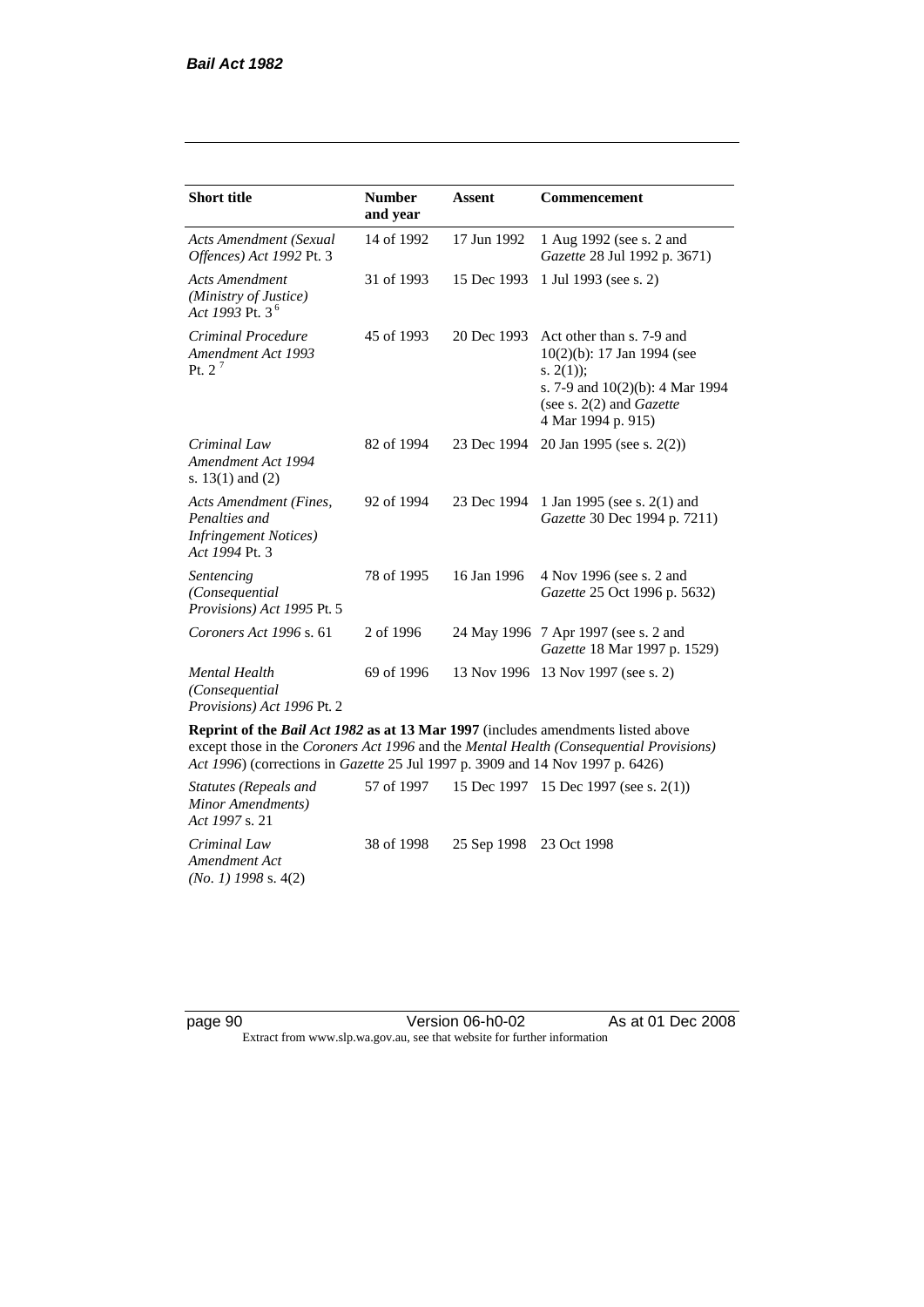| <b>Short title</b>                                                                                                                                 | <b>Number</b> | Assent      | <b>Commencement</b>                                                                                                                                                                                                                                                                                                                                     |
|----------------------------------------------------------------------------------------------------------------------------------------------------|---------------|-------------|---------------------------------------------------------------------------------------------------------------------------------------------------------------------------------------------------------------------------------------------------------------------------------------------------------------------------------------------------------|
|                                                                                                                                                    | and year      |             |                                                                                                                                                                                                                                                                                                                                                         |
| <b>Bail Amendment</b><br>Act 1998 <sup>8</sup>                                                                                                     | 54 of 1998    | 11 Jan 1999 | s. 1 and 2: 11 Jan 1999;<br>Pt. 4 and 7: 15 May 1999<br>(see s. 2 and <i>Gazette</i> )<br>11 May 1999 p. 1905);<br>Pt. 2, 3 and 5 (other than s. 12):<br>8 Mar 2000 (see s. 2 and<br>Gazette 7 Mar 2000 p. 1039);<br>s. 12: 1 Sep 2000 (see s. 2 and<br>Gazette 29 Aug 2000 p. 4985);<br>Pt. 6: 4 Dec 2000 (see s. 2 and<br>Gazette 4 Dec 2000 p. 6799) |
| Reprint of the Bail Act 1982 as at 27 Aug 1999 (includes amendments listed above<br>except those in the Bail Amendment Act 1998 Pt. 2, 3, 5 and 6) |               |             |                                                                                                                                                                                                                                                                                                                                                         |
| Court Security and<br><b>Custodial Services</b><br>(Consequential<br>Provisions) Act 1999 Pt. 3                                                    | 47 of 1999    | 8 Dec 1999  | 18 Dec 1999 (see s. 2 and<br>Gazette 17 Dec 1999 p. 6175-6)                                                                                                                                                                                                                                                                                             |
| Criminal Law Amendment<br>Act 2001 s. $10(1)$                                                                                                      | 23 of 2001    | 26 Nov 2001 | 24 Dec 2001                                                                                                                                                                                                                                                                                                                                             |
| Criminal Investigation<br>(Identifying People)<br>Act 2002 s. 96                                                                                   | 6 of 2002     | 4 Jun 2002  | 20 Nov 2002 (see s. 2 and<br>Gazette 19 Nov 2002 p. 5505)                                                                                                                                                                                                                                                                                               |
| Criminal Law (Procedure)<br>Amendment Act 2002 Pt. 4<br>Div. 1                                                                                     | 27 of 2002    | 25 Sep 2002 | 27 Sep 2002 (see s. 2 and<br>Gazette 27 Sep 2002 p. 4875)                                                                                                                                                                                                                                                                                               |
| Sentencing Legislation<br>Amendment and Repeal<br>Act 2003 s. 29(3) and 37                                                                         | 50 of 2003    | 9 Jul 2003  | s. 29(3): 31 Aug 2003 (see s. 2<br>and Gazette 29 Aug 2003<br>p. 3833);<br>s. 37: 15 May 2004 (see s. 2 and<br>Gazette 14 May 2004 p. 1445)                                                                                                                                                                                                             |
| Acts Amendment and<br>Repeal (Courts and Legal<br>Practice) Act 2003 s. 88<br>and 121 <sup>9</sup>                                                 | 65 of 2003    | 4 Dec 2003  | 1 Jan 2004 (see s. 2 and <i>Gazette</i><br>30 Dec 2003 p. 5722)                                                                                                                                                                                                                                                                                         |
| Statutes (Repeals and<br>Minor Amendments)<br>Act 2003 s. 29                                                                                       | 74 of 2003    | 15 Dec 2003 | 15 Dec 2003 (see s. 2)                                                                                                                                                                                                                                                                                                                                  |
| Criminal Code Amendment<br>Act 2004 s. 24, 26 and 58                                                                                               | 4 of 2004     | 23 Apr 2004 | 21 May 2004 (see s. 2)                                                                                                                                                                                                                                                                                                                                  |

As at 01 Dec 2008 **Version 06-h0-02 page 91** Extract from www.slp.wa.gov.au, see that website for further information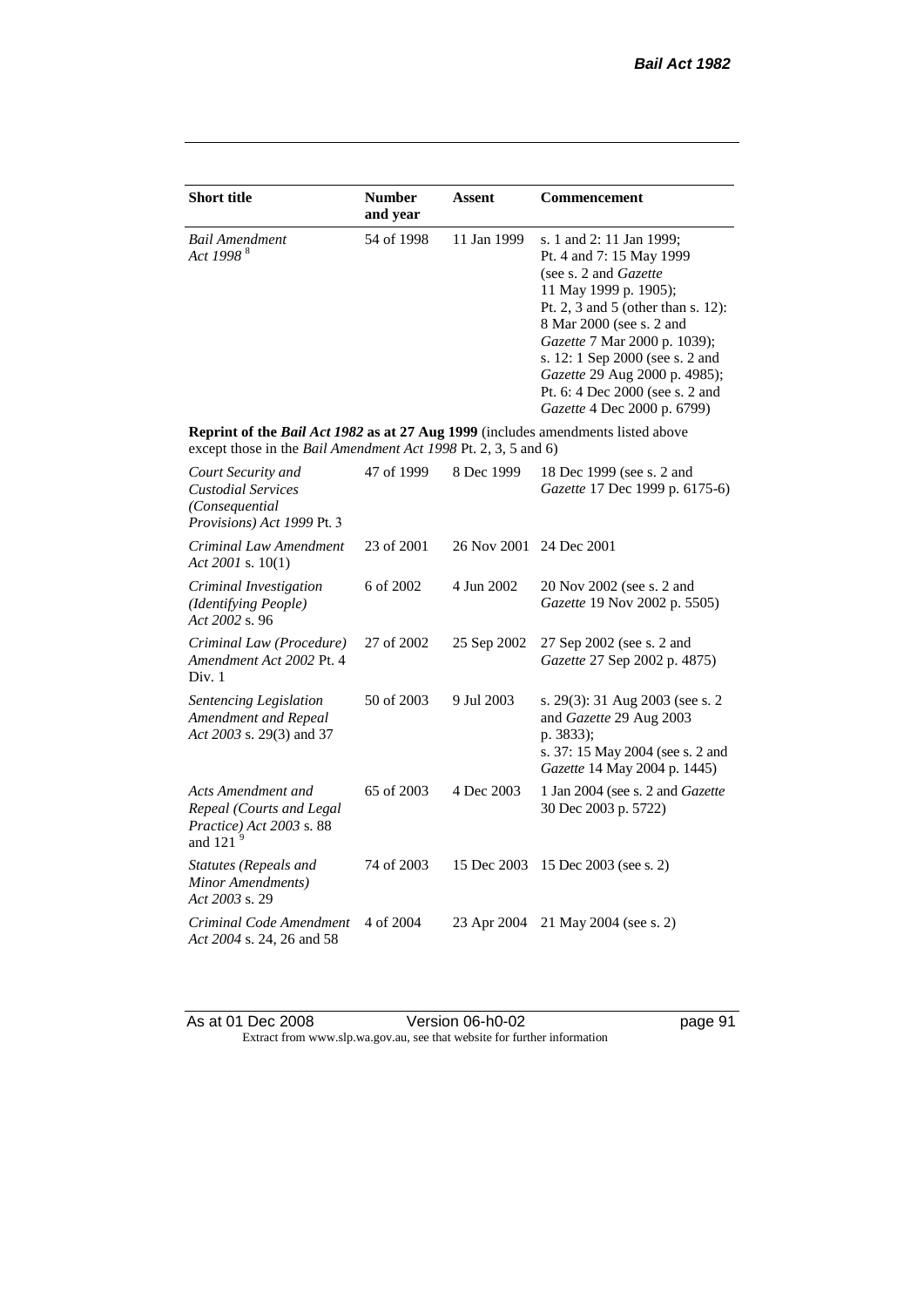| <b>Short title</b>                                                                                                                                                   | <b>Number</b><br>and year | Assent      | Commencement                                                                                                                                                                                                                                                            |
|----------------------------------------------------------------------------------------------------------------------------------------------------------------------|---------------------------|-------------|-------------------------------------------------------------------------------------------------------------------------------------------------------------------------------------------------------------------------------------------------------------------------|
| Sentencing Legislation<br>Amendment Act 2004 s. 13                                                                                                                   | 27 of 2004                | 14 Oct 2004 | 31 May 2006 (see s. 2 and<br>Gazette 30 May 2006 p. 1965)                                                                                                                                                                                                               |
| Children and Community<br><i>Services Act 2004 s. 251</i>                                                                                                            | 34 of 2004                | 20 Oct 2004 | 1 Mar 2006 (see s. 2 and<br>Gazette 14 Feb 2006 p. 695)                                                                                                                                                                                                                 |
| <b>Acts Amendment (Family</b><br>and Domestic Violence)<br>Act 2004 Pt. 3                                                                                            | 38 of 2004                | 9 Nov 2004  | 1 Dec 2004 (see s. 2 and<br>Gazette 26 Nov 2004 p. 5309)                                                                                                                                                                                                                |
| Acts Amendment (Court of<br>Appeal) Act 2004 s. 28                                                                                                                   | 45 of 2004                | 9 Nov 2004  | s. $28(1)$ , (2) and (4) (other than<br>the amendment to s. $7A(1)$ :<br>1 Feb 2005 (see. s. 2 and<br>Gazette 14 Jan 2005 p. 163);<br>s. 28(3) and (4) (the<br>amendment to s. $7A(1)$ :<br>2 May 2005 (see. s. 2 and<br>Gazette 14 Jan 2005 p. 163)                    |
| <b>Courts Legislation</b><br>Amendment and Repeal<br>Act 2004 s. 141 $10$                                                                                            | 59 of 2004                | 23 Nov 2004 | 1 May 2005 (see s. 2 and<br>Gazette 31 Dec 2004 p. 7128)                                                                                                                                                                                                                |
| Misuse of Drugs<br>Amendment Act 2004 s. 9(1)                                                                                                                        | 62 of 2004                | 24 Nov 2004 | 1 Jan 2005 (see s. 2 and Gazette<br>10 Dec 2004 p. 5965)                                                                                                                                                                                                                |
| Criminal Procedure and<br>Appeals (Consequential and<br>Other Provisions) Act 2004<br>Pt. 3 and s. 82 and 83                                                         | 84 of 2004                | 16 Dec 2004 | 2 May 2005 (see s. 2 and<br>Gazette 31 Dec 2004 p. 7129<br>(correction in Gazette<br>7 Jan 2005 p. 53))                                                                                                                                                                 |
| Appeal) Act 2004 s. 28(3) and (4) (the amendment to s. 7A(1)), the Children and<br>Community Services Act 2004, the Courts Legislation Amendment and Repeal Act 2004 |                           |             | Reprint 5: The Bail Act 1982 as at 1 Apr 2005 (includes amendments listed above except<br>those in the Sentencing Legislation Amendment Act 2004, the Acts Amendment (Court of<br>and the Criminal Procedure and Appeals (Consequential and Other Provisions) Act 2004) |
| Planning and Development<br>(Consequential and<br><b>Transitional Provisions)</b><br>Act 2005 s. 15                                                                  | 38 of 2005                | 12 Dec 2005 | 9 Apr 2006 (see s. 2 and<br>Gazette 21 Mar 2006 p. 1078)                                                                                                                                                                                                                |
| Criminal Investigation<br>(Consequential Provisions)                                                                                                                 | 59 of 2006                | 16 Nov 2006 | 1 Jul 2007 (see s. 2 and Gazette<br>22 Jun 2007 p. 2838)                                                                                                                                                                                                                |

*Act 2006* Pt. 2 *Prisons and Sentencing Legislation Amendment Act 2006* Pt. 5 65 of 2006 8 Dec 2006 4 Apr 2007 (see s. 2 and *Gazette* 3 Apr 2007 p. 1491)

**Reprint 6: The** *Bail Act 1982* **as at 14 Sep 2007** (includes amendments listed above)

page 92 Version 06-h0-02 As at 01 Dec 2008 Extract from www.slp.wa.gov.au, see that website for further information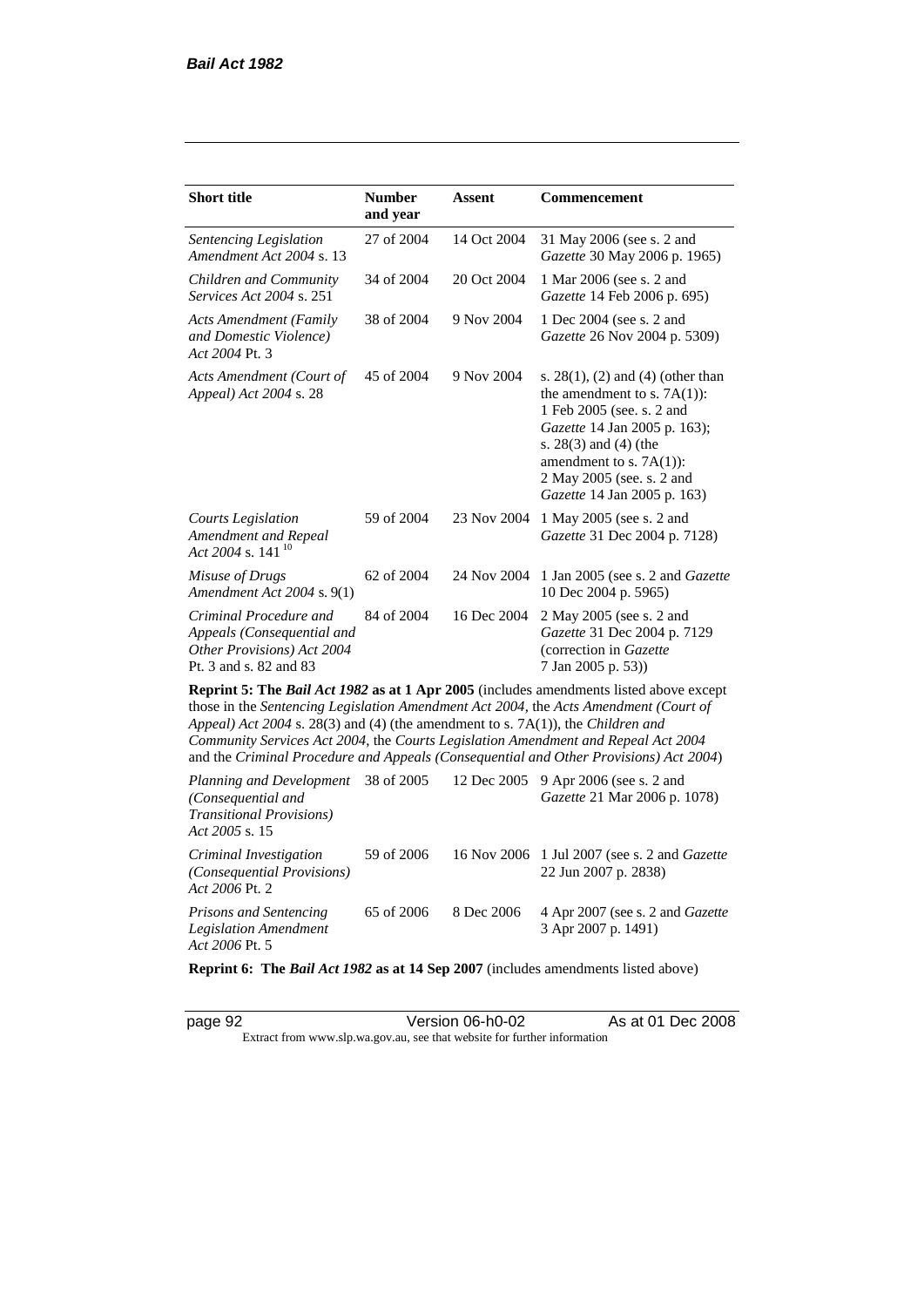| <b>Short title</b>                                    | Number<br>and year | Assent      | <b>Commencement</b>                                                   |
|-------------------------------------------------------|--------------------|-------------|-----------------------------------------------------------------------|
| Criminal Law and Evidence<br>Amendment Act 2008 s. 56 | 2 of 2008          |             | 12 Mar 2008 27 Apr 2008 (see s. 2 and<br>Gazette 24 Apr 2008 p. 1559) |
| <i>Medical Practitioners</i><br>Act $2008$ s. 162     | 22 of 2008         |             | 27 May 2008 1 Dec 2008 (see s. 2 and<br>Gazette 25 Nov 2008 p. 4989)  |
| Criminal Law Amendment<br>(Homicide) Act $2008$ s. 24 | 29 of 2008         | 27 Jun 2008 | 1 Aug $2008$ (see s. $2(d)$ and<br>Gazette 22 Jul 2008 p. 3353)       |

<sup>1a</sup> On the date as at which this compilation was prepared, provisions referred to in the following table had not come into operation and were therefore not included in this compilation. For the text of the provisions see the endnotes referred to in the table.

| <b>Short title</b>                                                                              | <b>Number</b><br>and year                                                | Assent      | <b>Commencement</b>                                     |
|-------------------------------------------------------------------------------------------------|--------------------------------------------------------------------------|-------------|---------------------------------------------------------|
| <b>Machinery of Government</b><br>(Miscellaneous<br>Amendments) Act 2006<br>Pt. 3 Div. $1^{11}$ | 28 of 2006                                                               | 26 Jun 2006 | To be proclaimed (see s. 2)                             |
| Bail Amendment Act 2008<br>Pt. $2^{14}$                                                         | amended by<br>No. 29 of<br>2008<br>s. $24(2)-(4)$ ,<br>$(6)$ and $(7)$ ) |             | 6 of 2008 (as $31$ Mar 2008 To be proclaimed (see s. 2) |

**Provisions that have not come into operation**

<sup>2</sup> The short title of the *Justices Act 1902* was changed to the *Criminal Procedure (Summary) Act 1902* by the *Courts Legislation Amendment and Repeal Act 2004*  s. 25. The Act was then repealed by the *Criminal Procedure and Appeal (Consequential and Other Provisions) Act 2004.*

- <sup>3</sup> The amendment in the *Sentencing Legislation Amendment and Repeal Act 1999* s. 26 had not come into operation when it was repealed by the *Sentencing Legislation Amendment and Repeal Act 2003* s. 31.
- <sup>4</sup> The *Bail Amendment Act 1984* s. 10 and 11 were repealed by the *Bail Amendment Act 1988* s. 20.
- <sup>5</sup> The *Bail Act 1982* was not in operation at the time when the reprint was compiled, but the reprinting was authorised by s. 21 of the *Bail Amendment Act 1988*.

| As at 01 Dec 2008 | Version 06-h0-02                                                         | page 93 |
|-------------------|--------------------------------------------------------------------------|---------|
|                   | Extract from www.slp.wa.gov.au, see that website for further information |         |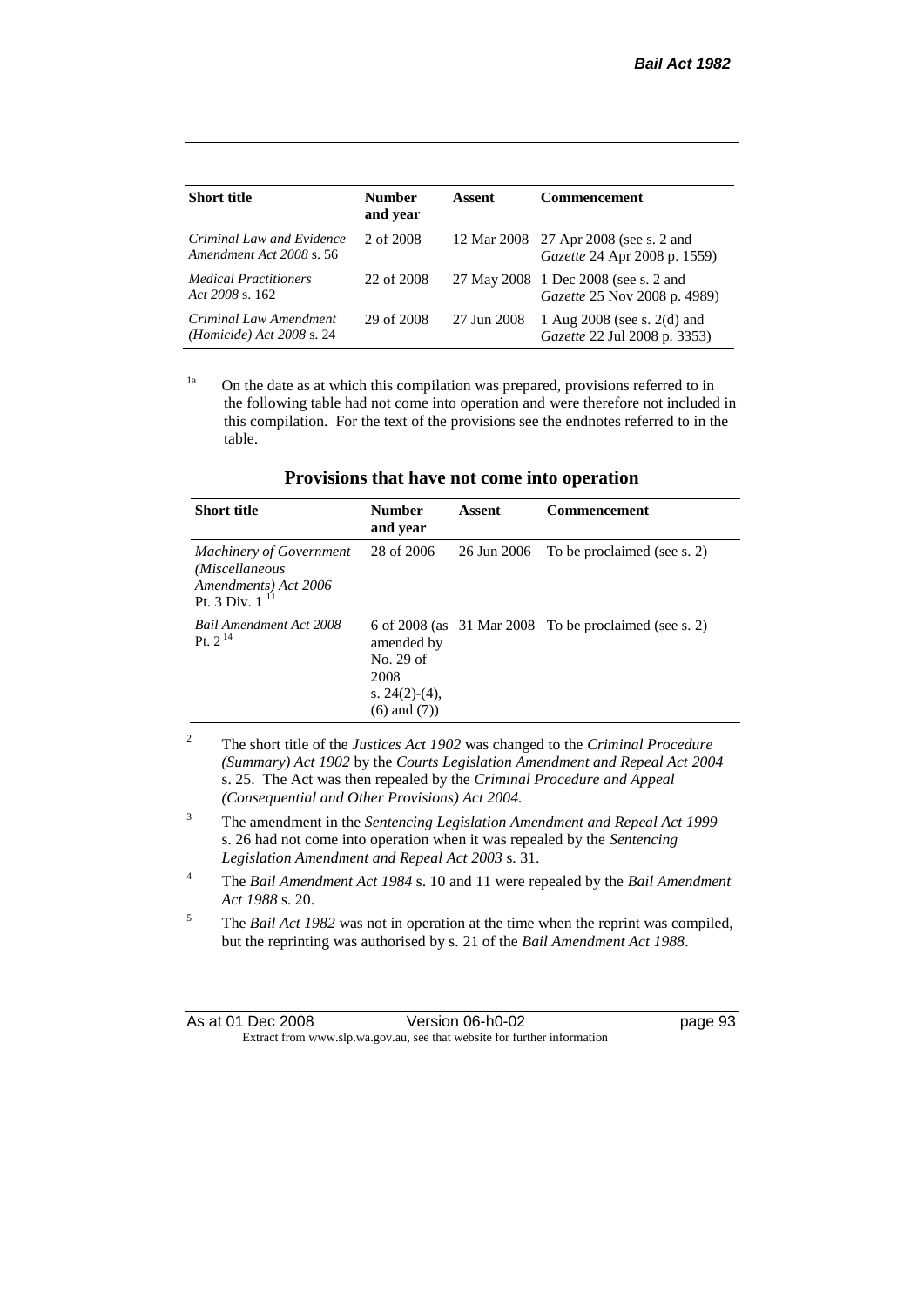- <sup>6</sup> The *Acts Amendment (Ministry of Justice) Act 1993* Pt. 19 is a transitional provision that is of no further effect.
- <sup>7</sup> The *Criminal Procedure Amendment Act 1993* s. 13 reads as follows:

#### **13. Transitional**

- (1) The amendments to the principal Act effected by a provision of this Part apply in relation to —
	- (a) a child arrested for any offence; and
	- (b) a person, other than a child, arrested for a serious offence,

on or after the day on which that provision comes into operation.

(2) In subsection (1) **"child"** and **"serious offence"** have the same meanings as in the principal Act.

".

".

- <sup>8</sup> The *Bail Amendment Act 1998* s. 6(2) is a transitional provision that is of no further effect.
- <sup>9</sup> The *Acts Amendment and Repeal (Courts and Legal Practice) Act 2003* s. 97 reads as follows:

.<br>.

.<br>cc

#### **97. References to Crown Solicitor**

If in a written law or other document or instrument there is a reference to the Crown Solicitor that reference may, where the context so requires, be read as if it had been amended to be a reference to the State Solicitor.

- <sup>10</sup> The amendment in the *Courts Legislation Amendment and Repeal Act 2004* s. 141 (amending Sch. 1 Pt. A cl. 4) is not included because the clause it sought to amend had been amended by the *Acts Amendment (Court of Appeal) Act 2004* s. 28(4) before the amendment purported to come into operation.
- <sup>11</sup> On the date as at which this compilation was prepared, the *Machinery of Government (Miscellaneous Amendments) Act 2006* Pt. 3 Div. 1 had not come into operation. It reads as follows:

page 94 Version 06-h0-02 As at 01 Dec 2008 Extract from www.slp.wa.gov.au, see that website for further information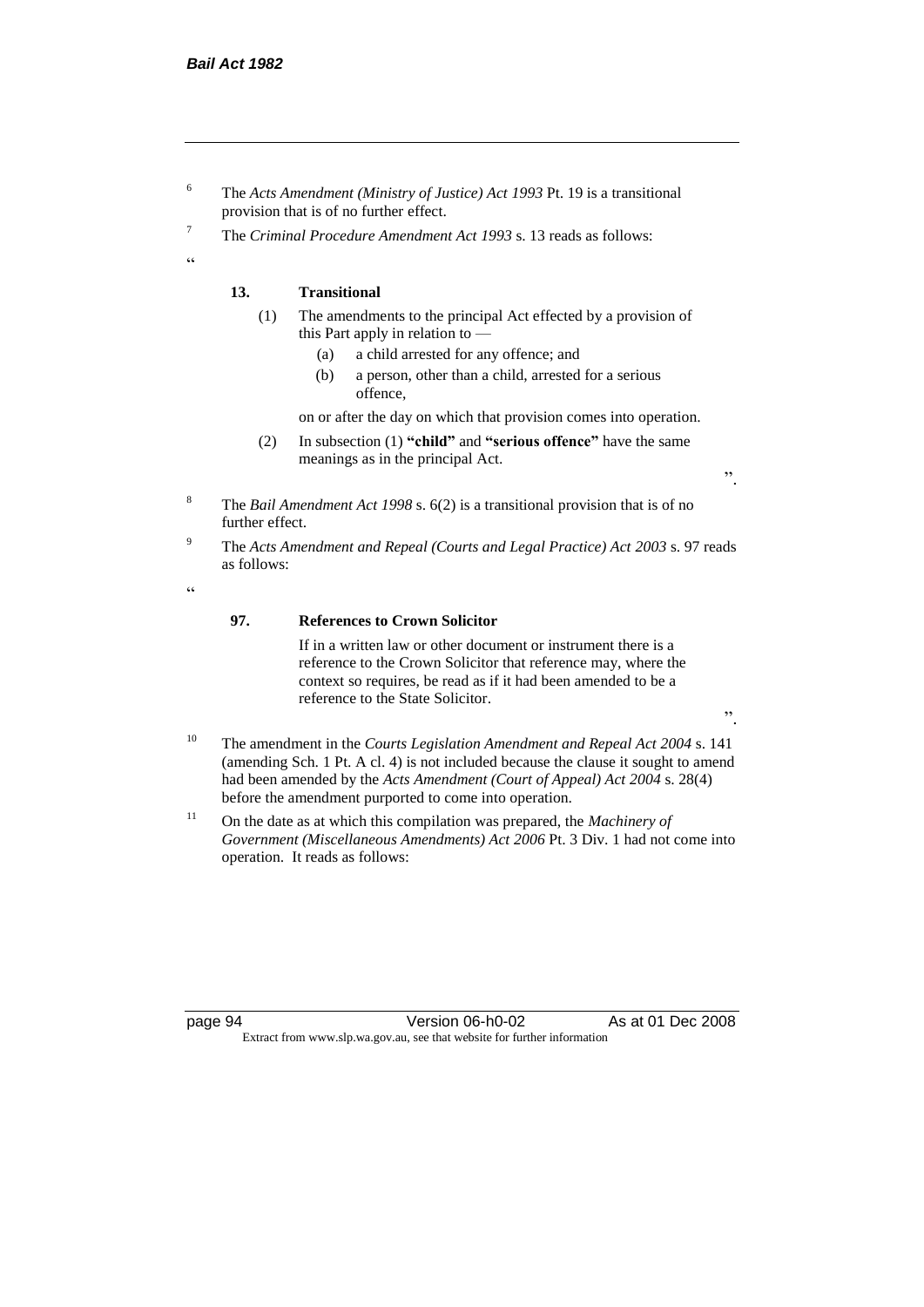#### **Part 3 — Attorney General, and Justice**

#### **Division 1 —** *Bail Act 1982*

#### **30. The Act amended**

The amendments in this Division are to the *Bail Act 1982*.

#### **31. Section 3 amended**

- (1) Section 3(1) is amended as follows:
	- (a) by inserting the following definitions in the appropriate alphabetical positions —
- $\epsilon$

"

*CEO* means the chief executive officer of the Department; *Department* means the department of the Public Service principally assisting in the administration of this Act;

- (b) in the definition of "authorised community services officer" in paragraph (a) by deleting "(Justice)" in both places where it occurs  $12$ ;
- (c) by deleting the definition of "CEO (Justice)"  $^{12}$ .
- (2) Section 3(5) is amended by deleting "department of which he is the chief executive officer" and inserting instead —

" Department ".

#### **32. Section 66A amended** <sup>12</sup>

Section 66A(2) is amended by deleting "department of which the CEO (Justice) is the chief executive officer" and inserting instead —

" Department ".

# **33. Various references to CEO (Justice) changed to CEO** <sup>12</sup>

Each provision listed in the Table to this section is amended by deleting "CEO (Justice)" in each place where it occurs and inserting instead —

"  $CEO$  ".

s.  $3(5)$ 

s. 27A s. 50A

|           | Table                          |
|-----------|--------------------------------|
| s. $3(5)$ | s. 50E                         |
| s. 24A(4) | s. $50F(1)$ , (3), (4) and (5) |
| s. 27A    | s. 50H                         |
| s. 50A    | s. 50J                         |
|           |                                |

As at 01 Dec 2008 Version 06-h0-02 page 95

Extract from www.slp.wa.gov.au, see that website for further information

";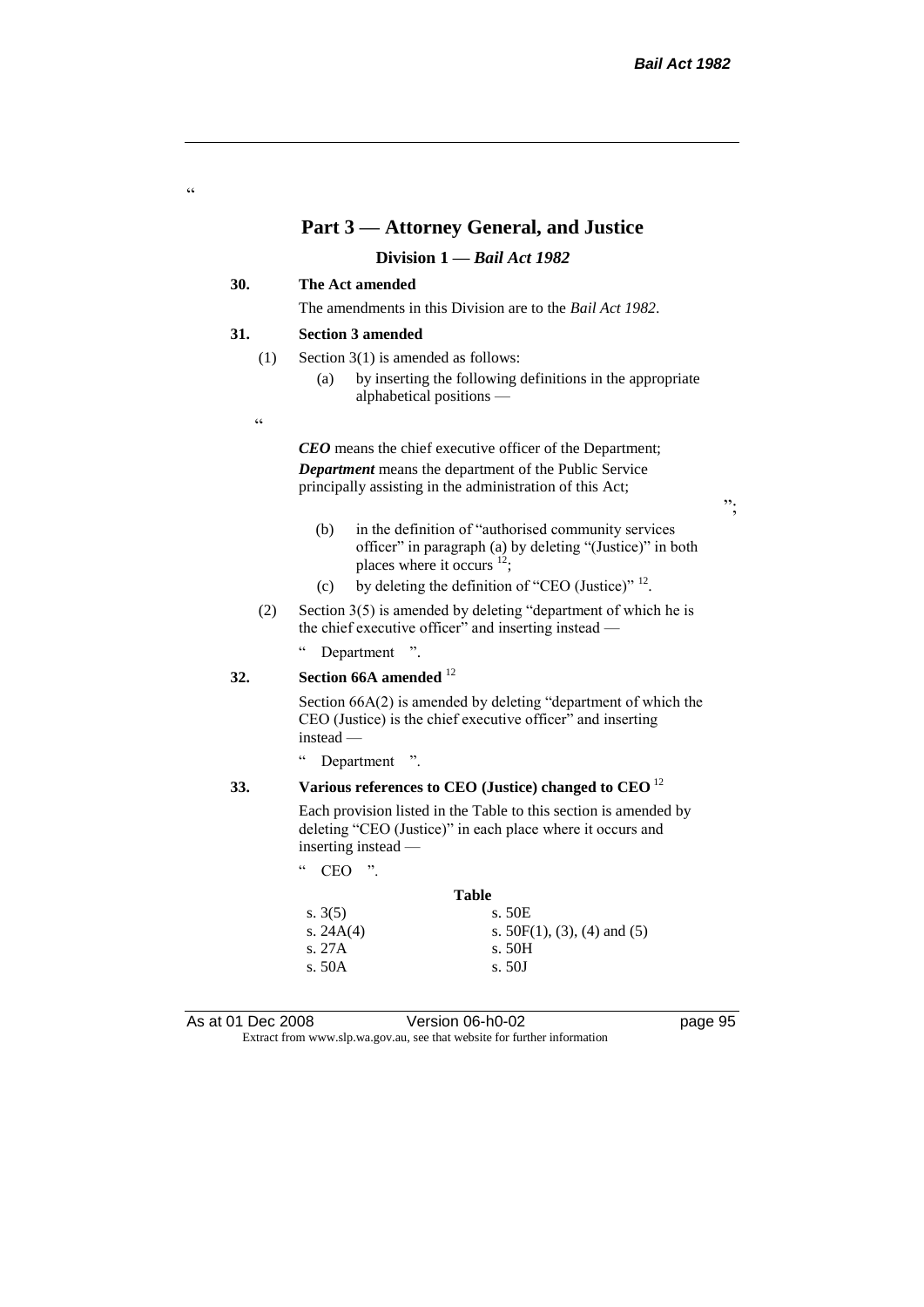$\epsilon$ 

s.  $50C(4)(a)$  and (b) s.  $50L(1)$ s.  $50D(1)(a)$  Sch. 1 Part D cl.  $3(3)(e)$ Note: The headings to sections 27A, 50A, 50E, 50F and 50J will be altered by deleting "(Justice)".

- <sup>12</sup> The amendments to the *Bail Act 1982* in the *Machinery of Government (Miscellaneous Amendments) Act 2006* Pt. 3 Div. 1 cl. 31(1)(b) and (c), cl. 32 and 33 would conflict with amendments by the *Prisons and Sentencing Legislation Amendment Act 2006* Pt. 5.
- <sup>13</sup> Footnote no longer applicable.
- <sup>14</sup> On the date as at which this compilation was prepared, the *Bail Amendment Act 2008* Pt. 2 (as amended by No. 29 of 2008) had not come into operation. It reads as follows:
	- **Part 2 —** *Bail Act 1982* **amended**

#### **3. The Act amended in this Part**

The amendments in this Part are to the *Bail Act 1982*.

#### **4. Section 3 amended**

 $\epsilon$ 

Section 3(1) is amended as follows:

- (a) by deleting the definition of "appropriate judicial officer" and inserting instead —
- *appropriate judicial officer* means
	- (a) subject to paragraphs (b), (c) and (d), a judicial officer who is empowered to exercise jurisdiction in the court before which the accused is required to appear pursuant to his bail undertaking; or
	- (b) if the court is the Court of Appeal, a judge of appeal; or
	- (c) except in section 49, a Judge of the Supreme Court or of the Children's Court, as the case may require, in any case where —
		- (i) under section 15 only a Judge of the Supreme Court or of the Children's Court has power to grant bail; or
		- (ii) a judicial officer has exercised the power contained in section 31(2)(d),

for the appearance in question; or

page 96 **Version 06-h0-02** As at 01 Dec 2008

Extract from www.slp.wa.gov.au, see that website for further information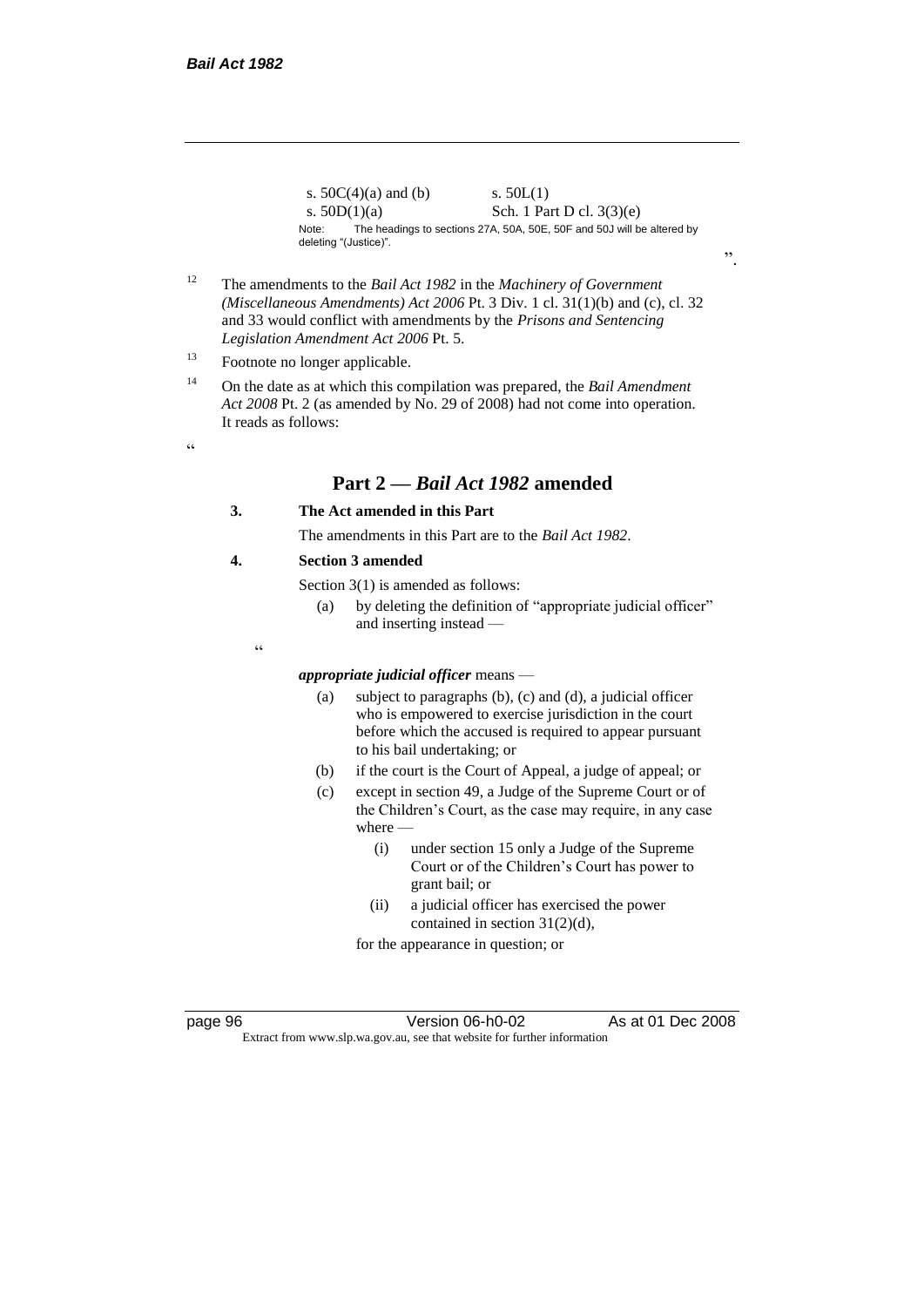| (d)               | except in section 49, a Judge of the Supreme Court, of<br>the District Court, or of the Children's Court, as the case<br>may require, in any case where such a Judge has granted<br>bail under section 14 for the appearance in question;                                                                                                                                                                                                                                                                                                                                                                                                                                                                                                                                                                                                                                                                                                                                                                                                                                | ". |
|-------------------|--------------------------------------------------------------------------------------------------------------------------------------------------------------------------------------------------------------------------------------------------------------------------------------------------------------------------------------------------------------------------------------------------------------------------------------------------------------------------------------------------------------------------------------------------------------------------------------------------------------------------------------------------------------------------------------------------------------------------------------------------------------------------------------------------------------------------------------------------------------------------------------------------------------------------------------------------------------------------------------------------------------------------------------------------------------------------|----|
| (b)<br>$\epsilon$ | in the definition of "court" by deleting paragraph (c) and<br>inserting instead -                                                                                                                                                                                                                                                                                                                                                                                                                                                                                                                                                                                                                                                                                                                                                                                                                                                                                                                                                                                        |    |
| (c)               | the Coroner's Court of Western Australia;                                                                                                                                                                                                                                                                                                                                                                                                                                                                                                                                                                                                                                                                                                                                                                                                                                                                                                                                                                                                                                | ". |
| (c)               | in the definition of "judicial officer" by inserting after<br>"justice" -                                                                                                                                                                                                                                                                                                                                                                                                                                                                                                                                                                                                                                                                                                                                                                                                                                                                                                                                                                                                |    |
| $\epsilon$        |                                                                                                                                                                                                                                                                                                                                                                                                                                                                                                                                                                                                                                                                                                                                                                                                                                                                                                                                                                                                                                                                          |    |
|                   | and, where the context so requires, the Court of Appeal exercising<br>jurisdiction under this Act                                                                                                                                                                                                                                                                                                                                                                                                                                                                                                                                                                                                                                                                                                                                                                                                                                                                                                                                                                        | ". |
| (d)               | by inserting in the appropriate alphabetical positions —                                                                                                                                                                                                                                                                                                                                                                                                                                                                                                                                                                                                                                                                                                                                                                                                                                                                                                                                                                                                                 |    |
| (a)<br>(b)        | <i>approved</i> , in relation to a form, means approved by the chief<br>executive officer of the department of the Public Service<br>principally assisting in the administration of this Act;<br><b>Chief Judge</b> means the Chief Judge of the District Court;<br><b>Chief Justice</b> means the Chief Justice of Western Australia;<br>court custody centre has the meaning given in the Court Security<br>and Custodial Services Act 1999 section 3;<br>Director of Public Prosecutions means -<br>the Director of Public Prosecutions for the State; or<br>the officer in charge in the State of the Commonwealth<br>Office of the Director of Public Prosecutions,<br>as the case requires;<br><i>electronic address</i> means a facsimile number, email address or<br>other electronic address, as the case requires;<br>electronic communication means facsimile transmission, email or<br>other form of electronic communication as defined in the<br>Electronic Transactions Act 2003 section 5;<br>judge of appeal has the meaning given in the Supreme Court |    |
|                   | Act 1935 section 4(1);                                                                                                                                                                                                                                                                                                                                                                                                                                                                                                                                                                                                                                                                                                                                                                                                                                                                                                                                                                                                                                                   |    |
|                   | registrar of a court means —                                                                                                                                                                                                                                                                                                                                                                                                                                                                                                                                                                                                                                                                                                                                                                                                                                                                                                                                                                                                                                             |    |

 $\epsilon$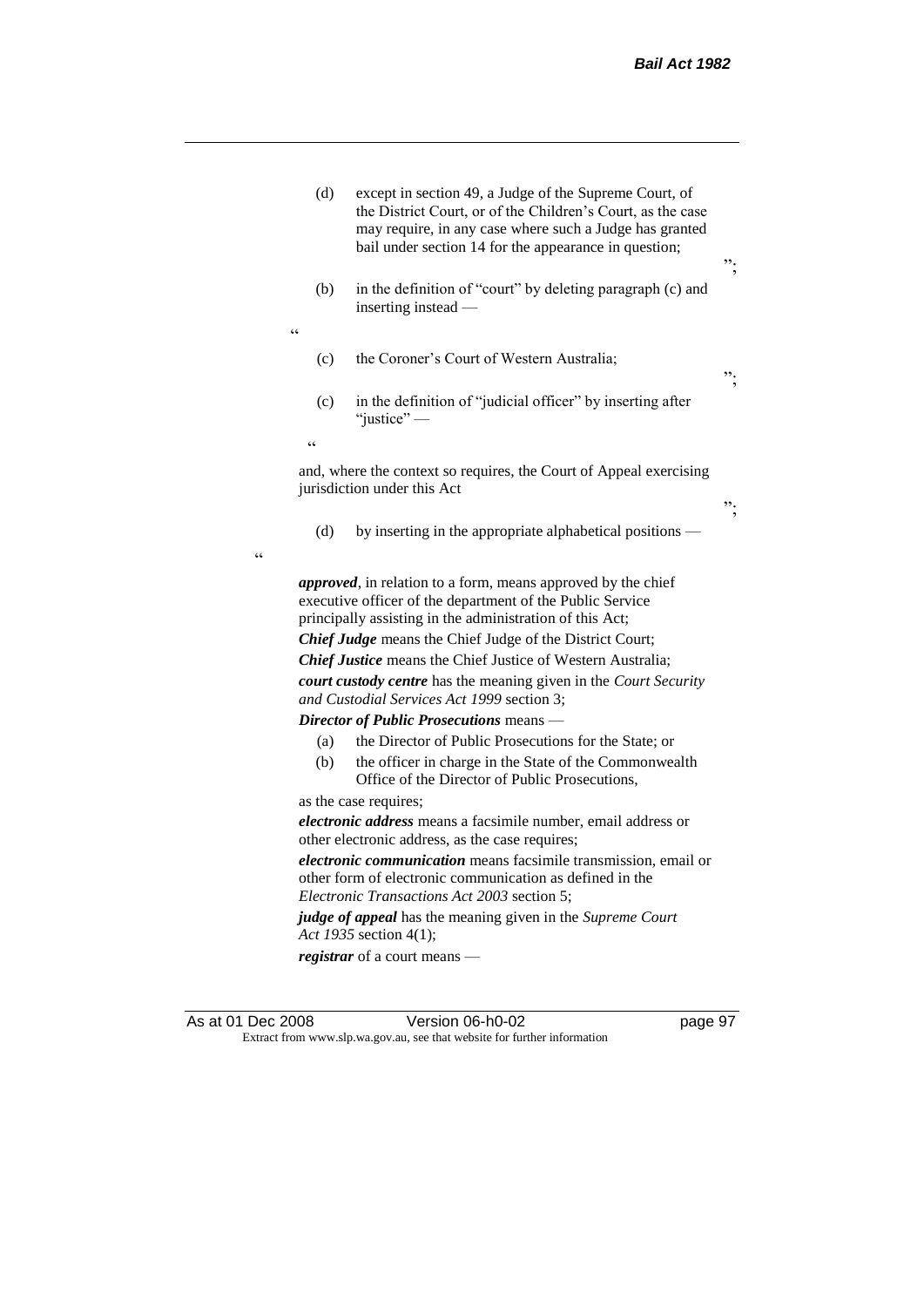- (a) for a court other than the Coroner's Court of Western Australia, the principal registrar, a registrar or a deputy registrar of the court; or
- (b) for the Coroner's Court of Western Australia, a coroner's registrar as defined in the *Coroners Act 1996* section 3;

#### **5. Section 3A inserted**

After section 3 the following section is inserted —

<u>،</u>

#### **3A. Sending notices by electronic communication**

- (1) A reference in this Act, however expressed, to a notice being sent to a person (the *addressee*) by electronic communication is a reference to the notice being sent by electronic communication —
	- (a) to an electronic address provided by the addressee for the purpose of being served with the notice; and
	- (b) in an electronic format that enables it to be printed or otherwise generated by the addressee.
- (2) If a notice is sent in accordance with subsection (1), the notice is to be presumed, unless the contrary is shown, to have been received at the time when, in the ordinary course of events, the electronic communication would have entered the information system, as defined in the *Electronic Transactions Act 2003* section 5, of the addressee.

".

".

#### **6. Section 4A inserted and transitional provision**

(1) After section 4 the following section is inserted in Part I —

#### "

#### **4A. Detention and bail where accused appears in response to summons or court hearing notice**

- $(1)$  Where
	- (a) an accused has appeared in court for an offence pursuant to a summons or court hearing notice issued under the *Criminal Procedure Act 2004*; and
	- (b) a judicial officer adjourns the proceedings,

the accused is not to be detained in custody to further appear before the court for that offence unless the judicial officer so orders.

page 98 Version 06-h0-02 As at 01 Dec 2008 Extract from www.slp.wa.gov.au, see that website for further information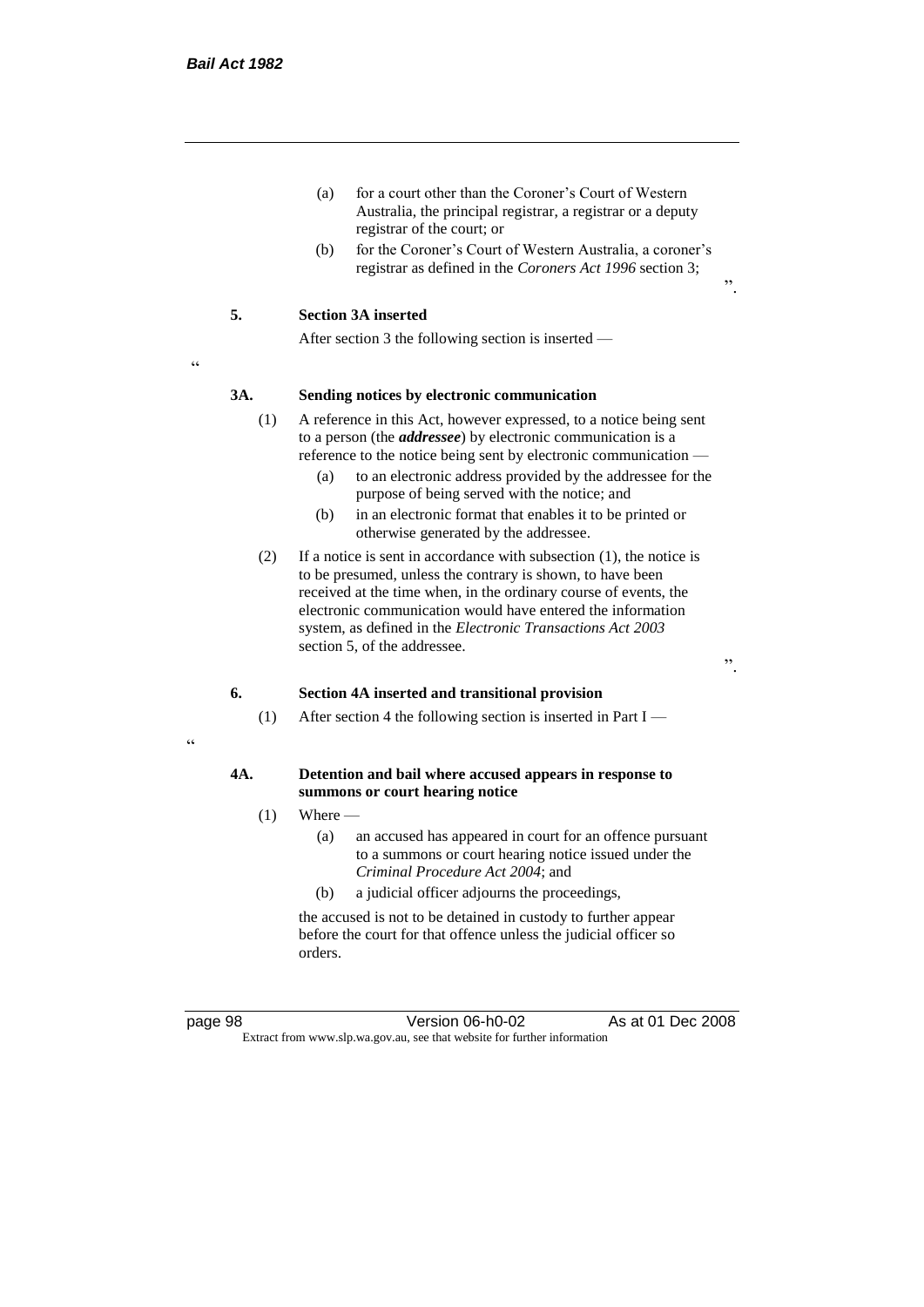".

- (2) If an order is made under subsection (1), the duty described in section 7(1) applies.
- (3) On any appearance in court by the accused a judicial officer to whom section 7(1) applies may revoke an order made under subsection (1).
- (2) The *Bail Act 1982* section 4A as inserted by subsection (1) applies to appearances in court referred to in subsection  $(1)(a)$  of that section that occur after the commencement of this section.

#### **7. Section 5 amended**

Section  $5(2)$  is amended by deleting "7(3)" and inserting instead —

" 7B, 7C, 7E ".

#### **8. Section 7 amended**

- (1) Section 7(1) is amended as follows:
	- (a) by deleting "(including detention during the period of his trial)";
	- (b) by deleting "subsection (2)" and inserting instead " section 7B, 7C or 7E ".
- (2) Section  $7(2)$ , (3) and (4) are repealed.
- (3) Section 7(5) is amended by deleting "power conferred by section 9" and inserting instead
	- powers conferred by sections 7A and 9  $\degree$ ".
- **9. Section 7A replaced by sections 7A to 7F, related amendments to sections 8 and 21 and transitional provisions**
	- (1) Section 7A is repealed and the following sections are inserted instead —

### "

#### **7A. Bail may be dispensed with by court**

- (1) A judicial officer referred to in section 7(1) may, instead of discharging the duty imposed by that subsection, dispense with the requirement for bail for an appearance in court for an offence by an accused if the judicial officer —
	- (a) has jurisdiction to do so under section 13A(1); and
	- (b) may properly do so under section 13A(2).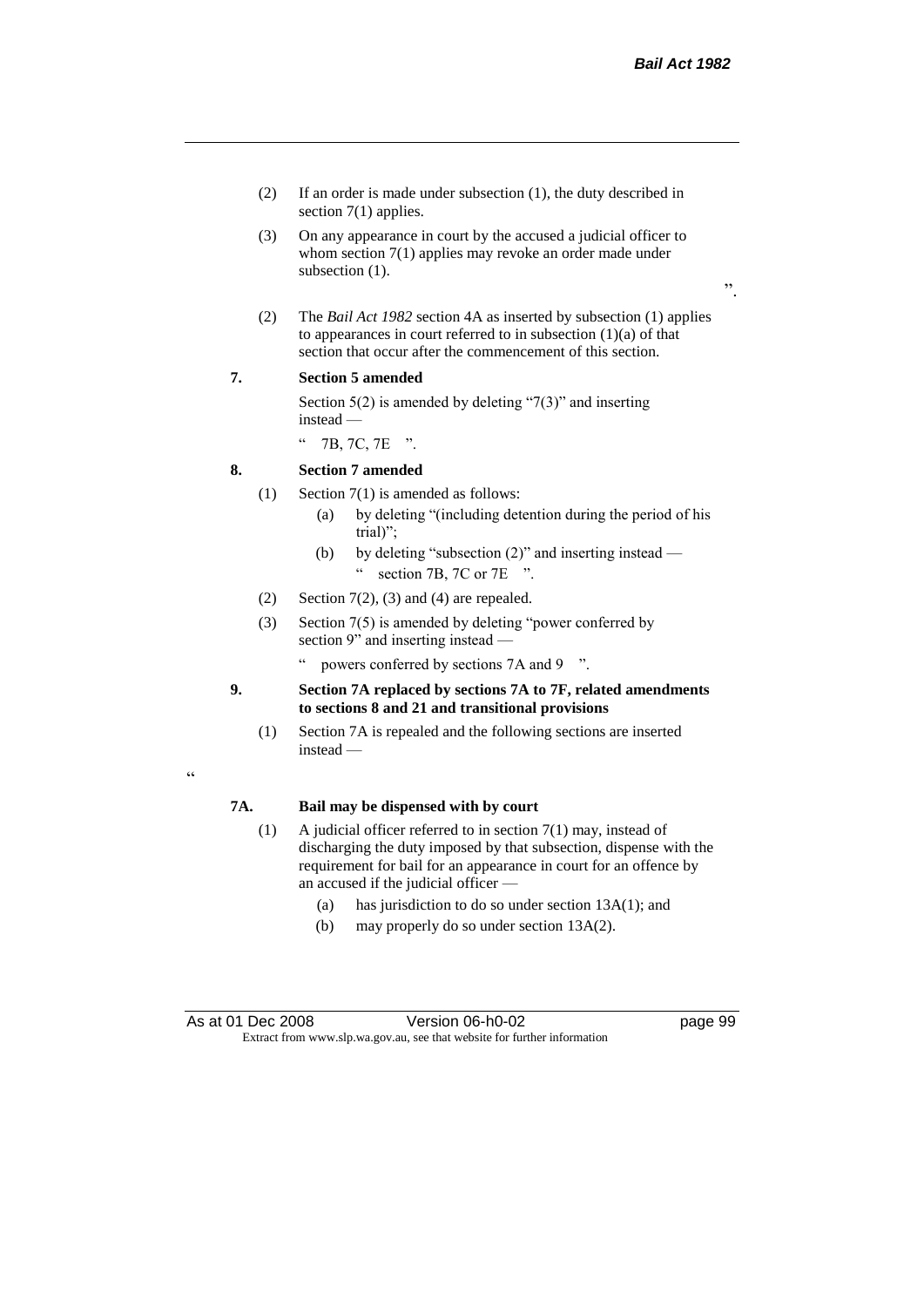- (2) Where the requirement for bail is dispensed with under this section, the accused has a right to be at liberty until the accused is required to appear before a court for the offence, but subject to —
	- (a) section 59A; and
	- (b) any requirement that the accused be in custody for some other offence or reason.

#### **7B. Special provision for adult accused in murder cases**

#### (1) In this section —

*Judge* means a Judge of the Supreme Court.

- (2) This section applies where
	- (a) an accused is in custody for an offence of murder so that under section 15 only a Judge has power to grant bail; and
	- (b) the accused is not a child.
- (3) Where this section applies the accused, or a person on the accused's behalf, may make an application to a Judge for bail at any time before conviction for the offence.
- (4) Upon an accused's initial appearance in court for an offence of murder, the judicial officer who may order the accused's detention in custody is under a duty to inform the accused of the right conferred by subsection (3).
- $(5)$  Where
	- (a) an accused's case for bail has been considered by a Judge on an application under subsection (3); and
	- (b) bail has been refused,

the accused's case for bail shall not be considered on any subsequent occasion in the same case when the accused's continued detention may be ordered unless subsection (6) applies.

- (6) The accused's case for bail shall again be considered by a Judge if the accused, or a person on the accused's behalf, applies to a Judge and satisfies the Judge that —
	- (a) new facts have been discovered, new circumstances have arisen or the circumstances have changed since bail was refused; or
	- (b) the accused failed to adequately present the accused's case for bail on the previous occasion.
- (7) Where
	- (a) an accused's case for bail has been considered by a Judge on an application under subsection (3); and

| page 100 |  |
|----------|--|
|----------|--|

page 100 Version 06-h0-02 As at 01 Dec 2008 Extract from www.slp.wa.gov.au, see that website for further information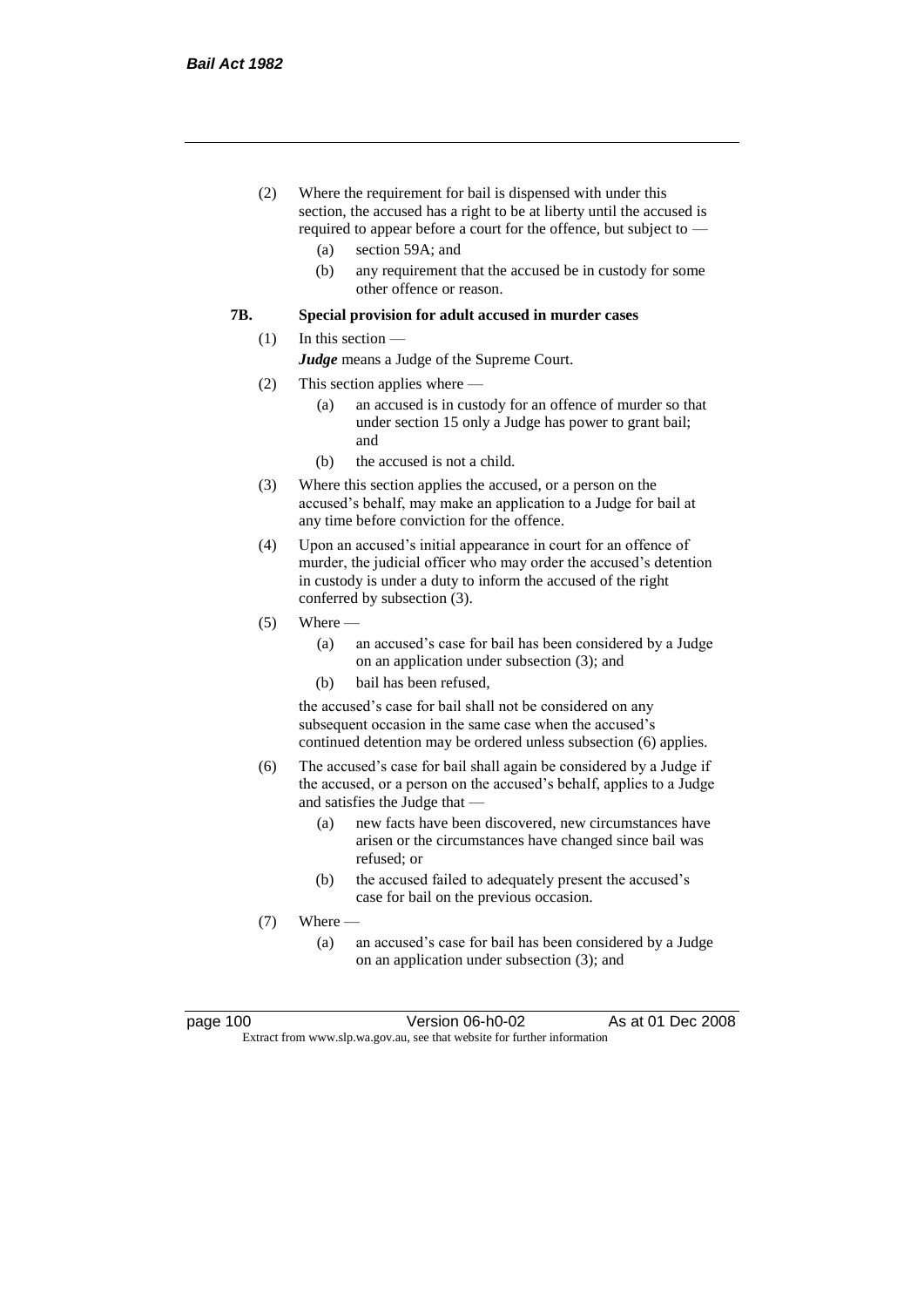(b) bail has been granted,

on any subsequent appearance in the same case a judicial officer may order, notwithstanding section 15, that bail is to continue on the same terms and conditions.

(8) The accused is to be taken before a Judge for the purposes of an application under this section only if the Judge so orders.

*[Section 7B amended by No. 29 of 2008 s. 24(2) and (3).]*

#### **7C. Special provision for child accused in murder cases**

- (1) This section applies where a child accused is in custody for an offence of murder so that under section 15 only a Judge of the Children's Court has power to grant bail.
- (2) Where this section applies, the judicial officer referred to in section 7(1) other than a Judge of the Children's Court, shall, whether or not an application for bail is made by the accused or on the accused's behalf, cause the accused to be taken as soon as is practicable before a Judge of the Children's Court for the purpose of having the accused's case for bail considered by the Judge.
- (3) Notwithstanding subsection (2), where
	- (a) the duty described in that subsection has been discharged once in relation to a child accused's case for bail; and
	- (b) bail has on that occasion been refused by a Judge of the Children's Court,

the accused's case for bail need not be considered on any subsequent occasion in the same case when the accused's continued detention may be ordered unless subsection (4) applies.

- (4) On a subsequent occasion the accused may apply to the judicial officer who may order the accused's continued detention for a reconsideration of the accused's case for bail on the ground that —
	- (a) new facts have been discovered, new circumstances have arisen or the circumstances have changed since bail was refused on the occasion mentioned in subsection (3); or
	- (b) the accused failed to adequately present the accused's case for bail on that occasion.
- (5) If the judicial officer is satisfied as to one or more of those grounds the judicial officer shall cause the accused to be taken as soon as is practicable before a Judge of the Children's Court for the purpose of having the accused's case for bail considered by the Judge.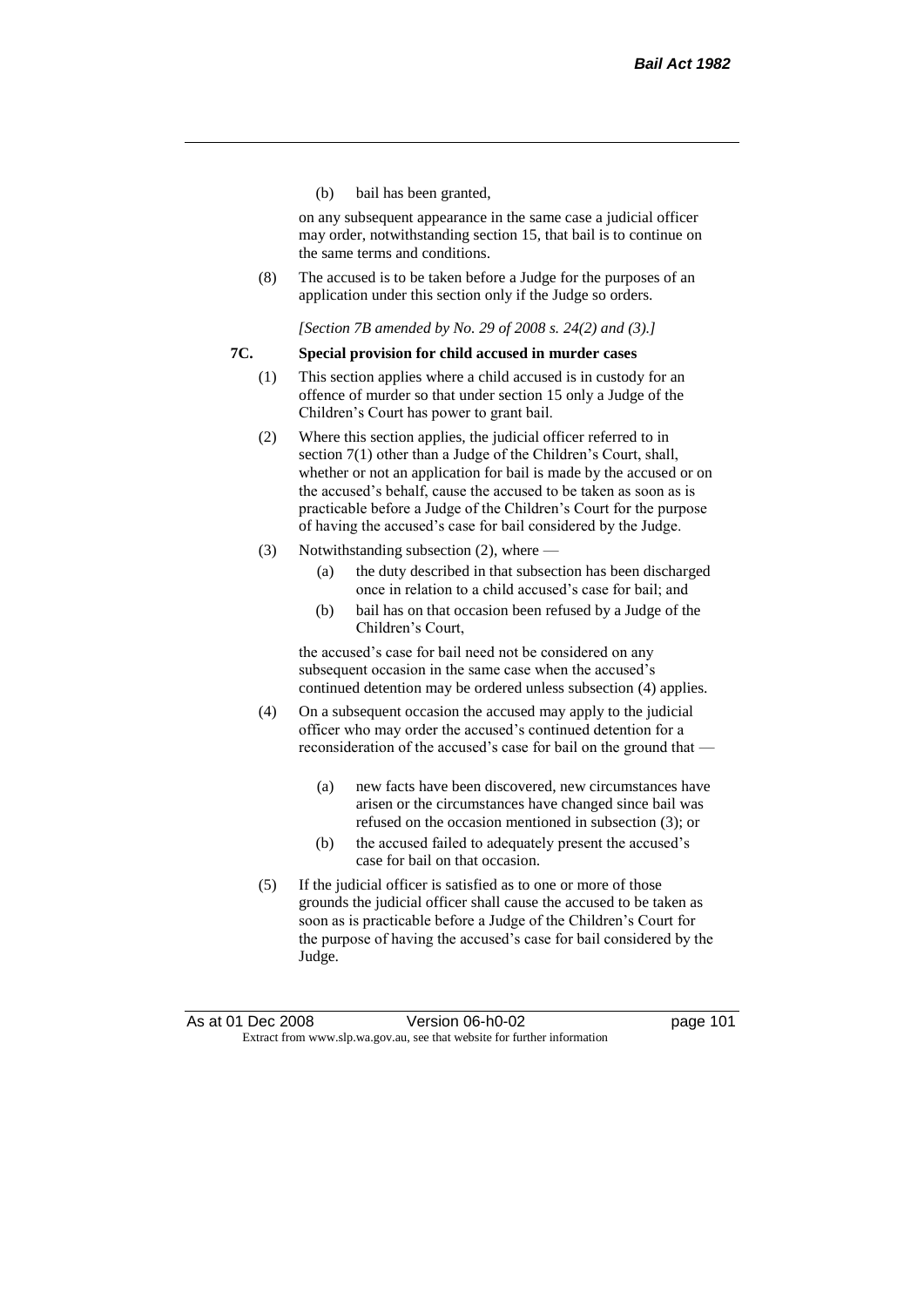*[Section 7C amended by No. 29 of 2008 s. 24(4).]*

## **7D. Previous decision may be adopted**

- (1) Notwithstanding section 7(1), after
	- (a) the duty described in that subsection has been discharged once in relation to an accused's case for bail; or
	- (b) a Judge of the Children's Court has considered the case under section 15,

it is sufficient on any subsequent consideration of bail in the same case for a judicial officer, including a Judge of the Children's Court acting under section 15, to make inquiry of the accused in terms of subsection (2).

- (2) The inquiry to be so made is  $-$ 
	- (a) whether any new fact has been discovered or new circumstance has arisen, or whether the circumstances have changed, since bail was previously granted or refused; and
	- (b) whether the accused considers that the accused failed to adequately present the accused's case for bail on a previous occasion.
- (3) Unless the judicial officer is satisfied that there is any reason of the kind mentioned in subsection (2) for not doing so, the judicial officer may adopt the decision previously made in the case, but with power to make such variations of the terms and conditions of bail as the judicial officer thinks fit.

## **7E. Bail during trial**

- $(1)$  Where
	- (a) an accused has been refused bail for the accused's appearance for trial for an offence; and
	- (b) the trial extends beyond one day,

a judicial officer referred to in section 7(1) need not comply with that subsection unless the accused, or a person on the accused's behalf, applies for bail.

(2) In subsection  $(1)$  —

*trial* means that part of proceedings for an offence when evidence is being received by the court in respect of the offence and also extends to any time when —

- (a) legal argument is being heard; or
- (b) a judicial officer or a jury is deliberating.

page 102 Version 06-h0-02 As at 01 Dec 2008 Extract from www.slp.wa.gov.au, see that website for further information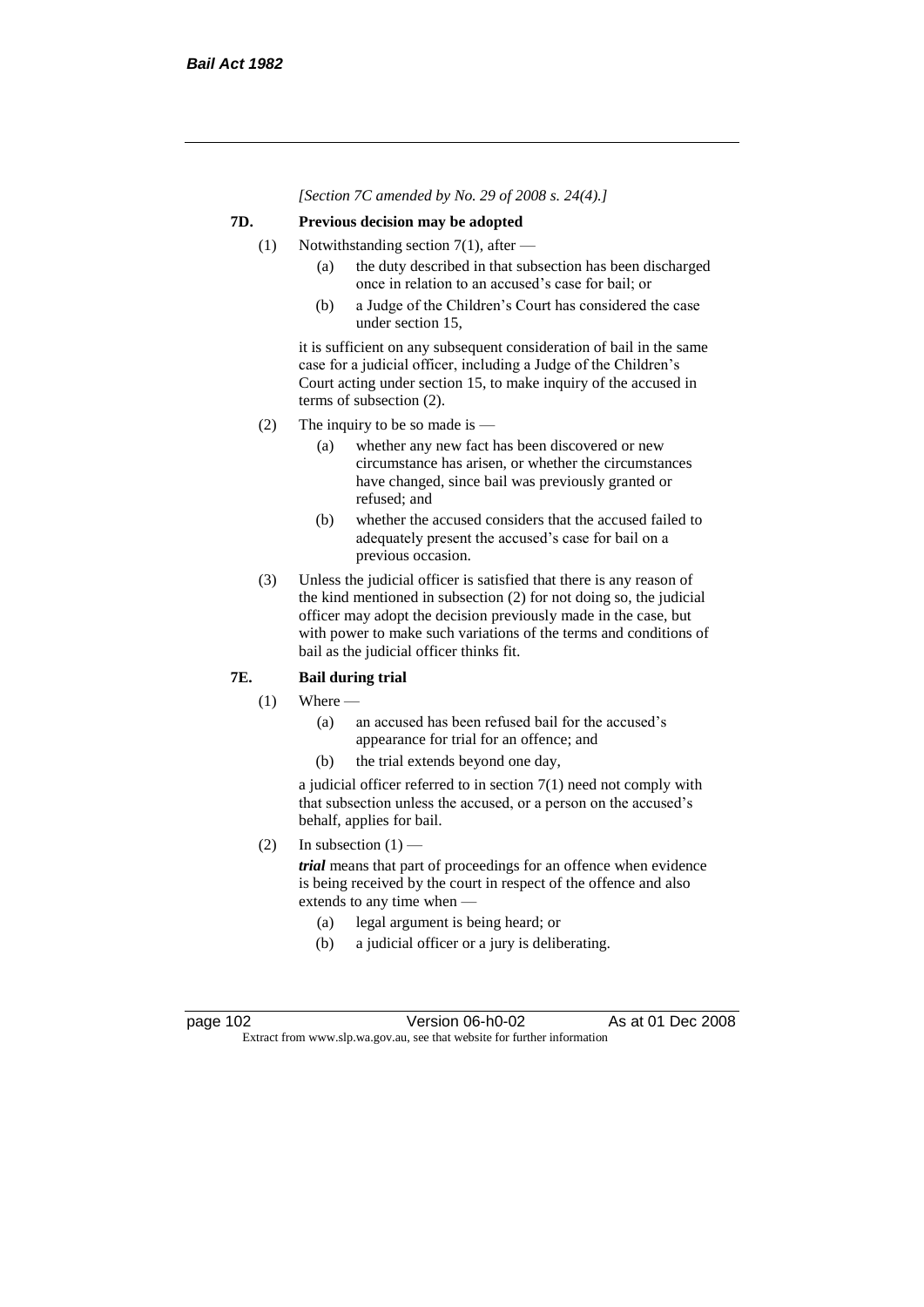#### **7F. Bail for appeal from courts of summary jurisdiction**

- (1) If a person is in custody and an appeal has been commenced under the *Criminal Appeals Act 2004* Part 2 in connection with the decision by virtue of which the person is in custody, the person may apply for bail —
	- (a) if the appeal is to be heard and determined by the Court of Appeal or if an application has been made to the Court of Appeal for leave to appeal to the Court of Appeal to a judge of appeal; or
	- (b) in any other case to a Judge of the Supreme Court.
- (2) Bail shall not be granted to an applicant for bail under subsection (1) unless —
	- (a) the applicant has given notice of the application for bail  $\mathsf{to}$  —
		- (i) the Director of Public Prosecutions; or
		- (ii) the State Solicitor,
		- as the case may require; and
	- (b) that official has been given an opportunity to be heard on the application.

".

".

(2) Section 8(5) is amended by deleting "7A(1)" and inserting instead —

 $"$  7F(1) ".

- (3) Section 21(2) is amended as follows:
	- (a) after paragraph (a) by inserting
		- $\alpha$  or ";
	- (b) by deleting paragraph (b) and "or" after it and inserting instead —
	- "
- (b) the Director of Public Prosecutions or the State Solicitor to receive notice and be heard under section 7F(2); or
- (4) The *Bail Act 1982* section 7A as inserted by subsection (1) applies in relation to appearances in court coming within the *Bail Act 1982* section 7(1) that occur after the commencement of this section.
- (5) The *Bail Act 1982* section 7B(3) as inserted by subsection (1) applies so as to enable an accused who is detained in custody after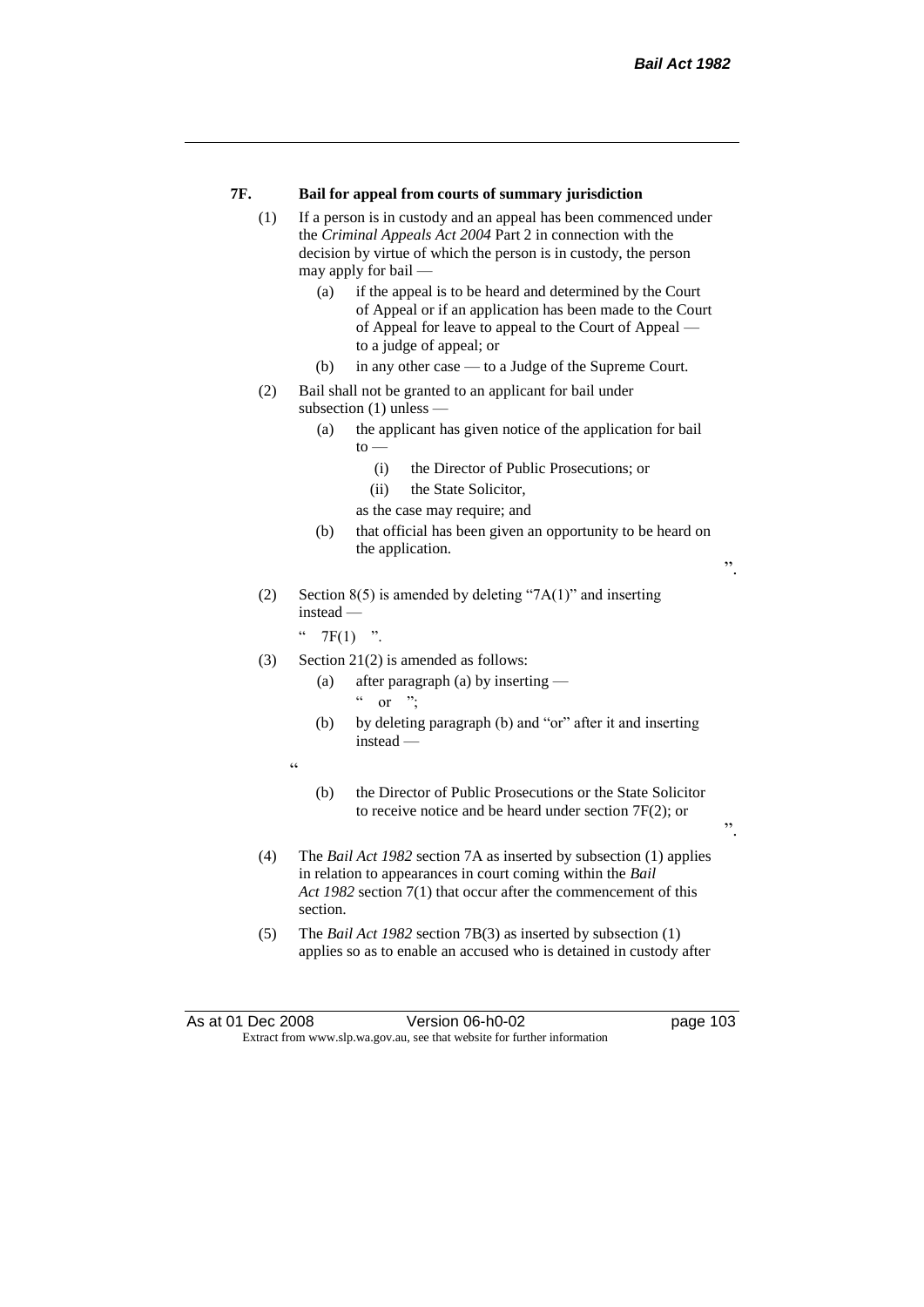the commencement of this section to make an application allowed for by that subsection.

- (6) The *Bail Act 1982* section 7B(4) as inserted by subsection (1) applies in relation to appearances in court coming within that subsection that occur after the commencement of this section.
- (7) The *Bail Act 1982* section 7B(5) as inserted by subsection (1) applies in relation to an accused who is in custody on the commencement of this section as if the reference in section 7B(5)(a) to an application under subsection (3) included a reference to an application under the *Bail Act 1982* as in force immediately before the commencement of this section.
- (8) The *Bail Act 1982* section 7C(2) as inserted by subsection (1) applies in relation to appearances in court coming within that subsection that occur after the commencement of this section.
- (9) The *Bail Act 1982* section 7D as inserted by subsection (1) applies to any subsequent consideration of bail referred to in section 7D(1) that occurs after the commencement of this section.
- (10) The *Bail Act 1982* section 7E as inserted by subsection (1) applies to any trial as defined in section 7E(2), or part of a trial, that takes place after the commencement of this section.
- (11) The *Bail Act 1982* section 7F(2) as inserted by subsection (1) applies in relation to a pending application for bail under the *Bail Act 1982* section 7A(1), as in force immediately before the commencement of this section, as if it were an application for bail under the *Bail Act 1982* section 7F(1) as inserted by subsection  $(1)$ .

## **10. Section 9 amended and transitional provision**

- (1) Section 9(1)(b) is amended by inserting after "24(1)" " or  $24A(1)$  or  $(2)$  ".
- (2) The *Bail Act 1982* section 9(1)(b) as amended by subsection (1) applies to any consideration of a case for bail that occurs after the commencement of this section.

#### **11. Section 11 amended and transitional provision**

- (1) Section 11(1)(e) is amended by inserting after "46,"  $\degree$  50F, ".
- (2) Section 11(2) and (3) are repealed and the following subsections are inserted instead —

page 104 Version 06-h0-02 As at 01 Dec 2008 Extract from www.slp.wa.gov.au, see that website for further information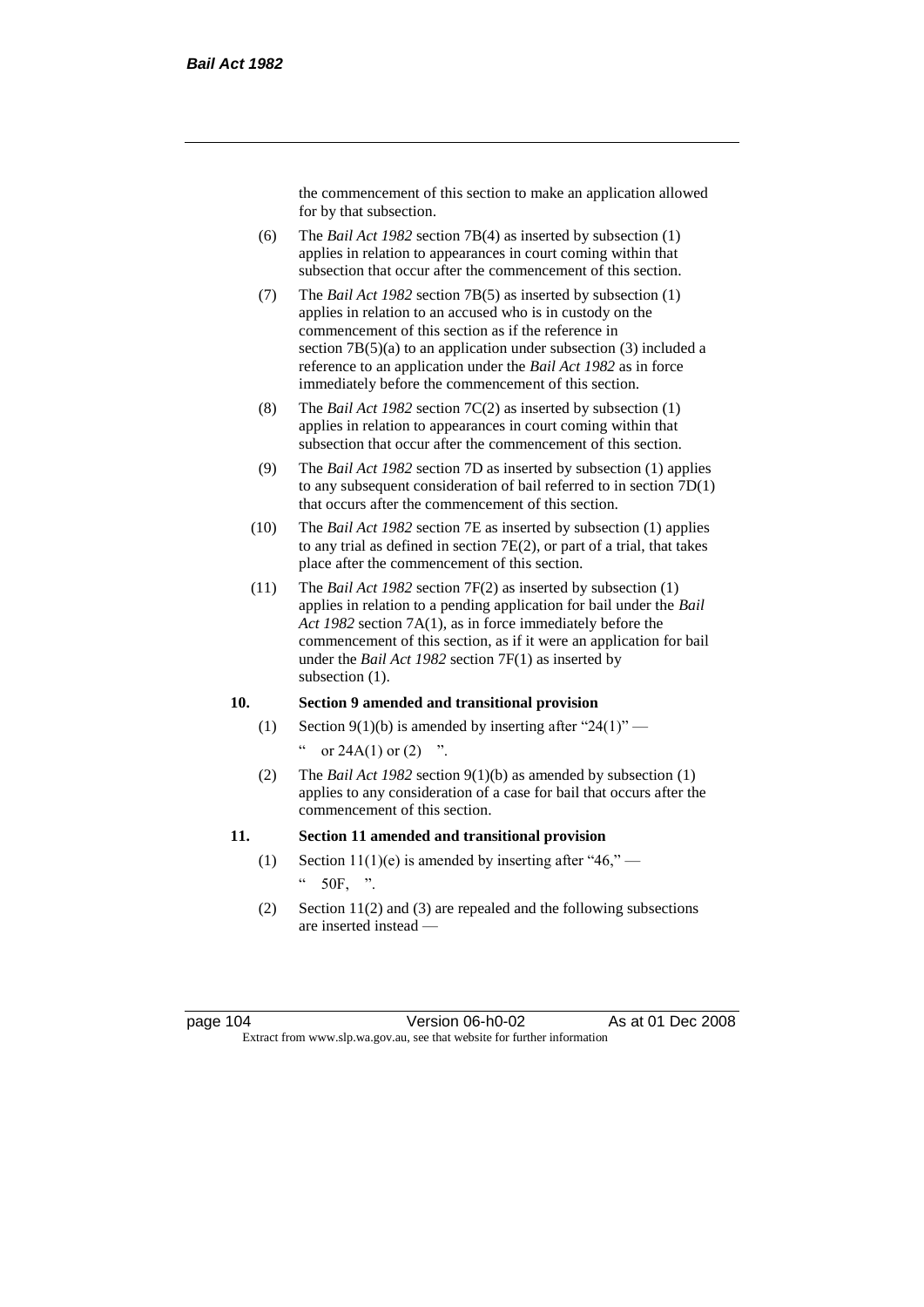- (2) Where the accused is in custody in a lock-up, court custody centre or prison, the right conferred by subsection (1) is also subject to the person in charge of the lock-up, court custody centre or prison either —
	- (a) signing a certificate under subsection (3); or
	- (b) receiving notice that a certificate has been signed by another person under that subsection.
- (3) After an accused becomes entitled to be at liberty as provided in subsection (1), a person referred to in section 29 may sign a certificate to that effect in the prescribed form.
- (4) The person in charge of a lock-up, court custody centre or prison in which the accused is in custody shall release the accused from custody as soon as is practicable after —
	- (a) the person in charge signs the certificate; or
	- (b) if the certificate is signed by a person other than the person in charge, the person in charge receives notice as described in subsection (2)(b).
- (3) A certificate under the *Bail Act 1982* section 11(2) as in force immediately before the commencement of this section that has not been fully acted upon is to be treated after that commencement as a certificate under the *Bail Act 1982* section 11(3) as inserted by subsection (2).

#### **12. Section 12 amended**

Section 12 is amended by deleting "section 11(1)" and inserting instead —

sections  $7A(2)$  and  $11(1)$  ".

### **13. Heading to Part III replaced**

The heading to Part III is deleted and the following heading is inserted instead —

 $\epsilon$ 

# **Part III — Jurisdiction relating to bail**

#### **14. Sections 13A and 13B inserted**

After section 13 the following sections are inserted —

".

".

"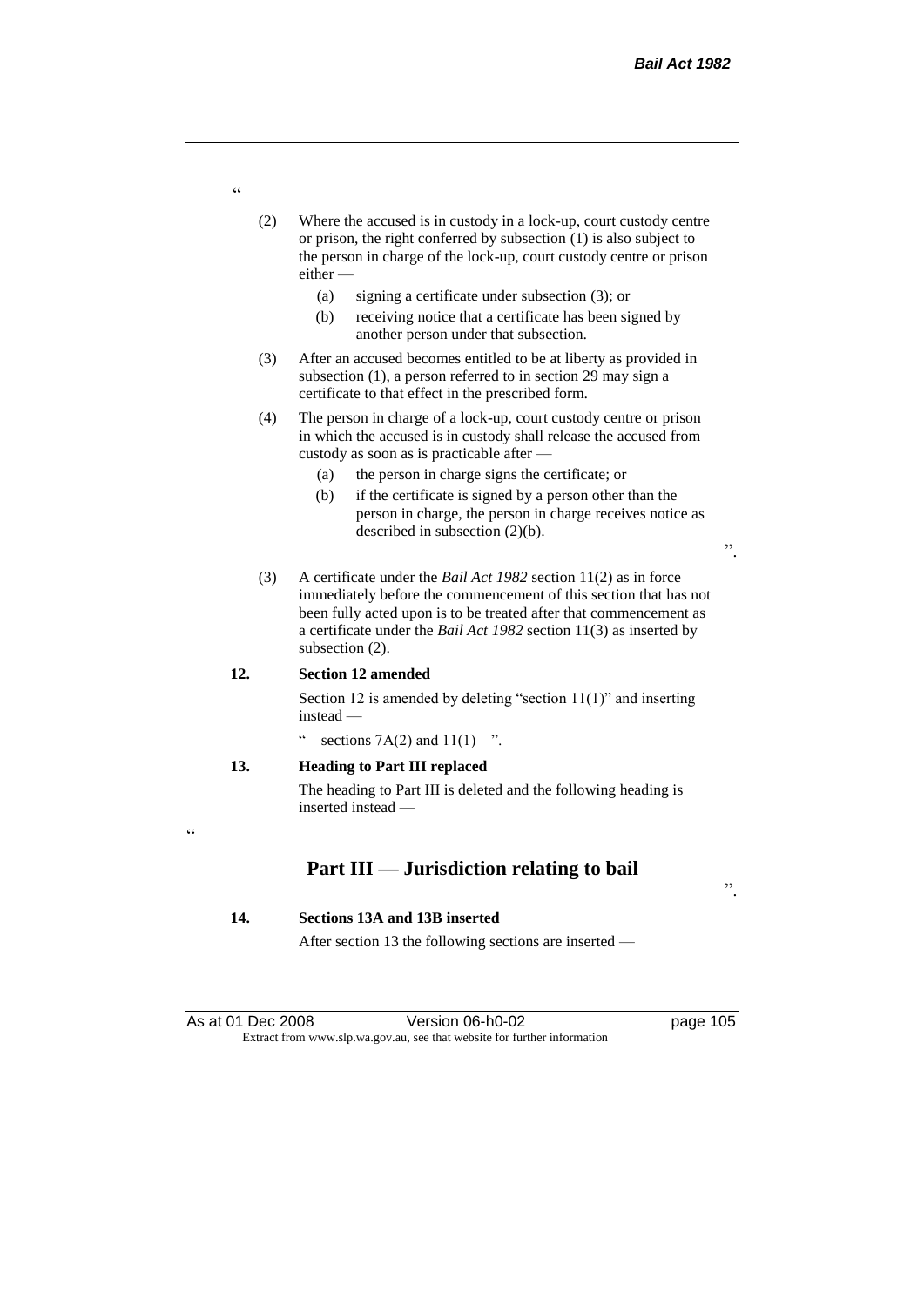### **13A. Jurisdiction to dispense with bail and how jurisdiction to be exercised**

- (1) Jurisdiction to dispense with the requirement for bail under section 7A for any appearance described in the first column of Schedule 1 Part A clause 2 or 3 is vested, subject to Schedule 1 Part B, in the judicial officer specified in the second column of that clause opposite that description, but Schedule 1 Part A clause 7 does not apply for the purposes of this subsection.
- (2) The jurisdiction referred to in subsection (1) is exercisable only
	- (a) in respect of an appearance in court before conviction for an offence; and
	- (b) if it appears to the judicial officer that bail would be granted in accordance with Schedule 1 Part C clause 1 or 2 but that in the circumstances the completion of bail papers is an unnecessary imposition.
- (3) Where a judicial officer dispenses with the requirement for bail for an appearance by an accused the registrar of the court shall, in accordance with section 13B, give written notice to the accused of the time and place for the appearance.

### **13B. Giving and proof of notices under section 13A(3)**

- (1) A written notice to an accused under section  $13A(3)$  shall be
	- (a) given to the accused personally; or
	- $(b)$  sent to the accused
		- (i) by post to the accused's address appearing in the records of the court; or
		- (ii) in urgent cases or with the accused's consent, by electronic communication.
- (2) A person who gives or sends a notice in accordance with subsection (1) shall endorse on a file copy of the notice a certificate showing —
	- (a) that the person has done so; and
	- (b) the time of doing so.
- (3) If a notice is sent by post under subsection  $(1)(b)(i)$ , the notice is to be presumed, unless the contrary is shown, to have been received at the time when, in the ordinary course of events, it would have been delivered.
- (4) In any proceedings —

page 106 **Version 06-h0-02** As at 01 Dec 2008 Extract from www.slp.wa.gov.au, see that website for further information

 $\epsilon$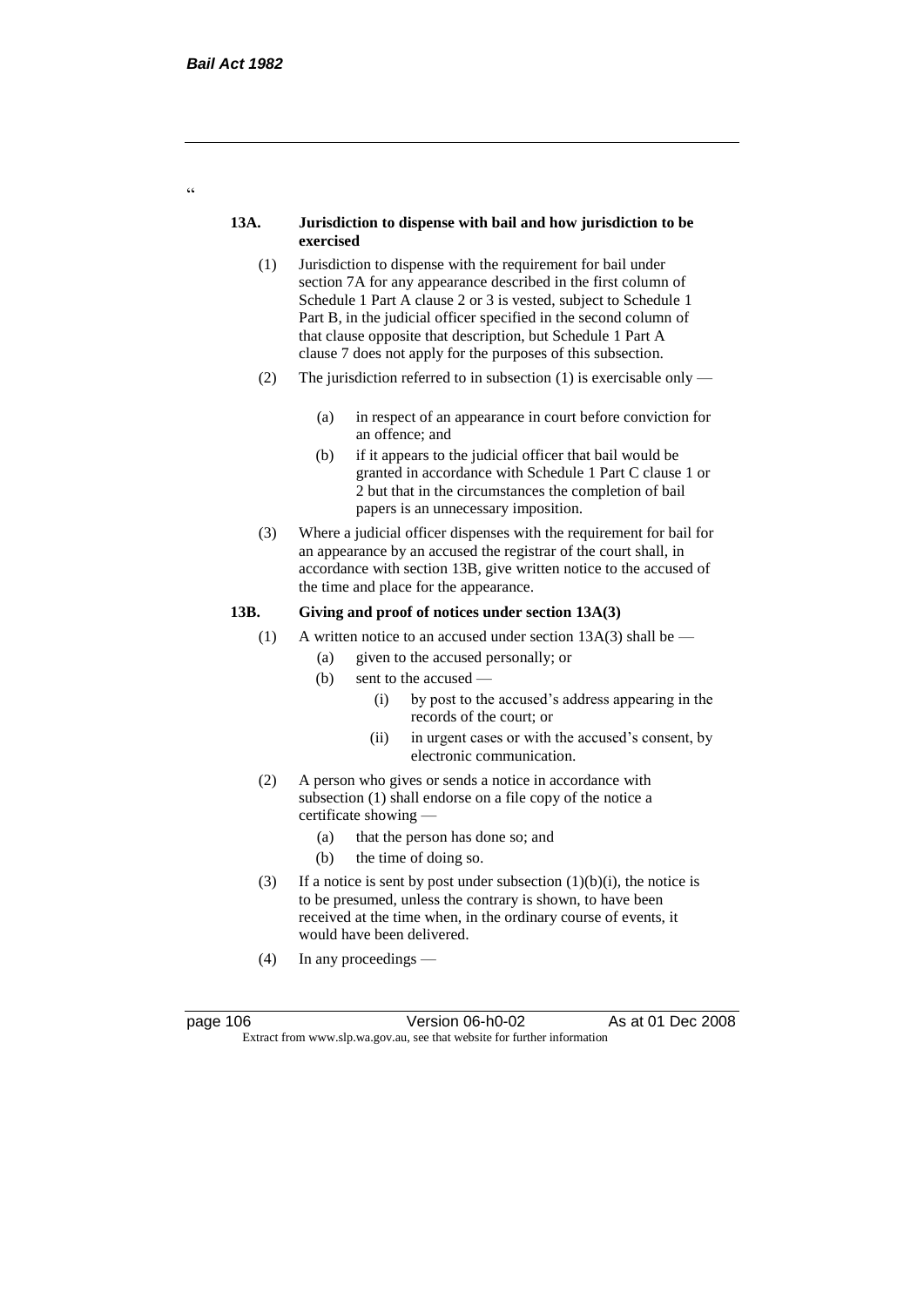- (a) a document purporting to be a copy of a notice referred to in subsection (1) is evidence of the terms of the notice; and
- (b) an endorsement on a copy of a notice referred to in subsection (2) purporting to be a certificate referred to in that subsection is evidence of the matters appearing in the certificate without proof of the signature of the person who made the endorsement.

### **15. Section 14 amended and transitional provisions**

- (1) Section 14(1) is amended as follows:
	- (a) by deleting "of the Supreme Court";
	- (b) after paragraph (b) by deleting the full stop and inserting instead —

 $\epsilon$ 

#### ; and

(c) under section 7A dispense with the requirement for bail or revoke an existing dispensation.

".

".

## (2) Section 14(2) is amended as follows:

- (a) by deleting "of the Supreme Court";
- (b) in paragraph (a) by deleting "or refused" and inserting instead —
	- " , refused or dispensed with ".
- (3) Section 14(2a) and (3) are each amended by deleting "of the Supreme Court".
- (4) Section 14(4) and (5) are repealed and the following subsection is inserted instead —

 $\epsilon$ 

#### (4) In this section —

- (a) references to a Judge are references
	- (i) in the case of a child charged with an offence before the Children's Court, to a Judge of that Court; and
	- (ii) in the case of an accused committed for trial or sentence to the District Court, to a Judge of that Court; and
	- (iii) in any other case, to a Judge of the Supreme Court;

As at 01 Dec 2008 Version 06-h0-02 page 107 Extract from www.slp.wa.gov.au, see that website for further information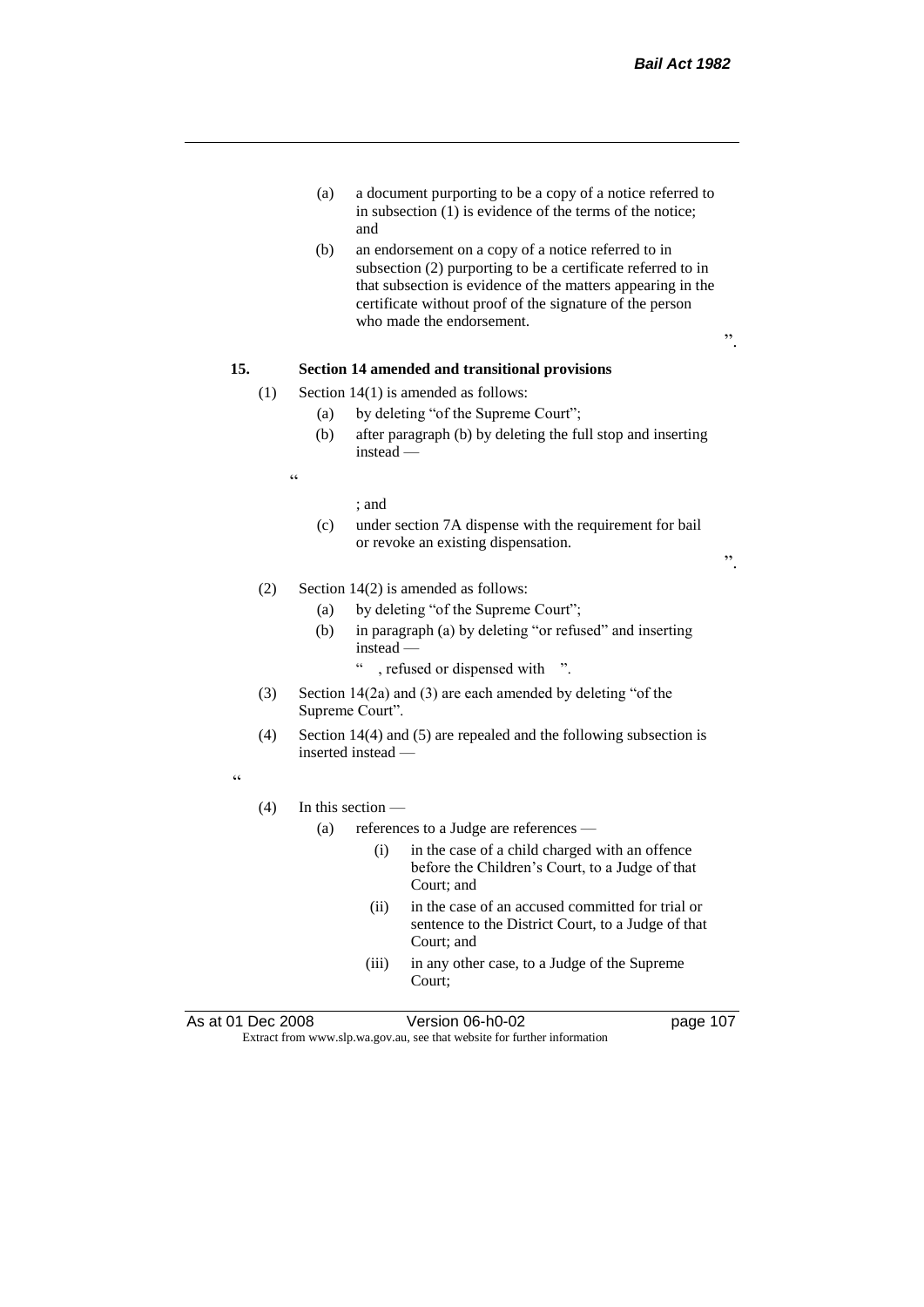and

- (b) references to any other judicial officer
	- (i) in relation to the exercise of powers under this section by a Judge, are references to any judicial officer whose jurisdiction is inferior to that of the Judge; but
	- (ii) in relation to the exercise of powers under this section by a Judge of the Supreme Court, do not include a Judge of the Children's Court or a Judge of the District Court.
- (5) The *Bail Act 1982* section 14(4)(a)(i) as inserted by subsection (4) applies in respect of a child charged with an offence on or after the commencement.
- (6) The *Bail Act 1982* section 14(4)(a)(ii) as inserted by subsection (4) applies in respect of an accused committed to the District Court on or after the commencement for trial or sentence.
- (7) The *Bail Act 1982* section 14(4)(b) as inserted by subsection (4) applies in respect of any power referred to in the *Bail Act 1982* section 14(1) that is exercised, or could be exercised, on or after the commencement by any other judicial officer as defined in that paragraph.
- (8) In subsections (5), (6) and (7) —

*commencement* means the commencement of subsection (4). Note: The heading to section 14 is to read "**Extent of Judge's jurisdiction**".

## **16. Sections 15A and 15B inserted and transitional provision**

(1) After section 15 the following sections are inserted —

#### $\epsilon$

## **15A. Appeal from decision of Judge**

## $(1)$  In this section —

- *bail decision* means a decision
	- (a) to grant or refuse bail; or
	- (b) to vary or revoke bail; or
	- (c) to dispense with the requirement for bail; or
	- (d) to impose any condition on a grant of bail,

and includes a decision under section 55 or 59A(4).

- (2) The prosecutor or the accused may appeal to the Court of Appeal against a bail decision of —
	- (a) a Judge of the Children's Court; or

| page 108 |  |
|----------|--|
|          |  |

page 108 Version 06-h0-02 As at 01 Dec 2008 Extract from www.slp.wa.gov.au, see that website for further information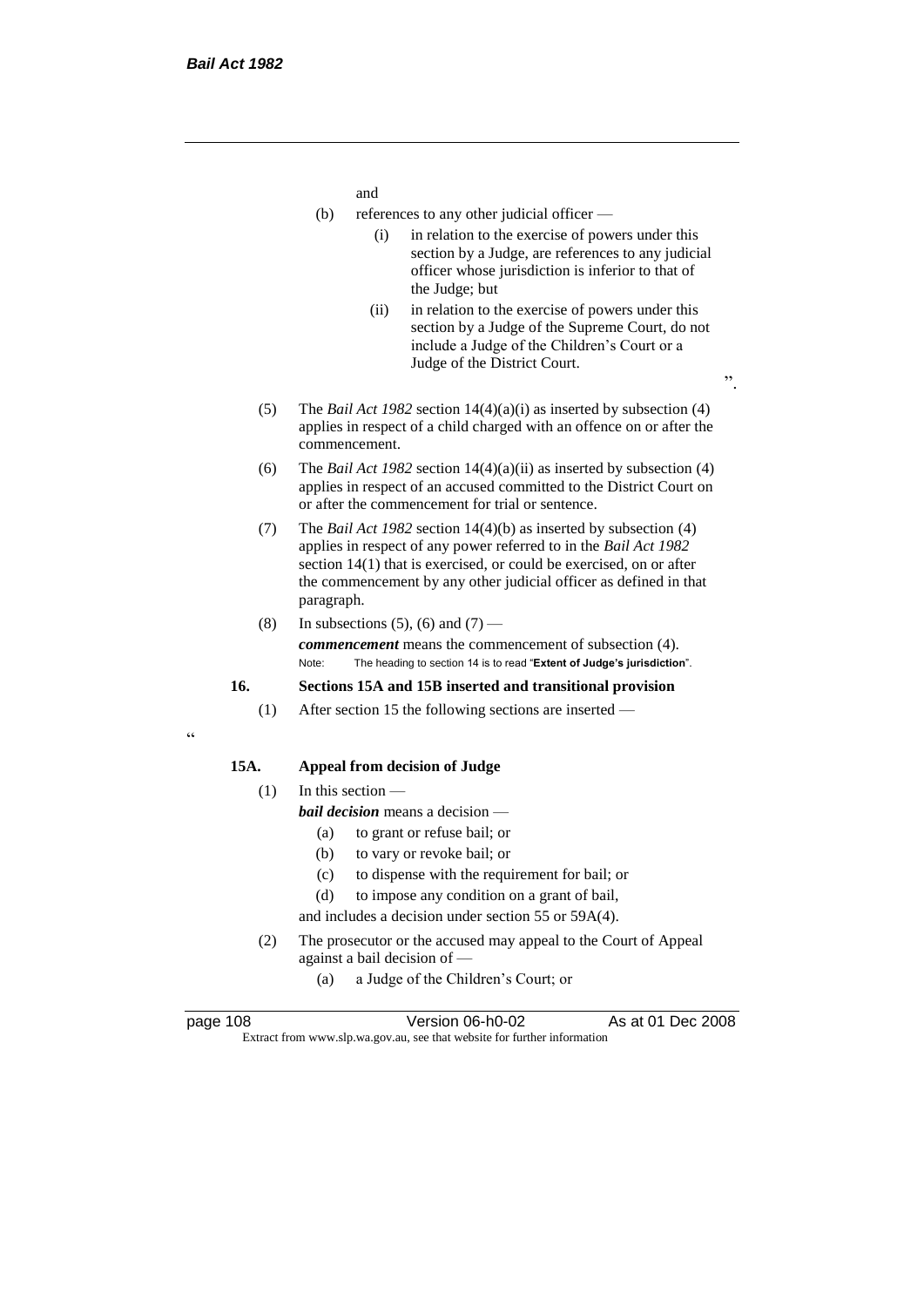- (b) a Judge of the District Court; or
- (c) a Judge of the Supreme Court.
- (3) The leave of the Court of Appeal is required for each ground of appeal in an appeal under this section.
- (4) The *Criminal Appeals Act 2004* section 27(2), (3) and (4) apply, with necessary modifications, as if an appeal under this section were an appeal under Part 3 of that Act.
- (5) An appeal under this section shall be commenced and conducted in accordance with this section, section 15B and rules of court made by the Supreme Court.
- (6) An appeal under this section shall be commenced by lodging with the Court of Appeal an application for leave to appeal that sets out the grounds of the appeal.
- (7) An appeal under this section cannot be commenced later than 21 days after the date of the bail decision unless the Court of Appeal orders otherwise.
- (8) An accused who is a party to an appeal under this section and who is in custody is entitled to be present at the hearing of the appeal if the accused so requests, and any official responsible for that custody who is informed of such a request shall do what is necessary to give effect to it.
- (9) For the purposes of giving effect to a request referred to in subsection (8), arrangements may be made for the accused to appear before the Court of Appeal by means of a video link or an audio link in accordance with section 66B, unless the Court of Appeal has ordered that the accused appear before it in person.

### **15B. Determination of appeal under section 15A and related provisions**

- (1) The Court of Appeal has jurisdiction to hear and determine an appeal under section 15A.
- (2) The Court of Appeal shall determine an appeal on the material and evidence that was before the Judge whose decision is the subject of the appeal.
- (3) Any decision of the Court of Appeal in relation to bail shall be made in accordance with the relevant provisions of sections 13A and 17 and Schedule 1.
- (4) Where in determining an appeal the Court of Appeal revokes the bail of an accused who is at liberty, it may order that the accused be returned to custody to await the appearance for which the bail was granted.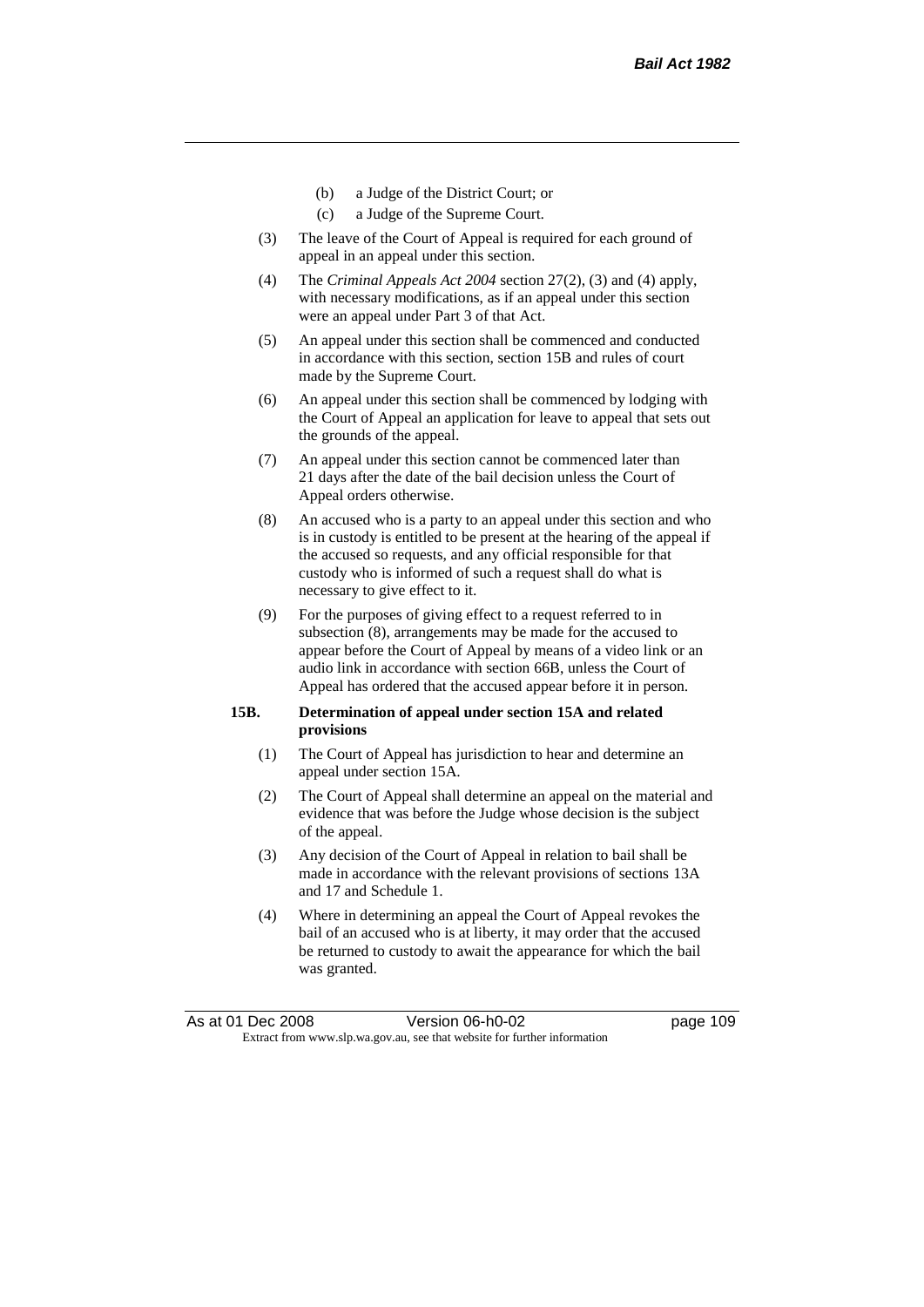|     | (5) |            | Where in determining an appeal the Court of Appeal varies the<br>bail of an accused who is at liberty, it may order that the accused<br>be returned to custody until the accused becomes entitled to be<br>again at liberty pursuant to section 11. |    |
|-----|-----|------------|-----------------------------------------------------------------------------------------------------------------------------------------------------------------------------------------------------------------------------------------------------|----|
|     | (6) |            | A judge of appeal may issue any warrant that may be necessary to<br>carry into effect an order under subsection (4) or (5).                                                                                                                         | ,, |
|     | (2) |            | The <i>Bail Act 1982</i> sections 15A and 15B as inserted by<br>subsection (1) apply to a bail decision, as defined in<br>section $15A(1)$ , made after the commencement of this section by a<br>judge referred to in section 15A(2).               |    |
| 17. |     |            | <b>Section 26 amended</b>                                                                                                                                                                                                                           |    |
|     | (1) |            | Section $26(1)$ is amended as follows:                                                                                                                                                                                                              |    |
|     |     | (a)        | after paragraph (a) by inserting —<br>$\epsilon$<br><sub>or</sub>                                                                                                                                                                                   |    |
|     |     | (b)        | before paragraph (c) by inserting —                                                                                                                                                                                                                 |    |
|     |     | $\epsilon$ |                                                                                                                                                                                                                                                     |    |
|     |     | (ba)       | grants bail to an accused for a serious offence to which<br>Schedule 1 Part C clause 3A applies; or                                                                                                                                                 | ,, |
|     | (2) | $\epsilon$ | Section 26(2) is amended before paragraph (b) by inserting $-$                                                                                                                                                                                      |    |
|     |     | (aa)       | grants bail to an accused for a serious offence to which<br>Schedule 1 Part C clause 3A applies; or                                                                                                                                                 | ,, |
| 18. |     |            | Section 28 amended, related amendments to sections 35, 49, 51<br>and 58 and Schedule 1 and transitional provisions                                                                                                                                  |    |
|     | (1) |            | Section $28(2)$ is amended as follows:                                                                                                                                                                                                              |    |
|     |     | (a)        | by deleting paragraph (b) and inserting instead —                                                                                                                                                                                                   |    |
|     |     | $\epsilon$ |                                                                                                                                                                                                                                                     |    |
|     |     | (b)        | that if the accused fails to appear at that time and place<br>the accused will, as soon as is practicable, appear at the<br>court at which the accused was required to appear, when<br>that court is sitting; and                                   | ". |
|     |     | (b)        | after each of paragraphs (a) and (c) by inserting —<br>$\boldsymbol{\varsigma}$ $\boldsymbol{\varsigma}$<br>and                                                                                                                                     |    |

page 110 **Deciminal Version 06-h0-02** As at 01 Dec 2008 Extract from www.slp.wa.gov.au, see that website for further information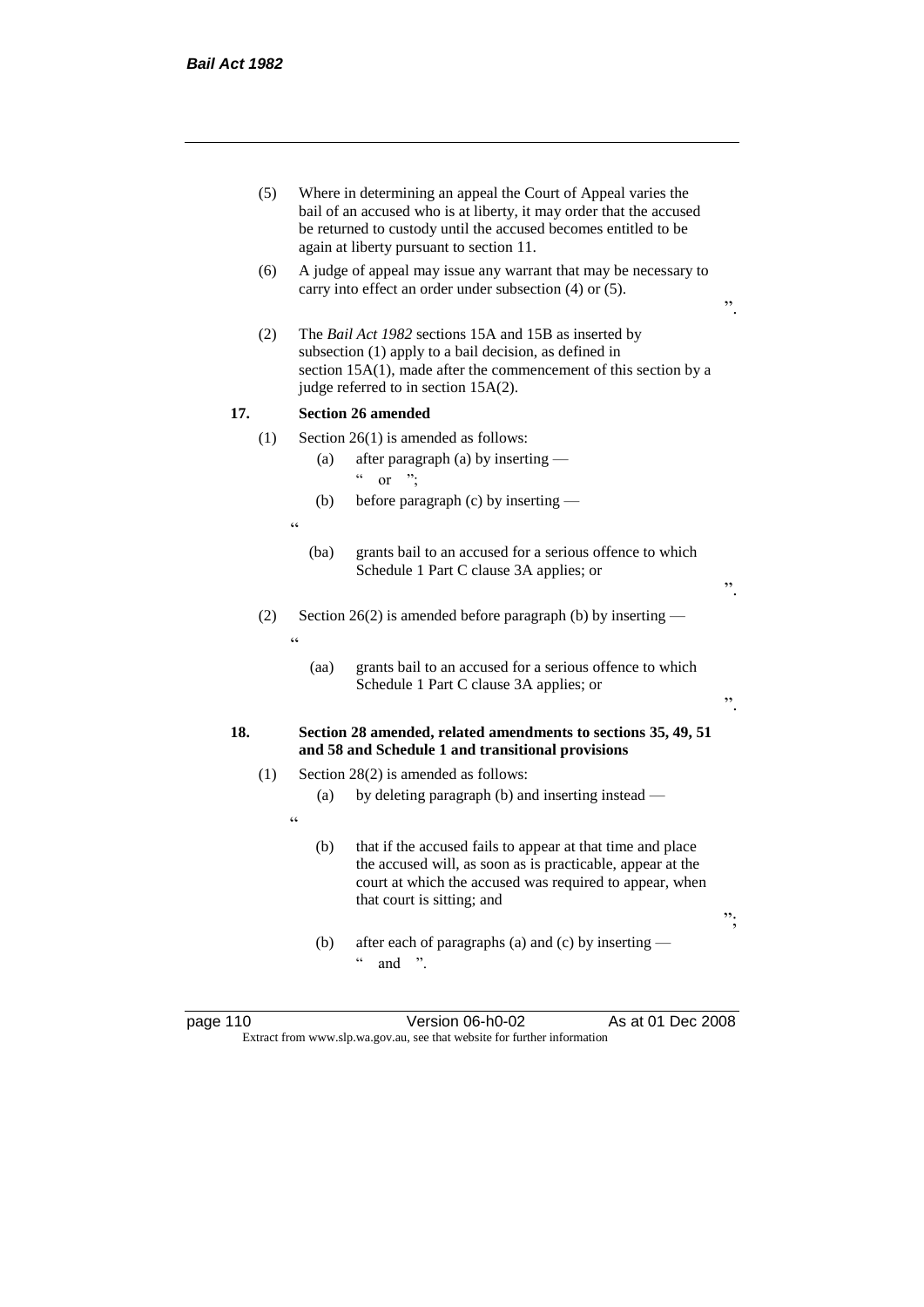- (2) Section 49(1) is amended after "or (b)" by deleting "(ii)".
- (3) Each provision in the Table to this section is amended by deleting "(ii)" in each place where it occurs.

#### **Table**

| s. $35(1)$ | s. $58(1)(b)$                      |
|------------|------------------------------------|
| s. $51(2)$ | Sch. 1 Pt. D cl. $1(2)(a)$ and (b) |

- (4) A bail undertaking that has effect under the *Bail Act 1982* immediately before the commencement of this section continues to have effect, on and after that commencement, as if it were a bail undertaking described in the *Bail Act 1982* section 28(2) as amended by subsection (1).
- (5) A surety undertaking that has effect under the *Bail Act 1982* immediately before the commencement of this section continues to have effect, on and after that commencement, as if it were a surety undertaking within the meaning of the *Bail Act 1982* section 35(1) as amended by subsection (3).

#### **19. Section 29 amended**

Section 29(b) to (i) are deleted and the following paragraphs are inserted instead —

- "
- (b) a registrar of a court, other than a deputy registrar of the Magistrates Court or the Children's Court;
- (c) an authorised police officer;
- (d) an associate of a Judge of the Supreme Court, the District Court or the Children's Court;
- (e) where the accused is in a lock-up or prison, any person for the time being in charge of the lock-up or prison;
- (f) where the accused is in a court custody centre, any person for the time being in charge of the centre who is approved for the purposes of this paragraph by the chief executive officer of the department of the Public Service principally assisting in the administration of the *Court Security and Custodial Services Act 1999*;
- (g) where the accused is a child, any authorised community services officer.

".

### **20. Section 30 amended**

Section 30(1)(a) is deleted and the following paragraph is inserted instead —

As at 01 Dec 2008 Version 06-h0-02 page 111 Extract from www.slp.wa.gov.au, see that website for further information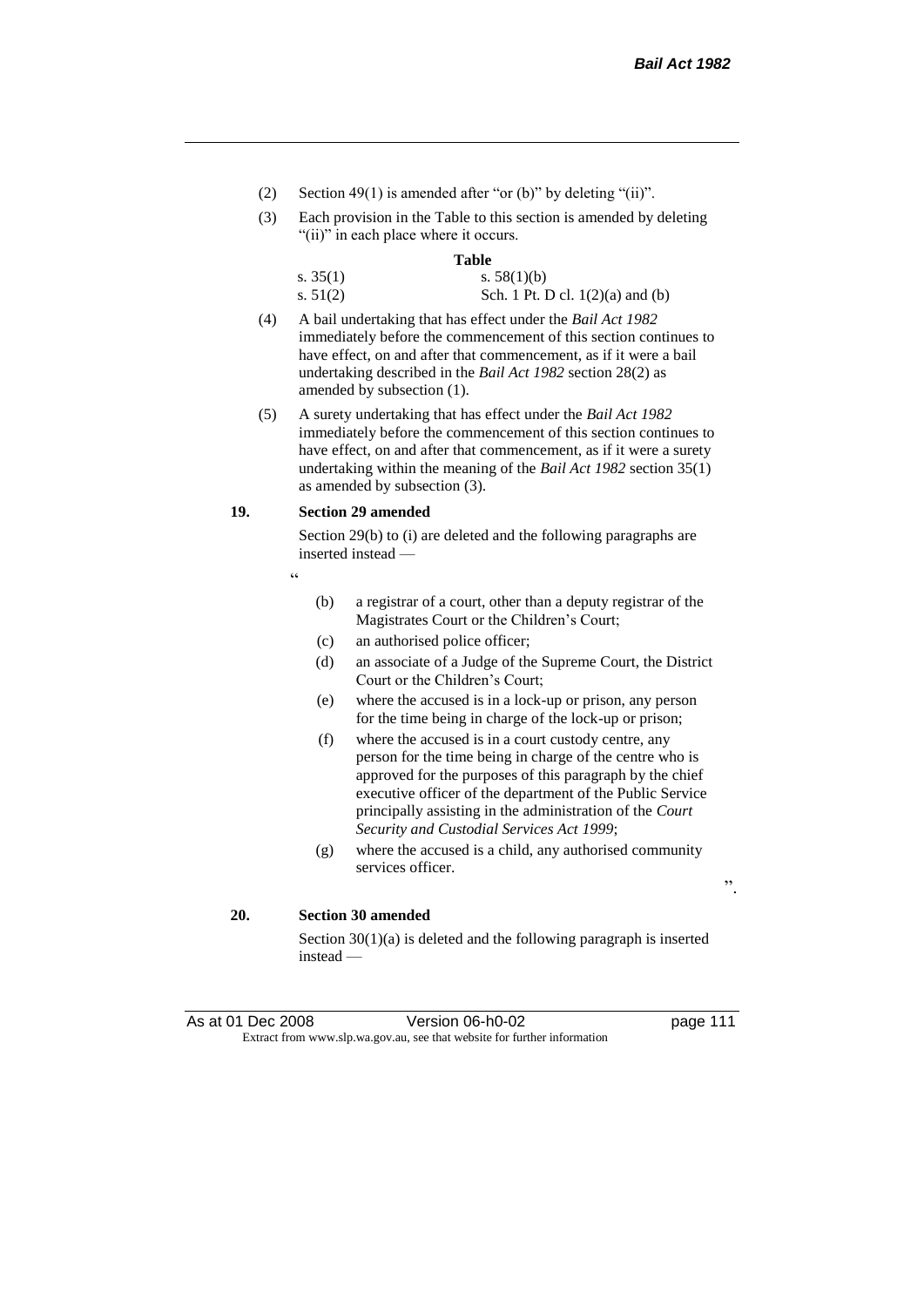"  $(a)$  either — (i) read it to the accused; or (ii) be informed by the accused that the accused has read it; or (iii) if necessary, have it translated to the accused; ". **21. Section 31 amended and transitional provision** (1) Section 31(2) is amended as follows: (a) in paragraph (b) by deleting "give written notice thereof " and inserting instead — " cause written notice of the time and place to be given "; (b) in paragraph (c) by inserting after "a Judge of the Supreme Court" in the second place where it occurs —  $\zeta\,\zeta$ or a Judge of the Children's Court, as the case may require, "; (c) in paragraphs (c) and (d) by deleting "give written notice" and inserting instead — " cause written notice to be given "; (d) in paragraph (e) by deleting "give written notice thereof " and inserting instead — " cause written notice of the day to be given "; (e) in paragraph (f) by inserting after "of the court" — ", or a person authorised under subsection  $(5)$ , "; (f) in paragraph (f) by deleting "giving written notice thereof " and inserting instead — " causing written notice of the time to be given ". (2) After section 31(4) the following subsection is inserted —  $\epsilon$ (5) The Chief Justice, in respect of committals to the Supreme Court, and the Chief Judge, in respect of committals to the District Court, may authorise a person or persons, by name or office, to perform the functions referred to in subsection  $(2)(f)$ .

page 112 Version 06-h0-02 As at 01 Dec 2008 Extract from www.slp.wa.gov.au, see that website for further information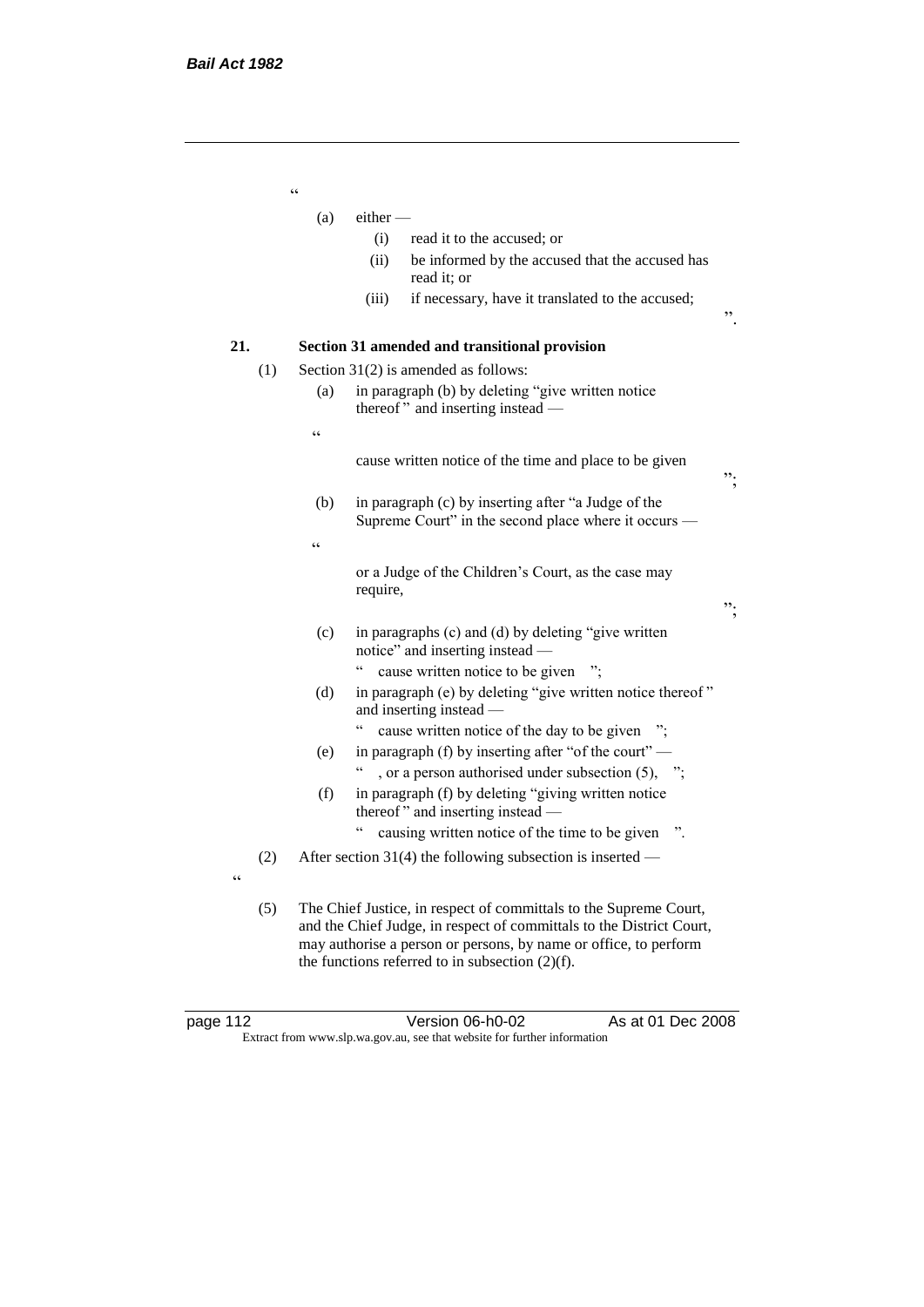".

(3) The *Bail Act 1982* section 31 as amended by this section applies in relation to any adjournment or committal to which it refers that occurs after the commencement of this section.

#### **22. Section 31A inserted and transitional provision**

(1) After section 31 the following section is inserted —

.<br>"

#### **31A. Amendment of conditions during trial**

(1) In this section —

*amendment* means an addition, variation or cancellation under subsection (2);

*trial* means that part of proceedings for an offence when evidence is being received by the court in respect of the offence and also extends to any time when —

- (a) legal argument is being heard; or
- (b) a judicial officer or a jury is deliberating.
- $(2)$  Where
	- (a) an accused has been granted bail for the accused's appearance for trial for an offence; and
	- (b) the trial extends beyond one day,

a judicial officer who grants bail for the next appearance by exercising the power in section 31(2)(a) may also do one or more of the following —

- (c) add any condition to the extent that is authorised by clause 2 or 3 of Part D of Schedule 1;
- (d) vary a condition to that extent;
- (e) cancel a condition.
- (3) A judicial officer who adds, varies or cancels a condition under subsection (2) shall cause an officer of the court —
	- (a) to endorse the amendment on the accused's copy of the bail undertaking or, if that copy is not available for endorsement, to give written notice of the amendment to the accused; and
	- (b) to endorse on a file copy of the undertaking a certificate as to the amendment and the action taken under paragraph (a).
- (4) If the judicial officer considers that the amendment is of a minor nature, the judicial officer may, for the purposes of section 44(4),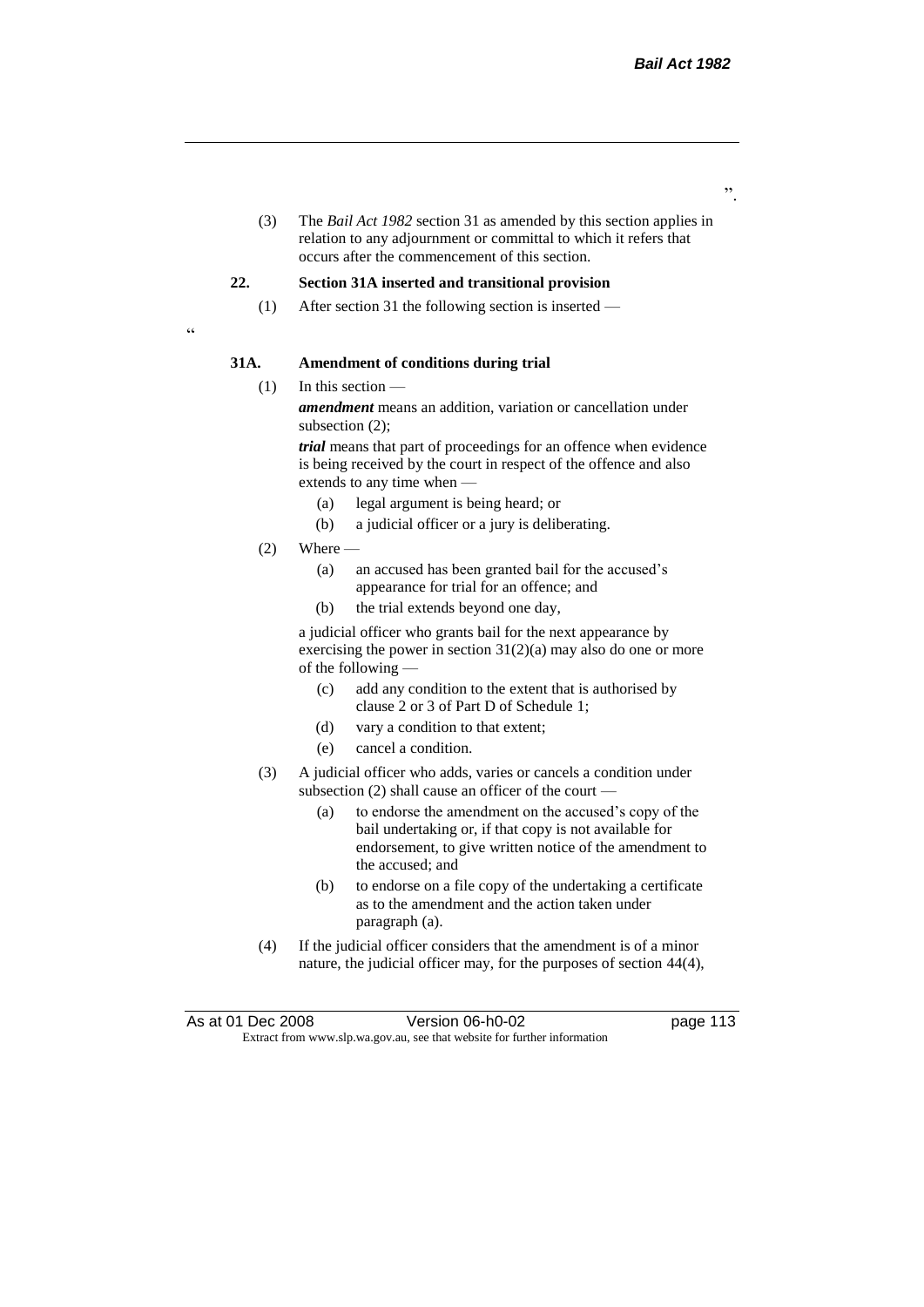cause the officer of the court to include a statement to that effect in the endorsement or notice under subsection (3)(a) and the certificate under subsection (3)(b).

- (5) When action is taken under subsection  $(3)(a)$ 
	- (a) the bail undertaking is to be regarded as having been amended as provided in the endorsement or notice, as the case requires; and
	- (b) the terms and conditions of the bail undertaking continue to apply as so amended as if the accused had entered into the bail undertaking in that form.
- (6) In any proceedings an endorsement on a copy of a bail undertaking referred to in subsection (3)(b) purporting to be a certificate referred to in that paragraph is evidence of the matters appearing in it without proof of the signature of the person who made the endorsement.
- (2) The *Bail Act 1982* section 31A as inserted by subsection (1) applies to any trial as defined in section 31A(1), or part of a trial, that takes place after the commencement of this section.

### **23. Section 32 amended and transitional provision**

- (1) Section 32(1), (2) and (3) are repealed and the following subsections are inserted instead —
- "
- (1) A written notice to an accused under section  $31(2)$ 
	- (a) shall be given to the accused personally; or
	- (b) shall be sent to the accused by post to the accused's address appearing in the records of the court; or
	- (c) in urgent cases or with the accused's consent, shall be sent to the accused by electronic communication.
- (2) A person who gives or sends a notice in accordance with subsection (1) shall endorse on a file copy of the notice a certificate showing —
	- (a) that the person has done so; and
	- (b) the time of doing so.
- (3) If a notice is sent by post under subsection  $(1)(b)$ , the notice is to be presumed, unless the contrary is shown, to have been received at the time when, in the ordinary course of events, it would have been delivered.

".

page 114 Version 06-h0-02 As at 01 Dec 2008 Extract from www.slp.wa.gov.au, see that website for further information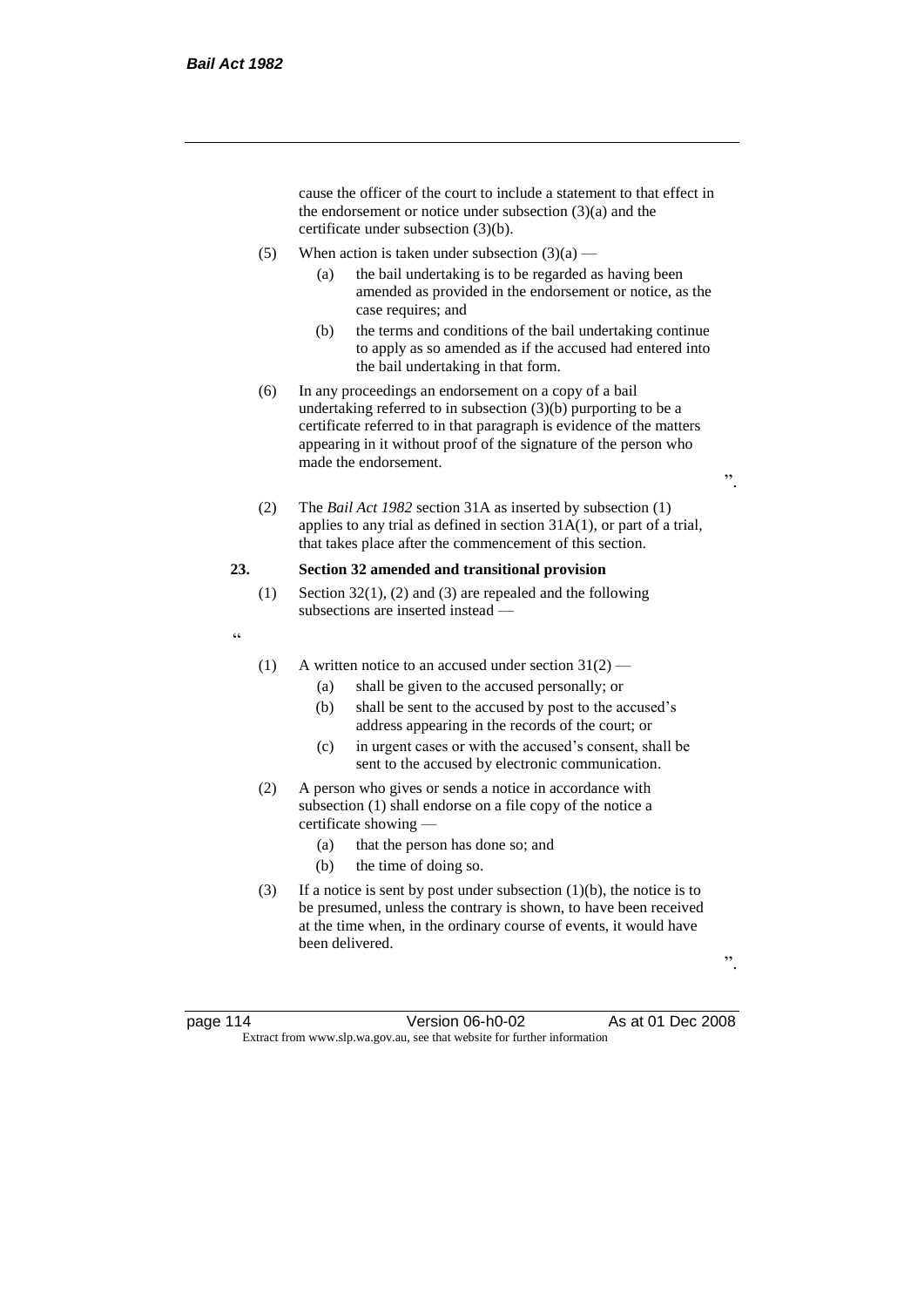- (2) Section 32(4) is amended as follows:
	- (a) by deleting "endorse" and inserting instead " cause to be endorsed ";
	- (b) by deleting "he notified the accused thereof." and inserting instead —
		- " the accused has been notified of them. ".
- (3) Section 32(5) is amended as follows:
	- (a) after paragraph (a) by inserting
		- " and ";
	- (b) by deleting paragraph (b) and inserting instead —
	- (b) an endorsement —

 $\epsilon$ 

- (i) on a copy of a notice referred to in subsection (2); or
- (ii) on a bail undertaking,

purporting to be a certificate referred to in subsection (2) or (4) is evidence of the matters appearing in it without proof of the signature of the person who made the endorsement.

".

(4) The *Bail Act 1982* section 32 as amended by this section applies in relation to oral notifications given, and written notices given or sent, after the commencement of this section.

### **24. Section 36 replaced, related amendments to sections 3, 37, 39, 40, 41 and 42 and transitional provisions**

(1) Section 36 is repealed and the following section is inserted instead —

.<br>"

#### **36. Authority to approve sureties**

- (1) The decision whether an applicant should be approved as a surety in any case is to be made —
	- (a) by a person referred to in section 29(a) to (d); or
	- (b) where the accused to whom bail has been granted is in prison, by a person for the time being in charge of the prison; or
	- (c) where the accused to whom bail has been granted is a child, by an authorised community services officer.

As at 01 Dec 2008 Version 06-h0-02 page 115 Extract from www.slp.wa.gov.au, see that website for further information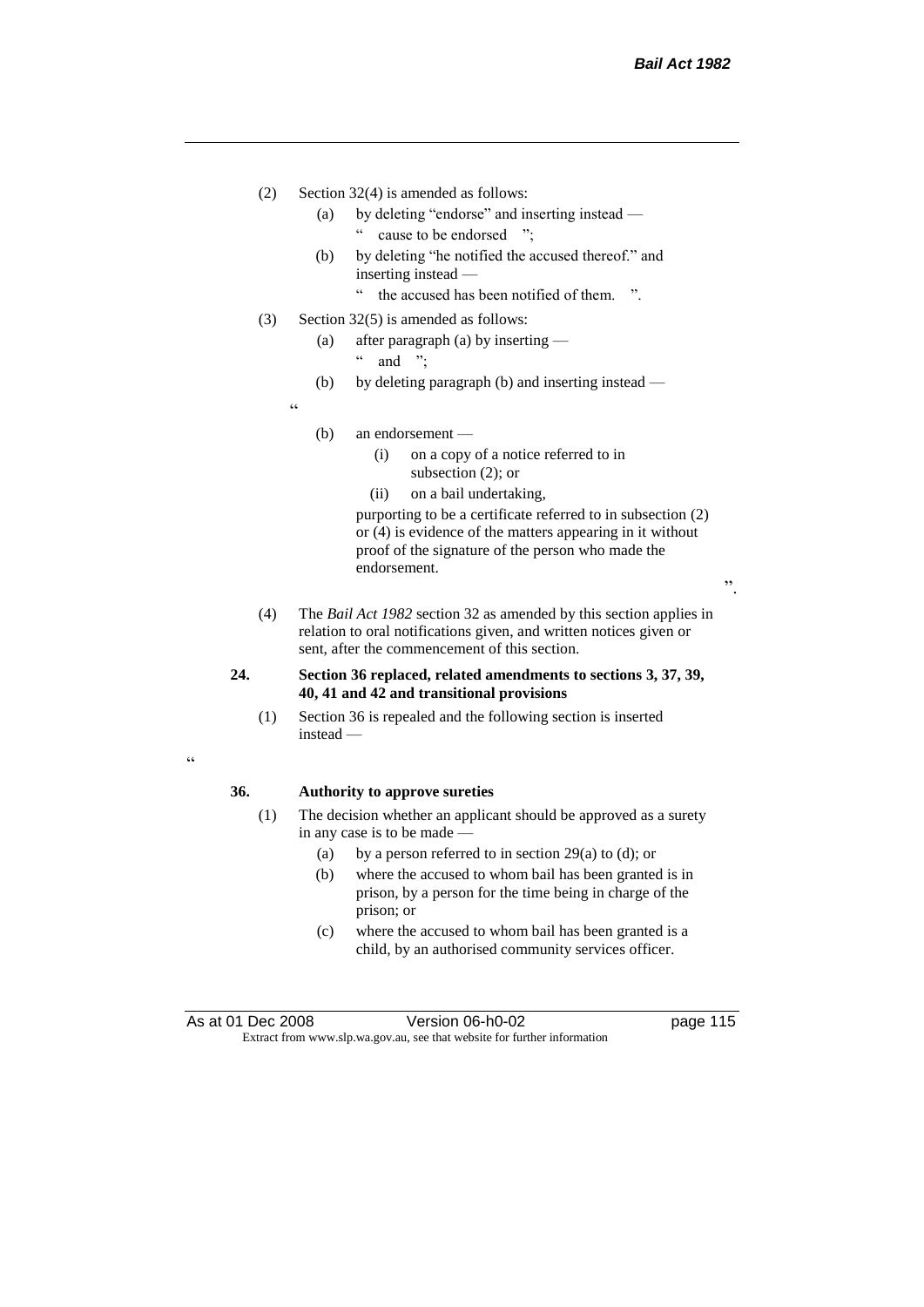| (2)        | A judicial officer when granting bail to an accused subject to a<br>requirement for a surety or sureties may make an order as to -<br>the giving of notice to the prosecutor of an application<br>(a) |    |  |
|------------|-------------------------------------------------------------------------------------------------------------------------------------------------------------------------------------------------------|----|--|
|            | for approval of any surety; or                                                                                                                                                                        |    |  |
|            | (b)<br>the person or persons who are to, or may, approve any<br>surety,                                                                                                                               |    |  |
|            | and subsection (1) has effect subject to any such order.                                                                                                                                              | ,, |  |
| (2)        | Section $3(1)$ is amended by inserting in the appropriate<br>alphabetical position -                                                                                                                  |    |  |
| $\epsilon$ |                                                                                                                                                                                                       |    |  |
|            | surety approval officer means a person who is authorised by<br>section 36 to decide whether an applicant should be approved as a<br>surety;                                                           | ,, |  |
|            |                                                                                                                                                                                                       |    |  |
| (3)        | Section $41(2)$ is amended as follows:                                                                                                                                                                |    |  |
|            | by inserting before "officer" in the first place where it<br>(a)<br>occurs -                                                                                                                          |    |  |
|            | $\epsilon$<br>surety approval ";                                                                                                                                                                      |    |  |
|            | by deleting "he" in the first place where it occurs and<br>(b)<br>inserting instead -                                                                                                                 |    |  |
|            | that officer ";                                                                                                                                                                                       |    |  |
|            | by deleting "officer acting in his position" and inserting<br>(c)<br>$instead -$                                                                                                                      |    |  |
|            | $\epsilon$<br>surety approval officer ".                                                                                                                                                              |    |  |
| (4)        | Each provision in the Table to this subsection is amended by<br>deleting "an officer referred to in section $36(1)$ " and inserting<br>$instead$ —                                                    |    |  |
|            | $\boldsymbol{\varsigma}$ $\boldsymbol{\varsigma}$<br>a surety approval officer                                                                                                                        |    |  |
|            | Table                                                                                                                                                                                                 |    |  |
|            | s. $41(1)$<br>s. $37(1)$                                                                                                                                                                              |    |  |
|            | s. 39                                                                                                                                                                                                 |    |  |
| (5)        | Each provision in the Table to this subsection is amended by<br>inserting before "officer" -                                                                                                          |    |  |
|            | $\epsilon$<br>surety approval<br>$\ddot{\phantom{0}}$                                                                                                                                                 |    |  |
|            | <b>Table</b>                                                                                                                                                                                          |    |  |
|            | s. $37(1)(c)$ and $(2)$<br>s. 42                                                                                                                                                                      |    |  |
|            | s. $40(1)$ and $(2)$                                                                                                                                                                                  |    |  |
|            |                                                                                                                                                                                                       |    |  |

Extract from www.slp.wa.gov.au, see that website for further information

page 116 **Deciminal Strutter Version 06-h0-02** As at 01 Dec 2008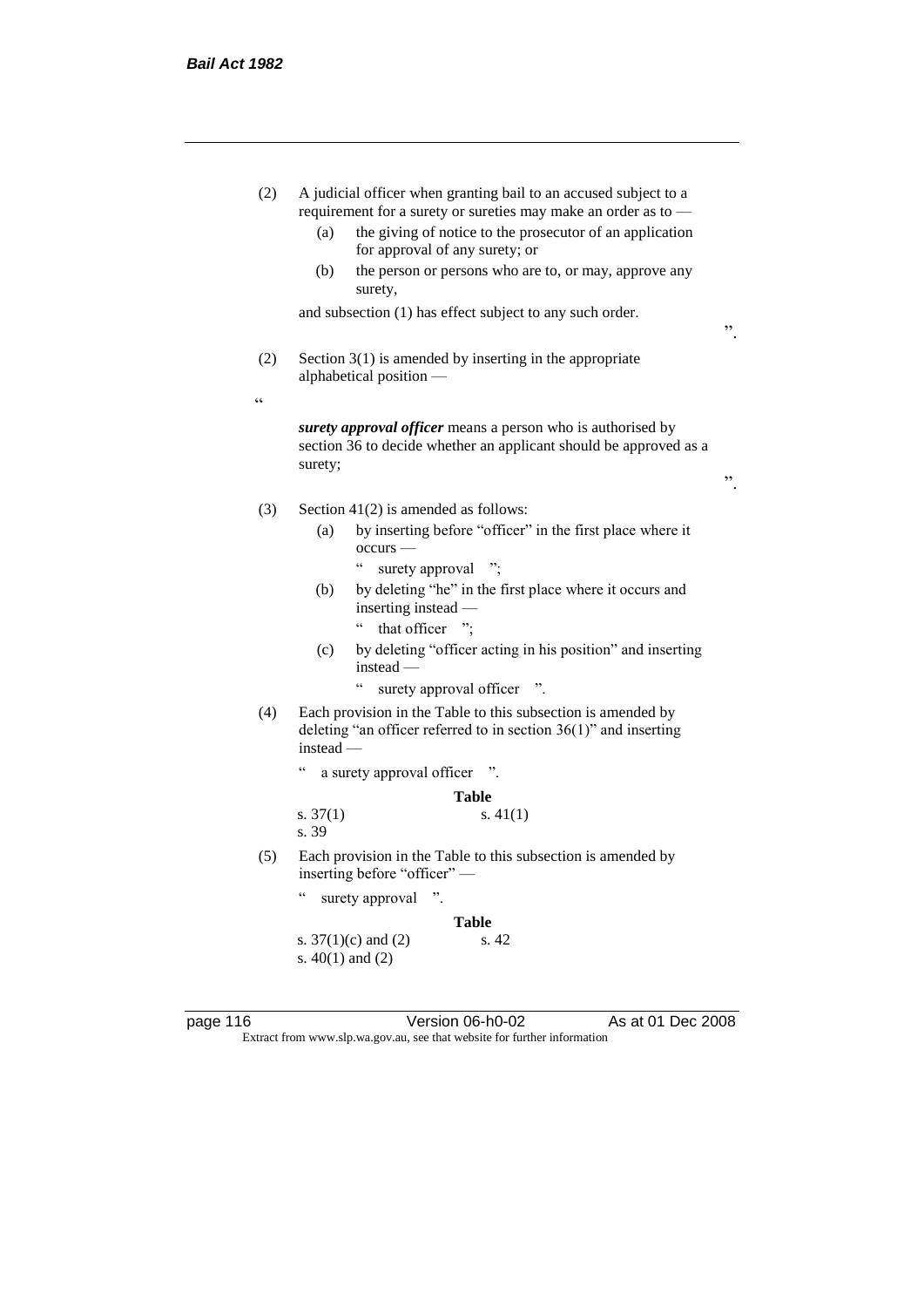- (6) The *Bail Act 1982* section 36(1) as inserted by subsection (1) applies to any decision as to whether a person should be approved as a surety that has to be made after the commencement of this section.
- (7) The *Bail Act 1982* section 36(2) as inserted by subsection (1) applies to any grant of bail that occurs after the commencement of this section.

## **25. Section 37 amended**

After section 37(2) the following subsection is inserted —

"

 $\epsilon$ 

#### (3) For the purposes of this section it is sufficient if  $-$

- (a) the notice, information and declaration referred to in subsection (1) are sent by electronic communication to an electronic address provided by the applicant; and
- (b) the declaration referred to in subsection  $(1)(c)$  duly completed is sent by electronic communication to an electronic address provided by the surety approval officer.

".

### **26. Section 43A inserted**

After section 43 the following section is inserted —

## **43A. Use of video link and electronic communication where proposed surety is interstate**

(1) In this section —

*proposed surety* means a person who is to enter into a surety undertaking;

*relevant official* means the person before whom the surety undertaking is to be entered into or was entered into, as the case requires;

*video link* means facilities (including closed circuit television) that enable, at the same time —

- (a) the relevant official to see and hear the proposed surety; and
- (b) the proposed surety to see and hear the relevant official.
- (2) This section applies if a proposed surety is in another State or a Territory.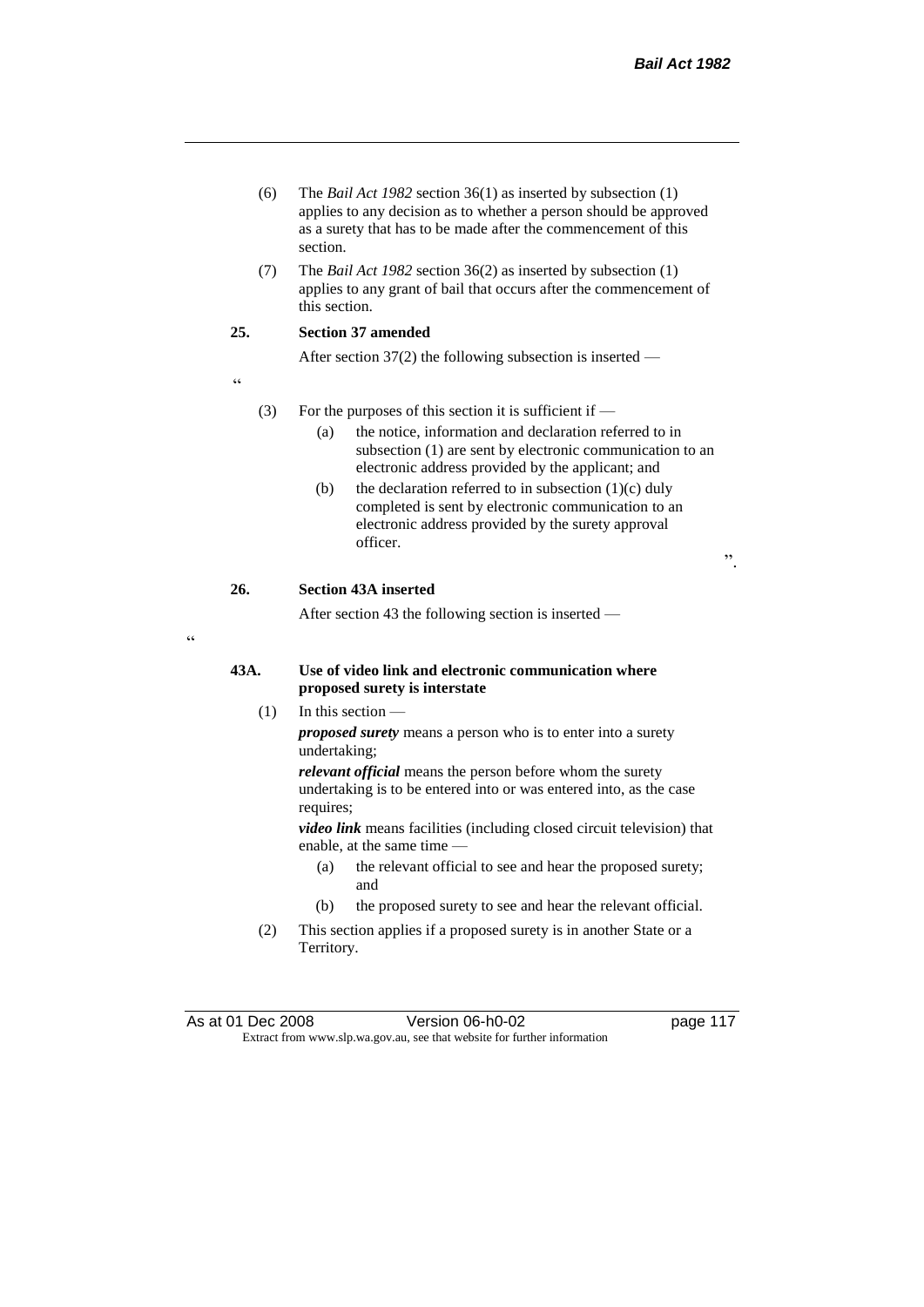- (3) The relevant official may comply with section 43(a) and (b) by means of a video link.
- (4) The relevant official may send the surety undertaking to the proposed surety by electronic communication for completion.
- (5) The proposed surety may enter into the surety undertaking by sending the completed surety undertaking to the relevant official by electronic communication.
- (6) If the surety undertaking is sent by electronic communication under subsection (4) or (5), any requirement for the proposed surety or the relevant official to sign it is to be taken to have been complied with if the full name of the proposed surety or the relevant official, as the case requires, appears in the appropriate place in the undertaking.
- (7) The relevant official may comply with section  $43(c)$  by sending a copy of the surety undertaking as duly completed to the surety by electronic communication.
- (8) A surety undertaking that is entered into in accordance with this section is to be taken to have been entered into before the relevant official.
- (9) In any proceedings a document purporting to be a copy of a surety undertaking and purporting to be certified by the relevant official to be a copy of a surety undertaking entered into in accordance with this section is evidence of the surety undertaking without proof of the signature of the relevant official.
- (10) A reference in this section to sending a surety undertaking or copy of a surety undertaking to a person by electronic communication is a reference to sending the undertaking or copy by electronic communication to an electronic address provided by the person.

".

### **27. Section 44 replaced and transitional provisions**

- (1) Section 44 is repealed and the following section is inserted instead —
- $\epsilon$

## **44. When surety undertaking extends to different time or different time and place substituted under section 31**

- (1) A surety undertaking does not extend to the failure by the accused to appear at a different time or a different time and place substituted pursuant to section 31 unless —
	- (a) the surety undertaking contains a provision stating that it does so extend and, where applicable under

| page 118 | Version 06-h0-02                                                         | As at 01 Dec 2008 |  |
|----------|--------------------------------------------------------------------------|-------------------|--|
|          | Extract from www.slp.wa.gov.au, see that website for further information |                   |  |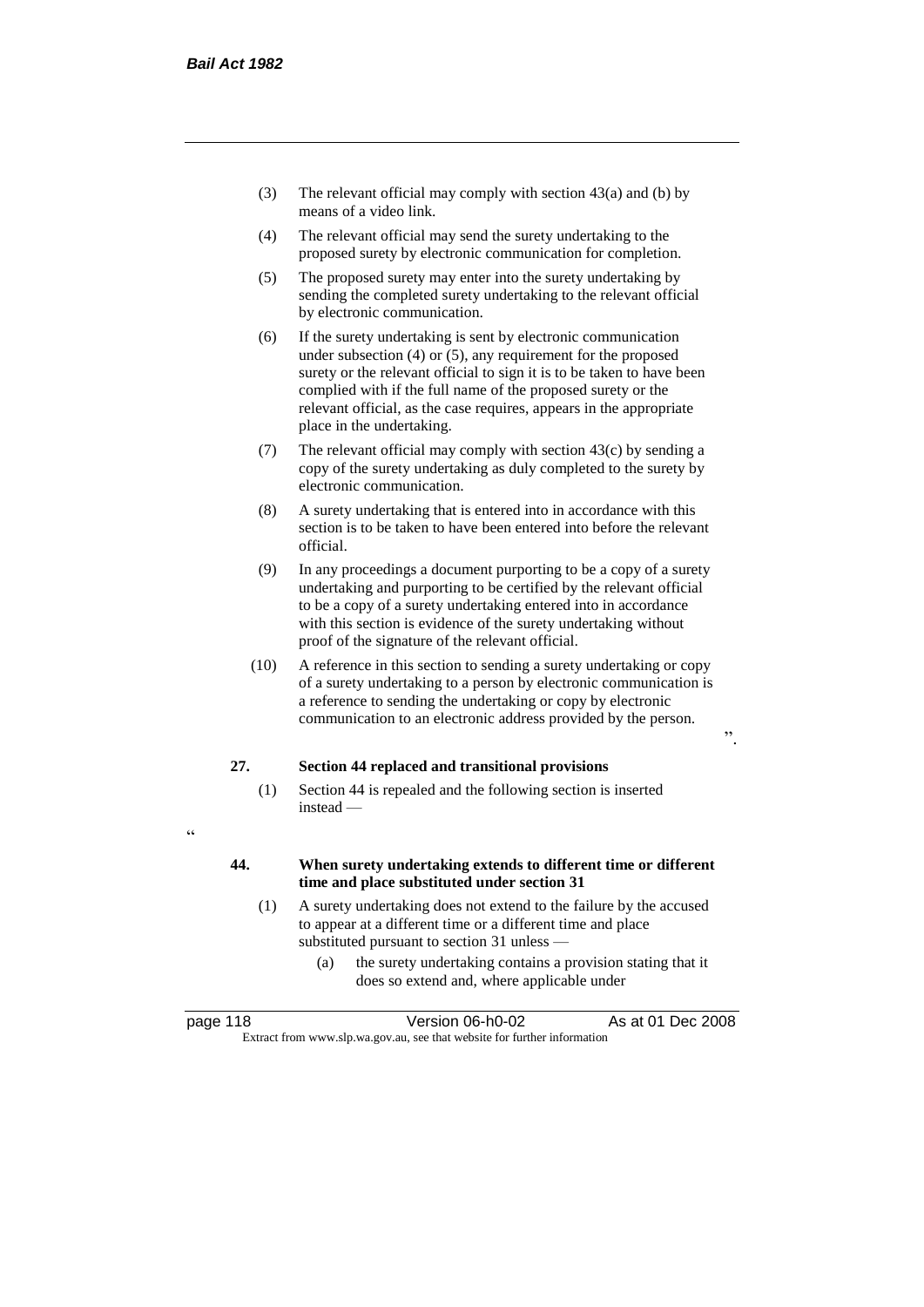subsection (5), the surety has received notice as mentioned in that subsection; or

- (b) subsection (2) applies.
- (2) A surety undertaking extends to the failure by the accused to appear at a different time substituted pursuant to section 31 during a trial if, at the option of the surety, the undertaking contains a provision stating —
	- (a) that it does so extend; and
	- (b) the effect of subsection (4).
- (3) In subsection  $(2)$  —

*trial* means that part of proceedings for an offence when evidence is being received by the court in respect of the offence and also extends to any time when —

- (a) legal argument is being heard; or
- (b) a judicial officer or a jury is deliberating.
- (4) Subsection (2) applies despite any amendment as defined in section 31A(1) if the endorsement or notice under section  $31A(3)(a)$  in respect of the amendment includes a statement referred to in section 31A(4).
- (5) A surety undertaking may, at the option of the surety, also contain a provision stating that where —
	- (a) a different time or a different time and place for the accused's appearance is substituted pursuant to section 31; and
	- (b) subsection (2) does not apply,

the surety's liability only arises if the surety is given notice, as soon as is practicable, of the different time or the different time and place.

- (6) Where, by operation of this section, a surety undertaking would extend to the failure by the accused to appear at a different time or a different time and place substituted pursuant to section 31, that extension is not affected by a reduction in the number of offences to which the accused's bail undertaking relates.
- ".
- (2) The *Bail Act 1982* section 44 as inserted by subsection (1) applies to a surety undertaking whether entered into before or after the commencement of this section.
- (3) For the purposes of subsection (2), if a surety undertaking entered into before the commencement of this section contains a provision of the kind referred to in the *Bail Act 1982* section 44(2) as in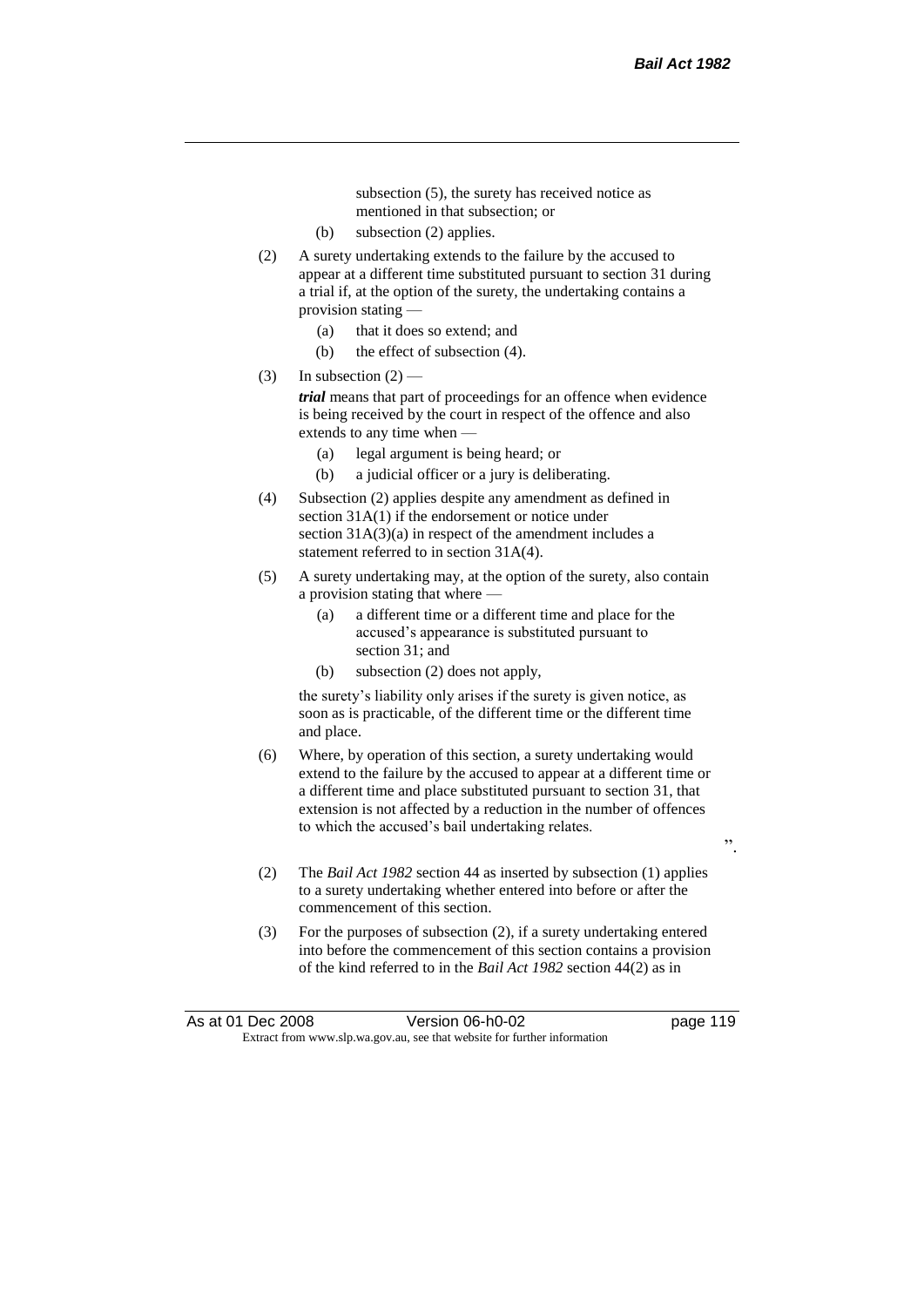force before that commencement, the provision is to be taken to be a provision of the kind referred to in the *Bail Act 1982*  section 44(5) as inserted by subsection (1). **28. Section 45 amended and transitional provision** (1) Section  $45(1)$  is amended as follows: (a) by deleting "44(2)" and inserting instead —  $44(5)$  "; (b) after paragraph (a) by inserting —  $\alpha$  or "; (c) in paragraph (b) by deleting "prescribed" and inserting instead — " approved "; (d) by deleting paragraph (c) and inserting instead — " (c) by a person authorised under subsection (5) sending or causing to be sent the approved form to the surety — (i) by post to the surety's address appearing in the records of the court; or (ii) in urgent cases or with the surety's consent, by electronic communication. ". (2) Section 45(2) is repealed and the following subsections are inserted instead — " (2) A person who gives a notice in accordance with subsection  $(1)(b)$ or (c) shall endorse on a file copy of the notice a certificate showing — (a) that the person has done so; and (b) the time of doing so. (2a) If a notice is sent by post under subsection  $(1)(c)$ , the notice is to be presumed, unless the contrary is shown, to have been received at the time when, in the ordinary course of events, it would have been delivered. ". (3) Section 45(3) is amended as follows: (a) by deleting "endorse on" and inserting instead cause to be endorsed on a file copy of ";

page 120 Version 06-h0-02 As at 01 Dec 2008 Extract from www.slp.wa.gov.au, see that website for further information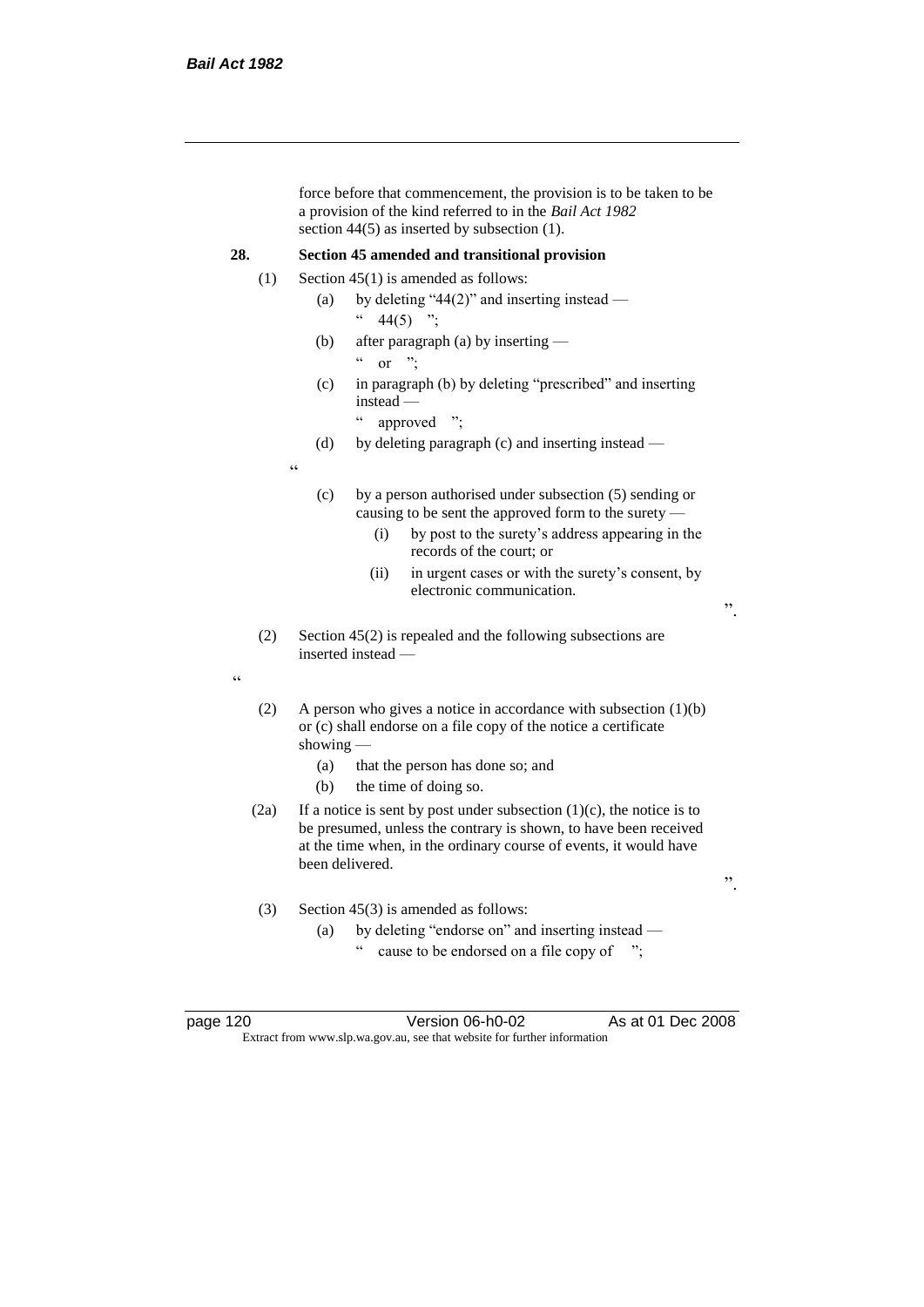- (b) by deleting "he notified the surety thereof." and inserting instead —
	- " the surety has been notified of them. ".
- (4) Section  $45(4)$  is amended as follows:
	- (a) in paragraph (a) by deleting " $44(2)$ " and inserting instead —
		- $44(5)$  ";
	- (b) by deleting paragraph (b) and inserting instead —

 $\epsilon$ 

#### (b) an endorsement —

- (i) on a file copy of a notice given under subsection  $(1)(b)$  or  $(c)$  purporting to be a certificate referred to in subsection (2); or
- (ii) on a file copy of a surety undertaking purporting to be a certificate referred to in subsection (3),

is evidence of the matters appearing in the certificate without proof of the signature of the person who made the endorsement.

";

- (c) after paragraph (a) by inserting  $\lq$  and ".
- (5) After section 45(4) the following subsection is inserted —

.<br>د د

(5) A registrar of the court, other than a deputy registrar of the Magistrates Court or the Children's Court, is an authorised person for the purposes of subsection  $(1)(c)$  and in addition —

- (a) in respect of committals to the Supreme Court, the Chief Justice; and
- (b) in respect of committals to the District Court, the Chief Judge,

may authorise a person or persons, by name or office, to perform the function referred to in subsection  $(1)(c)$ .

".

(6) The *Bail Act 1982* section 45 as amended by subsection (1) applies to notices given for the purposes of the *Bail Act 1982* section 44(5) after the commencement of this section.

### **29. Section 48 amended**

Section 48(5) is amended as follows:

As at 01 Dec 2008 Version 06-h0-02 page 121 Extract from www.slp.wa.gov.au, see that website for further information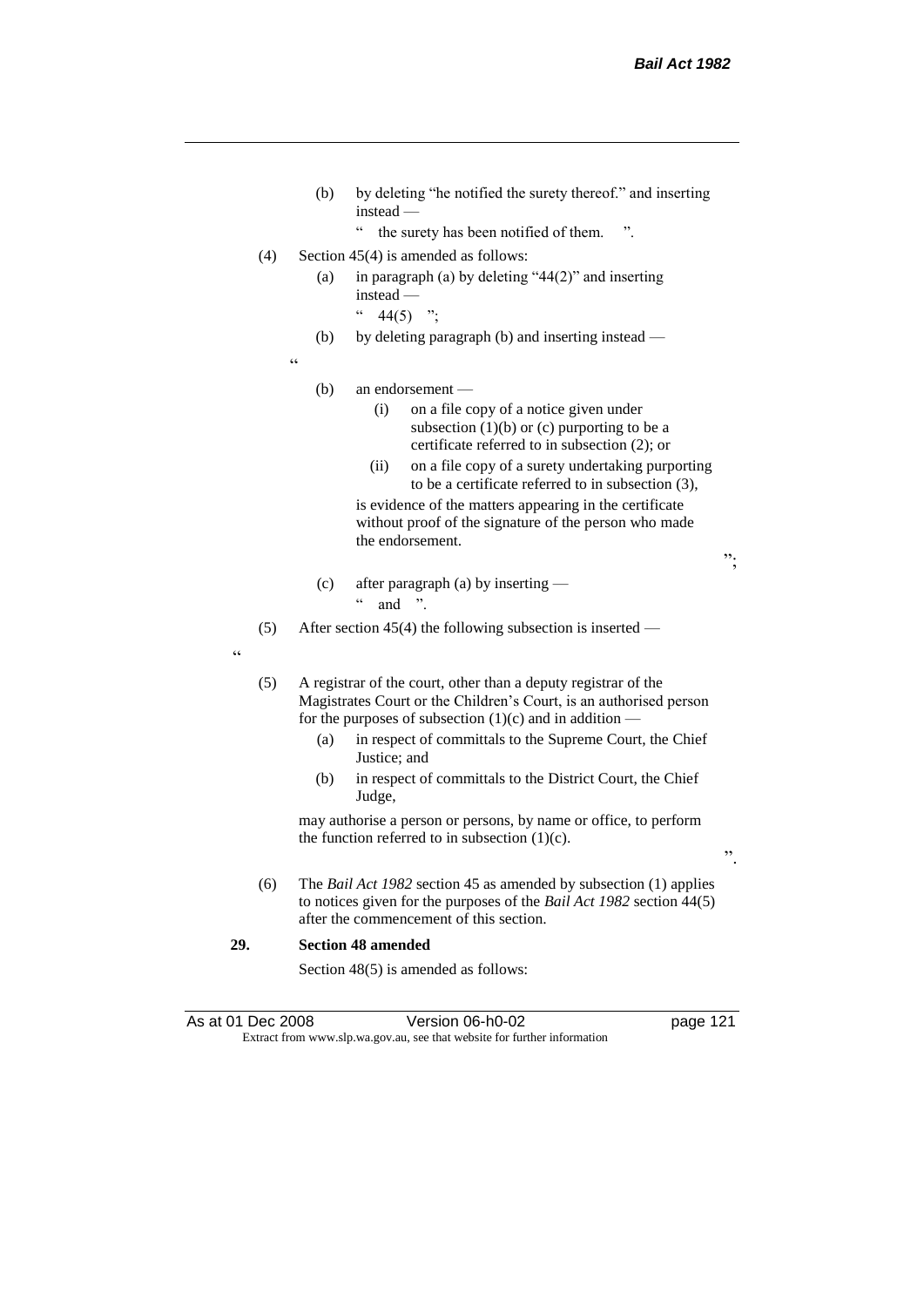- (a) in paragraph (a) by deleting "regulations made under the *Criminal Procedure Act 2004*;" and inserting instead — " the regulations; ";
- (b) in paragraph (b) by deleting "made under the *Criminal Procedure Act 2004*".
- **30. Section 49 amended, related amendment to section 67 and transitional provisions**
	- (1) Section 49(1) is amended as follows:
		- (a) by deleting paragraph (a) and inserting instead —
		- .<br>.
- (a) an application for an order that the sum be paid may be made to an appropriate judicial officer —
	- (i) by the Director of Public Prosecutions where the court before which the accused failed to appear was —
		- (I) the District Court, the Supreme Court or the Court of Appeal; or
		- (II) another court, if the Director of Public Prosecutions is the prosecutor in that court of the case against the accused;
		- or
	- (ii) in other cases, by the State Solicitor or the registrar of the court before which the accused failed to appear;
- ";

- (b) by deleting paragraph (b).
- (2) Section 49(2) is amended as follows:
	- (a) in paragraph (a) by deleting "regulations made under the *Criminal Procedure Act 2004*;" and inserting instead — " the regulations; ";
	- (b) in paragraph (b) by deleting "made under the *Criminal Procedure Act 2004*".
- (3) Section  $67(2)(a)$  is amended as follows:
	- (a) by deleting the comma at the end of subparagraph (iv) and inserting a semicolon instead;
	- (b) after subparagraph (iv) by inserting
		- $\epsilon$ 
			- (v) for an order under section 49,

page 122 Version 06-h0-02 As at 01 Dec 2008 Extract from www.slp.wa.gov.au, see that website for further information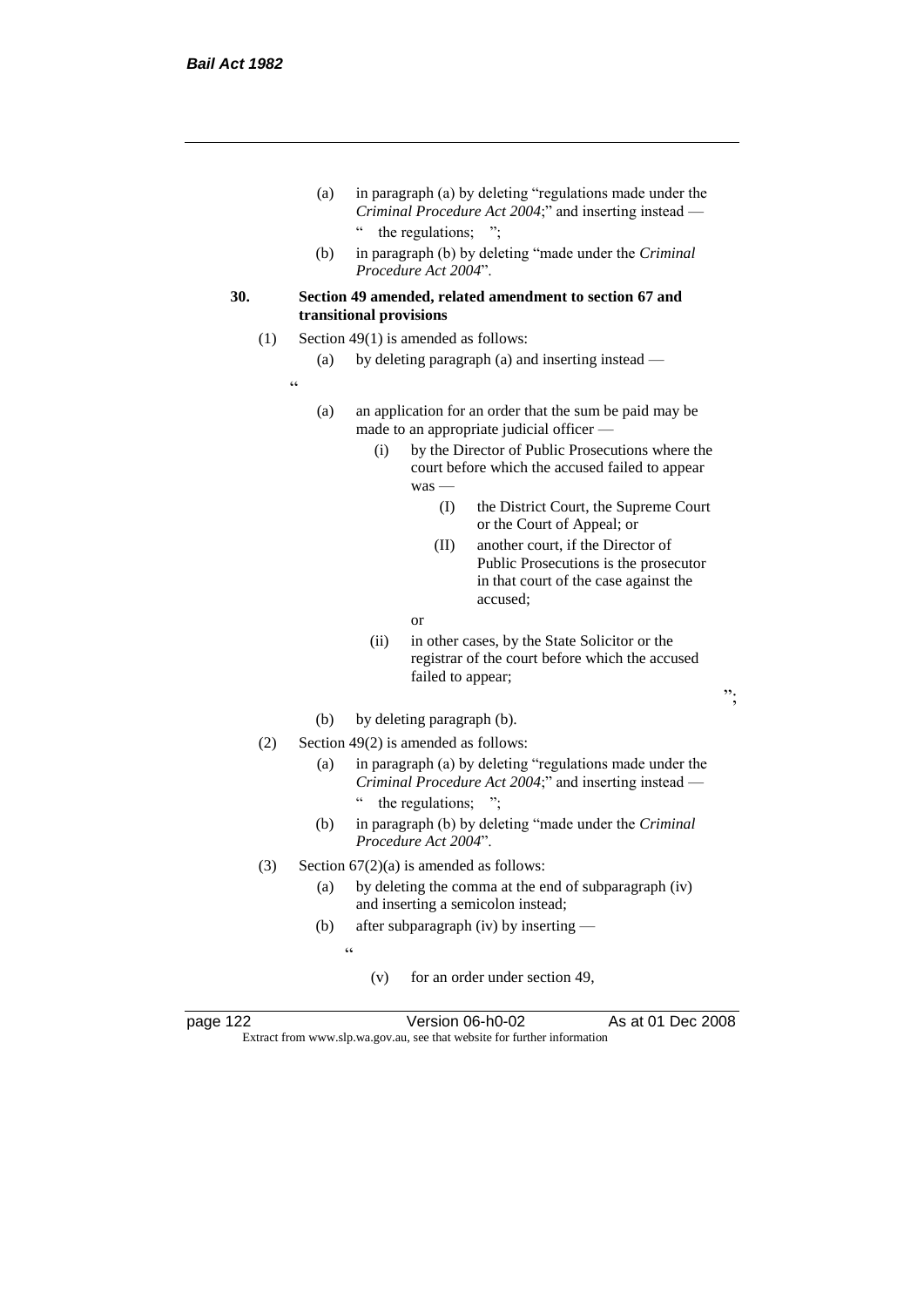- (4) Subject to subsection (5), the *Bail Act 1982* section 49 as amended by this section applies in relation to a failure by an accused to comply with any requirement of the accused's bail undertaking irrespective of when the failure occurred.
- (5) Any proceedings under the *Bail Act 1982* section 49 in progress immediately before the commencement of this section may be continued after that commencement as if this section had not come into operation.

#### **31. Section 51A inserted and transitional provisions**

 $\alpha$ 

(1) After section 51 the following section is inserted —

### **51A. Proceedings before courts of summary jurisdiction for an offence under section 51**

- (1) This section applies for the purpose of prosecuting an offence against section  $51(1)$ , (2) or (2a) where the court before which the accused is bound to appear at the time when the accused fails to comply with the accused's bail undertaking is a court of summary jurisdiction.
- (2) Where this section applies, the prosecution shall be commenced and conducted by the person who was conducting the proceedings in which the accused failed to comply with the accused's bail undertaking or by a police officer.
- (3) Where this section applies, the registrar of the court before which the accused was bound to appear shall cause to be issued to the Commissioner of Police a certificate under section 64 as to the accused's failure to appear.
- (2) Subject to subsection (3), the *Bail Act 1982* section 51A as inserted by this section applies for the purpose of prosecuting an offence described in subsection (1) of that section irrespective of when the offence occurred.
- (3) Any prosecution for an offence referred to in subsection (2) in progress immediately before the commencement of this section may be continued after that commencement as if this section had not come into operation.

### **32. Section 52 amended and transitional provisions**

- (1) Section 52(3) is amended by inserting after "undertaking"
	- or by a police officer ".

".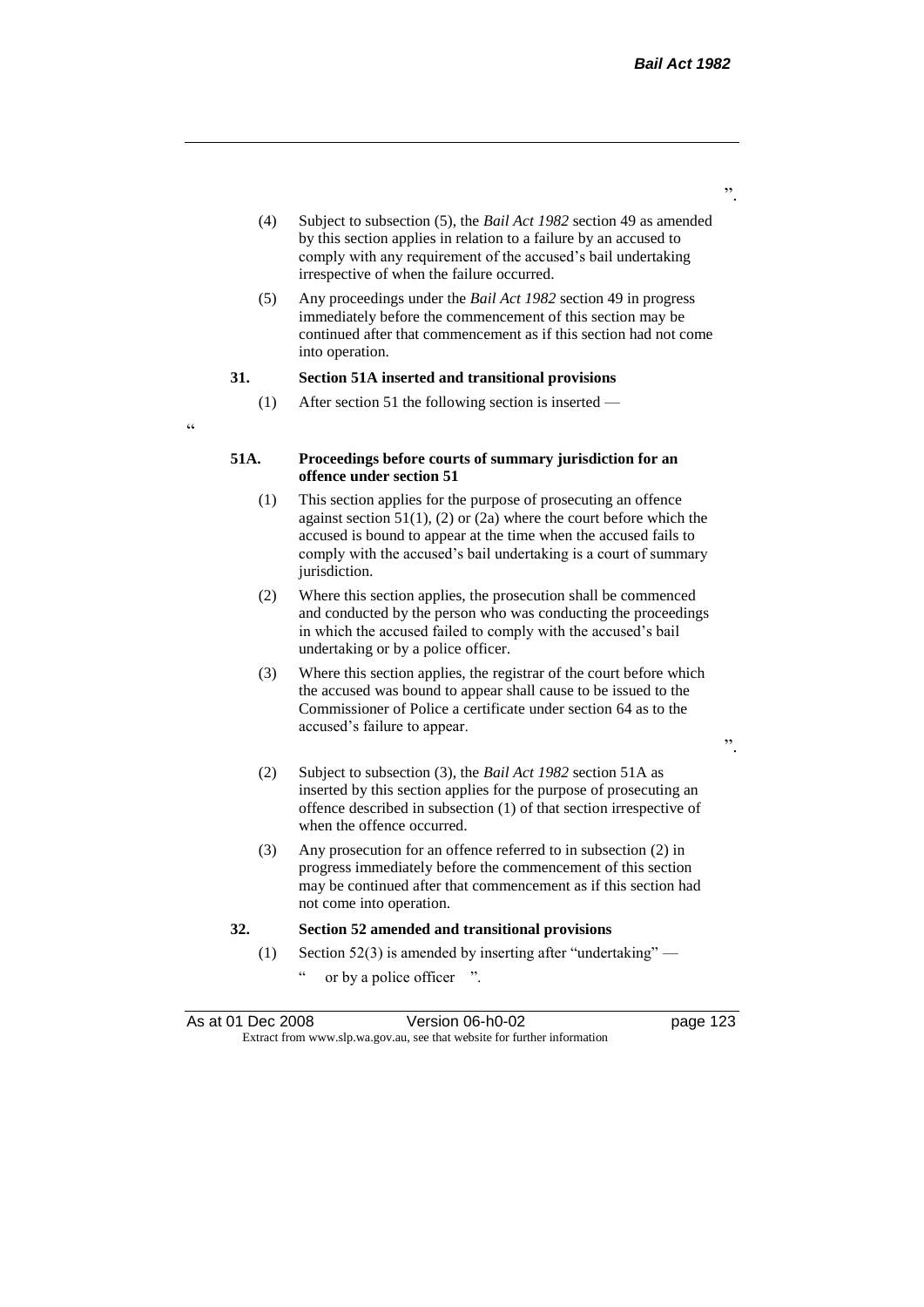- (2) After section 52(3) the following subsections are inserted —
- "
- (3a) Where this section applies, a person authorised under subsection (3b) shall cause to be issued to the Commissioner of Police a certificate under section 64 as to the accused's failure to appear.
- (3b) The Chief Justice, in respect of cases where the court before which the accused was bound to appear is the Supreme Court, and the Chief Judge, in respect of cases where the court before which the accused was bound to appear is the District Court, may authorise a person or persons, by name or office, to perform the function referred to in subsection (3a).
- (3c) A prosecution that has been commenced under subsection (3) by a police officer shall be conducted by the Director of Public Prosecutions.
	- (3) Subject to subsection (4), the *Bail Act 1982* section 52 as amended by this section applies for the purpose of prosecuting an offence described in subsection (1) of that section irrespective of when the offence occurred.
- (4) Any prosecution for an offence referred to in subsection (3) in progress immediately before the commencement of this section may be continued after that commencement as if this section had not come into operation.

#### **33. Section 54 amended, related amendment to section 46 and transitional provision**

- (1) Before section 54(1) the following subsection is inserted —
- "

## (1a) In this section —

*relevant officer* means —

- (a) if the court before which the accused is required to appear is the District Court, the Supreme Court or the Court of Appeal — the prosecutor; or
- (b) in any other case the prosecutor or a police officer.
- (2) Section 54(1) is amended by deleting the passage beginning "A police officer" and ending "the police officer — " and inserting instead —

page 124 Version 06-h0-02 As at 01 Dec 2008 Extract from www.slp.wa.gov.au, see that website for further information

".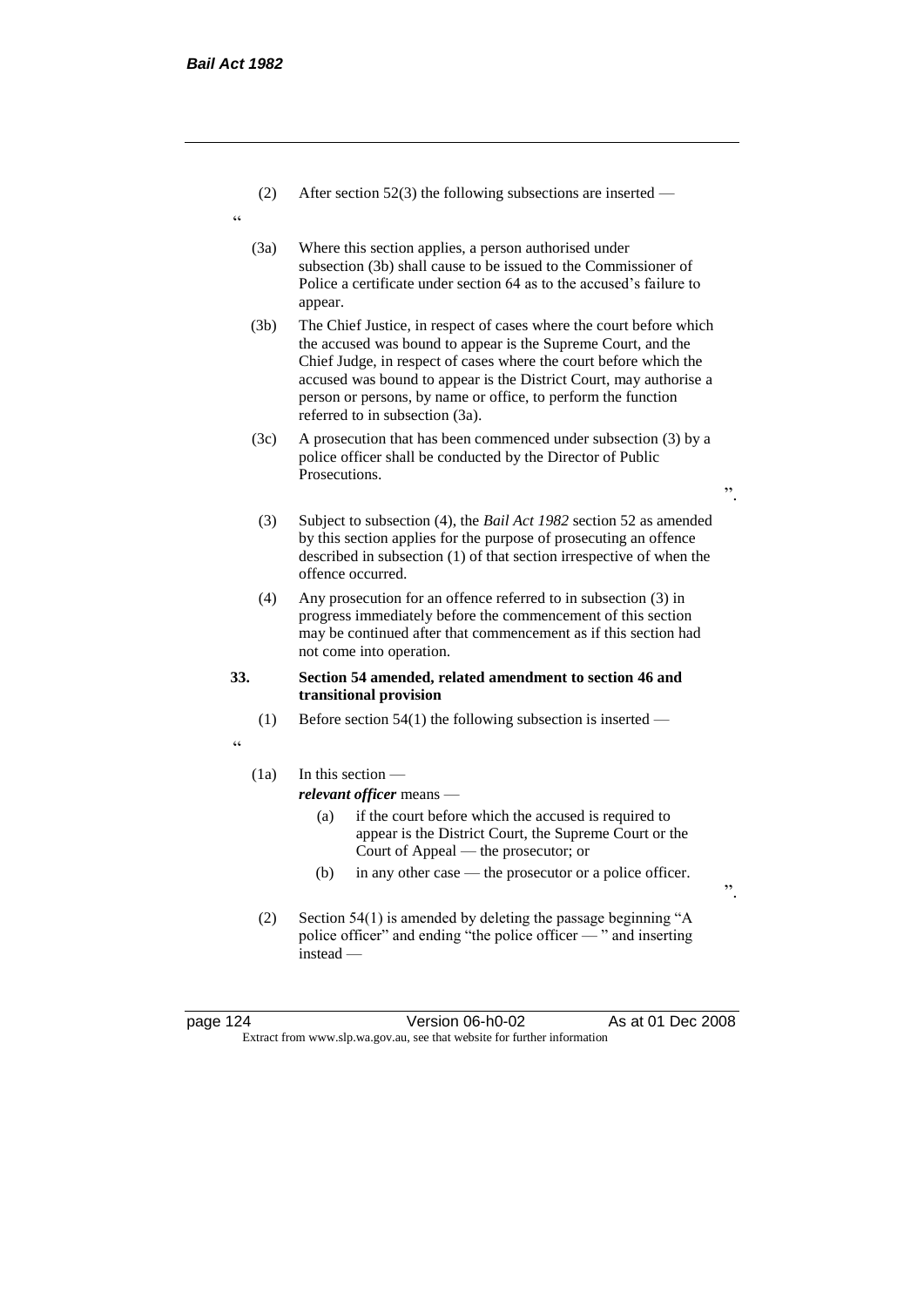Where an accused has been released on bail the relevant officer may cause the accused to appear before an appropriate judicial officer to show cause why the accused's bail should not be varied or revoked if the relevant officer —

- (3) Section 54(2) is repealed and the following subsections are inserted instead —
- $\ddot{\phantom{0}}$

.<br>C

- (2) For the purposes of causing an accused to appear before an appropriate judicial officer as provided in subsection (1) —
	- (a) a police officer may arrest the accused without warrant and bring the accused before an appropriate judicial officer; or
	- (b) the relevant officer may apply to an appropriate judicial officer for a summons or warrant on any ground specified in subsection (1).
- (2a) A police officer shall not exercise the power conferred by subsection (2)(a) unless the police officer is the relevant officer or is requested in writing to do so by the relevant officer.
- (4) After section 54(4) the following subsection is inserted —

 $\epsilon$ 

- $(5)$  If
	- (a) the court before which the accused is required to appear is the District Court, the Supreme Court or the Court of Appeal; and
	- (b) a police officer is satisfied that because of the urgency of the case it is not practicable for the prosecutor to exercise the power conferred by subsection (1),

the police officer may exercise that power.

- (6) If a police officer, acting under subsection (5), exercises the power conferred by subsection (1), the police officer is to be regarded as the relevant officer for the purposes of this section.
- (5) Section  $46(1)(b)$  is amended by deleting "a police" and inserting instead —
	- " the relevant ".

".

".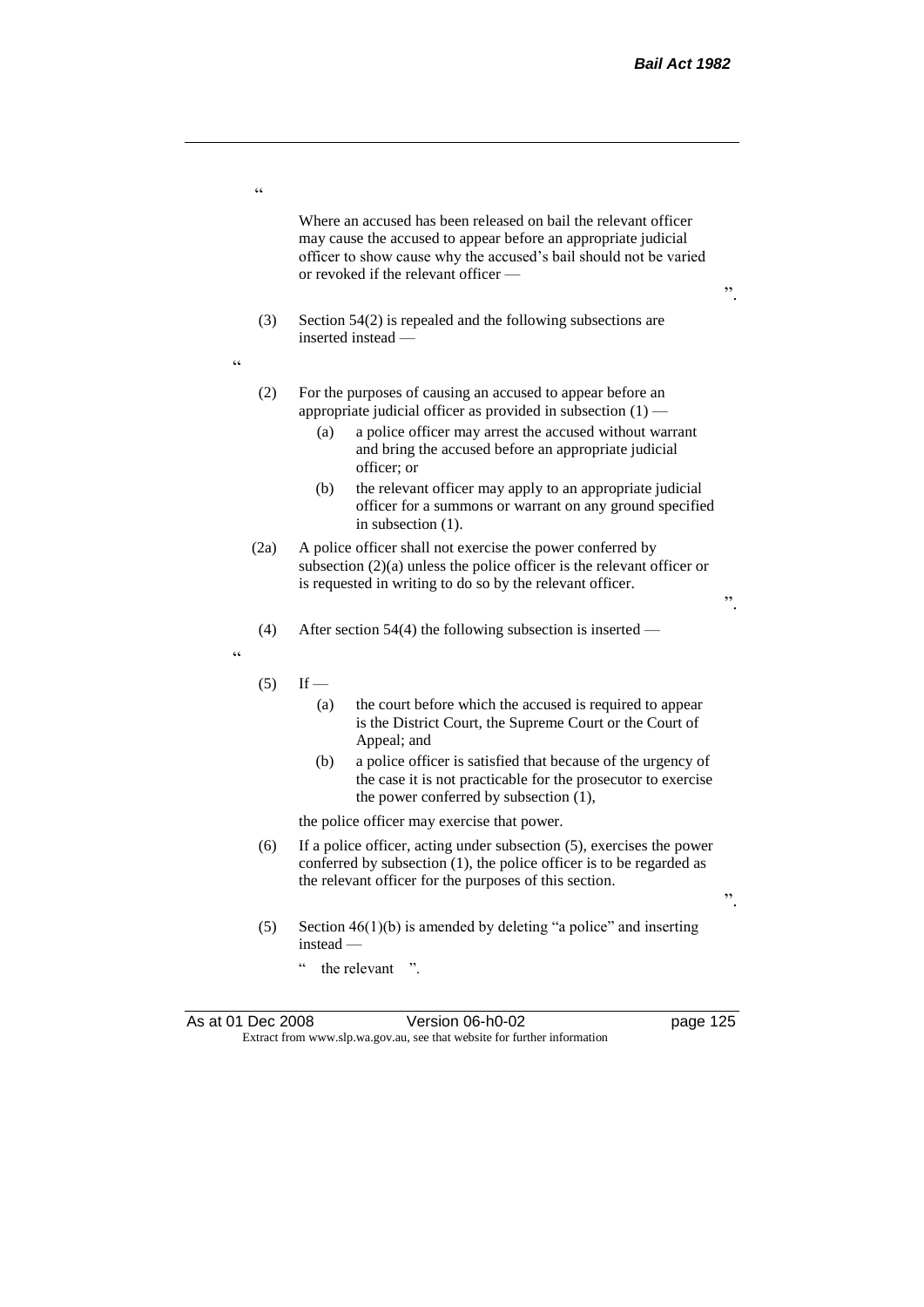- (6) Despite the amendments made by subsections (1) to (4), the *Bail Act 1982* section 54 as in force immediately before the commencement of this section continues to apply in relation to —
	- (a) an accused arrested under subsection (2)(a) of that section; and
	- (b) an application made under subsection (2)(b) of that section,

before that commencement.

#### **34. Section 54A inserted**

After section 54 the following section is inserted —

"

### **54A. Accused on committal may be taken before court by which committed**

- (1) This section applies to an accused
	- (a) who has been released on bail following the accused's committal to the District Court or the Supreme Court to be tried (otherwise than for murder) or sentenced or otherwise dealt with; and
	- (b) who has not made an appearance in that court on the committal; and
	- (c) who, in the opinion of the relevant officer under section 54, should be made to show cause in terms of subsection (1) of that section.
- (2) The relevant officer may, under section 54, cause an accused to whom this section applies to appear before a judicial officer who is empowered to exercise jurisdiction in the court in which the committal order was made, instead of before an appropriate judicial officer.
- (3) A judicial officer before whom an accused so appears is to be regarded as an appropriate judicial officer for the purposes of section 54(2).
- (4) A judicial officer before whom an accused so appears is not obliged to exercise any power conferred by section 55 but may refuse to do so and direct the relevant officer to cause the accused to appear before an appropriate judicial officer.
- (5) A relevant officer shall comply with a direction given to that officer under subsection (4).

*[Section 54A amended by No. 29 of 2008 s. 24(6).]*

page 126 Version 06-h0-02 As at 01 Dec 2008 Extract from www.slp.wa.gov.au, see that website for further information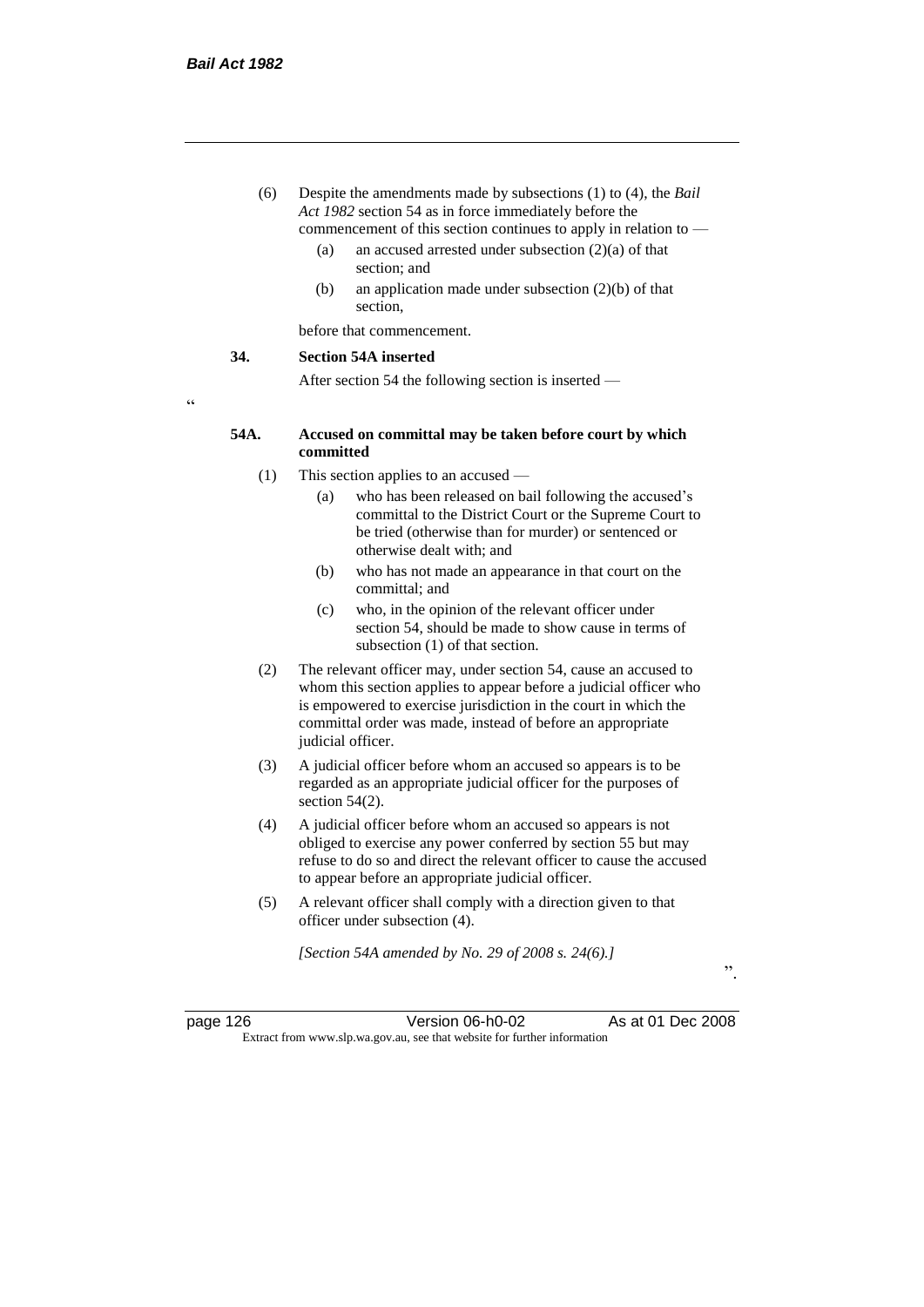**35. Section 56 repealed**

 $\epsilon$ 

Section 56 is repealed.

- **36. Sections 59A and 59B inserted and related amendments to sections 16 and 58**
	- (1) After section 59 the following sections are inserted —

#### **59A. Where bail dispensed with, accused may be taken before judicial officer for reconsideration of matter**

- $(1)$  In this section *relevant officer* has the meaning given in section 54(1a).
- (2) Where the requirement for bail has been dispensed with for an accused under section 7A, the relevant officer may cause the accused to appear before an appropriate judicial officer for reconsideration of the matter, if the relevant officer has reasonable grounds to believe that the accused is not likely to appear at the time and place specified in a notice under section 13A(3).
- (3) Section 54(2), (2a), (3) and (4) apply, with necessary modifications, for the purposes of subsection (2).
- (4) The judicial officer before whom an accused appears under subsection (2) shall reconsider the accused's case and may, notwithstanding section 13 —
	- (a) again dispense with the requirement for bail; or
	- (b) grant bail; or
	- (c) refuse to grant bail,
	- in accordance with this Act, for the accused's appearance in court.
- $(5)$  If
	- (a) the court before which the accused is required to appear is the District Court, the Supreme Court or the Court of Appeal; and
	- (b) a police officer is satisfied that because of the urgency of the case it is not practicable for the prosecutor to exercise the power conferred by subsection (2),

the police officer may exercise that power.

(6) If a police officer, acting under subsection (5), exercises the power conferred by subsection (2), the police officer is to be regarded as the relevant officer for the purposes of this section.

### **59B. Warrant for arrest of absconding accused**

Where —

As at 01 Dec 2008 Version 06-h0-02 page 127 Extract from www.slp.wa.gov.au, see that website for further information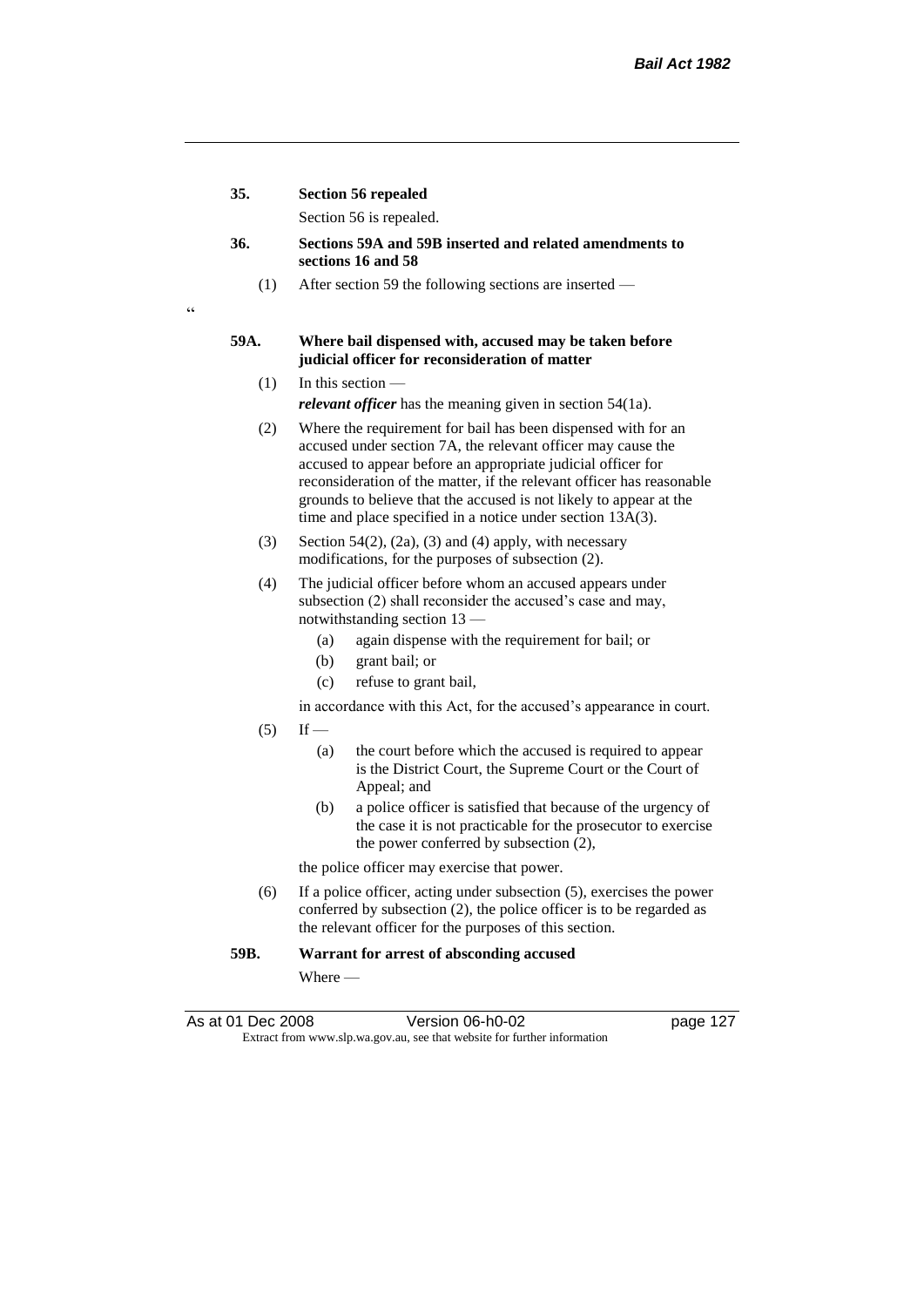- (a) at any time after that specified in an accused's bail undertaking for an accused's appearance the accused has failed to comply with the requirements of the accused's bail undertaking mentioned in section 28(2)(a) or (b); or
- (b) an accused has failed to appear at the time and place specified in a notice under section 13A(3),

the court before which the accused was required to appear may issue a warrant to arrest the accused and bring the accused before that court or a court of like jurisdiction.

- ".
- (2) Sections  $16(2)(a)$  and  $58(1)(a)$  are amended by deleting "56" and inserting instead —

 $^{\circ}$  59B ".

## **37. Section 60 amended**

Section 60 is amended as follows:

- (a) after "Where" by inserting
	- " the residential address of ";
- (b) in paragraph (a) by inserting after "bail" —

 $\epsilon$ 

or for whom the requirement for bail has been dispensed with

- (c) by deleting "his place of residence, employment or business";
- (d) by deleting "or surety undertaking" and inserting instead —
- $\epsilon$

, surety undertaking or notice under section 13A(3), as the case may be,

**38. Section 61 amended**

Section  $61(2)(a)$  is amended by deleting "or by reason of section 16".

## **39. Section 66A amended**

 $\epsilon$ 

Section 66A(1) is amended by inserting before paragraph  $(b)$  —

(aa) a function conferred by section  $11(3)$  or  $36(1)(a)$ ; or

| page 128 |  |
|----------|--|
|----------|--|

page 128 Version 06-h0-02 As at 01 Dec 2008 Extract from www.slp.wa.gov.au, see that website for further information

";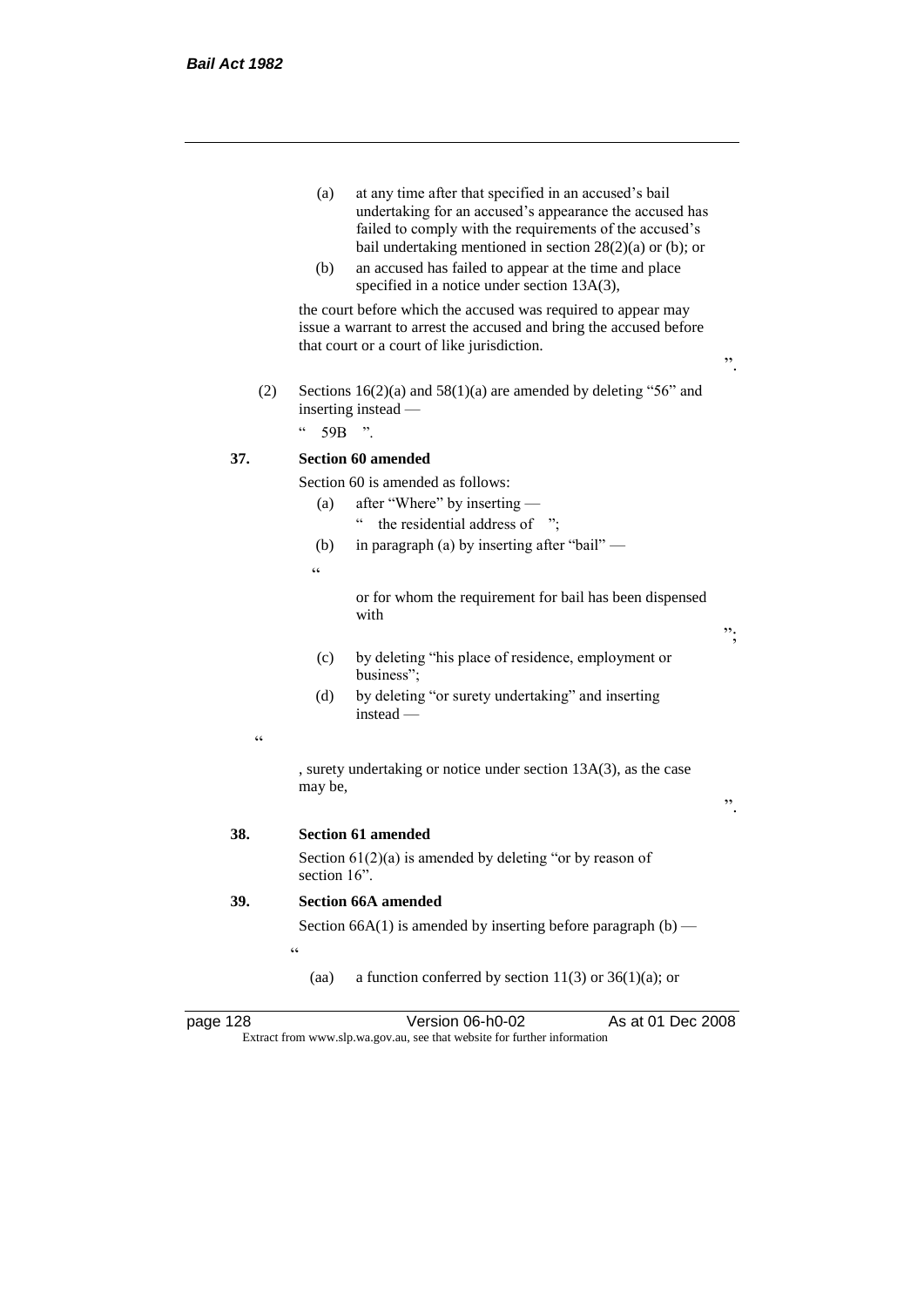".

### **40. Section 66B inserted and transitional provision**

(1) After section 66A the following section is inserted —

<u>،</u>

## **66B. Use of video link or audio link**

(1) In this section —

*audio link* means facilities (including telephone) that enable, at the same time, a judicial officer or authorised officer at one place to hear the accused at another place and vice versa;

*bail proceedings* means any proceedings under this Act including —

- (a) proceedings on a case for bail;
- (b) proceedings relating to the variation or revocation of bail;
- (c) proceedings on an application under section 48 or 49;
- (d) proceedings on an appeal under section 15A or 53;

*video link* means facilities (including closed circuit television) that enable, at the same time, a judicial officer or authorised officer at one place to see and hear the accused at another place and vice versa.

- (2) Bail proceedings may be conducted by means of a video link or an audio link.
- (3) Without limiting subsection (2), if a provision of this Act requires or authorises an accused to be brought before, or appear before, a court, judicial officer or authorised officer, the accused may be brought before, or appear before, the court or officer by means of a video link or an audio link.
- (4) An audio link is not to be used under this section unless a video link is not available and cannot reasonably be made available.
- (5) Nothing in this section prevents a court, judicial officer or authorised officer from requiring that an accused be brought before, or appear before, the court or officer in person for the purposes of bail proceedings.
- (2) The *Bail Act 1982* section 66B as inserted by subsection (1) applies in relation to any bail proceedings, as defined in section 66B, conducted after the commencement of this section irrespective of when those proceedings were initiated.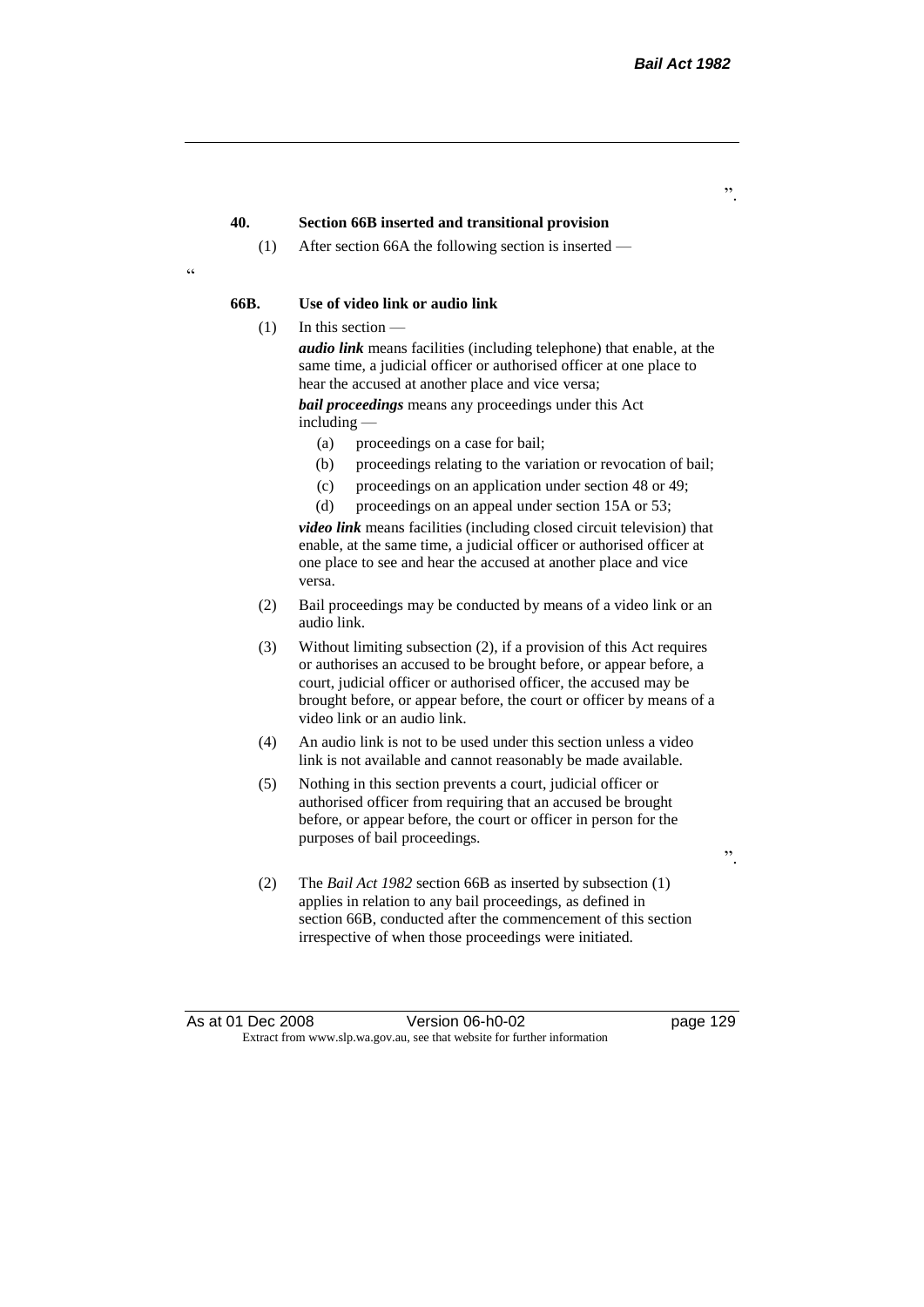.<br>cc

"

## **41. Schedule 1 amended and transitional provisions**

(1) Schedule 1 is amended before the heading to Part A by deleting "Schedule 1" and "[Sections 13 and 17]" and inserting instead —

# **Schedule 1 — Jurisdiction as to bail and related matters**

[s. 13, 17] ".

- (2) Schedule 1 Part A is amended as follows:
	- (a) by deleting the heading to that Part and inserting instead —

### **Part A** — **Jurisdiction relating to bail**

- (b) in the heading to the First Column by deleting "referred to in section 13";
- (c) in the heading to the Second Column by inserting after "granted" —

" *or (where applicable) dispensed with* ".

- (3) Schedule 1 Part B is amended as follows:
	- (a) by deleting the heading to that Part and inserting instead —

## **Part B** — **Cessation of powers relating to bail**

";

";

- (b) by deleting clause 1 and inserting the following clauses instead —
- $\epsilon$

"

### **1. Upon decision by Judge, power of other officers ceases**

- $(1)$  In this clause *Judge* means a Judge of the Supreme Court, the Children's Court or the District Court.
- (2) After a Judge has granted or refused bail for an appearance by an accused the power to grant bail for that appearance ceases to be vested in —

page 130 Version 06-h0-02 As at 01 Dec 2008 Extract from www.slp.wa.gov.au, see that website for further information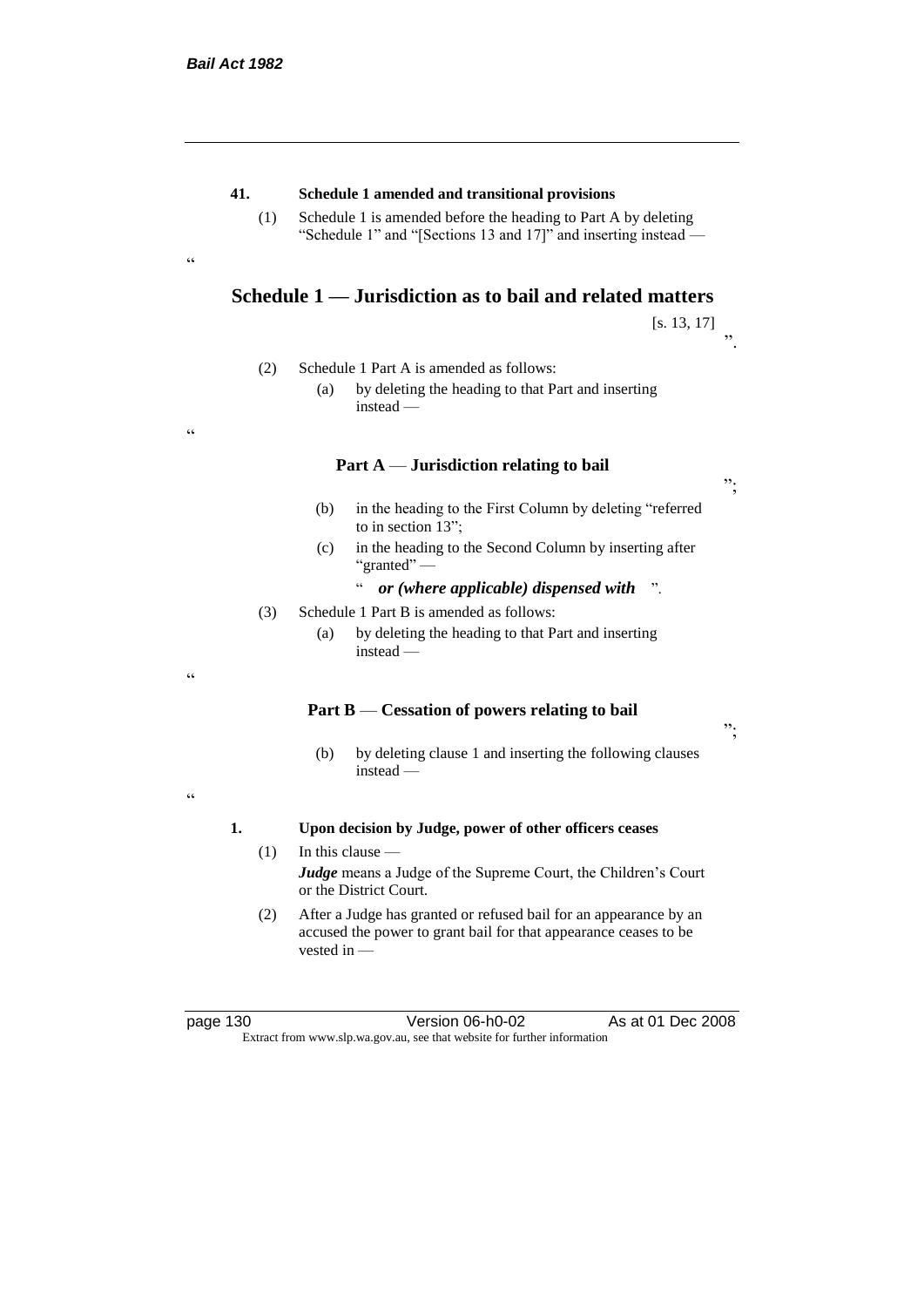";

".

- (a) any judicial officer whose jurisdiction is inferior to that of the Judge; or
- (b) any authorised officer.
- (3) After a Judge has dispensed with the requirement for bail for an appearance by an accused the power to grant or refuse bail for that appearance ceases to be vested in any officer referred to in subclause  $(2)(a)$  or  $(b)$ .

### **1A. Upon decision by Court of Appeal, other powers cease**

After the Court of Appeal on an appeal under section 15A —

- (a) has granted or refused bail for an appearance by an accused, the power to grant or refuse bail for that appearance; or
- (b) has dispensed with the requirement for bail for an appearance by an accused, the power to grant or refuse bail for that appearance,

ceases to be vested in any judicial officer or in any authorised officer.

- (c) in clause 2 by inserting after "to grant" " , refuse or dispense with ";
- (d) in clause 2 by deleting "or refused" and inserting instead —
	- " , refused or dispensed with ";
- (e) by deleting clause 3 and inserting instead —

"

#### **3. Cessation of power upon refusal of bail for initial appearance**

- (1) After an authorised officer has refused bail for an initial appearance by an accused, the power to grant bail for that appearance ceases to be vested in another authorised officer, but a justice may nevertheless grant bail for that appearance.
- (2) After a justice has refused bail for an initial appearance by an accused, the power to grant bail for that appearance ceases to be vested in an authorised officer or another justice.
- (4) Schedule 1 Part C is amended as follows:
	- (a) before clause 1 by deleting "Principles governing grant or refusal of bail";
	- (b) in clause 1 by deleting "clause 3A" and inserting instead —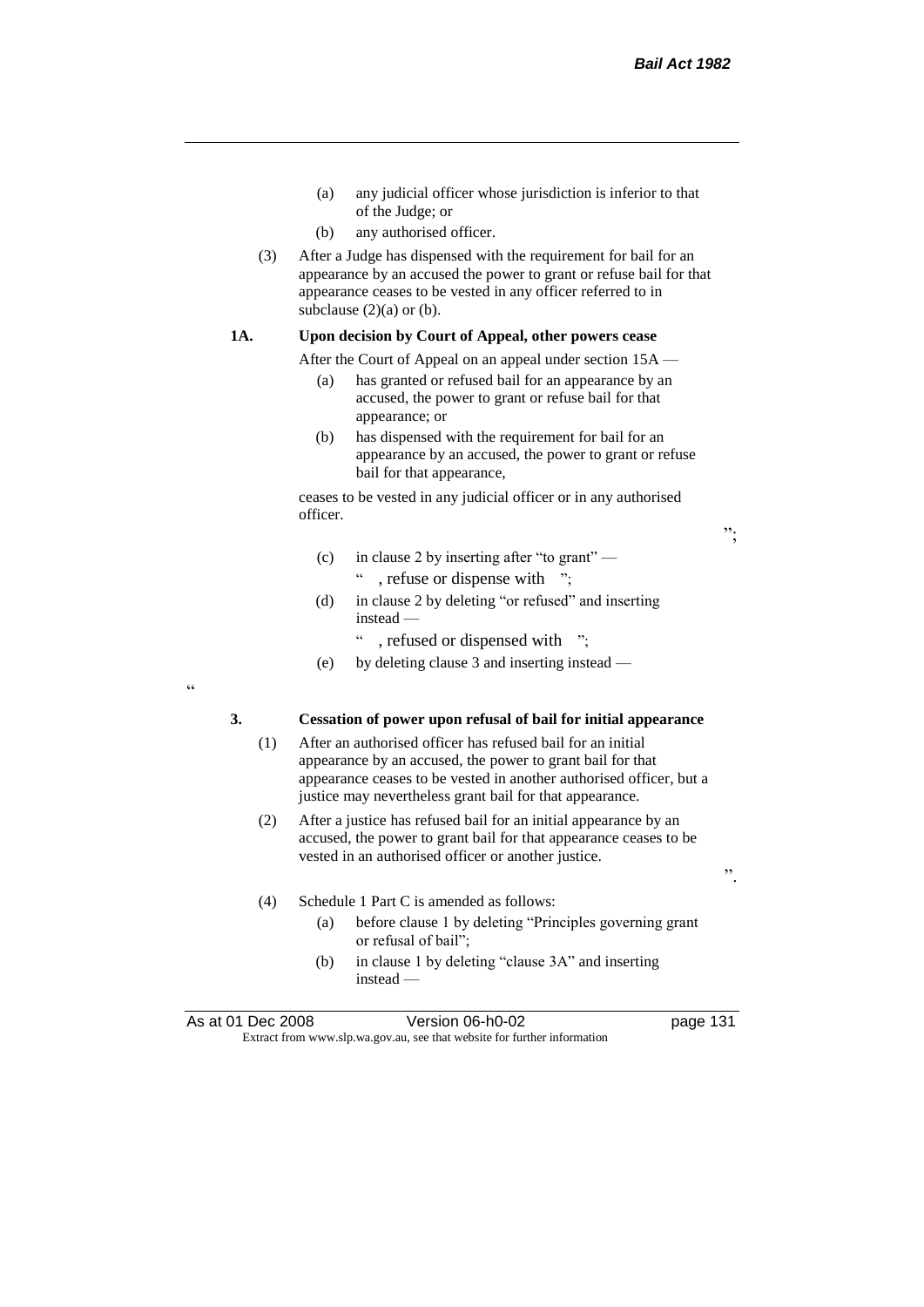- " clauses 3A and 3C ";
- (c) in clause  $2(3)(a)$  by deleting "clause 3A" and inserting instead —
	- " clauses 3A and 3C ";

(d) in clause  $3A(1)$  —

- (i) by deleting "or 2" and inserting instead  $\degree$  , 2 or 4  $\degree$  :
- (ii) by deleting paragraph (a) and "and" after it and inserting instead —

 $\epsilon$ 

- (a) an accused is in custody
	- (i) awaiting an appearance in court before conviction for a serious offence; or
	- (ii) waiting to be sentenced or otherwise dealt with for a serious offence of which the accused has been convicted;

and

(e) by inserting after clause 3B —

 $\epsilon$ 

## **3C. Bail in murder cases**

Notwithstanding clause 1, 2 or 4 or any other provision of this Act, where an accused is in custody —

- (a) awaiting an appearance in court before conviction for an offence of murder; or
- (b) waiting to be sentenced or otherwise dealt with for an offence of murder of which the accused has been convicted,

the judicial officer in whom jurisdiction is vested shall refuse to grant bail for the offence unless the judicial officer is satisfied that —

- (c) there are exceptional reasons why the accused should not be kept in custody; and
- (d) bail may properly be granted having regard to the provisions of clauses 1 and 3 or, in the case of a child, clauses 2 and 3.

*[Clause 3C amended by No. 29 of 2008 s. 24(7).]*

page 132 Version 06-h0-02 As at 01 Dec 2008 Extract from www.slp.wa.gov.au, see that website for further information

";

";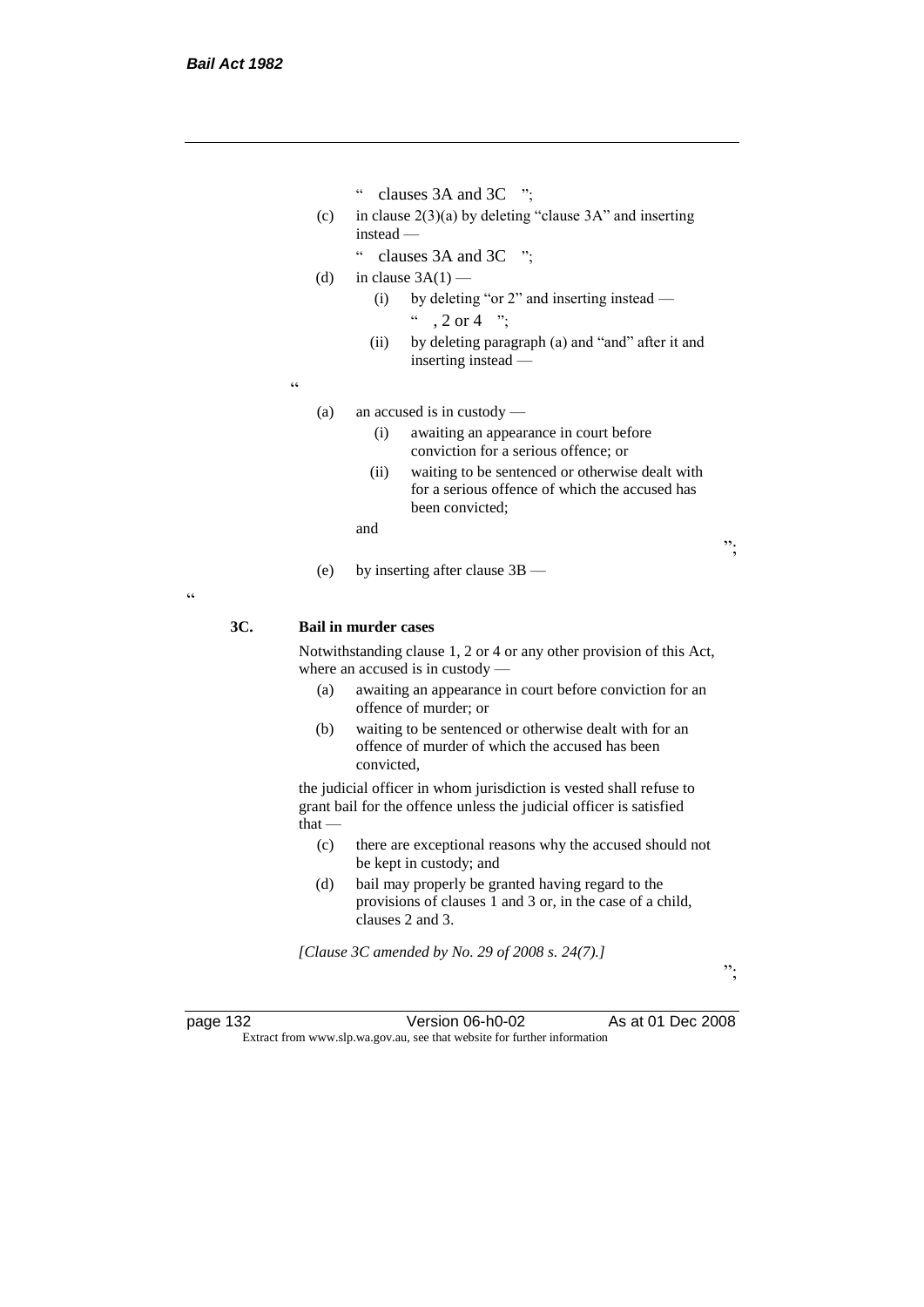";

(f) by deleting clause 4 and inserting instead —

#### **4. Bail after conviction: accused awaiting sentence**

.<br>c

- (1) Subject to clauses 3A and 3C, the grant or refusal of bail to an accused, other than a child, who is in custody waiting to be sentenced or otherwise dealt with for an offence of which the accused has been convicted shall be at the discretion of the judicial officer in whom jurisdiction is vested, and that discretion shall be exercised having regard to the questions set out in clause 1 as well as to any others which the judicial officer considers relevant.
- (2) A child accused who is in custody waiting to be sentenced or otherwise dealt with for an offence of which the child accused has been convicted has the same right to be granted bail as a child accused referred to in clause 2(2), and the provisions of clause 2 apply accordingly.

#### **4A. Bail after conviction: accused awaiting disposal of appeal**

In deciding whether or not to grant bail to an accused who is in custody waiting for the disposal of appeal proceedings, the judicial officer shall consider whether there are exceptional reasons why the accused should not be kept in custody, and shall only grant bail to the accused if satisfied that —

- (a) exceptional reasons exist; and
- (b) it is proper to do so having regard to the provisions of clauses 1 and 3 or, in the case of a child, clauses 2 and 3.
- (g) in clause 5 by deleting "4" and inserting instead  $\cdot \cdot$  4A ";
- (h) before clause 7 by deleting "Limitation on period of bail";
- (i) in clause 7 by deleting "7" and inserting instead  $"30"$ .
- (5) The *Bail Act 1982* Schedule 1 Part B clause 1A as inserted by subsection  $(3)(b)$  applies in respect of  $-$ 
	- (a) a grant or refusal of bail; or
	- (b) a dispensation from the requirement for bail,

coming within that clause that occurs after the commencement of subsection  $(3)(b)$ .

(6) The *Bail Act 1982* Schedule 1 Part B clause 3 as inserted by subsection (3)(e) applies in relation to a refusal of bail for an

As at 01 Dec 2008 Version 06-h0-02 page 133 Extract from www.slp.wa.gov.au, see that website for further information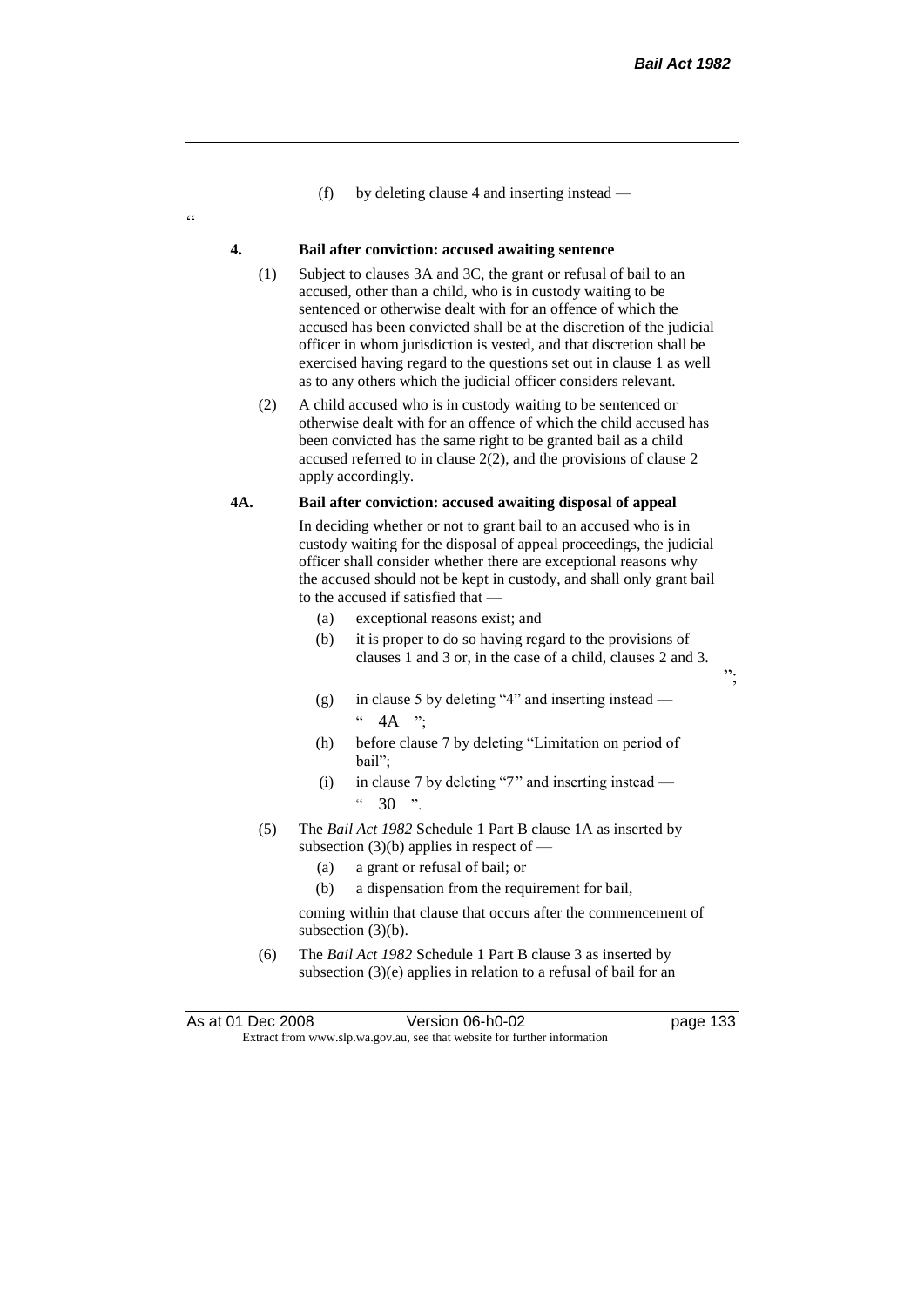$\epsilon$ 

"

initial appearance that occurs after the commencement of subsection (3)(e).

- (7) The *Bail Act 1982* Schedule 1 Part C clause 3C as inserted by subsection (4)(e) applies to any consideration of a case for bail that occurs after the commencement of subsection (4)(e).
- (8) The *Bail Act 1982* Schedule 1 Part C clauses 4 and 4A as inserted by subsection (4)(f) apply to any consideration of a case for bail that occurs after the commencement of subsection (4)(f).
- (9) The *Bail Act 1982* Schedule 1 Part C clause 7 as amended by subsection (4)(i) applies to any grant of bail that occurs after the commencement of subsection (4)(i). Note: The heading to Schedule 1 Part C clause 7 is to be altered by deleting "7" and inserting instead "30".

#### **42. Schedule 2 amended and transitional provision**

(1) Schedule 2 is amended by deleting "Schedule 2", "[Section 3(1)]" and "Serious offences" and inserting instead —

# **Schedule 2 — Serious offences**

[s. 3(1)] ".

(2) Schedule 2 item 1 is amended by inserting after the entry relating to *The Criminal Code* section 280 —

#### s. 283 Attempt to murder

".

# $(3)$  A reference in —

- (a) the *Bail Act 1982* section 16A; or
- (b) the *Bail Act 1982* Schedule 1 Part C clause 3A or 3B,

to a serious offence includes a reference to an offence against *The Criminal Code* section 283 committed, or alleged to have been committed, before the commencement of this section.

# **43. Amendment of various references to prescribed forms**

(1) Sections  $8(1)(b)$  and  $26(4)(b)$  are each amended by deleting "a prescribed" and inserting instead —

" an approved ".

(2) Sections 23 and 24(1)(a) are each amended by deleting "prescribed".

page 134 Version 06-h0-02 As at 01 Dec 2008 Extract from www.slp.wa.gov.au, see that website for further information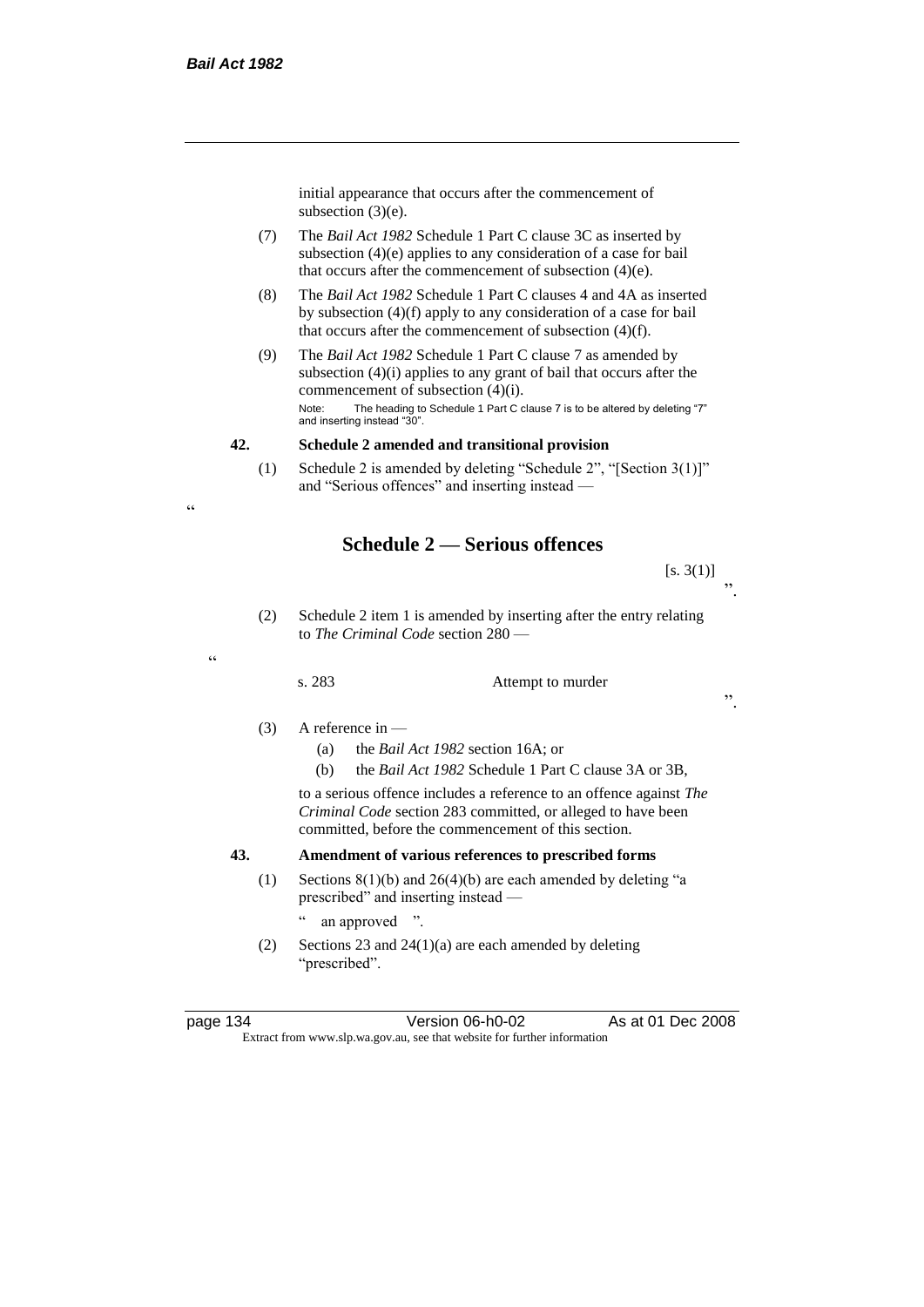(3) Section 30(2)(b) is amended by deleting "prescribed" and inserting instead —

" approved ".

(4) Schedule 1 Part C clause 2(3)(c) is amended by deleting "prescribed" and inserting instead —

" approved ".

Note: The heading to section 8 is to be altered by deleting "prescribed" and inserting instead "approved".

#### **44. Transitional regulations**

- (1) If this Part does not provide sufficiently for a matter or issue of a transitional nature that arises as a result of the amendments made to the *Bail Act 1982* by this Part, the Governor may make regulations (the *transitional regulations*) prescribing all matters that are required, necessary or convenient to be prescribed for providing for the matter or issue.
- (2) The transitional regulations may provide that specified provisions of the *Bail Act 1982* or this Part —
	- (a) do not apply; or
	- (b) apply with specified modifications,

to or in relation to any matter.

- (3) If the transitional regulations provide that a specified state of affairs is to be taken to have existed, or not to have existed, on and from a day that is earlier than the day on which the transitional regulations are published in the *Gazette* but not earlier than the commencement of this section, the transitional regulations have effect according to their terms.
- (4) In subsections (2) and (3) *specified* means specified or described in the transitional regulations.
- (5) If the transitional regulations contain a provision referred to in subsection (3), the provision does not operate so as  $-$ 
	- (a) to affect in a manner prejudicial to any person (other than the State or an authority of the State), the rights of that person existing before the day of publication of those regulations; or
	- (b) to impose liabilities on any person (other than the State or an authority of the State) in respect of anything done or omitted to be done before the day of publication of those regulations.

".

As at 01 Dec 2008 Version 06-h0-02 page 135 Extract from www.slp.wa.gov.au, see that website for further information